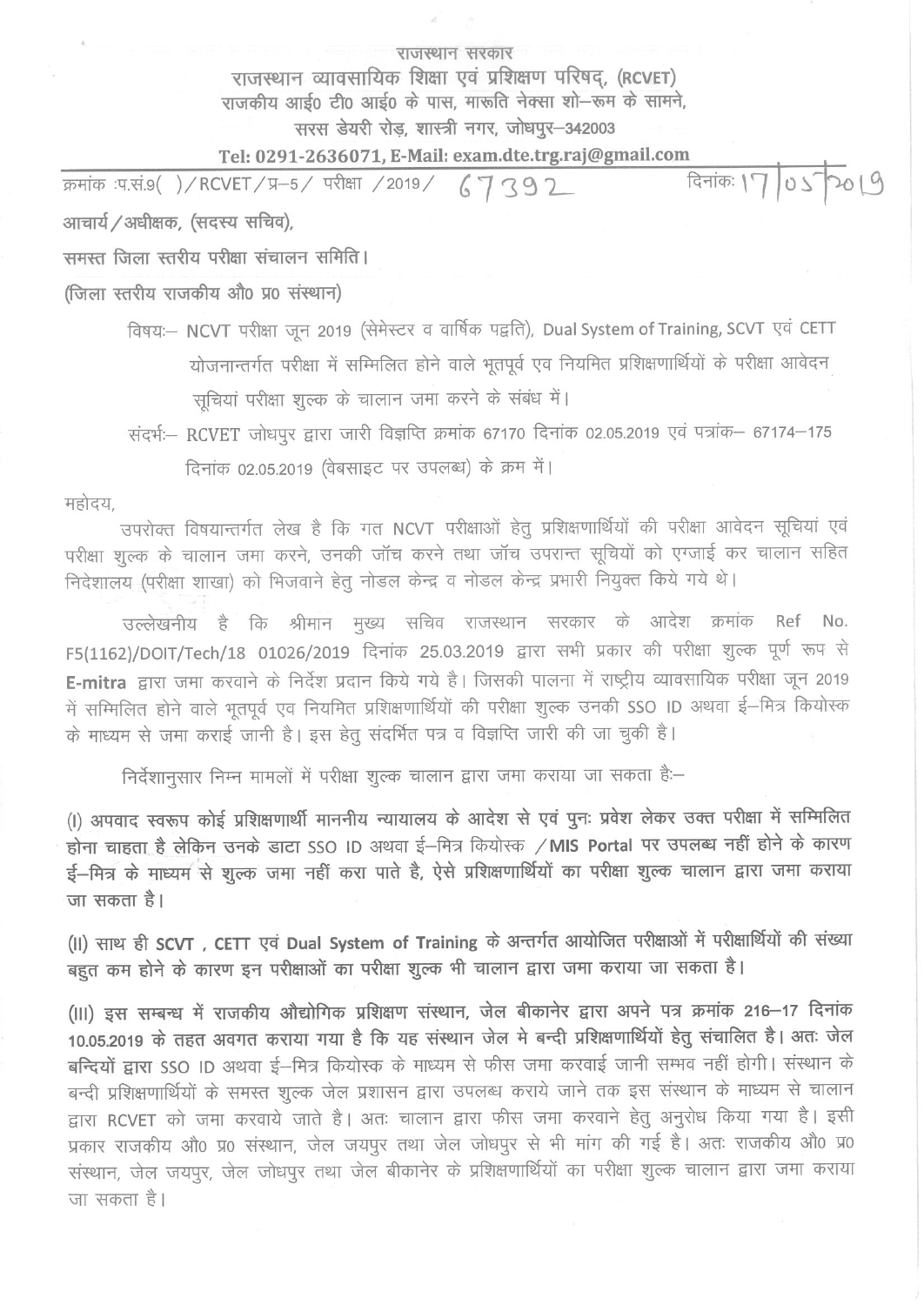अतः उपरोक्तानुसार चालान द्वारा जमा कराई जाने वाली परीक्षा शुल्क के चालान व परीक्षा आवेदन सूचियां नोडल केन्द्र पर जमा नहीं कराई जाकर जिला स्तरीय संचालन समितियों पर जमा कराई जायेगी। चंकि मुख्य सचिव महोदय के निर्देशों की पालना में सभी परीक्षार्थियों की परीक्षा शुल्क ई–मित्र के माध्यम से जमा होनी है तथा चालान द्वारा बहुत कम परीक्षार्थियों की परीक्षा शुल्क जमा होनी है, जिसके फलस्वरूप चालान व परीक्षा आवेदन सुचियां जमा करने हेतु इस बार कोई नोडल केन्द्र नहीं बनाये जायेगें।

अतः उक्त सम्बन्ध में समस्त सदस्य सचिव, जिला स्तरीय परीक्षा संचालन समिति को सूचित किया जाता है कि इस पत्र के बिन्दू संख्या (I), (II) तथा (III) में वर्णित परिस्थितियों में NCVT परीक्षा जून 2019 (सेमेस्टर व वार्षिक पद्वति) एवं Dual System of Training योजनान्तर्गत परीक्षा में सम्मिलित होने वाले परीक्षार्थियों के परीक्षा शल्क के चालान व आवेदन सुचिया जमा कराने हेतु संदर्भित पत्र (वेबसाइट पर उपलब्ध) में दी गई तिथियों के अनुसार आपके जिले के अधीन आने वाले संस्थानों के परीक्षार्थियों के चालान व आवेदन सुचियाँ जमा कर समुचित रसीद प्रदान करें तथा आवेदन सूचियों की जाँच कर सुनिश्चित करें कि सूचियों में वर्णित सभी प्रशिक्षणार्थियों का परीक्षा शुल्क जमा हो गया है। इसके पश्चात उक्त विवरण का सत्यापन करे तथा प्राप्त सूचियों को एग्जाई कर Excel File में दिनांक 29.05.2019 तक E-mail ID rcvetexamfees@gmail.com पर मेल करे तथा Hard copy मय चालान रजिटर्ड डाक द्वारा दिनांक 31.05.2019 तक RCVET जोधपुर को भिजवाना सुनिश्चित करे।

साथ ही SCVT एवं CETT के अन्तर्गत आयोजित परीक्षाओं में सम्मिलित परीक्षार्थियों के चालान व आवेदन सूचियॉं भी आपके संस्थान के माध्यम से जमा कर RCVET जोधपुर को भिजवाना सुनिश्चित करे।

उपनिदेशक (RCVET)

क्रमांक :प.सं.९()/RCVET/प्र-5/ परीक्षा (Pre Exam)/2018/ 67393-396 दिनांकः । प्रतिलिपीः- निम्न को सूचनार्थ एवं आवश्यक कार्यवाही हेतू प्रेषित है-

- 1. उपनिदेशक (प्रशिक्षण), क्षेत्रीय कार्यालय, जोधपुर/जयपुर/अजमेर/कोटा/बीकानेर/भरतपुर/उदयपुर।
- 2. बिल शाखा (RCVET) मुख्यालय, जोधपुर।
- 3. आचार्य / अधीक्षक, औद्योगिक प्रशिक्षण संस्थान, समस्त राजकीय एवं निजी।
- 4. शाखा प्रबन्धक स्टेट बैंक ऑफ इण्डियां, डिफेन्स लेब जोधपुर।

उपनिदेशक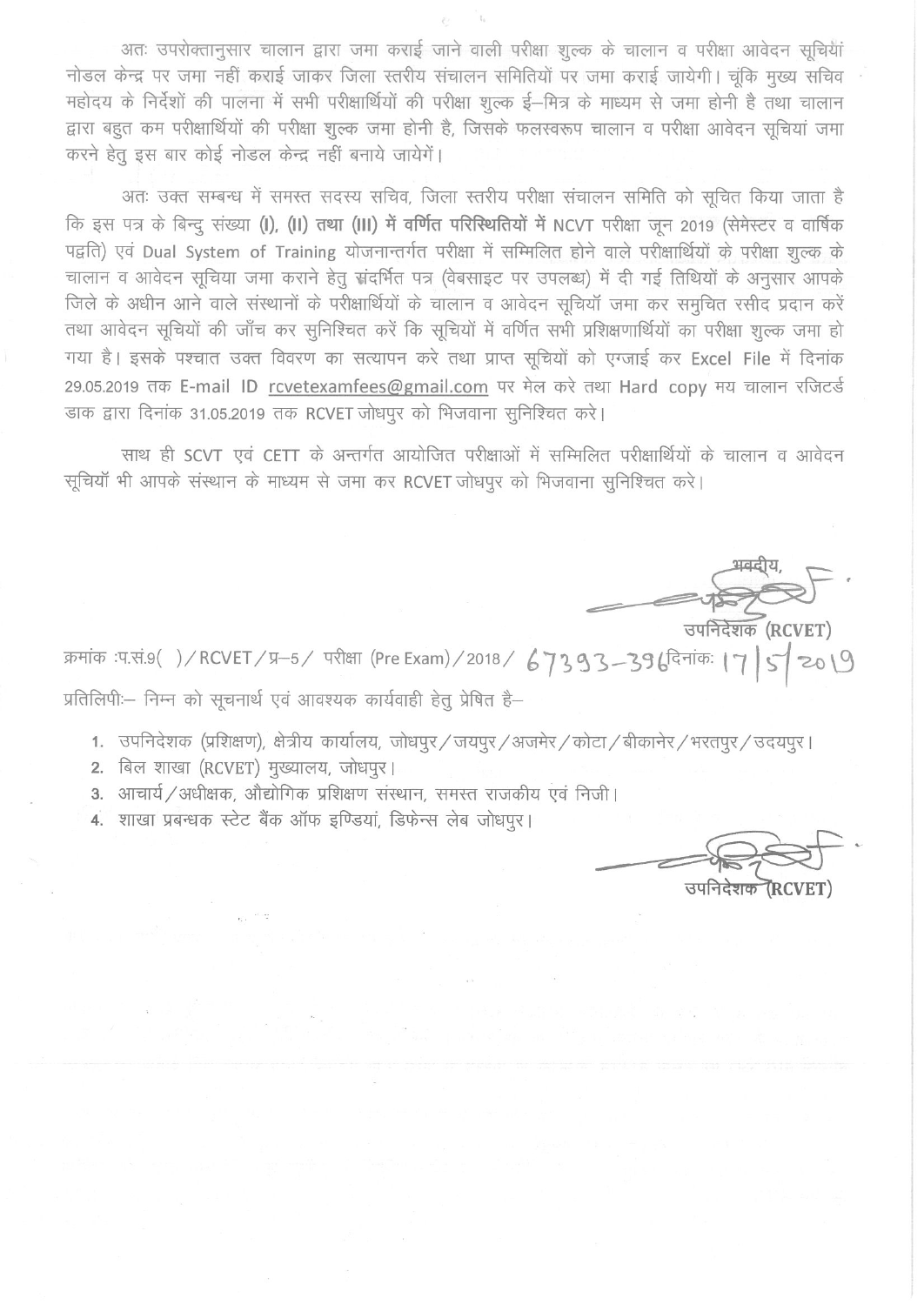## Nodal Centers For NCVT Exam June-2019

| S No | <b>ITI</b> Co | <b>Block</b>            | <b>NodalName/Institute Name</b>                     |
|------|---------------|-------------------------|-----------------------------------------------------|
| 1    | G0001         | <b>GOVT. ITI, AJMER</b> |                                                     |
| 1    | G0001         | PISANGAN                | GOVT. ITI, AJMER                                    |
| 2    | G0002         | AlAWAJ                  | GOVT. ITI, BEAWAR (AJMER)                           |
| 3    | G0006         | KEKRI                   | GOVT. ITI, KEKRI (AJMER)                            |
| 4    | G0008         | PISANGAN                | WOMEN GOVT. ITI, AJMER                              |
| 5.   | G0109         | KISHANGARH              | GOVT. ITI, KISHANGARH (AJMER)                       |
| 6    | P0001         | SHREENAGAR              | IGMENZ PVT. ITI, MADAR, AJMER                       |
| 7    | P0002         | PISANGAN                | JAJU PVT. ITI, AJMER                                |
| 8    | P0003         | PISANGAN                | JAJU PVT. ITI, PISANGAN (AJMER)                     |
| 9    | P0004         | JAWAJA                  | MOHAMMED ALI MEMORIAL PVT. ITI, BEAWAR (AJMER)      |
|      | 10 P0005      | PISANGAN                | RAGHUKUL PVT. ITI, AJMER                            |
|      | 11 P0006      | <b>NASIRABAD</b>        | RAJASTHAN PVT. ITI, NASIRABAAD (AJMER)              |
|      | 12 P0007      | PISANGAN                | SUNITA TECHNICAL CENTRE PVT. ITI, AJMER             |
|      | 13 P0008      | <b>ALAWAL</b>           | T.P. PAREEK PVT. ITI, BEAWAR (AJMER)                |
|      | 14 P0009      | <b>KEKRI</b>            | TAGORE PVT. ITI, KEKRI (AJMER)                      |
|      | 15 P0304      | BHINAY                  | KASTURBA PVT. ITI, BHINAIY (AJMER)                  |
|      | 16 P0305      | BHINAY                  | SHREE BALAJI PVT. ITI, BHINAY (AJMER)               |
|      | 17 PO306      | KISHANGARH              | MA VESHNAV PVT. ITI, ARAIN (AJMER)                  |
|      | 18 P0328      | SHREENAGAR              | CHITRANSH PVT. ITI, AJMER                           |
|      | 19 P0329      | JAWAJA                  | MOUNT ARAVALI PVT. ITI, BEAWER (AJMER)              |
|      | 20 P0330      | JAWAJA                  | SHRI NARBDESHWAR PVT. ITI, BEAWAR (AJMER)           |
|      | 21 P0331      | PISANGAN                | SHREE BABA RAMDEV PVT. ITI, ARJUNPURA JAGIR (AJMER) |
|      | 22 P0332      | <b>ALAWAJ</b>           | RAJ PVT. ITI, BEAWAR (AJMER)                        |
|      | 23 P0518      | PISANGAN                | NATIONAL PVT. ITI, AJMER                            |
|      | 24 P0760      | KEKRI                   | SHRI SAI PVT. ITI, KEKRI (AJMER)                    |
|      | 25 P0857      | KEKRI                   | RISE PVT. ITI, SAWAR (AJMER)                        |
|      | 26 P0925      | KEKRI                   | MAA BHAGWATI PVT. ITI, KEKRI (AJMER)                |
|      | 27 P0937      | KISHANGARH              | ST. WILFRED PVT. ITI, JAIPUR ROAD, GEGAL (AJMER)    |
|      | 28 P0938      | SHREENAGAR              | SHRI SUBHASH MEMORIAL PVT. ITI, AJMER               |
|      | 29 P0998      | SHREENAGAR              | JAN SHIKSHAN PVT. ITI, PARBATPURA, AJMER            |
|      | 30 P0999      | SHREENAGAR              | SHIVAM PVT. ITI, PREM NAGAR (AJMER)                 |
|      | 31 P1000      | <b>ALAWAJ</b>           | BHAGYA SHREE PVT. ITI, SHIVNATHPURA, BEAWAR (AJMER) |
|      | 32 P1047      | SHREENAGAR              | NEW CHITRANSH PVT. ITI, HANUMAN NAGAR, AJMER        |
|      | 33 P1048      | <b>ALAWAJ</b>           | SANSKAR PVT. ITI, DEWATA (AJMER)                    |
|      | 34 P1049      | JAWAJA                  | SATYAM PVT. ITI, SANWA (AJMER)                      |
|      | 35 P1050      | SARWAR                  | SANSKAR PVT. ITI, SARWAR (AJMER)                    |
|      | 36 P1051      | SHREENAGAR              | ARYAN PVT. ITI, CHACHIYAWAS (AJMER)                 |
|      | 37 P1052      | ARAIN                   | SANSKAR PVT. ITI, ARAIN (AJMER)                     |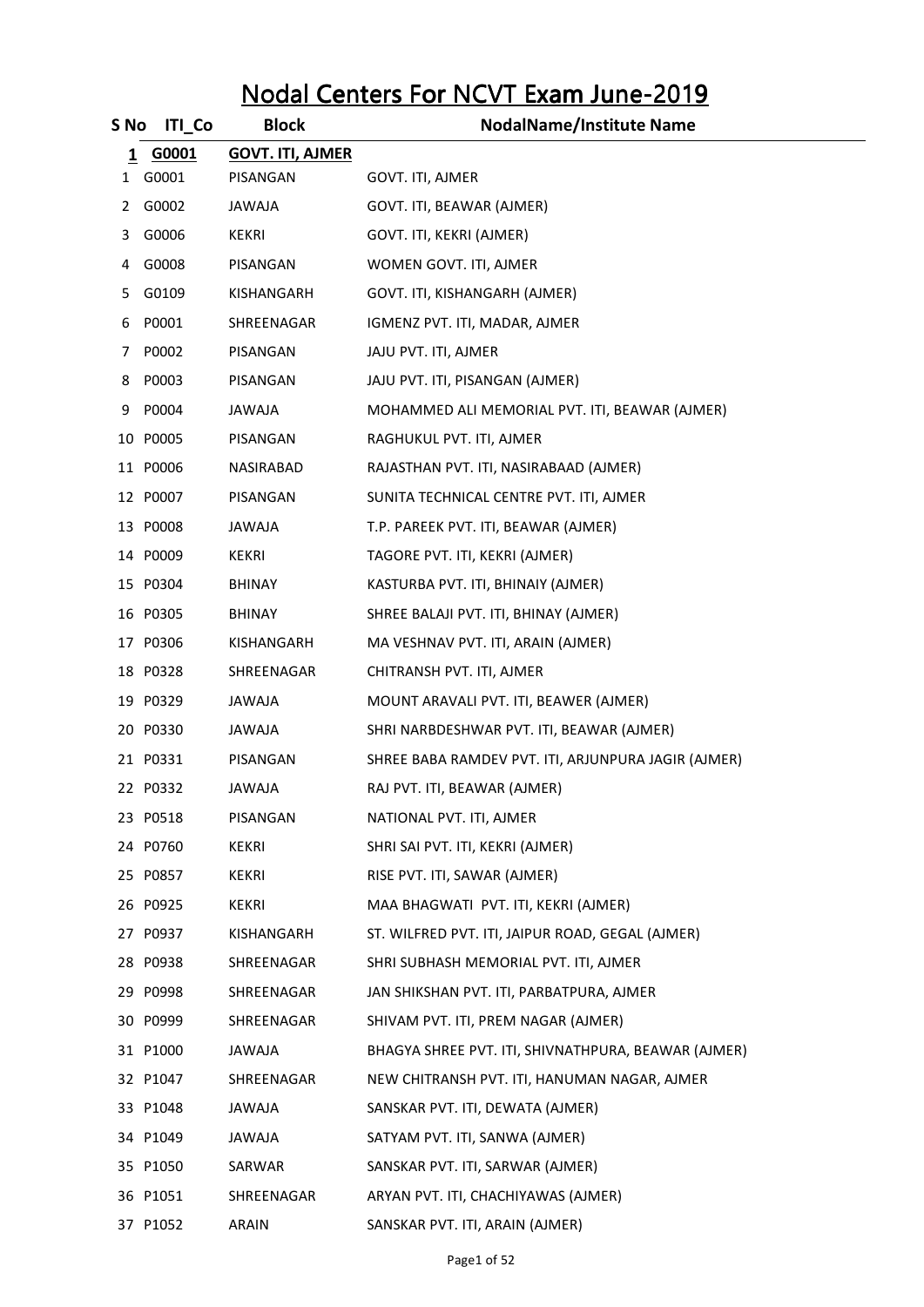| S No | <b>ITI Co</b> | <b>Block</b>               | <b>NodalName/Institute Name</b>                     |
|------|---------------|----------------------------|-----------------------------------------------------|
|      | 38 P1053      | KISHANGARH                 | SHREE GANESH PVT. ITI, KISHANGARH (AJMER)           |
|      | 39 P1246      | BHINAY                     | NEEL KANTH PVT. ITI, BANDANWARA (AJMER)             |
|      | 40 P1247      | KISHANGARH                 | SAGAR PVT. ITI, MADANGANJ (AJMER)                   |
|      | 41 P1248      | KISHANGARH                 | VEER TEJA PVT. ITI, SURSURA (AJMER)                 |
|      | 42 P1249      | ALAWAJ                     | SANSKAR PVT. ITI, BEAWAR (AJMER)                    |
|      | 43 P1250      | SHREENAGAR                 | RITURAJ PVT. ITI, PUSHKAR BY PASS ROAD, AJMER       |
|      | 44 P1251      | KISHANGARH                 | SARVESHWAR PVT. ITI, ROOPANGARH, KISHANGARH (AJMER) |
|      | 45 P1252      | JAWAJA                     | UNIQUE PVT. ITI, ANGWARA (AJMER)                    |
|      | 46 P1447      | KISHANGARH                 | RAJ PVT. ITI, KISHANGARH (AJMER)                    |
|      | 47 P1448      | JAWAJA                     | NEW RAJ PVT. ITI, GORINADI NUNDRI, BEAWAR (AJMER)   |
|      | 48 P1449      | KISHANGARH                 | VIVEKANAND PVT. ITI, KISHANGARH (AJMER)             |
|      | 49 P1609      | SHREENAGAR                 | MEERA PVT. ITI, LOHAGAL (AJMER)                     |
|      | 50 P1638      | <b>ALAWAJA</b>             | GURUKUL PVT. ITI, BALA CHARAT (AJMER)               |
|      | 51 P1644      | SHREENAGAR                 | <b>GEET GANPATI PVT. ITI, AJMER</b>                 |
|      | 52 P1660      | MASUDA                     | SHREE GANPATI PVT. ITI, MASOODA (AJMER)             |
|      | 53 P1722      | PISANGAN                   | SHREE BALAJI PVT. ITI, BHAWANI KHERA (AJMER)        |
|      | 54 P1784      | JAWAJA                     | GANPATI PVT. ITI, BEAWAR (AJMER)                    |
|      | 55 P1805      | <b>ALAWAJ</b>              | GURU KRIPA PVT. ITI, BEAWAR (AJMER)                 |
|      | 56 P1813      | PISANGAN                   | MEERAMANDIR PVT ITI, LOHAGAL, AJMER                 |
|      | 2 G0003       | <b>GOVT. ITI, BHILWARA</b> |                                                     |
| 1    | G0003         | SUWANA                     | GOVT. ITI, BHILWARA                                 |
| 2    | G0004         | SUWANA                     | GOVT. ITI, GANGAPUR (BHILWARA)                      |
| 3    | G0005         | <b>HURDA</b>               | GOVT. ITI, GULABPURA (BHILWARA)                     |
| 4    | G0009         | SUWANA                     | WOMEN GOVT. ITI, BHILWARA                           |
| 5.   | G0010         | MANDALGARH                 | GOVT. ITI, MANDALGARH (BHILWARA)                    |
| 6    | G0013         | SHAHPURA                   | GOVT. ITI, SHAHPURA (BHILWARA)                      |
| 7    | G0110         | JAHAZPUR                   | GOVT. ITI, UNCHA (BHILWARA)                         |
| 8    | P0102         | SUWANA                     | MAHESH PVT. ITI, BHILWARA                           |
| 9    | P0103         | BANERA                     | SANGAM PVT. ITI, BANERA (BHILWARA)                  |
|      | 10 P0309      | BHILWARA                   | VIDHYA PVT. ITI, BHILWARA                           |
|      | 11 P0502      | <b>BIJOLIA</b>             | PADHMAWATI PVT. ITI, BEJOLIA (BHILWARA)             |
|      | 12 P0556      | SHAHPURA                   | SHAH PVT. ITI, SHAHPURA (BHILWARA)                  |
|      | 13 P0557      | SUWANA                     | SHRI SHYAM PVT. ITI, BHILWARA                       |
|      | 14 P0786      | JAHAZPUR                   | VISION PVT. ITI, UNCHA (BHILWARA)                   |
|      | 15 P0833      | HURDA                      | SHRI MAHESHSHWARI PVT. ITI, GULABPURA (BHILWARA)    |
|      | 16 P0922      | SUWANA                     | SIDDHANT PVT. ITI, BHILWARA                         |
|      | 17 P0943      | JAHAZPUR                   | SHIVAM PVT. ITI, UNCHA (BHILWAR)                    |
|      | 18 P1007      | HURDA                      | K.K. MEMORIAL PVT. ITI, DHUWALIYA, HURDA (BHILWARA) |
|      | 19 P1008      | SUWANA                     | SHRI GURU KRIPA PVT. ITI, BHILWARA                  |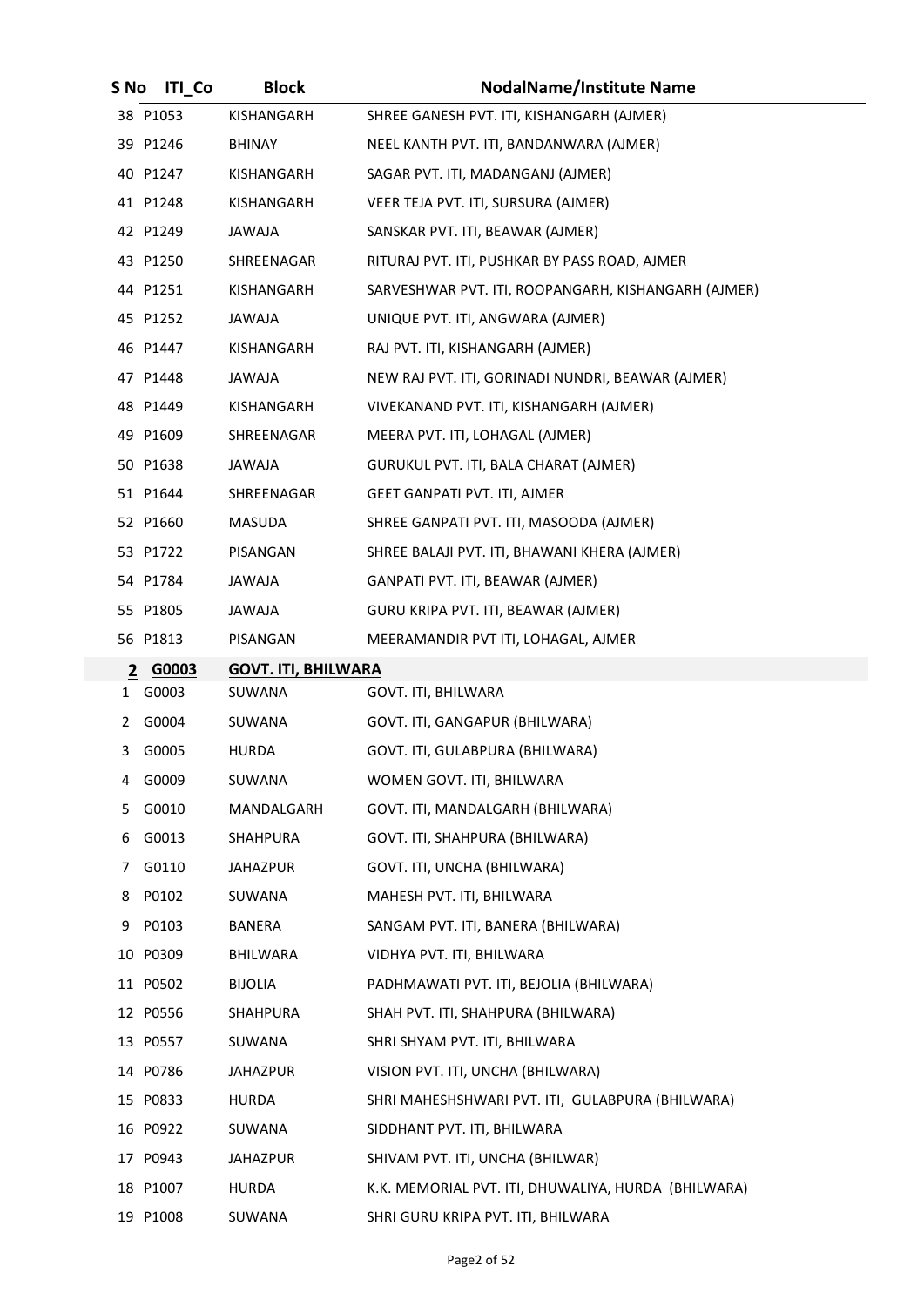| S No           | <b>ITI Co</b> | <b>Block</b>             | <b>NodalName/Institute Name</b>                      |
|----------------|---------------|--------------------------|------------------------------------------------------|
|                | 20 P1086      | SUWANA                   | SHRI NEELKAMAL PVT. ITI, TILAK NAGAR, BHILWARA       |
|                | 21 P1087      | SUWANA                   | KRISHNA PVT. ITI, R C VYAS COLONY, BHILWARA          |
|                | 22 P1088      | <b>BIJOLIA</b>           | SHRI RAGHAV PVT. ITI, BIJOLIYA (BHILWARA)            |
|                | 23 P1089      | MANDALGARH               | SANSKAR PVT. ITI, MANDALGARH (BHILWARA)              |
|                | 24 P1090      | SUWANA                   | METRO PVT. ITI, ERAS INDUSTRIAL AREA, BHILWARA       |
|                | 25 P1193      | JAHAZPUR                 | MODERN PVT. ITI, JAHAZPUR (BILWARA)                  |
|                | 26 P1282      | SUWANA                   | DEVYANI PVT. ITI, SWARUPGANJ CIRCLE, BHILWARA        |
|                | 27 P1283      | JAHAZPUR                 | RISE PVT. ITI, JAHAZPUR (BHILWAR)                    |
|                | 28 P1618      | SUWANA                   | KANCHAN SHREE PVT. ITI, BHILWARA                     |
|                | 29 P1620      | SAHADA                   | VIDHYAA PVT. ITI, GANGAPUR (BHILWARA)                |
|                | 30 P1633      | HURDA                    | MEWAR PVT. ITI, ROOPAHELI (BHILWARA)                 |
|                | 31 P1635      | SUWANA                   | VARDHMAN PVT. ITI, KARERA (BHILWARA)                 |
|                | 32 P1643      | SUWANA                   | MAYUR PVT. ITI, BHILWARA                             |
|                | 33 P1670      | SUWANA                   | PUNIT PVT. ITI, BHILWARA                             |
|                | 34 P1694      | SAHADA                   | DR. R.L. JAT PVT. ITI, GANGAPUR (BHILWARA)           |
|                | 35 P1734      | AASIND                   | MEWAR PVT. ITI, ASIND (BHILWARA)                     |
|                | 36 P1735      | MANDALGARH               | NEELKANTH PVT. ITI, MANDALGARH (BHILWARA)            |
|                | 37 P1783      | AASIND                   | BALAJI PVT. ITI, ASIND (BHILWARA)                    |
|                | 38 P1796      | SUWANA                   | VIDHYA PVT. ITI, BHILWARA                            |
|                | 39 P1818      | SUWANA                   | PASS PVT ITI, PETROL PUMP KE SAMNE, BHILWARA         |
|                | 40 P1819      | AASIND                   | CAMBRIDGE PVT ITI, ASIND, BHILWARA                   |
|                | 41 P1825      | SUWANA                   | LOTUS PVT ITI, GAURAV PATH, BHILWARA                 |
| $\overline{3}$ | G0012         | <b>GOVT. ITI, NAGAUR</b> |                                                      |
| 1              | G0007         | KUCHAMANCITY             | GOVT. ITI, KUCHAMANCITY (NAGAUR)                     |
| 2              | G0011         | MERTACITY                | GOVT. ITI, MERTACITY (NAGAUR)                        |
| 3              | G0012         | <b>NAGAUR</b>            | GOVT. ITI, NAGAUR                                    |
| 4              | P0259         | DEEDWANA                 | G.D. SOMANI POLYTECHNIC, PVT. ITI, MAULASAR (NAGAUR) |
| 5              | P0260         | <b>LADANOO</b>           | SHRI SURAJMAL TAPARIA PVT. ITI, JASWANTGARH (NAGAUR) |
| 6              | P0261         | NAGAUR                   | SIGMA PVT. ITI, NAGAUR                               |
| 7              | P0262         | MERTACITY                | SHREE BALDEV RAM MIRDHA PVT. ITI, MERTACITY (NAGAUR) |
| 8              | P0263         | DEGANA                   | MAHARAJA SURAJMAL PVT. ITI, DEGANA (NAGAUR)          |
| 9              | P0264         | NAGAUR                   | MODEL PVT. ITI, NAGAUR                               |
|                | 10 P0265      | <b>MERTACITY</b>         | NISHKAM PVT. ITI, MERTA ROAD (NAGAUR)                |
|                | 11 P0323      | <b>KUCHAMANCITY</b>      | NOBLE TECHNOLOGY PVT. ITI, KUCHAMANCITY (NAGAUR)     |
|                | 12 P0468      | NAGAUR                   | MIRDHA PVT. ITI, NAGAUR                              |
|                | 13 P0469      | MAKRANA                  | LUCKY PVT. ITI, BORAWAR (NAGAUR)                     |
|                | 14 P0470      | NAGAUR                   | NEW MODEL PVT. ITI, NAGAUR                           |
|                | 15 P0471      | <b>MUNDWA</b>            | SINGHJI PVT. ITI, MARWAR MUNDWA, (NAGAUR)            |
|                | 16 P0472      | DEEDWANA                 | C.D. MEMORIAL PVT. ITI, DIDWANA (NAGAUR)             |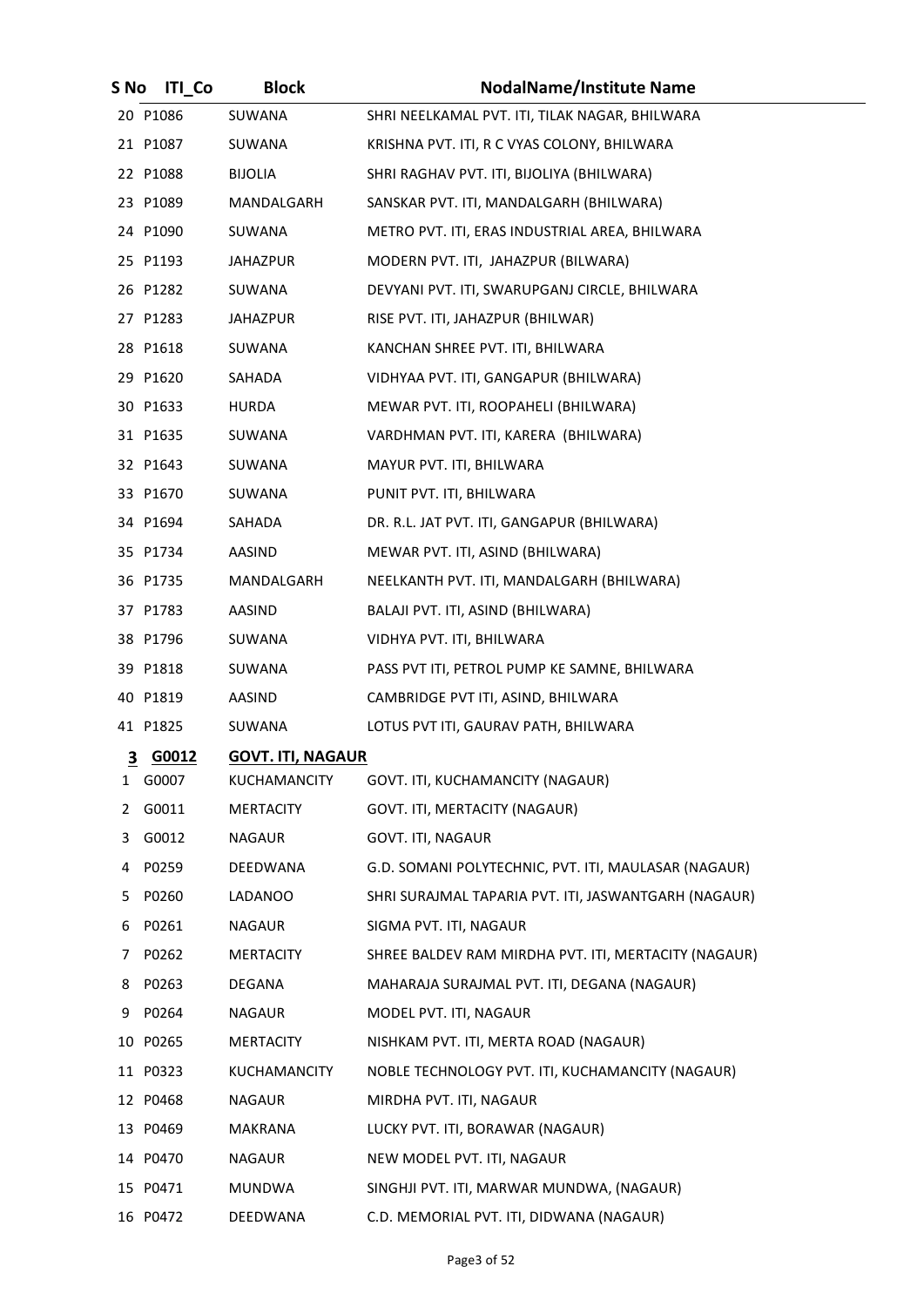| S No | <b>ITI Co</b> | <b>Block</b>        | <b>NodalName/Institute Name</b>                     |
|------|---------------|---------------------|-----------------------------------------------------|
|      | 17 P0473      | <b>NAGAUR</b>       | SUFIA PVT. ITI, MANASAR (NAGAUR)                    |
|      | 18 P0674      | <b>KUCHAMANCITY</b> | B.K. BIRLA PVT. ITI, KUCHAMANCITY (NAGAUR)          |
|      | 19 P0675      | MOLASAR             | B.R. MIRDHA PVT. ITI, MAULASAR (NAGAUR)             |
|      | 20 P0676      | KUCHAMANCITY        | BALAJI PVT. ITI, KUCHAMAN CITY (NAGAUR)             |
|      | 21 P0677      | KUCHAMANCITY        | D.R. MEMORIAL PVT. ITI, KUCHAMAN CITY (NAGAUR)      |
|      | 22 P0678      | <b>MERTACITY</b>    | EKALAVAY PVT. ITI, MERTA ROAD (NAGAUR)              |
|      | 23 P0679      | <b>NAVAN</b>        | MANJU DEVI MEMORIAL PVT. ITI, LUNWA (NAGAUR)        |
|      | 24 P0680      | JAYAL               | MARUDHAR PVT. ITI, JAYAL (NAGAUR)                   |
|      | 25 P0681      | NAGAUR              | PARVATI PVT. ITI, MARWAR MUNDWA (NAGAUR)            |
|      | 26 P0682      | MERTACITY           | RAJASTHAN PVT. ITI, GOTAN (NAGAUR)                  |
|      | 27 P0683      | NAWA                | RAJASTHAN PVT. ITI, KUCHAMANCITY, (NAGAUR)          |
|      | 28 P0742      | JAYAL               | RAJ PVT. ITI, JHUNJHALA (NAGAUR)                    |
|      | 29 P0758      | PARBATSAR           | RITU RAJ PVT. ITI, PARBATSAR (NAGAUR)               |
|      | 30 P0776      | NAVAN               | SHRI DADU PVT. ITI, CHOSLA (NAGAUR)                 |
|      | 31 P0777      | <b>KUCHAMANCITY</b> | SHRI TAGORE PVT. ITI, KUCHAMANCITY (NAGAUR)         |
|      | 32 P0792      | <b>MERTACITY</b>    | BHASKAR PVT. ITI MERTA ROAD (NAGAUR)                |
|      | 33 P0811      | MOLASAR             | MARWAR PVT. ITI, MALAUSAR (NAGAUR)                  |
|      | 34 P0819      | RIYABADI            | MANGALAM PVT. ITI, THANWALA (NAGAUR)                |
|      | 35 P0829      | MOLASAR             | TAGORE PVT. ITI, MAULASAR (NAGAUR)                  |
|      | 36 P0856      | <b>MUNDWA</b>       | SHIV PVT. ITI, SHEELGAON (NAGAUR)                   |
|      | 37 P0880      | KHIMSAR             | SHRI DAMA RAM MEMORIAL PVT. ITI, KHEENVSAR (NAGAUR) |
|      | 38 P0883      | <b>MERTACITY</b>    | JMK PVT. ITI, SATLAS (NAGAUR)                       |
|      | 39 P0906      | <b>KHIMSAR</b>      | ADARSH PVT. ITI, NAGAUR                             |
|      | 40 P0934      | KUCHAMANCITY        | GOKUL PVT. ITI, KUCHAMAN CITY (NAGAUR)              |
|      | 41 P0981      | RIYABADI            | SANTOSH ADARSH PVT. ITI, RIYAN BARI (NAGAUR)        |
|      | 42 P0982      | LADANOO             | MEGA PVT. ITI, BADELA (NAGAUR)                      |
|      | 43 P0983      | RIYABADI            | B.S.R. PVT. ITI, JASNAGAR (NAGAUR)                  |
|      | 44 P0984      | <b>KUCHAMANCITY</b> | GLOBAL PVT. ITI, PALARA (NAGAUR)                    |
|      | 45 P0985      | DEEDWANA            | SK GREENWOOD PVT. ITI, DIDWANA (NAGAUR)             |
|      | 46 P0986      | <b>MERTACITY</b>    | SHREE SAINATH PVT. ITI, MERTA CITY (NAGAUR)         |
|      | 47 P1038      | MAKRANA             | GEETANJALI PVT. ITI, BORAWAR (NAGAUR)               |
|      | 48 P1134      | LADANOO             | I.D.M. PVT. ITI, LADNUN (NAGAUR)                    |
|      | 49 P1200      | KUCHAMANCITY        | KUCHAMAN PVT. ITI, KUCHAMAN CITY (NAGAUR)           |
|      | 50 P1201      | <b>MUNDWA</b>       | POOSARAM PVT. ITI, MUNDWA (NAGAUR)                  |
|      | 51 P1202      | <b>KUCHAMANCITY</b> | SHREE HARI PVT. ITI, KUCHAMAN CITY (NAGAUR)         |
|      | 52 P1203      | KUCHAMANCITY        | RAJASTHAN PVT. ITI, KUCHAMAN CITY (NAGAUR)          |
|      | 53 P1204      | <b>KUCHAMANCITY</b> | VIKALP PVT. ITI, KUCHAMAN CITY (NAGAUR)             |
|      | 54 P1205      | NAGAUR              | NEW SUFIYA PVT. ITI, OLD INDUSTRIAL AREA, NAGAUR    |
|      | 55 P1206      | KUCHAMANCITY        | B.R. KHOKHAR PVT. ITI, KUCHAMAN CITY (NAGAUR)       |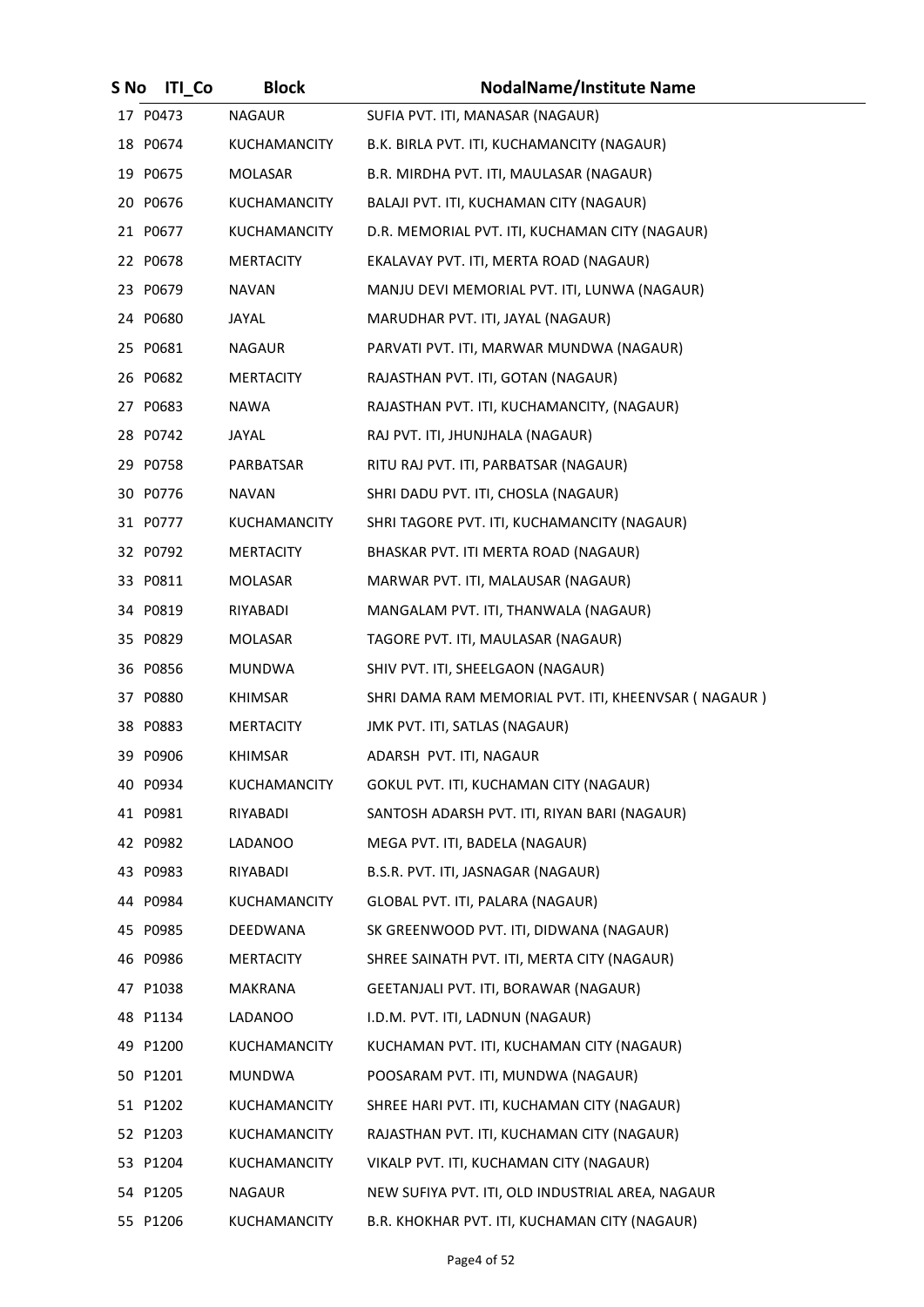| S No | <b>ITI</b> Co | <b>Block</b>        | <b>NodalName/Institute Name</b>               |
|------|---------------|---------------------|-----------------------------------------------|
|      | 56 P1207      | <b>NAGAUR</b>       | SDRM PVT. ITI, SANJAY COLONY, NAGAUR          |
|      | 57 P1208      | MERTACITY           | PRABHAKAR PVT. ITI, MERTA CITY (NAGAUR)       |
|      | 58 P1209      | LADANOO             | SAINT KABIR PVT. ITI, JASWANTGARH (NAGAUR)    |
|      | 59 P1210      | MERTACITY           | GEETA PVT. ITI, MERTA CITY (NAGAUR)           |
|      | 60 P1211      | DEGANA              | VAIDANTI PVT. ITI, GOREDI CHANCHA (NAGAUR)    |
|      | 61 P1379      | KHIMSAR             | RONAK PVT. ITI, KHEENVSAR (NAGAUR)            |
|      | 62 P1380      | DEEDWANA            | TAGORE PVT. ITI, CHHOTI KHATU (NAGAUR)        |
|      | 63 P1381      | <b>KUCHAMANCITY</b> | VIVEKANAND PVT. ITI, KUCHAMAN CITY (NAGAUR)   |
|      | 64 P1382      | DEGANA              | NISHKAM PVT. ITI, DEGANA (NAGAUR)             |
|      | 65 P1383      | MERTACITY           | SBRC PVT. ITI, BEETAN (NAGAUR)                |
|      | 66 P1384      | NAGAUR              | CHHOG SINGH MEMORIAL PVT. ITI, DEU (NAGAUR)   |
|      | 67 P1385      | LADANOO             | SHRI KRISHAN PVT. ITI, MEETHARI (NAGAUR)      |
|      | 68 P1386      | LADANOO             | SUBH GAURAV PVT. ITI, MEETHARI (NAGAUR)       |
|      | 69 P1387      | KUCHAMANCITY        | SARDAR PATEL PVT. ITI, KUCHAMAN CITY (NAGAUR) |
|      | 70 P1388      | DEEDWANA            | BHARATI PVT. ITI, DIDWANA (NAGAUR)            |
|      | 71 P1389      | DEGANA              | MARWAR PVT. ITI, DEGANA (NAGAUR)              |
|      | 72 P1390      | PARBATSAR           | GURUKULAM PVT. ITI, BAGOT (NAGAUR)            |
|      | 73 P1391      | LADANOO             | BAPUJI PVT. ITI, LADNUN (NAGAUR)              |
|      | 74 P1392      | JAYAL               | VINAYAK PVT. ITI, DEH (NAGAUR)                |
|      | 75 P1393      | DEEDWANA            | DIDWANA PVT. ITI, DIDWANA (NAGAUR)            |
|      | 76 P1394      | NAGAUR              | SHIV SHAKTI PVT. ITI, NAGAUR                  |
|      | 77 P1395      | RIYABADI            | MAHADEV PVT. ITI, RIYAN BARI (NAGAUR)         |
|      | 78 P1396      | <b>NAGAUR</b>       | DHAPUDEVI PVT. ITI, NAYA DARWAJA, NAGAUR      |
|      | 79 P1397      | <b>MOLASAR</b>      | R.G. PVT. ITI, MAULASAR (NAGAUR)              |
|      | 80 P1398      | NAGAUR              | SHRI DARIYAV PVT. ITI, GOGELAO (NAGAUR)       |
|      | 81 P1399      | <b>KUCHAMANCITY</b> | SHREE RAM PVT. ITI, KUCHAMAN CITY (NAGAUR)    |
|      | 82 P1400      | MAKRANA             | SAMRAT PVT. ITI, MAKRANA (NAGAUR)             |
|      | 83 P1401      | NAGAUR              | RAJSHREE PVT. ITI, NAGAUR                     |
|      | 84 P1402      | NAGAUR              | SHRI BALAJI PVT. ITI, TAUSAR ROAD, NAGAUR     |
|      | 85 P1555      | DEEDWANA            | VEER TEJA PVT. ITI, CHHOTI KHATU (NAGAUR)     |
|      | 86 P1556      | DEGANA              | SHRI KARNI PVT. ITI, LANGOD (NAGAUR)          |
|      | 87 P1557      | DEEDWANA            | VETO PVT. ITI, TOSINA (NAGAUR)                |
|      | 88 P1558      | MUNDWA              | TAGORE PVT. ITI, KUCHERA (NAGAUR)             |
|      | 89 P1559      | MOLASAR             | VIVEKANAND PVT. ITI, MAULASAR (NAGAUR)        |
|      | 90 P1560      | KUCHAMANCITY        | KISAN PVT. ITI, KUCHAMAN CITY (NAGAUR)        |
|      | 91 P1562      | DEEDWANA            | GAYATRI PVT. ITI, DIDWANA (NAGAUR)            |
|      | 92 P1563      | <b>KHIMSAR</b>      | MAHADEV PVT. ITI, KHEENVSAR (NAGAUR)          |
|      | 93 P1564      | <b>MAKRANA</b>      | NISHKAM PVT. ITI, MAKRANA (NAGAUR)            |
|      | 94 P1565      | NAGAUR              | PARMANAND PARAMHANS PVT. ITI, NAGAUR          |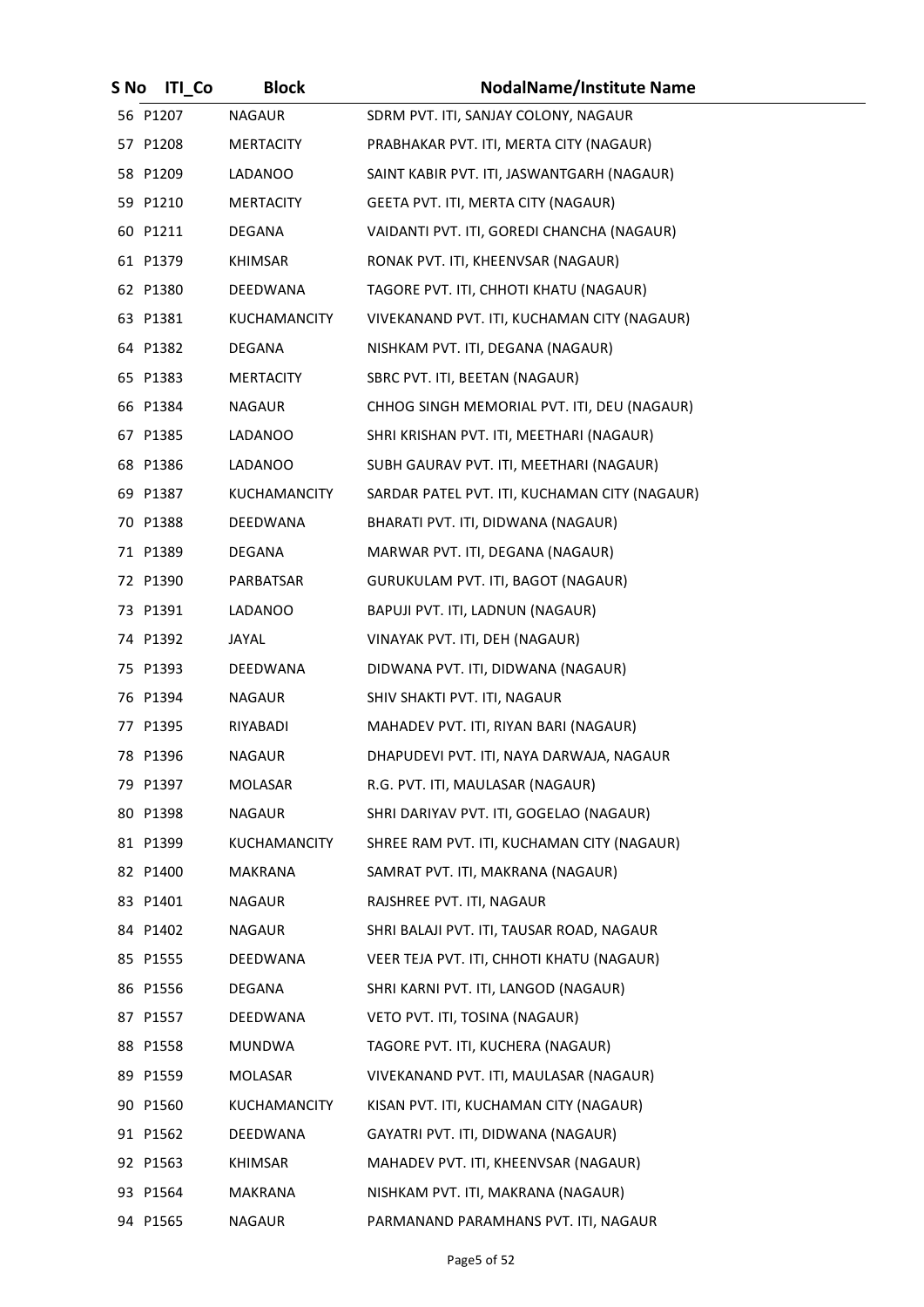| S No | <b>ITI Co</b> | <b>Block</b>           | <b>NodalName/Institute Name</b>                          |
|------|---------------|------------------------|----------------------------------------------------------|
|      | 95 P1566      | <b>NAGAUR</b>          | SHREE VEER TEJA PVT. ITI, RIICO INDUSTRIAL AREA, NAGAUR  |
|      | 96 P1567      | MERTACITY              | SANSKAR PVT. ITI, TALANPUR (NAGAUR)                      |
|      | 97 P1568      | <b>NAGAUR</b>          | P.R.G. MEMORIAL PVT. ITI, FORT ROAD, NAGAUR              |
|      | 98 P1569      | KUCHAMANCITY           | SATYAM PVT. ITI, CHITAWA (NAGAUR)                        |
|      | 99 P1570      | LADANOO                | NAVEEN VIDHYAPEETH PVT. ITI, NIMBI JODHA (NAGAUR)        |
|      | 100 P1571     | DEEDWANA               | PREM PVT. ITI, DIDWANA (NAGAUR)                          |
|      | 101 P1572     | DEEDWANA               | SHREE BALAJI PVT. ITI, DIDWANA (NAGAUR)                  |
|      | 102 P1619     | MERTACITY              | HRD PVT. ITI, GOTHAN (NAGAUR)                            |
|      | 103 P1658     | MAKRANA                | RAVINDRANATH TAGORE PVT. ITI, BORAWAR (NAGAUR)           |
|      | 104 P1780     | DEGANA                 | RAJ TAIGORE PVT. ITI, DEGANA (NAGAUR)                    |
|      | 105 P1849     | DEGANA                 | MAA SARASWATI PVT ITI, VILL-TILANESH, THE-DEGANA, NAGAUR |
| 4    | G0015         | <b>GOVT. ITI, TONK</b> |                                                          |
|      | 1 G0014       | TODARAISINGH           | GOVT. ITI, TODARAISINGH (TONK)                           |
| 2    | G0015         | <b>TONK</b>            | GOVT. ITI, TONK                                          |
|      | 3 P0300       | DEOLI                  | SANSKAR PVT. ITI, DEOLI (TONK)                           |
| 4    | P0301         | NIWAI                  | SARASWATI PVT. ITI, JUGALPURA KALAN, NIWAI (TONK)        |
| 5.   | P0302         | NIWAI                  | INDIAN INSTITUTE OF PVT. ITI, NIWAI (TONK)               |
| 6    | P0303         | MALPURA                | M.R.C. INTERNATIONAL PVT. ITI, MALPURA (TONK)            |
| 7    | P0439         | <b>TONK</b>            | SARASWATI PVT. ITI, TONK                                 |
| 8    | P0722         | NIWAI                  | DESRAJ PVT. ITI, NIWAI (TONK)                            |
| 9    | P0723         | <b>UNIYRA</b>          | GLOBAL PVT. ITI, ALIGARH, TONK                           |
|      | 10 P0724      | <b>UNIYRA</b>          | KARNI PVT. ITI, ALIGARH (TONK)                           |
|      | 11 P0725      | <b>UNIYRA</b>          | MAA JAGDAMBA PVT. ITI, GARH UNIYARA (TONK)               |
|      | 12 P0726      | <b>TONK</b>            | RAHUL PVT. ITI, TONK                                     |
|      | 13 P0727      | MALPURA                | SARSWATI PVT. ITI, MALPURA (TONK)                        |
|      | 14 P0728      | <b>TONK</b>            | SHAHIL PVT. ITI, TONK                                    |
|      | 15 P0729      | <b>UNIYRA</b>          | SHIV PVT. ITI, ALIGARH (TONK)                            |
|      | 16 P0730      | <b>TONK</b>            | SHIV PVT. ITI, TONK                                      |
|      | 17 P0731      | <b>NIWAI</b>           | SHREE SEVANAND PVT. ITI, NEWAI (TONK)                    |
|      | 18 P0732      | NIWAI                  | VINAYAK PVT. ITI, NEWAI (TONK)                           |
|      | 19 P0748      | DEOLI                  | J.I.T.S. PVT. ITI, MEDICITY (TONK)                       |
|      | 20 P0803      | DEOLI                  | ADARSH PVT. ITI DEOLI (TONK)                             |
|      | 21 P0814      | <b>TONK</b>            | SHREE GOVIND DEV PVT. ITI, TONK                          |
|      | 22 P0878      | <b>NIWAI</b>           | SEVANAND PVT. ITI, ROOPWAS, NEWAI (TONK)                 |
|      | 23 P0936      | DEOLI                  | SANSKAR PVT. ITI, SIROHI (TONK)                          |
|      | 24 P1045      | <b>NIWAI</b>           | NEW DESHRAJ NAVJEEVAN PVT. ITI, NEWAI (TONK)             |
|      | 25 P1098      | <b>UNIYRA</b>          | SHRI PATI PVT. ITI, PALAI (TONK)                         |
|      | 26 P1238      | <b>TODARAISINGH</b>    | SANSKAR PVT. ITI, RATWAI (TONK)                          |
|      | 27 P1239      | DEOLI                  | RISE PVT. ITI, ANWA (TONK)                               |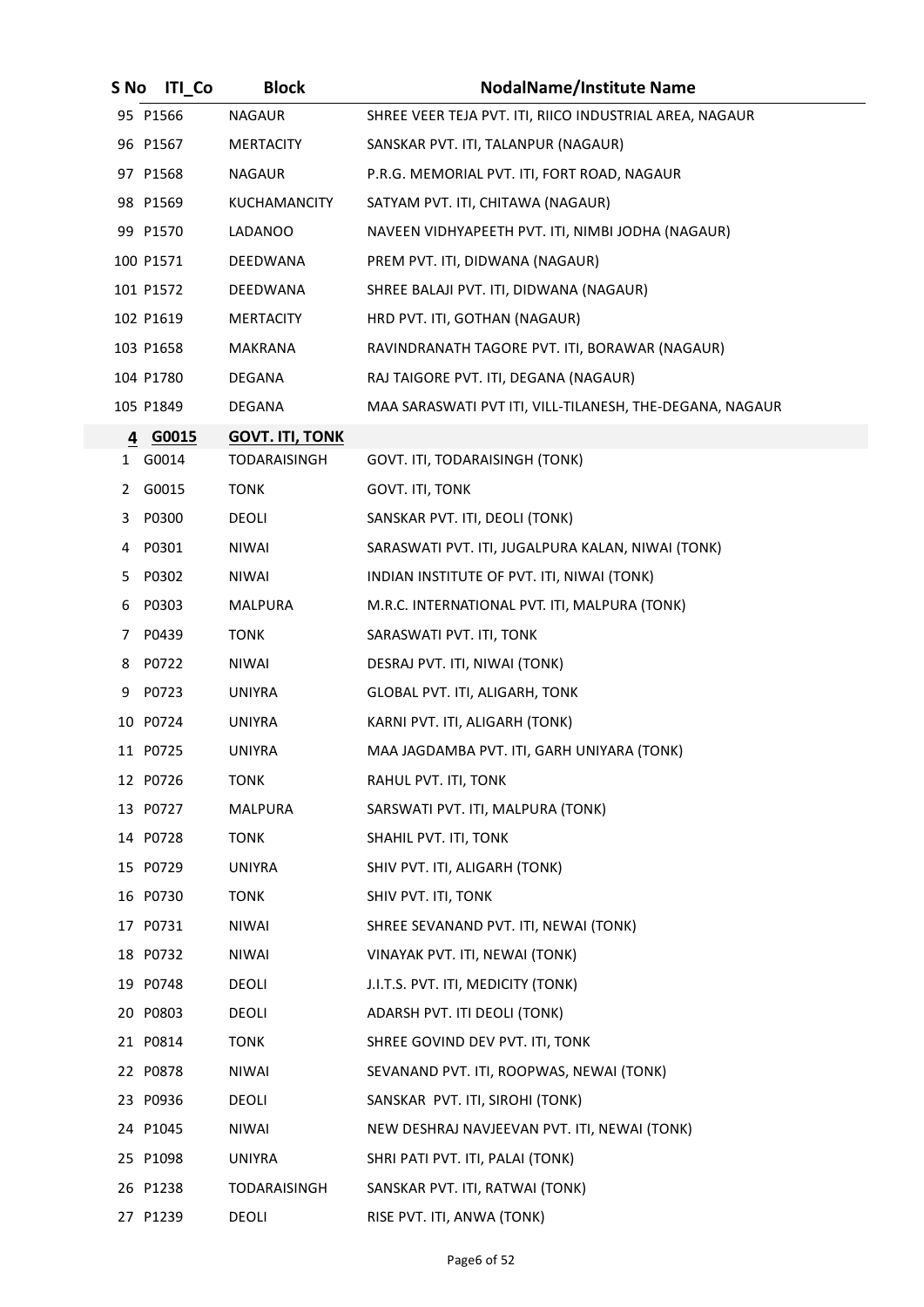| S No         | <b>ITI</b> Co | <b>Block</b>              | <b>NodalName/Institute Name</b>                            |
|--------------|---------------|---------------------------|------------------------------------------------------------|
|              | 28 P1240      | <b>TONK</b>               | BHUNESHWARI PVT. ITI, NH-12, TONK                          |
|              | 29 P1241      | NIWAI                     | SHIV PVT. ITI, NEWAI (TONK)                                |
|              | 30 P1242      | <b>TONK</b>               | SAINT JOSEPH PVT. ITI, BICHHARAS (TONK)                    |
|              | 31 P1243      | DEOLI                     | SANSKAR PVT. ITI, NAGAR FORT (TONK)                        |
|              | 32 P1244      | <b>TONK</b>               | SWASTHYA KALYAN PVT. ITI, WAZEERPURA (TONK)                |
|              | 33 P1245      | <b>TONK</b>               | BKLG PVT. ITI, H.H COLONY, TONK                            |
|              | 34 P1444      | <b>NIWAI</b>              | BALAJI PVT. ITI, NEWAI (TONK)                              |
|              | 35 P1602      | <b>TONK</b>               | AMAN PVT. ITI, TONK                                        |
|              | 36 P1603      | MALPURA                   | MADHAV PVT. ITI, MALPURA (TONK)                            |
|              | 37 P1604      | <b>TONK</b>               | NEW SARASWATI PVT. ITI, TONK                               |
|              | 38 P1691      | <b>TONK</b>               | SHREE TEJA PVT. ITI, PEEPLU (TONK)                         |
|              | 39 P1732      | MALPURA                   | SHREE JI PVT. ITI, MALPURA (TONK)                          |
|              | 40 P1733      | <b>NIWAI</b>              | <b>GURUKRIPA PVT. ITI, NIWAI (TONK)</b>                    |
|              | 41 P1744      | NIWAI                     | MISSION PVT. ITI, NIWAI (TONK)                             |
|              | 42 P1748      | <b>NIWAI</b>              | THE DESHRAJ PVT. ITI, NIWAI (TONK)                         |
|              | 43 P1749      | NIWAI                     | RNT PVT. ITI, NIWAI (TONK)                                 |
|              | 44 P1756      | TONK                      | SEVANAND PVT. ITI, TONK                                    |
|              | 45 P1791      | <b>TONK</b>               | MAA AMBIKA PVT. ITI, TONK                                  |
|              | 46 P1792      | <b>TONK</b>               | HARSAL PVT. ITI, TONK                                      |
|              | 47 P1809      | DEOLI                     | RADHIKA PVT. ITI, DOONI (TONK)                             |
|              | 48 P1810      | <b>TONK</b>               | SEVANAND PVT. ITI, PEEPLU (TONK)                           |
|              | 49 P1811      | <b>TONK</b>               | SHRI SAI BABA PVT. ITI, BAMBOR GATE, TONK                  |
|              | 50 P1845      | <b>UNIYRA</b>             | RAJNISH PVT ITI, UNIARA, TONK                              |
| 5            | G0017         | <b>GOVT. ITI, BIKANER</b> |                                                            |
| $\mathbf{1}$ | G0017         | <b>BIKANER</b>            | GOVT. ITI, BIKANER                                         |
| 2            | G0020         | BIKANER                   | WOMEN GOVT. ITI, BIKANER                                   |
| 3            | G0111         | <b>NOKHA</b>              | GOVT. ITI, NOKHA (BIKANER)                                 |
| 4            | P0071         | <b>BIKANER</b>            | E.C.B. PVT. ITI, BIKANER                                   |
| 5            | P0072         | LUNKARANSAR               | H.R. MEMORIAL PVT. ITI, LUNKARANSAR (BIKANER)              |
| 6            | P0073         | <b>BIKANER</b>            | SHREE RAM PVT. ITI, BIKANER                                |
| 7            | P0310         | BIKANER                   | DR. TANVEER MALAWAT PVT. ITI, BIKANER                      |
| 8            | P0558         | <b>BIKANER</b>            | M.S.Y. PVT. ITI, UDAI RAMSAR (BIKANER)                     |
| 9            | P0747         | <b>BIKANER</b>            | RAJEEV GANDHI PVT. ITI, BARSINGSAR (BIKANER)               |
|              | 10 P0751      | <b>NOKHA</b>              | AKANKSHA PVT. ITI, NOKHA (BIKANER)                         |
|              | 11 P0843      | LUNKARANSAR               | S.L.S. GRAPHIC PVT. ITI, LUNKARANSAR (BIKANER)             |
|              | 12 P0886      | <b>BIKANER</b>            | MURLI SINGH YADAV MEMORIAL PVT. ITI, UDAI RAMSAR (BIKANER) |
|              | 13 P0944      | BIKANER                   | SARVODYA PVT. ITI, BIKANER                                 |
|              | 14 P0945      | LUNKARANSAR               | H.R MEMORIAL, PVT. ITI, LUNKARANSAR (BIKANER)              |
|              | 15 P1009      | <b>BIKANER</b>            | BIKANA PVT. ITI, BIKANER                                   |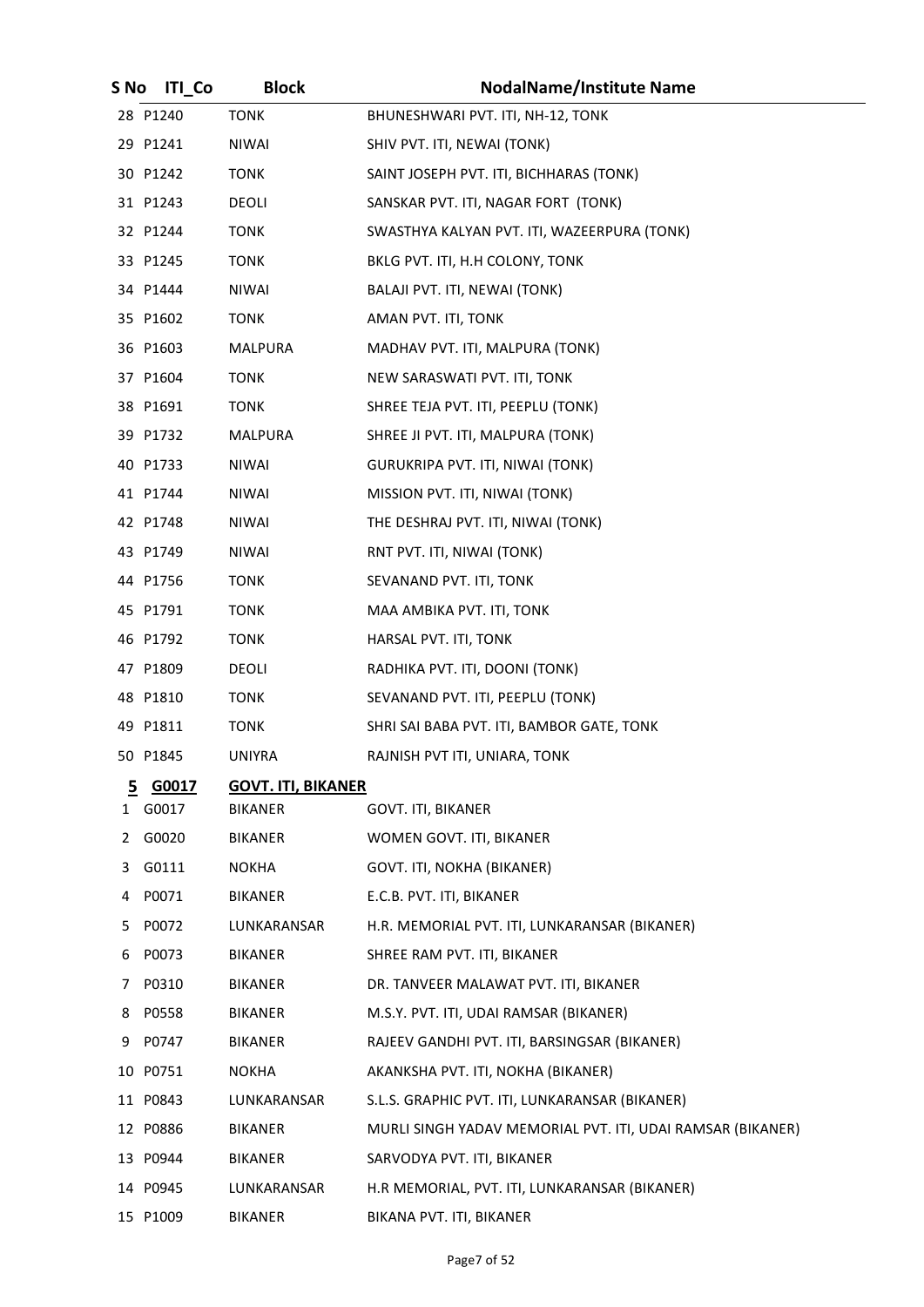| S No      | <b>ITI_Co</b> | <b>Block</b>            | <b>NodalName/Institute Name</b>                        |
|-----------|---------------|-------------------------|--------------------------------------------------------|
|           | 16 P1010      | <b>BIKANER</b>          | EESHWAR PVT. ITI, PARAKHON KI JONKH, BIKANER           |
|           | 17 P1011      | <b>BIKANER</b>          | MAA ANNAPURNA PVT. ITI, PUGAL ROAD, BIKANER            |
|           | 18 P1028      | <b>BIKANER</b>          | RRB PVT. ITI, BIKANER                                  |
|           | 19 P1091      | <b>BIKANER</b>          | GURU KIRPA PVT. ITI, NAPASAR (BIKANER)                 |
|           | 20 P1092      | SHRIDUNGARGARH          | RAMAN PVT. ITI, DUNGARGARH (BIKANER)                   |
|           | 21 P1284      | <b>BIKANER</b>          | MBD PVT. ITI, TILAK NAGAR, BIKANER                     |
|           | 22 P1285      | <b>NOKHA</b>            | GURU KRIPA PVT. ITI, NOKHA (BIKANER)                   |
|           | 23 P1472      | LUNKARANSAR             | MANDA PVT. ITI, KM-16 RAISAR (BIKANER)                 |
|           | 24 P1473      | KOLAYAT                 | SWAMI VIVEKANAND PVT. ITI, KOLAYAT JI (BIKANER)        |
|           | 25 P1474      | KOLAYAT                 | NEW BASIC PVT. ITI, BAJJU KHALSA (BIKANER)             |
|           | 26 P1475      | BIKANER                 | NEW AKANSHA PVT. ITI, GANGA SHAHAR, (BIKANER)          |
|           | 27 P1616      | SHRIDUNGARGARH          | RUGHA RAM BHADU PVT. ITI, SUDSAR (BIKANER)             |
|           | 28 P1640      | <b>BIKANER</b>          | S.R.MUND PVT. ITI, MOONDSAR (BIKANER)                  |
|           | 29 P1647      | KOLAYAT                 | NARAYAN GURU PVT. ITI, KOLAYAT (BIKANER)               |
|           | 30 P1743      | <b>BIKANER</b>          | GYANODAY PVT. ITI, BIKANER                             |
| 6         | G0018         | <b>GOVT. ITI, CHURU</b> |                                                        |
| $1 \quad$ | G0018         | CHURU                   | GOVT. ITI, CHURU                                       |
|           | 2 G0021       | RATANGARH               | GOVT. ITI, RATANGARH (CHURU)                           |
| 3.        | G0023         | SUJANGARH               | GOVT. ITI, SUJANGARH (CHURU)                           |
| 4         | P0115         | RATANGARH               | PHOOSRAJ TODI PVT. ITI, RAJALDESAR (CHURU)             |
| 5.        | P0116         | RAJGARH                 | MOHTA PVT. ITI, RAJGARH (CHURU)                        |
| 6         | P0117         | TARANAGAR               | CHOUDHARY M.S. MEMORIAL PVT. ITI, TARANAGAR (CHURU)    |
| 7         | P0507         | SARDARSHAHAR            | R.J.N. TIWARI MEMORIAL PVT. ITI, SARDARSHAHAR (CHURU)  |
| 8         | P0508         | RAJGARH                 | CHOUDHARY ISHAR RAM JAKHAR PVT. ITI, RAJGARH (CHURU)   |
| 9         | P0509         | SUJANGARH               | SHRI MADHAV PVT. ITI, SUJANGARH (CHURU)                |
|           | 10 P0571      | TARANAGAR               | DEV PVT. ITI, TARANAGAR, CHURU                         |
|           | 11 P0572      | <b>BIDASAR</b>          | GYAN JYOTI PVT. ITI, BIDASAR (CHURU)                   |
|           | 12 P0573      | CHURU                   | S.M.R.T. PVT. ITI, CHURU                               |
|           | 13 P0574      | SARDARSHAHAR            | S.N. PVT. ITI, SARDARSHAHAR (CHURU)                    |
|           | 14 P0575      | SARDARSHAHAR            | SARASAWATI PVT. ITI, SARDARSAHAR (CHURU)               |
|           | 15 P0576      | SARDARSHAHAR            | SHREE BALAJI PVT. ITI, SARDARSAHAR (CHURU)             |
|           | 16 P0577      | CHURU                   | SHREEMATI MOONGI DEVI PVT. ITI, CHURU                  |
|           | 17 P0578      | SUJANGARH               | VIVEKANAND PVT. ITI, SUJANGARH (CHURU)                 |
|           | 18 P0579      | SUJANGARH               | VIVEKANAND VIDYA ASHRAM PVT. ITI, KATAR CHHOTI (CHURU) |
|           | 19 P0756      | RAJGARH                 | SARASWATI PVT. ITI, LAMBOR BARI (CHURU)                |
|           | 20 P0771      | CHURU                   | GYAN JYOTI PVT. ITI, CHURU                             |
|           | 21 P0903      | SUJANGARH               | SPR PVT. ITI, SUJANGARH (CHURU)                        |
|           | 22 P0947      | RATANGARH               | GRAMOTTHAN PVT. ITI, PARIHARA (CHURU)                  |
|           | 23 P0948      | RAJGARH                 | CHAUDHARY PVT. ITI, RAJGARH (CHURU)                    |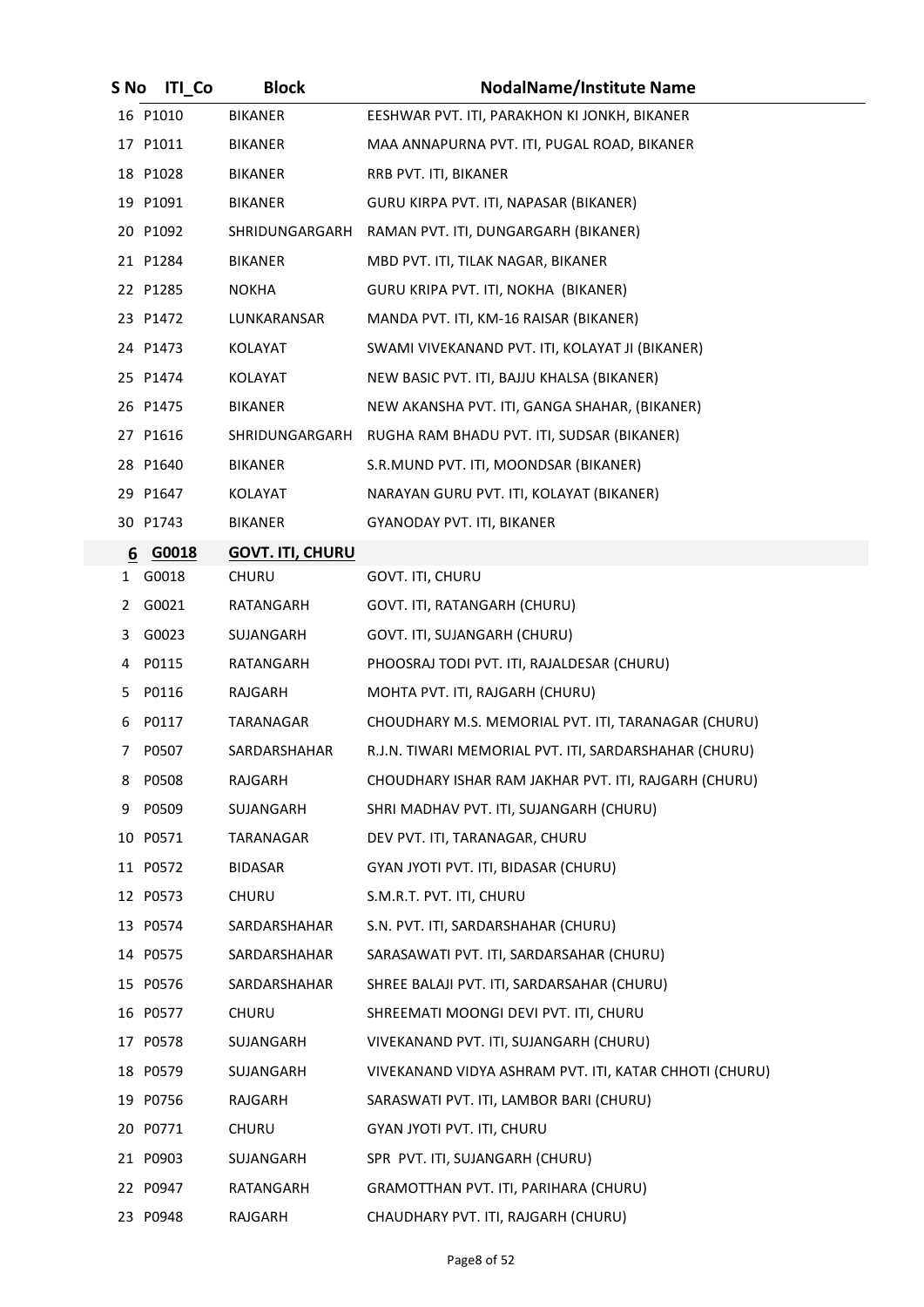| S No | <b>ITI Co</b> | <b>Block</b>                  | <b>NodalName/Institute Name</b>                          |
|------|---------------|-------------------------------|----------------------------------------------------------|
|      | 24 P1017      | RATANGARH                     | RATANGARH PVT. ITI, RATANGARH (CHURU)                    |
|      | 25 P1107      | RAJGARH                       | ASHA DEVI PVT. ITI, RAJGARH (CHURU)                      |
|      | 26 P1108      | RAJGARH                       | MAHATMA JYOTIRAO PHULE PVT. ITI, RAJGARH (CHURU)         |
|      | 27 P1110      | SUJANGARH                     | SHRI BALAJI PVT. ITI, MALU BAAS, SUJANGARH (CHURU)       |
|      | 28 P1111      | RAJGARH                       | VIVEKANAND PVT. ITI, SIDHMUKH, TH-RAJGARH (CHURU)        |
|      | 29 P1112      | TARANAGAR                     | SSM PVT. ITI, TARANAGAR (CHURU)                          |
|      | 30 P1113      | <b>CHURU</b>                  | MJP PVT. ITI, WARD NO-10, CHURU                          |
|      | 31 P1114      | TARANAGAR                     | KALPNA PVT. ITI, TARANAGAR (CHURU)                       |
|      | 32 P1115      | RATANGARH                     | MARUDHAR PVT. ITI, RATANGARH (CHURU)                     |
|      | 33 P1225      | RAJGARH                       | CHANDGI RAM PVT. ITI, BAIRASAR CHHOTA (CHURU)            |
|      | 34 P1288      | <b>CHURU</b>                  | LAMBA PVT. ITI, CHURU                                    |
|      | 35 P1289      | RATANGARH                     | SUMITRA MEMORIAL PVT. ITI, RATANGARAH (CHURU)            |
|      | 36 P1478      | RATANGARH                     | NIRMAL PVT. ITI, RATANGARH (CHURU)                       |
|      | 37 P1479      | TARANAGAR                     | SWAMI VIVEKANAND PVT. ITI, SAHWA, TH-TARANAGAR (CHURU)   |
|      | 38 P1480      | SUJANGARH                     | SHRI R.N. PVT. ITI, SALASAR (CHURU)                      |
|      | 39 P1481      | SUJANGARH                     | BALAJI PVT. ITI, SUJANGARH (CHURU)                       |
|      | 40 P1482      | RAJGARH                       | DHANVANTARI PVT. ITI, SHIVA KHERA, TH-RAJGARH (CHURU)    |
|      | 41 P1483      | SUJANGARH                     | KAPTAN SINGH PVT. ITI, SUJANGARH (CHURU)                 |
|      | 42 P1669      | TARANAGAR                     | SHREE VIVEKANAND PVT. ITI, SAHWA (CHURU)                 |
|      | 43 P1680      | SARDARSHAHAR                  | SHRI M.S. PVT. ITI, SARDARSHAHAR (CHURU)                 |
|      | 44 P1692      | TARANAGAR                     | DIWAKAR PVT. ITI, SAHWA (CHURU)                          |
|      | 45 P1754      | SARDARSHAHAR                  | SHRI HARI PVT. ITI, SARDARSHAHAR (CHURU)                 |
|      | 46 P1755      | RAJGARH                       | VCI PVT. ITI, RAJGARH (CHURU)                            |
|      | 47 P1758      | TARANAGAR                     | MARUDHAR PVT. ITI, TARANAGAR (CHURU)                     |
|      | 48 P1760      | SARDARSHAHAR                  | CHOUDHARY H R PVT. ITI, SARDARSHAHAR (CHURU)             |
|      | 49 P1772      | SARDARSHAHAR                  | USHA DEVI PVT. ITI, SARDARSHAHAR (CHURU)                 |
|      | 50 P1799      | TARANAGAR                     | SHREE RAM PVT. ITI, DHEERWAS BARA (CHURU)                |
|      | 51 P1820      | CHURU                         | M R M PVT ITI, VPO-RAMSARA, CHURU                        |
|      | 52 P1821      | TARANAGAR                     | SHIVA PVT ITI, SAHAWA TARANAGAR, CHURU                   |
|      | 53 P1846      | CHURU                         | NEW DHANWANTARI PVT ITI, NEW ROAD, CHURU                 |
|      | 54 P1847      | SARDARSHAHAR                  | PRAGATI PVT ITI, SARDARSHAHAR, CHURU                     |
|      | 55 P1848      | SUJANGARH                     | SANKALP PVT ITI, VPO-SALASAR, CHURU                      |
|      | 7 G0019       | <b>GOVT. ITI, HANUMANGARH</b> |                                                          |
|      | 1 G0019       | HANUMANGARH                   | GOVT. ITI, HANUMANGARH                                   |
| 2    | P0153         | HANUMANGARH                   | BHATNER PVT. ITI, HANUMANGARH TOWN                       |
| 3    | P0154         | HANUMANGARH                   | E-GYAN CENTRE PVT. ITI, HANUMANGARH JUNCTION             |
| 4    | P0155         | BHADRA                        | KALPANA CHAWLA MEMORIAL PVT. ITI, BHADRA (HANUMANGARH)   |
| 5    | P0156         | HANUMANGARH                   | MATA SANTOSH DEVI PVT. ITI, HANUMANGARH JUNCTION         |
| 6    | P0157         | BHADRA                        | SARDAR VALLABH BHAI PATEL PVT. ITI, BHADRA (HANUMANGARH) |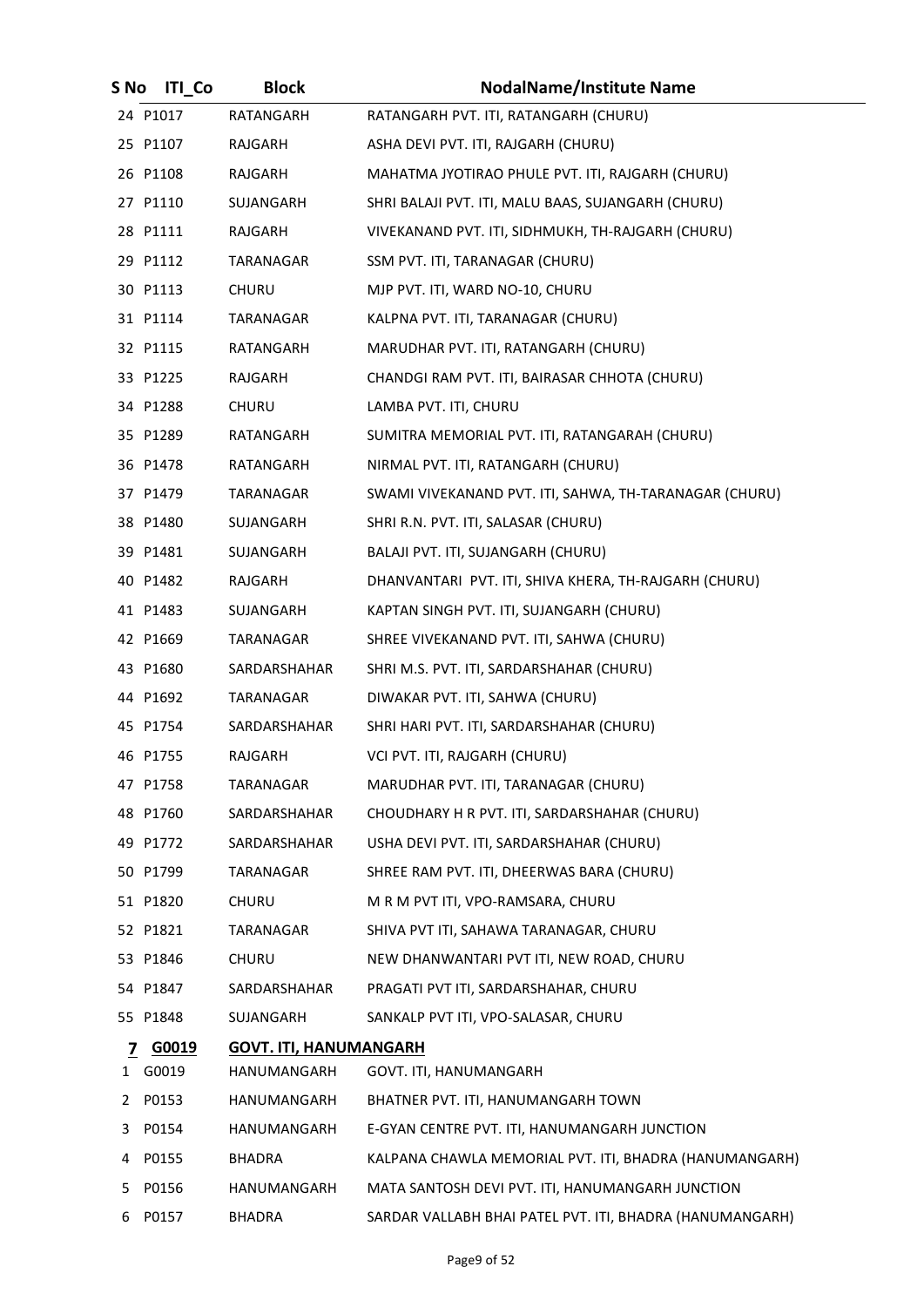| S No | <b>ITI</b> Co | <b>Block</b>                     | <b>NodalName/Institute Name</b>                            |
|------|---------------|----------------------------------|------------------------------------------------------------|
| 7    | P0158         | HANUMANGARH                      | SWAMI VIVEKANAND PVT. ITI, HANUMANGARH JUNCTION            |
| 8    | P0313         | RAWATSAR                         | CHOUDHARY PVT. ITI, RAWATSAR (HANUMANGARH)                 |
| 9    | P0314         | <b>NOHAR</b>                     | MOHANLAL SOHEWAL SMIRITI PVT. ITI, NOHAR (HANUMANGARH)     |
|      | 10 P0495      | PILIBANGA                        | KESHAV VIDYAPEETH PVT. ITI, PILI BANGA (HANUMANGARH)       |
|      | 11 P0496      | <b>BHADRA</b>                    | MAHARAJA AGRESEN PVT. ITI, BHADRA (HANUMANGARH)            |
|      | 12 P0497      | HANUMANGARH                      | MATA KITAB KAUR PVT. ITI, HANUMANGARH JU.                  |
|      | 13 P0498      | <b>NOHAR</b>                     | VIVEKANAND PVT. ITI, NOHAR (HANUMANGARH)                   |
|      | 14 P0499      | <b>NOHAR</b>                     | NOHAR PVT. ITI, NOHAR (HANUMANGARH)                        |
|      | 15 P0601      | SANGARIA                         | A.R.M. PVT. ITI, SANGARIA (HANUMANGARH)                    |
|      | 16 P0602      | PILIBANGA                        | GEETA JYOTI PVT. ITI, KENCHIYA (HANUMANGARH)               |
|      | 17 P0603      | PILIBANGA                        | KESHAV PVT. ITI, PILIBANGA (HANUMANGARH)                   |
|      | 18 P0778      | <b>NOHAR</b>                     | CH. PARMA RAM GODARA PVT. ITI, NOHAR (HANUMANGARH)         |
|      | 19 P0779      | BHADRA                           | KALPANA PVT. ITI, CHHANI BARI (HANUMANGARH)                |
|      | 20 P0780      | HANUMANGARH                      | CH. G.R. DHAKA PVT. ITI, CHAK-14 HMH, KOHLAN (HANUMANGARH) |
|      | 21 P1019      | <b>NOHAR</b>                     | NOHAR PVT. ITI, NOHAR (HANUMANGARH)                        |
|      | 22 P1122      | HANUMANGARH                      | HANUMAN GARH BRC PVT. ITI, NEW DHAAN MANDI, HANUMANGARH    |
|      | 23 P1123      | <b>NOHAR</b>                     | ADARSH PVT. ITI, RAMGARH (HANUMANGARH)                     |
|      | 24 P1124      | RAWATSAR                         | LB MEMORIAL PVT. ITI, PALLU (HANUMANGARH)                  |
|      | 25 P1125      | HANUMANGARH                      | VIVEKANAND PVT. ITI, NEAR GOVT. HOSPITAL, HANUMANGARH      |
|      | 26 P1301      | BHADRA                           | VIVEKANAND PVT. ITI, SIKRORI BARANI (HANUMANGARH)          |
|      | 27 P1302      | RAWATSAR                         | CHOUDHARY ROOP RAM PVT. ITI, RAWATSAR (HANUMANGARH)        |
|      | 28 P1303      | BHADRA                           | VIVEKANAND PVT. ITI, BHADRA (HANUMANGARH)                  |
|      | 29 P1304      | PILIBANGA                        | BHADU PVT. ITI, PILIBANGA (HANUMANGARH)                    |
|      | 30 P1305      | HANUMANGARH                      | BHARGAVA PVT. ITI, 10 HMH, TIBBI ROAD, HANUMANGARH         |
|      | 31 P1494      | PILIBANGA                        | SKD PVT. ITI, CHAK-7, DABLI RATHAN, HANUMANGHAR            |
|      | 32 P1495      | HANUMANGARH                      | B.R. CHAUDHARY PVT. ITI, CHAK-19 (HANUMANGARH)             |
|      | 33 P1496      | PILIBANGA                        | LAKSHAY PVT. ITI, GOLUWALA (HANUMANGARH)                   |
|      | 34 P1497      | PILIBANGA                        | PILIBANGA PVT. ITI, PILIBANGA (HANUMANGARH)                |
|      | 35 P1661      | <b>TIBBI</b>                     | KASWAN PVT. ITI, TIBI (HANUMANGARH)                        |
|      | 36 P1674      | HANUMANGARH                      | DOON APEX VISION PVT. ITI, HANUMANGARH                     |
|      | 37 P1686      | <b>NOHAR</b>                     | BALAJI PVT. ITI, NOHAR (HANUMANGARH)                       |
|      | 38 P1688      | BHADRA                           | BRIGHT STAR PVT. ITI, 20 AMS (HANUMANGARH)                 |
|      | 39 P1709      | HANUMANGARH                      | SURYAUDAY PVT. ITI, HANUMANGARH                            |
|      | 40 P1737      | BHADRA                           | SANSKAR PVT. ITI, BHADRA (HANUMANGARH)                     |
|      | 41 P1752      | RAWATSAR                         | BRIGHT FUTURE PVT. ITI, RAWATSAR (HANUMANGARH)             |
|      | 42 P1789      | <b>BHADRA</b>                    | UNIQUE PVT. ITI, BHADRA (HANUMANGARH)                      |
|      | 8 G0022       | <b>GOVT. ITI, SRI GANGANAGAR</b> |                                                            |
| 1    | G0016         | ANUPGARH                         | GOVT. ITI, ANUPGARH (SRI GANGANAGAR)                       |
|      | 2 G0022       |                                  | SHRI GANANAGAR GOVT. ITI, SRI GANGANAGAR                   |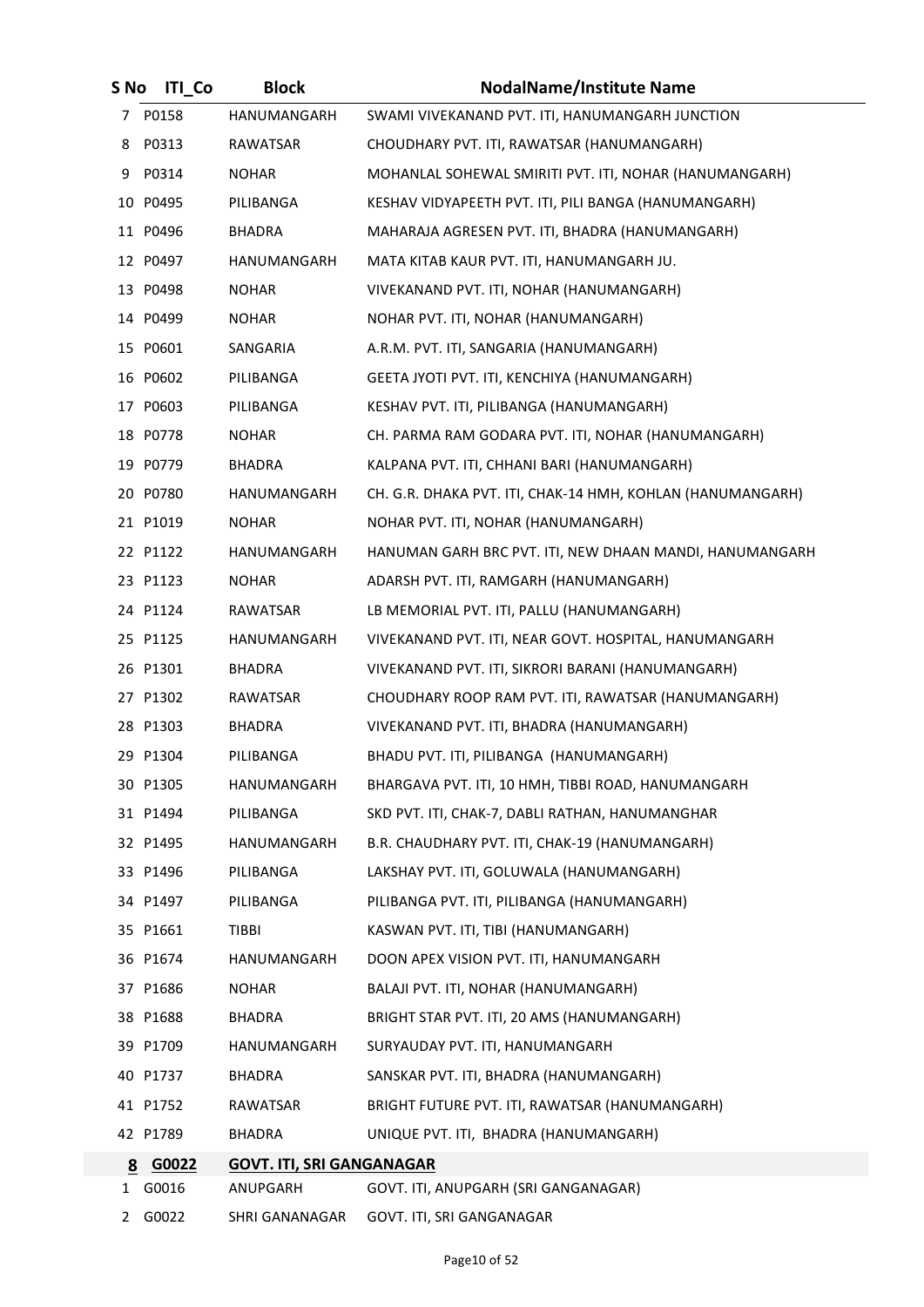| S No | <b>ITI Co</b> | <b>Block</b>          | <b>NodalName/Institute Name</b>                                     |
|------|---------------|-----------------------|---------------------------------------------------------------------|
| 3    | G0024         | SURATGARH             | GOVT. ITI, SURATGARH (SRI GANGANAGAR)                               |
|      | 4 G0112       | KARANPUR              | GOVT. ITI, KARANPUR (SRI GANGANAGAR)                                |
| 5.   | P0281         | <b>GHARSANA</b>       | M.J. KUMHERIA PVT. ITI, RAWLA MANDI (SRI GANGANAGAR)                |
| 6    | P0282         | GANGANAGAR            | NANDLAL CHALANA ARORVANSH MAHILA PVT. ITI, SRI GANGANAGAR           |
| 7    | P0283         | SHRI GANANAGAR        | JAIN PVT. ITI, SSB ROAD, SRI GANGANAGAR                             |
| 8    | P0284         | SURATGARH             | LAKSHAY PVT. ITI, SURATGARH (SRI GANGANAGAR)                        |
| 9    | P0285         | SURATGARH             | MAHARAJA AGARSEN PVT. ITI, SURATGARH (SRI GANGANAGAR)               |
|      | 10 P0286      | PADAMPUR              | MAHARAJA AGRESEN PVT. ITI, PADAMPUR(SRI GANGANAGAR)                 |
|      | 11 P0454      | <b>GHADSANA</b>       | NAVJEEVAN PVT. ITI, GHARSANA (SRI GANGANAGAR)                       |
|      | 12 P0455      | RAISINGHNAGAR         | SHINING STARS PVT. ITI, RAISINGHNAGAR (SRI GANGANAGAR)              |
|      | 13 P0456      | SRIVIJAYNAGAR         | PIONEER PVT. ITI, VIJAINAGAR (SRI GANGANAGAR)                       |
|      | 14 P0457      | SHRI GANANAGAR        | CHAWALA PVT. ITI, SRI GANGANAGAR                                    |
|      | 15 P0458      | SURATGARH             | ARJIL MODERN PVT. ITI, SURATGARH (SRI GANGANAGAR)                   |
|      | 16 P0719      | RAISINGH NAGAR        | M.D.M. PVT. ITI, RAISINGH NAGAR (SRI GANGANAGAR)                    |
|      | 17 P0720      | <b>SHRI GANANAGAR</b> | M.P.S PVT. ITI, SRI GANGANAGAR                                      |
|      | 18 P0721      | ANUPGARH              | NEW UNITECH PVT. ITI, ANUPGARH (SRI GANGANAGAR)                     |
|      | 19 P0757      | SADULSHAHAR           | JAIN PVT. ITI, SADULSHAHAR, SRI GANGANAGAR                          |
|      | 20 P0866      | <b>SURATGARH</b>      | VIKASH PVT. ITI, SURATGARH (SRI GANGANAGAR)                         |
|      | 21 P1216      | SADULSHAHAR           | SHRI GURU JAMBHESWAR MODEL PVT. ITI, SADULSAHAR (SRI<br>GANGANAGAR) |
|      | 22 P1217      | <b>KARANPUR</b>       | LOVELY PVT. ITI, KESRISINGHPUR (SRI GANGANAGAR)                     |
|      | 23 P1218      | ANUPGARH              | THAR PVT. ITI, CHAK 16(A), ANUPGARH (SRI GANGANAGAR)                |
|      | 24 P1435      | ANUPGARH              | TECHNNOTIME PVT. ITI, CHAK SPGM, ANUPGARH (SRI GANGANAGAR)          |
|      | 25 P1436      | GHADSANA              | MAHARAJA AGARSEN PVT. ITI, RAWLA (SRI GANGANAGAR)                   |
|      | 26 P1437      | RAISINGH NAGAR        | SHINING STARS PVT. ITI, RAISINGHNAGAR (SRI GANGANAGAR)              |
|      | 27 P1438      | GHADSANA              | S.K. PVT. ITI, GHARSANA (SRI GANGANAGAR)                            |
|      | 28 P1439      | GHADSANA              | MESWT PVT. ITI, GHARSANA (SRI GANGANAGAR)                           |
|      | 29 P1440      | SADULSHAHAR           | MURTI DEVI PVT. ITI, CHAK-4 SDS (SRI GANGANAGAR)                    |
|      | 30 P1441      | ANUPGARH              | JAITSAR PVT. ITI, JAITSAR (SRI GANGANAGAR)                          |
|      | 31 P1442      | SHRI GANANAGAR        | GOLDEN RAYS PVT. ITI, CHAK-1(B) CHOTI (SRI GANGANAGAR)              |
|      | 32 P1443      | RAISINGH NAGAR        | SHRI RAM PVT. ITI, RAISINGHNAGAR (SRI GANGANAGAR)                   |
|      | 33 P1600      | GHADSANA              | ATUL PVT. ITI, GHARSANA (SRI GANGANAGAR)                            |
|      | 34 P1601      | ANUPGARH              | TAGORE PVT. ITI, ANUPGARH (SRI GANGANAGAR)                          |
|      | 35 P1611      | SURATGARH             | MARUDHAR PVT. ITI, SURATGARH (GANGANAGAR)                           |
|      | 36 P1615      | SURATGARH             | VASHISHTH PVT. ITI, SURATGARH (GANGANAGAR)                          |
|      | 37 P1720      | SHRI GANANAGAR        | KHALSA SHIKSHAN SANSTHAN PVT. ITI, CHUNAWADH (GANGANAGAR)           |
|      | 38 P1740      | KARANPUR              | MATA CHAWLI DEVI PVT. ITI, KARANPUR (GANGANAGAR)                    |
|      | 39 P1750      | SURATGARH             | CH MOTA RAM MEEL MEMORIAL PVT. ITI, SURATGARH (GANGANAGAR)          |
|      | 40 P1751      | SHRI GANANAGAR        | SHIVALIK PVT. ITI, CHAK 17 Z (GANGANAGAR)                           |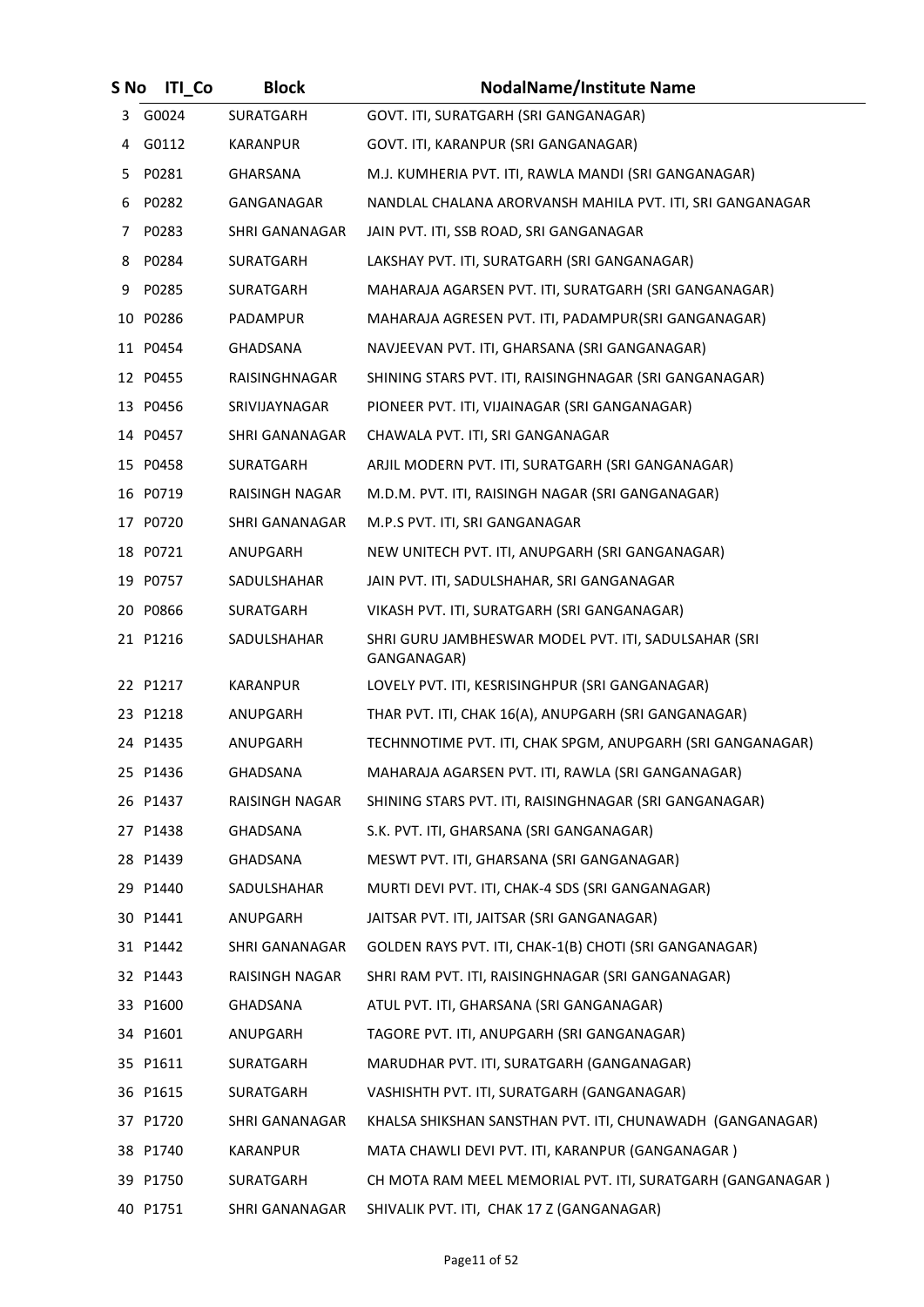| S No | <b>ITI</b> Co | <b>Block</b>            | <b>NodalName/Institute Name</b>                   |
|------|---------------|-------------------------|---------------------------------------------------|
|      | 41 P1770      | SURATGARH               | TAGORE PVT. ITI, SURATGARH (GANGANAGAR)           |
| 9    | G0025         | <b>GOVT. ITI, ALWAR</b> |                                                   |
|      | 1 G0025       | <b>UMRAIN</b>           | GOVT. ITI, ALWAR                                  |
|      | 2 G0029       | TIZARA                  | GOVT. ITI, BHIWADI (ALWAR)                        |
|      | 3 G0041       | <b>UMRAIN</b>           | WOMEN GOVT. ITI, ALWAR                            |
|      | 4 G0045       | RAJGARH                 | GOVT. ITI, RAJGARH (ALWAR)                        |
| 5.   | G0049         | THANAGAZI               | GOVT. ITI, THANAGAZI (ALWAR)                      |
|      | 6 G0126       | RENI                    | GOVT. ITI, RENI (ALWAR)                           |
| 7    | G0129         | <b>BANSOOR</b>          | GOVT. ITI, BANSUR (ALWAR)                         |
|      | 8 P0010       | <b>UMRAIN</b>           | ALWAR PVT. ITI, ALWAR                             |
| 9    | P0011         | <b>ALWAR</b>            | AMITOJ PVT. ITI, ALWAR                            |
|      | 10 P0012      | RAJGARH                 | ARAVALI PVT. ITI, RAJGARH (ALWAR)                 |
|      | 11 P0013      | KATHUMAR                | ASHUDEEP PVT. ITI, KHERLI ( ALWAR)                |
|      | 12 P0014      | <b>ALWAR</b>            | B.L. PVT. ITI, ALWAR                              |
|      | 13 P0015      | LAXMANGARH              | BAJRANG PVT. ITI, GOVIND GARH (ALWAR)             |
|      | 14 P0016      | <b>UMRAIN</b>           | BHAGWAN MAHAVEER PVT. ITI, ALWAR                  |
|      | 15 P0017      | KATHUMAR                | BRIJPAL PVT. ITI, RELA (ALWAR)                    |
|      | 16 P0018      | MANDAWAR                | DESERT ROSE PVT. ITI, MUNDAWAR (ALWAR)            |
|      | 17 P0019      | <b>UMRAIN</b>           | E.T.C. PVT. ITI, ALWAR                            |
|      | 18 P0020      | NEEMRANA                | MATSYA PVT. ITI, FAULADPUR, NEEMRANA (ALWAR)      |
|      | 19 P0021      | <b>KOTKASIM</b>         | NEW TAGORE PVT. ITI, BURHI BAWAL (ALWAR)          |
|      | 20 P0022      | <b>BEHROR</b>           | P.D. PVT. ITI, BEHROR (ALWAR)                     |
|      | 21 P0023      | <b>KOTKASIM</b>         | SARASWATI PVT. ITI, KOTKASIM (ALWAR)              |
|      | 22 P0024      | RAJGARH                 | SARVESH PVT. ITI, RAJGARH (ALWAR)                 |
|      | 23 P0025      | KISHANGARHBAS           | SARVODAYA PVT. ITI, KHAIRTHAL (ALWAR)             |
|      | 24 P0026      | <b>UMRAIN</b>           | SARVODAYA PVT. ITI, DAUDPUR, ALWAR                |
|      | 25 P0027      | <b>UMRAIN</b>           | SAURABH PVT. ITI, ALWAR                           |
|      | 26 P0028      | MUNDAWAR                | SHARDA PVT. ITI, SODAWAS, MUNDAWAR (ALWAR)        |
|      | 27 P0029      | THANAGAZI               | SHRI BHAWANI SHANKAR PVT. ITI, NARAYANPUR (ALWAR) |
|      | 28 P0030      | <b>UMRAIN</b>           | SHRI HEERANAND PVT. ITI, ALWAR                    |
|      | 29 P0031      | NEEMRANA                | SHRI KRISHNA PVT. ITI, SHAHJAHANPUR (ALWAR)       |
|      | 30 P0032      | <b>UMRAIN</b>           | SHRI SIDDHI VINAYAK PVT. ITI, ALWAR               |
|      | 31 P0033      | RAJGARH                 | SHRI VISHWAKARMA PVT. ITI, THANA RAJAJI (ALWAR)   |
|      | 32 P0034      | MANDAWAR                | SHRIMATI BASSO DEVI PVT. ITI, PEEPLI (ALWAR)      |
|      | 33 P0035      | RENI                    | SHRIMATI GANGADEVI PVT. ITI, RENI (ALWAR)         |
|      | 34 P0036      | RAJGARH                 | SHUBHAM PVT. ITI, RAJGARH (ALWAR)                 |
|      | 35 P0037      | ALWAR                   | SOFTTECH PVT. ITI, ALWAR                          |
|      | 36 P0038      | ALWAR                   | TYAGI PVT. ITI, ALWAR                             |
|      | 37 P0039      | <b>KOTKASIM</b>         | VIVEKANAND PVT. ITI, BIBIRANI, IKROTIYA (ALWAR)   |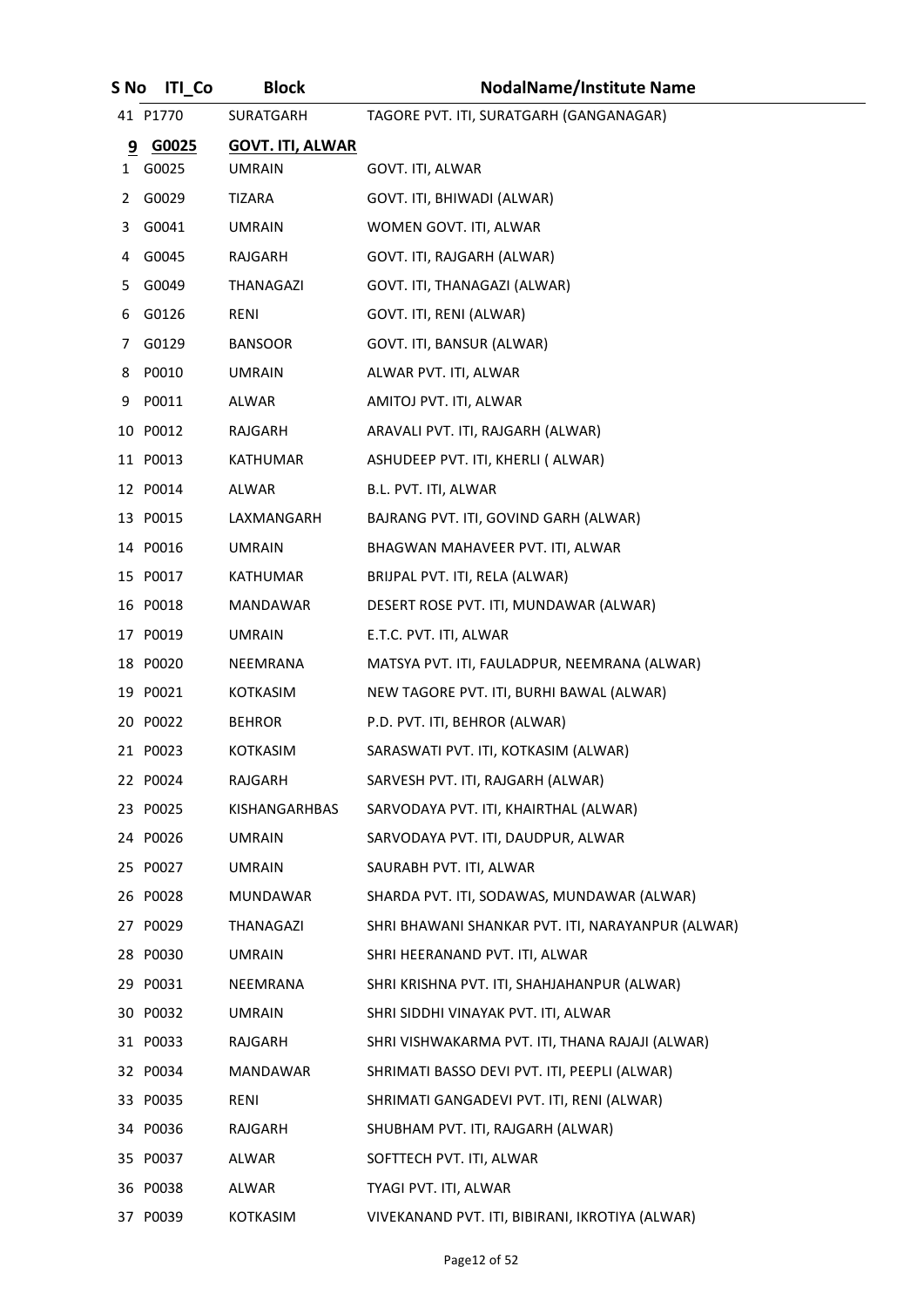| S No | <b>ITI Co</b> | <b>Block</b>    | <b>NodalName/Institute Name</b>                     |
|------|---------------|-----------------|-----------------------------------------------------|
|      | 38 P0040      | <b>BANSOOR</b>  | BANSOOR PVT. ITI, BANSUR (ALWAR)                    |
|      | 39 P0041      | RAMGARH         | BASSO DEVI LAXMAN SINGH PVT. ITI, SAHAJPUR (ALWAR)  |
|      | 40 P0042      | LAXMANGARH      | BRIJLATA PVT. ITI, LAXMANGARH (ALWAR)               |
|      | 41 P0043      | <b>UMRAIN</b>   | DRUV PVT. ITI, ALWAR                                |
|      | 42 P0044      | ALWAR           | EVEREST ACADEMY PVT. ITI, ALWAR                     |
|      | 43 P0045      | MANDAWAR        | GANDHI PVT. ITI, SODAWAS (ALWAR)                    |
|      | 44 P0046      | <b>BEHROR</b>   | GOLDEN SELF PVT. ITI, BEHROR (ALWAR)                |
|      | 45 P0047      | <b>BANSOOR</b>  | GYAN JYOTI PVT. ITI, BANSUR (ALWAR)                 |
|      | 46 P0048      | <b>UMRAIN</b>   | H.K. MEMORIAL PVT. ITI, ALWAR                       |
|      | 47 P0049      | <b>BEHROR</b>   | KARM BHUMI PVT. ITI, TALWAR, BEHROR (ALWAR)         |
|      | 48 P0050      | KOTKASIM        | KISHAN PVT. ITI, BURHI BAWAL (ALWAR)                |
|      | 49 P0051      | RAMGARH         | LOKMANYA TILAK PVT. ITI, RAMGARH (ALWAR)            |
|      | 50 P0052      | TIJARA          | LORD INTERNATIONAL PVT. ITI, BHIWADI (ALWAR)        |
|      | 51 P0053      | RAMGARH         | MAHATMA GANDHI PVT. ITI, RAMGARH (ALWAR)            |
|      | 52 P0054      | KOTKASIM        | MODERN PVT. ITI, HARSOLI (ALWAR)                    |
|      | 53 P0055      | ALWAR           | NEW SORABH PVT. ITI, ALWAR                          |
|      | 54 P0056      | <b>BEHROR</b>   | P.D. PVT. ITI, GANDALA, BEHROR (ALWAR)              |
|      | 55 P0057      | <b>BEHROR</b>   | RAJASTHAN PVT. ITI, JAKHRANA KHURD (ALWAR)          |
|      | 56 P0058      | TIZARA          | RANJEET PVT. ITI, TIJARA (ALWAR)                    |
|      | 57 P0059      | BANSOOR         | RAO PVT. ITI, BANSUR (ALWAR)                        |
|      | 58 P0060      | KATHUMAR        | REGIONAL PVT. ITI, KHERLI (ALWAR)                   |
|      | 59 P0061      | TIZARA          | SHREE GANESH PVT. ITI, TAPOOKRA (ALWAR)             |
|      | 60 P0062      | <b>KOTKASIM</b> | SHREE KRISHNA PVT. ITI, HARSOLI (ALWAR)             |
|      | 61 P0063      | TIJARA          | SHREE KRISHNA PVT. ITI, KHUSKHERA (ALWAR)           |
|      | 62 P0064      | UMRAIN          | SHRI NATH PVT. ITI, ALWAR                           |
|      | 63 P0065      | TIZARA          | SHREE SAI PVT. ITI, TIJARA (ALWAR)                  |
|      | 64 P0066      | RAJGARH         | SARVESH PVT. ITI, MOONPUR, RAJGARH (ALWAR)          |
|      | 65 P0067      | ALWAR           | VIKAS PVT. ITI, MEENA PARI, ALWAR                   |
|      | 66 P0068      | <b>BEHROR</b>   | YADUVANSHI PVT. ITI, BEHROR (ALWAR)                 |
|      | 67 P0333      | RAJGARH         | VIVEKANAND PVT. ITI, THANARAJAJIKA, RAJGARH (ALWAR) |
|      | 68 P0334      | KATHUMAR        | SHREE RADHAKRISNAN PVT. ITI, KATHUMAR (ALWAR)       |
|      | 69 P0335      | <b>BEHROR</b>   | LAXMI DEVI PVT. ITI, BEHROR (ALWAR)                 |
|      | 70 P0336      | KATHUMAR        | CHETANYA PVT. ITI, KHERLI, KATHUMAR (ALWAR)         |
|      | 71 P0337      | <b>UMRAIN</b>   | ADARSH PVT. ITI, ALWAR                              |
|      | 72 P0338      | <b>UMRAIN</b>   | BHAGWAN MAHAVEER PVT. ITI, KESHARPUR (ALWAR)        |
|      | 73 P0339      | <b>UMRAIN</b>   | ARNOLD PVT. ITI, SHYAMGANGA, ALWAR                  |
|      | 74 P0340      | <b>BEHROR</b>   | VIJAY ATUL PVT. ITI, KATHUWAS, BEHROR (ALWAR)       |
|      | 75 P0341      | LAXMANGARH      | SHRI AGRASEN PVT. ITI, BARODA MEO, ALWAR            |
|      | 76 P0342      | KATHUMAR        | SHRI AGRASEN PVT. ITI, KHERLI (ALWAR)               |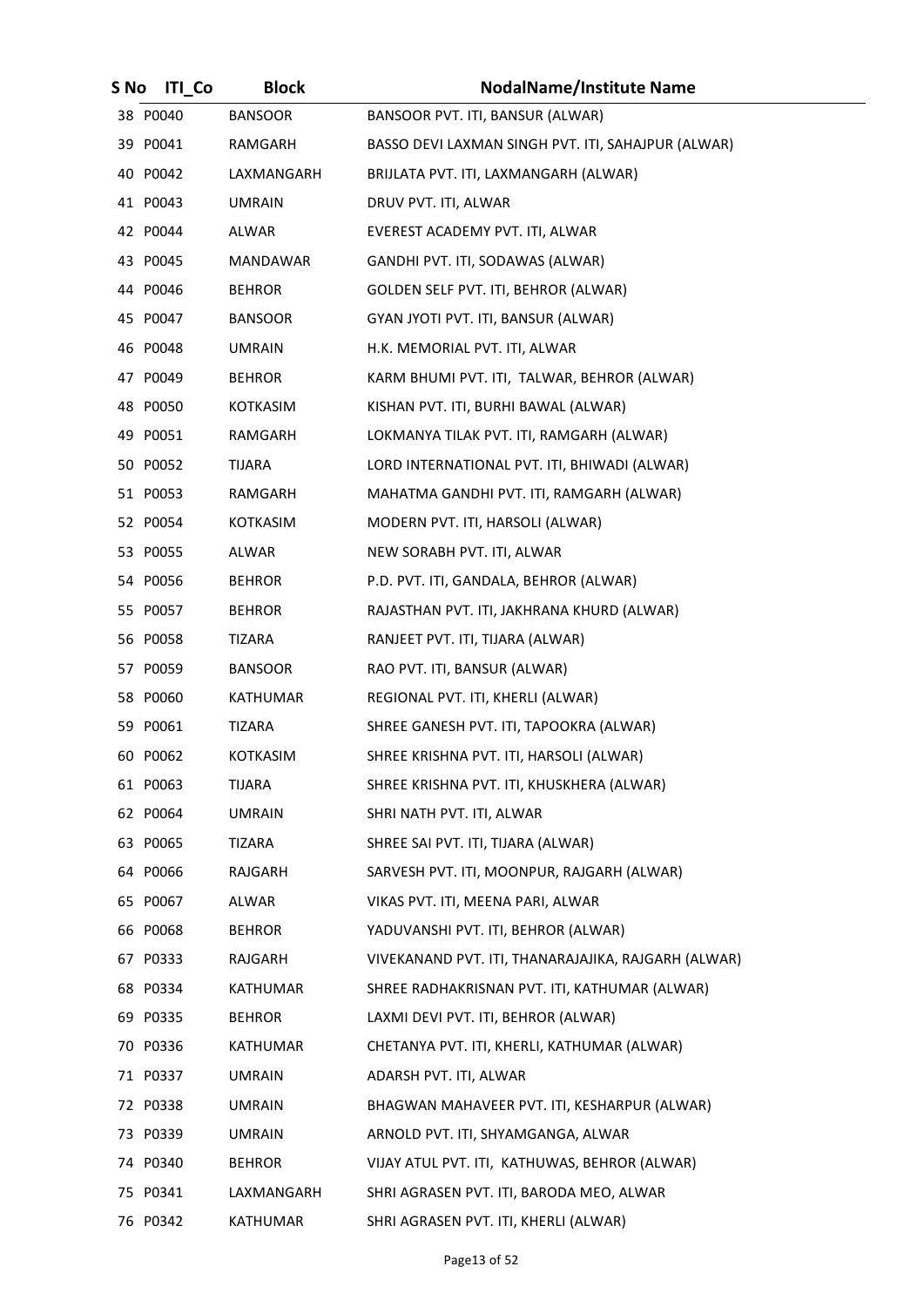| S No | <b>ITI Co</b> | <b>Block</b>  | <b>NodalName/Institute Name</b>                  |
|------|---------------|---------------|--------------------------------------------------|
|      | 77 P0343      | <b>BEHROR</b> | VIRAT PVT. ITI, KATHUWAS (ALWAR)                 |
|      | 78 P0344      | KISHANGARHBAS | SAMVARDHNA PVT. ITI, KHAIRTHAL (ALWAR)           |
|      | 79 P0345      | LAXMANGARH    | MATASYA PVT. ITI, BARODA MEO (ALWAR)             |
|      | 80 P0346      | LAXMANGARH    | SHRI GIRIRAJ PVT. ITI, LAXMANGARH (ALWAR)        |
|      | 81 P0347      | NEEMRANA      | S.J. PVT. ITI, JANAKSINGHPURA (ALWAR)            |
|      | 82 P0348      | <b>UMRAIN</b> | EVEREST PVT. ITI, ALWAR                          |
|      | 83 P0349      | RAMGARH       | SAVITRI DEVI PVT. ITI, RAMGARH (ALWAR)           |
|      | 84 P0350      | THANAGAZI     | TANAGAZI PVT. ITI, THANAGAZI (ALWAR)             |
|      | 85 P0351      | UMRAIN        | SHRI BALAJI PVT. ITI, AMBEDKAR NAGAR, ALWAR      |
|      | 86 P0352      | LAXMANGARH    | SHRI MATASYA PVT. ITI, BARODA MEO (ALWAR)        |
|      | 87 P0353      | UMRAIN        | DHOLAPLASH PVT. ITI, DHOLA PALAS, UMRAIN (ALWAR) |
|      | 88 P0354      | RAJGARH       | PRAGATI PVT. ITI, RAJGARH (ALWAR)                |
|      | 89 P0355      | KATHUMAR      | SHRI MATASYA PVT. ITI, KHERLI, (ALWAR)           |
|      | 90 P0356      | LAXMANGARH    | INDIAN PVT. ITI, LAXMANGARH (ALWAR)              |
|      | 91 P0357      | KATHUMAR      | SHRI KRISHNA PVT. ITI, SONKHER, KHERLI (ALWAR)   |
|      | 92 P0358      | LAXMANGARH    | SWAMI KESHWANAND PVT. ITI, LAXNMANGARH (ALWAR)   |
|      | 93 P0519      | UMRAIN        | ARIHANT PVT. ITI, ALWAR                          |
|      | 94 P0520      | MUNDAWAR      | BALAJI PVT. ITI, MOONPUR (ALWAR)                 |
|      | 95 P0521      | KATHUMAR      | BHAGWAN MAHAVEER PVT. ITI, KHERLI GANJ (ALWAR)   |
|      | 96 P0522      | UMRAIN        | BHARAT PVT. ITI, ALWAR                           |
|      | 97 P0523      | RAJGARH       | DEEP PVT. ITI, RAJGARH (ALWAR)                   |
|      | 98 P0524      | ALWAR         | FOUNDATION PVT. ITI, ALWAR                       |
|      | 99 P0525      | <b>UMRAIN</b> | HASAN KHAN MEWATI PVT. ITI, MANNKA, ALWAR        |
|      | 100 P0526     | RAMGARH       | MAPS PVT. ITI, BAHALA (ALWAR)                    |
|      | 101 P0527     | <b>UMRAIN</b> | MATSYA LOK SEWA PVT. ITI, ALWAR                  |
|      | 102 P0528     | THANAGAZI     | P.D. PVT. ITI, THANAGAZI (ALWAR)                 |
|      | 103 P0529     | RAJGARH       | R.R. PVT. ITI, RAJGARH (ALWAR)                   |
|      | 104 P0530     | RENI          | R.R. PVT. ITI, MACHARI (ALWAR)                   |
|      | 105 P0531     | KATHUMAR      | RAJRISHI PVT. ITI, KHERLI (ALWAR)                |
|      | 106 P0532     | <b>UMRAIN</b> | RAO PVT. ITI, KOTHI NARAYANPUR (ALWAR)           |
|      | 107 P0533     | UMRAIN        | SARASWATI PVT. ITI, ALWAR                        |
|      | 108 P0534     | RENI          | SHRI GANESH PVT. ITI, PINAN, RAJGARH (ALWAR)     |
|      | 109 P0535     | MUNDAWAR      | U.B.M. MEMORIAL PVT. ITI, MANDHA (ALWAR)         |
|      | 110 P0536     | KISHANGARHBAS | VIKASH PVT. ITI, CHIKANI (ALWAR)                 |
|      | 111 P0537     | KATHUMAR      | VINAYAK PVT. ITI, BAHTOO KHURD (ALWAR)           |
|      | 112 P0905     | BANSOOR       | GPS PVT. ITI, BEHROR (ALWAR)                     |
|      | 113 P0939     | KATHUMAR      | SHREE SHYAM PVT. ITI, SAMOOCHI (ALWAR)           |
|      | 114 P1001     | THANAGAZI     | GURU KRIPA PVT. ITI, NARAYANPUR (ALWAR)          |
|      | 115 P1002     | RENI          | SHRI SAI PVT. ITI, RENI (ALWAR)                  |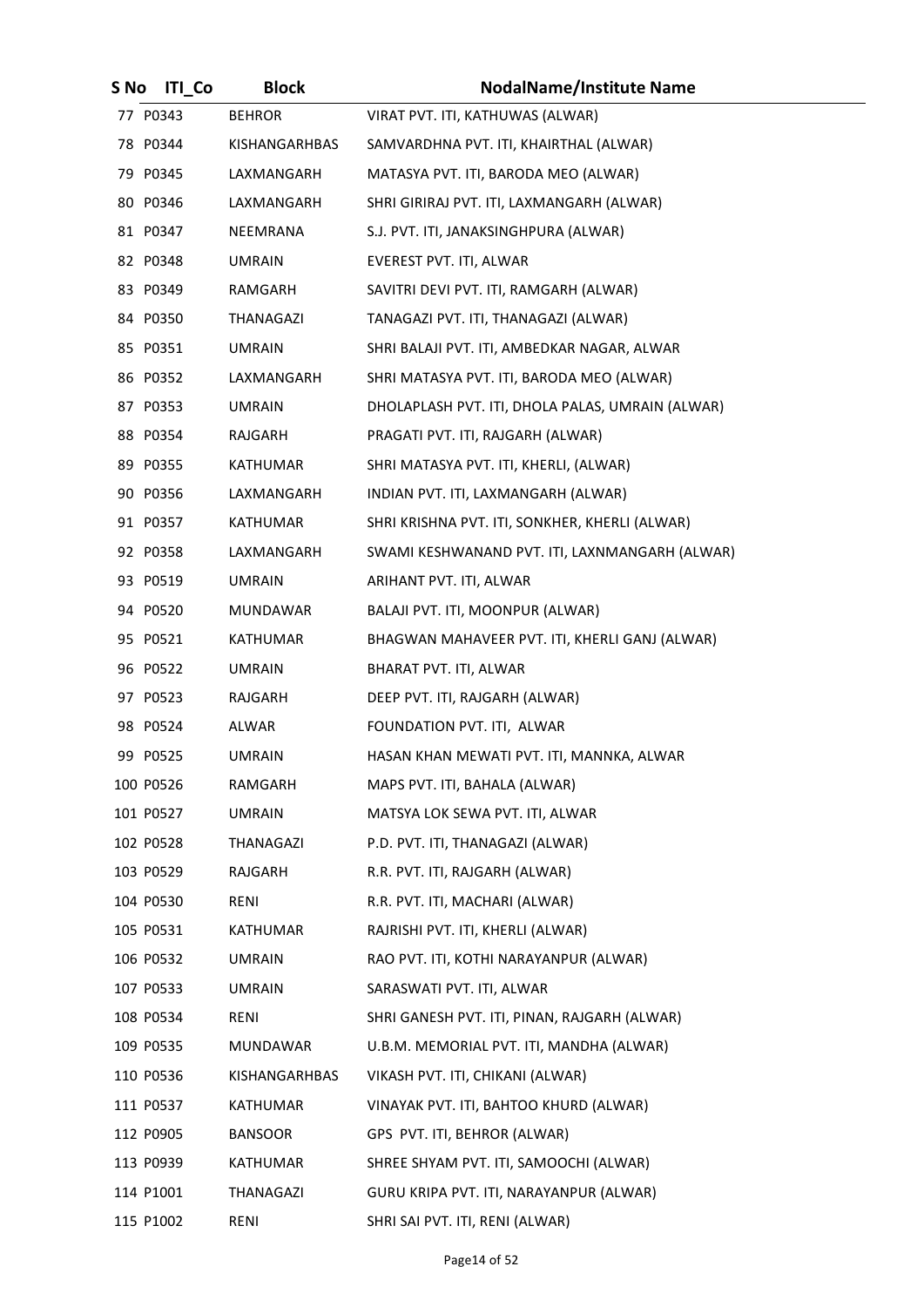| S No         | <b>ITI</b> Co | <b>Block</b>                | <b>NodalName/Institute Name</b>                          |
|--------------|---------------|-----------------------------|----------------------------------------------------------|
| 116 P1054    |               | <b>BANSOOR</b>              | ANAND PVT. ITI, KARANA, TH- BANSUR (ALWAR)               |
| 117 P1055    |               | KATHUMAR                    | ARAWALI PVT. ITI, NEAR LAL DAS TEMPLE, KATHOOMAR (ALWAR) |
| 118 P1056    |               | THANAGAZI                   | TIRUPATI PVT. ITI, KOLAHERA (ALWAR)                      |
| 119 P1057    |               | THANAGAZI                   | MANVI PVT. ITI, NATHUSAR, THANAGAZI (ALWAR)              |
| 120 P1059    |               | RAJGARH                     | SANKALP PVT. ITI, SHANTI KUNJ COLONY, RAJGARH (ALWAR)    |
| 121 P1060    |               | <b>UMRAIN</b>               | GAURAV PVT. ITI, BHAGWANPUR, ALWAR                       |
| 122 P1061    |               | THANAGAZI                   | BALAJI PVT. ITI, PRATAPGARH (ALWAR)                      |
| 123 P1253    |               | <b>BANSOOR</b>              | SHRI KRISHNA PVT. ITI, BANSUR (ALWAR)                    |
| 124 P1254    |               | <b>BEHROR</b>               | TAKSHILA PVT. ITI, HAMJAPUR, BEHROR (ALWAR)              |
| 125 P1255    |               | <b>UMRAIN</b>               | GYANDEEP PVT. ITI, AHIRBAS, BHARKOL (ALWAR)              |
| 126 P1256    |               | <b>BANSOOR</b>              | DEV PVT. ITI, BANSUR (ALWAR)                             |
| 127 P1257    |               | KATHUMAR                    | P.K. MEMORIAL PVT. ITI, TITPURI, KATHUMAR (ALWAR)        |
| 128 P1258    |               | NEEMRANA                    | LAXMI DEVI PVT. ITI, MADHO SINGH PURA, NEEMRANA (ALWAR)  |
| 129 P1259    |               | NEEMRANA                    | GUARDIAN PVT. ITI, KAYASA BEHAR (ALWAR)                  |
| 130 P1260    |               | <b>UMRAIN</b>               | ARAVALI PVT. ITI, UPOLA SONAWA (ALWAR)                   |
| 131 P1261    |               | THANAGAZI                   | JAI DURGA PVT. ITI, ANGARI (ALWAR)                       |
| 132 P1262    |               | RAMGARH                     | SAROJDEVI PVT. ITI, KHERI, RAMGARH (ALWAR)               |
| 133 P1263    |               | <b>UMRAIN</b>               | VANSHIKA PVT. ITI, MALA KHERA (ALWAR)                    |
| 134 P1264    |               | RENI                        | SARASWATI PVT. ITI, RENI (ALWAR)                         |
| 135 P1450    |               | NEEMRANA                    | PARISHKAR PVT. ITI, DAUSOD (ALWAR)                       |
| 136 P1451    |               | RAJGARH                     | LABHANSHIKA PVT. ITI, KAROTH, RAJGARH (ALWAR)            |
| 137 P1452    |               | <b>UMRAIN</b>               | M.S. PVT. ITI, ANAND VIHAR, ALWAR                        |
| 138 P1453    |               | KATHUMAR                    | VIDHYASTHALI PVT. ITI, NAGLA MADHOPUR (ALWAR)            |
| 139 P1608    |               | KISHANGARHBAS               | ATAL PVT. ITI, CHIKANI (ALWAR)                           |
| 140 P1665    |               | KOTKASIM                    | SHREE PRAKASH RAO PVT. ITI, PATAN AHEER (ALWAR)          |
| 141 P1666    |               | <b>UMRAIN</b>               | NAVODAYA PVT. ITI, ALWAR                                 |
| 142 P1668    |               | THANAGAZI                   | SHRI VINAYAK PVT. ITI, THANAGAZI (ALWAR)                 |
| 143 P1673    |               | <b>BANSOOR</b>              | MAHARAJA PVT. ITI, KASBA BANSUR (ALWAR)                  |
| 144 P1762    |               | <b>BEHROR</b>               | L.R PVT. ITI, BEHROR (ALWAR)                             |
| 145 P1764    |               | THANAGAZI                   | SHRI SHAYAM PVT. ITI, THANAGAZI (ALWAR)                  |
| 146 P1765    |               | THANAGAZI                   | SHUKLA PVT. ITI, THANAGAZI (ALWAR)                       |
| 147 P1766    |               | RAMGARH                     | MG PVT. ITI, RAMGARH (ALWAR)                             |
| 148 P1767    |               | <b>BANSOOR</b>              | TAGORE PVT. ITI, BAHRAM KA BASS (ALWAR)                  |
| 149 P1769    |               | RAJGARH                     | ANSH PVT. ITI, RAJGARH (ALWAR)                           |
| 150 P1790    |               | THANAGAZI                   | JAI DURGA PANCHWATI PVT. ITI, THANAGAZI (ALWAR)          |
| 151 P1808    |               | KISHANGARHBAS               | B.L. PVT. ITI, BAMBORA (ALWAR)                           |
| 152 P1814    |               | THANAGAZI                   | HANS PVT ITI, VPO.- NARAINPUR, ALWAR                     |
|              | 10 G0028      | <b>GOVT. ITI, BHARATPUR</b> |                                                          |
| $\mathbf{1}$ | G0027         | BAYANA                      | GOVT. ITI, BAYANA (BHARATPUR)                            |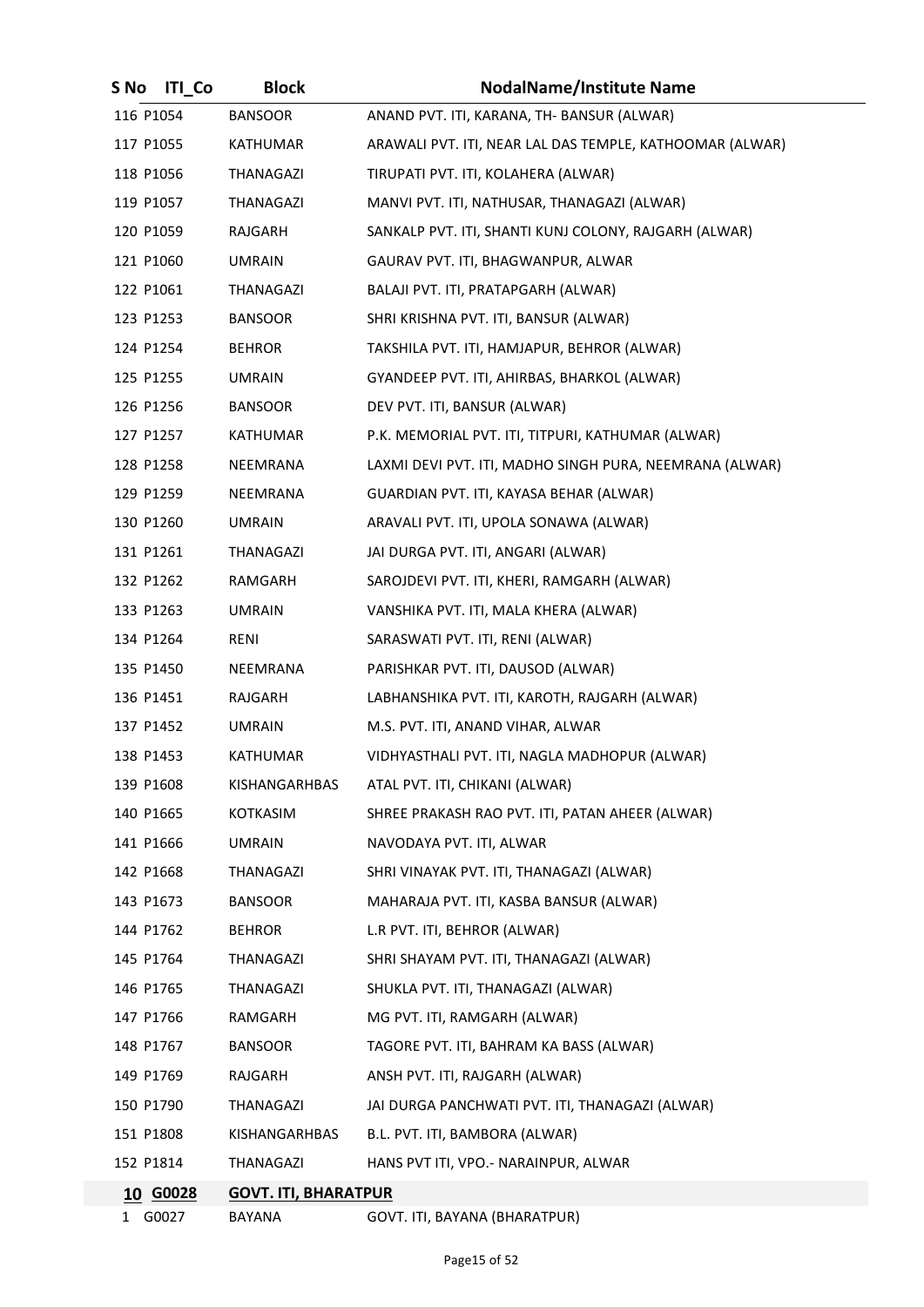| S No | <b>ITI</b> Co | <b>Block</b>     | <b>NodalName/Institute Name</b>                        |
|------|---------------|------------------|--------------------------------------------------------|
|      | 2 G0028       | SEWAR            | <b>GOVT. ITI, BHARATPUR</b>                            |
|      | 3 G0038       | KAMA             | GOVT. ITI, KAMAN (BHARATPUR)                           |
| 4    | P0074         | <b>RUPBAS</b>    | BAJRANG PVT. ITI, RUDAWAL (BHARATPUR)                  |
| 5.   | P0075         | <b>RUPBAS</b>    | BRIJ GAURAV PVT. ITI, ROOPWAS (BHARATPUR)              |
| 6    | P0076         | SEWAR            | CARRIER DEVELOP PVT. ITI, BHARATPUR                    |
| 7    | P0077         | <b>BHARATPUR</b> | JAI BHARAT PVT. ITI, BHARATPUR                         |
| 8    | P0078         | <b>BHARATPUR</b> | SARVODAYA AAYURVED AND PVT. ITI, BHARATPUR             |
| 9    | P0079         | SEWAR            | SHAILENDRA PVT. ITI, SUGRIV COLONY, BHARATPUR          |
|      | 10 P0080      | NAGAR            | SHIKHA PVT. ITI, NAGAR (BHARATPUR)                     |
|      | 11 P0081      | SEWAR            | TECHNOLOGY PARK PVT. ITI, SEWAR (BHARATPUR)            |
|      | 12 P0082      | BAYANA           | VIDHYA SAROVAR PVT. ITI, SIKANDARA (BHARATPUR)         |
|      | 13 P0083      | SEWAR            | VISHVA BHARTI PVT. ITI, BHARATPUR                      |
|      | 14 P0084      | SEWAR            | VISHVAKARMA PVT. ITI, JASWANT NAGAR, BHARATPUR         |
|      | 15 P0085      | <b>KUMHER</b>    | AGRAWAL PVT. ITI, KUMHER (BHARARTPUR)                  |
|      | 16 P0086      | <b>NADBAI</b>    | ARPAN PVT. ITI, NADBAI (BHARATPUR)                     |
|      | 17 P0087      | <b>RUPBAS</b>    | ARPAN PVT. ITI, UCHCHAIN (BHARATPUR)                   |
|      | 18 P0088      | BAYANA           | ARYA BHATT PVT. ITI, BAYANA (BHARATPUR)                |
|      | 19 P0089      | <b>NADBAI</b>    | BHAGAWAN MAHAVEER PVT. ITI, NADBAI (BHARATPUR)         |
|      | 20 P0090      | <b>WEIR</b>      | MA KAMESHWARI PVT. ITI, BHUSAWAR (BHARATPUR)           |
|      | 21 P0091      | NADBAI           | MAHATMA SUKHANAND PVT. ITI, NADBAI (BHARATPUR)         |
|      | 22 P0092      | <b>BHARATPUR</b> | MAHARSHI ARVIND PVT. ITI, KRISHNA NAGAR, BHARATPUR     |
|      | 23 P0093      | <b>NADBAI</b>    | MOTHER TARESA PVT. ITI, BUDHWARI (BHARATPUR)           |
|      | 24 P0094      | KAMA             | PAWAN PVT. ITI, KAMAN (BHARATPUR)                      |
|      | 25 P0096      | KAMAN            | SHREE BANKAE BIHARI PVT. ITI, KAMAN (BHARATPUR)        |
|      | 26 P0097      | KAMA             | SHREE DEV PVT. ITI, NADBAI (BHARATPUR)                 |
|      | 27 P0098      | SEWAR            | SHREE JEE PVT. ITI, NAGAR (BHARATPUR)                  |
|      | 28 P0099      | DEEG             | SHREE ROOP SINGH PVT. ITI, DEEG (BHARATPUR)            |
|      | 29 P0100      | DEEG             | SUSHILA DEVI PVT. ITI, DEEG (BHARATPUR)                |
|      | 30 P0101      | <b>RUPBAS</b>    | VASUNDHARA PVT. ITI, ROOPWAS (BHARATPUR)               |
|      | 31 P0307      | WEIR             | DESHWAL PVT. ITI, WEIR (BHARATPUR)                     |
|      | 32 P0308      | WEIR             | SHREE RAJEEV GANDHI PVT. ITI, HALENA, WEIR (BHARATPUR) |
|      | 33 P0390      | KAMA             | AJAY PVT. ITI, KAMAN (BHARATPUR)                       |
|      | 34 P0391      | SEWAR            | M.D. PVT. ITI, BHARATPUR                               |
|      | 35 P0392      | <b>NADBAI</b>    | SHRI GIRIRAJ PVT. ITI, DEEG (BHARATPUR)                |
|      | 36 P0393      | SEWAR            | SHRI VISHVAKARMA PVT. ITI, JASWANTNAGAR, BHARATPUR     |
|      | 37 P0394      | <b>NADBAI</b>    | SHRI SAI PVT. ITI, NADBAI (BHARATPUR)                  |
|      | 38 P0395      | SEWAR            | SARASWATI PVT. ITI, BHARATPUR                          |
|      | 39 P0396      | BAYANA           | MA SANJA DEVI PVT. ITI, BIDYARI (BHARATPUR)            |
|      | 40 P0397      | SEWAR            | MA GANGA PVT. ITI, BHARATPUR                           |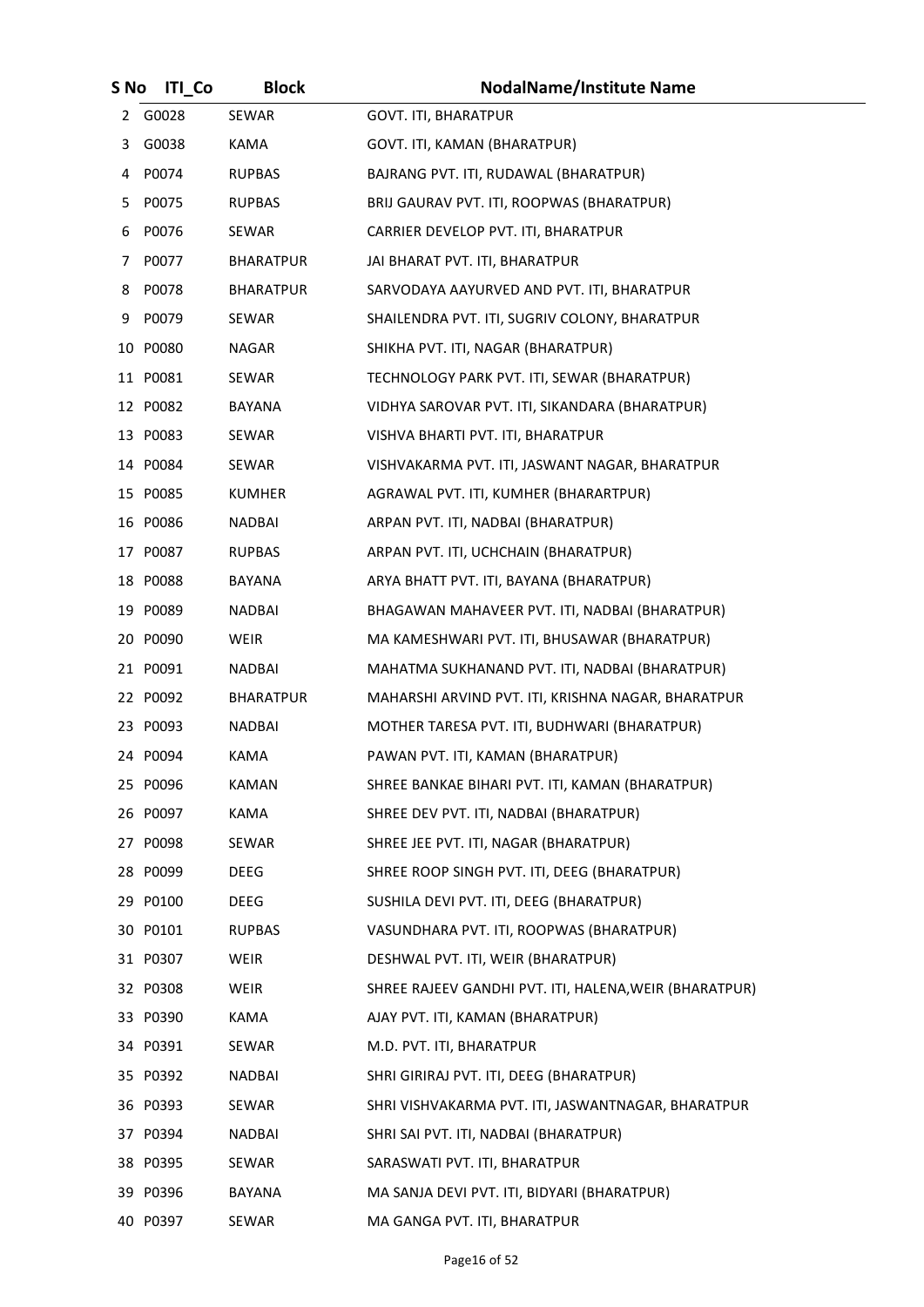| S No | <b>ITI Co</b> | <b>Block</b>  | <b>NodalName/Institute Name</b>                               |
|------|---------------|---------------|---------------------------------------------------------------|
|      | 41 P0398      | <b>BAYANA</b> | DEV PVT. ITI, BAYANA (BHARATPUR)                              |
|      | 42 P0399      | WEIR          | GURU ATMA VALLABH PVT. ITI, BHUSAWAR (BHARATPUR)              |
|      | 43 P0400      | SEWAR         | OM PVT. ITI, BHARATPUR                                        |
|      | 44 P0401      | SEWAR         | GIMT PVT. ITI, BHARATPUR                                      |
|      | 45 P0402      | <b>WEIR</b>   | SARVODAYA PVT. ITI, KAMALPURA (BHARATPUR)                     |
|      | 46 P0547      | WEIR          | MAHARAJA AGRESEN PVT. ITI, WEIR (BHARATPUR)                   |
|      | 47 P0548      | DEEG          | SARASWATI PVT. ITI, JANOOTHAR (BHARATPUR)                     |
|      | 48 P0549      | <b>RUPBAS</b> | SARVODYA PVT. ITI, UCHCHAIN (BHARATPUR)                       |
|      | 49 P0550      | SEWAR         | SHREE NRASINGH PVT. ITI, BAYANA (BHARATPUR)                   |
|      | 50 P0551      | SEWAR         | SHRI CHATANYA PVT. ITI, BHARATPUR                             |
|      | 51 P0552      | BAYANA        | SHRI VISHVAKARMA PVT. ITI, BAYANA (BHARATPUR)                 |
|      | 52 P0553      | SEWAR         | V.D. PVT. ITI, CHAK DAULATPUR (BHARATPUR)                     |
|      | 53 P0554      | BAYANA        | VIVEKANAND PVT. ITI, BAYANA (BHARATPUR)                       |
|      | 54 P0555      | BAYANA        | YASH PVT. ITI, BAYANA (BHARATPUR)                             |
|      | 55 P0736      | DEEG          | MAHARAJA SURAJMAL PVT. ITI, RAMBAGH (BHARATPUR)               |
|      | 56 P0744      | SEWAR         | SMT. KAMLESH PVT. ITI, BAHNERA (BHARATPUR)                    |
|      | 57 P0810      | SEWAR         | I.G.M. PVT. ITI, JAGHEENA (BHARATPUR)                         |
|      | 58 P0828      | BAYANA        | ANGEL PVT. ITI, BRAHMAWAD (BHARATPUR)                         |
|      | 59 P0840      | <b>NADBAI</b> | BALAJI PVT. ITI, BHADEERA (BHARATPUR)                         |
|      | 60 P0867      | SEWAR         | JAI SHIV PVT. ITI, BAMANPURA, SEWAR (BHARATPUR)               |
|      | 61 P0870      | <b>KUMHER</b> | SHRI KRISHNA PVT. ITI, STADIUM NAGAR, BHARATPUR               |
|      | 62 P1006      | <b>KUMHER</b> | SHRI CHARAN SINGH PVT. ITI, NADBAI (BHARATPUR)                |
|      | 63 P1076      | <b>NADBAI</b> | SHRI SHYAM PVT. ITI, BAHRAMDA (BHARATPUR)                     |
|      | 64 P1077      | NADBAI        | SRI VINAYAK PVT. ITI, MAI (BHARATPUR)                         |
|      | 65 P1078      | BAYANA        | S.S. PVT. ITI, NAGLA SEWA KURWARIYA, VEERAMPURA (BHARATPUR)   |
|      | 66 P1079      | <b>RUPBAS</b> | LRL PVT. ITI, PICHOONA (BHARATPUR)                            |
|      | 67 P1080      | BAYANA        | SHREE GANESH PVT. ITI, BAYANA (BHARATPUR)                     |
|      | 68 P1081      | SEWAR         | JAI HIND PVT. ITI, SARVODAYA NAGAR, BHARATPUR                 |
|      | 69 P1082      | <b>KUMHER</b> | MAHARAJA SURAJMAL PVT. ITI, NAGLA MAITHNA, KUMHER (BHARATPUR) |
|      | 70 P1083      | WEIR          | SHRI JAGAN PRASAD PVT. ITI, MOTIJHEEL, BHARATPUR              |
|      | 71 P1084      | SEWAR         | KALA MANDIR PVT. ITI, NEAR MANSINGH CIRCLE, BHARATPUR         |
|      | 72 P1085      | KUMHER        | JAI SHREE RADHE PVT. ITI, KUMHER (BHARATPUR)                  |
|      | 73 P1226      | NADBAI        | NEHRU PVT. ITI, PAHARSAR (BHATATPUR)                          |
|      | 74 P1272      | <b>RUPBAS</b> | VAIDH PATIRAM PVT. ITI, BHAISA (BHARATPUR)                    |
|      | 75 P1273      | NAGAR         | SHRI RAGHAV PVT. ITI, KHERLI (BHARATPUR)                      |
|      | 76 P1274      | <b>RUPBAS</b> | SHIV ANURAG PVT. ITI, RUDAWAL (BHARATPUR)                     |
|      | 77 P1275      | BAYANA        | SHIVI PVT. ITI, KHERIYA (BHARATPUR)                           |
|      | 78 P1276      | BAYANA        | K.M.S. PVT. ITI, BAYANA (BHARATPUR)                           |
|      | 79 P1277      | BAYANA        | SAINATH PVT. ITI, BAYANA (BHARATPUR)                          |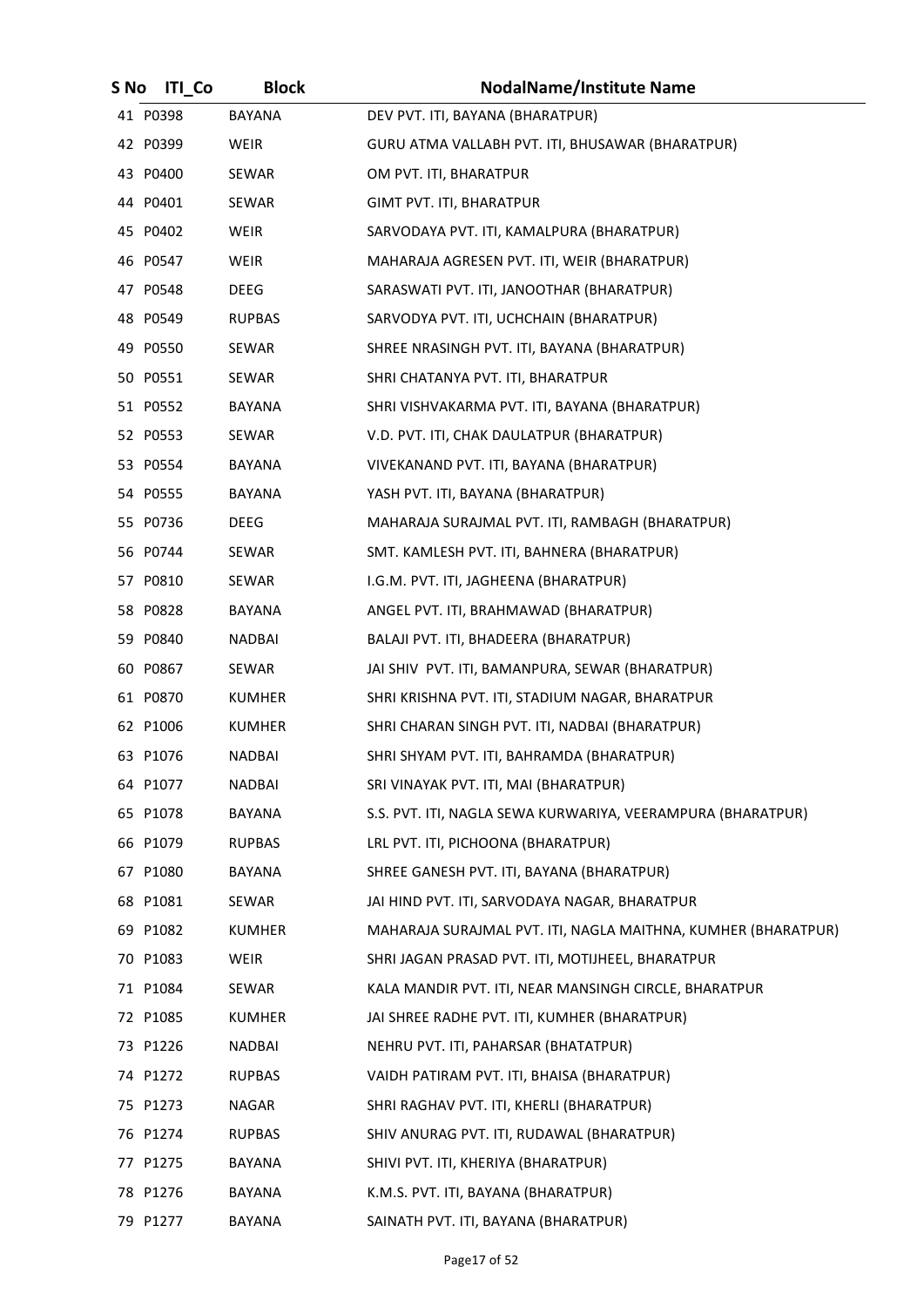| S No | <b>ITI Co</b> | <b>Block</b>            | <b>NodalName/Institute Name</b>                                 |
|------|---------------|-------------------------|-----------------------------------------------------------------|
|      | 80 P1278      | SEWAR                   | SHIVAM PVT. ITI, OLD INDUSTRIAL AREA, BHARATPUR                 |
|      | 81 P1279      | NAGAR                   | SHRI KRISHAN PVT. ITI, KUMHER (BHARATPUR)                       |
|      | 82 P1280      | <b>RUPBAS</b>           | B.B.DAS PVT. ITI, UCHCHAIN (BHARATPUR)                          |
|      | 83 P1281      | DEEG                    | SHRI GURUJI PVT. ITI, KAMALPURA (BHARATPUR)                     |
|      | 84 P1467      | NADBAI                  | MASTER KIRODI LAL PVT. ITI, NADBAI (BHARATPUR)                  |
|      | 85 P1468      | SEWAR                   | SHRI VISHWAKARMA PVT. ITI, NEW RIICO INDUSTRIAL AREA, BHARATPUR |
|      | 86 P1469      | BAYANA                  | EKLAVYA PVT. ITI, LOHATWARA (BHARATPUR)                         |
|      | 87 P1470      | SEWAR                   | L.S.M.D. BHARATPUR PVT. ITI, RIICO ROAD, BHARATPUR              |
|      | 88 P1471      | SEWAR                   | BALAJI PVT. ITI, GOPALGARH, BHARATPUR                           |
|      | 89 P1507      | <b>NADBAI</b>           | VISHWAKARMA PVT. ITI, BAGRU (JAIPUR)                            |
|      | 90 P1623      | SEWAR                   | HARI SHANKAR PVT. ITI, BHARATPUR                                |
|      | 91 P1696      | NADBAI                  | SHREE DURG SINGH PVT. ITI, KUMHER (BHARATPUR)                   |
|      | 92 P1703      | WEIR                    | SHREEMATI RESHAM DEVI PVT. ITI, BHARATPUR                       |
|      | 93 P1713      | SEWAR                   | AJEET PVT. ITI, KAROTH (BHARATPUR)                              |
|      | 94 P1739      | NAGAR                   | SHRI RAM ADARSH PVT. ITI, NAGAR (BHARATPUR)                     |
|      | 95 P1759      | KUMHER                  | SHRIMATI OMWATI DEVI PVT. ITI, KUMHER (BHARATPUR)               |
|      | 96 P1778      | <b>KUMHER</b>           | SHRI RATAN SINGH PVT. ITI, KUMHER (BHARATPUR)                   |
|      | 97 P1794      | <b>NADBAI</b>           | SANSKAR PVT. ITI, NADBAI (BHARATPUR)                            |
|      | 98 P1800      | BAYANA                  | SHRI NEMSINGH PARMAR PVT. ITI, NAGAR (BHARATPUR)                |
|      | 99 P1817      | <b>RUPBAS</b>           | SHRIMATI RESHAM DEVI PVT ITI, ROOPWAS, BHARATPUR                |
|      | 11 G0032      | <b>GOVT. ITI, DAUSA</b> |                                                                 |
|      | 1 G0032       | DAUSA                   | GOVT. ITI, DAUSA                                                |
| 2    | P0128         | MAHWA                   | BHAGWAN MAHAVEER PVT. ITI, MAHWA (DAUSA)                        |
| 3    | P0129         | <b>MAHWA</b>            | DEEPAK PVT. ITI, MANDAWAR (DAUSA)                               |
| 4    | P0130         | <b>MAHWA</b>            | GULPADIA PVT. ITI, RASEEDPUR (DAUSA)                            |
| 5.   | P0131         | MAHWA                   | KAMAAL PVT. ITI, MANDAWAR (DAUSA)                               |
| 6    | P0132         | MAHWA                   | MAHATMA GANDHI PVT. ITI, MAHWA (DAUSA)                          |
| 7    | P0133         | LALSOT                  | MAHATMA GANDHI PVT. ITI, LALSOT (DAUSA)                         |
| 8    | P0134         | DAUSA                   | SAURABH PVT. ITI, DAUSA                                         |
|      | 9 P0135       | DAUSA                   | SHRI AGRESEN PVT. ITI, DAUSA                                    |
|      | 10 P0136      | DAUSA                   | SHRI BALAJI PVT. ITI, DAUSA                                     |
|      | 11 P0137      | BANDIKUI                | SHRI KRISHNA PVT. ITI, BANDIKUI (DAUSA)                         |
|      | 12 P0138      | DAUSA                   | YASHODA PVT. ITI, NANGAL RAJAWATAN (DAUSA)                      |
|      | 13 P0139      | DAUSA                   | ASHISH PVT. ITI, DAUSA                                          |
|      | 14 P0140      | LALSOT                  | INDIAN INSTITUTE OF PVT. ITI, LALSOT (DAUSA)                    |
|      | 15 P0141      | DAUSA                   | INDIAN INSTITUTE OF PVT. ITI, HINGOTIYA (DAUSA)                 |
|      | 16 P0142      | DAUSA                   | INDIAN PVT. ITI, DAUSA                                          |
|      | 17 P0143      | DAUSA                   | MA PITAMBRA PVT. ITI, DAUSA                                     |
|      | 18 P0144      | DAUSA                   | MAHARSHI ANGIRA PVT. ITI, DAUSA                                 |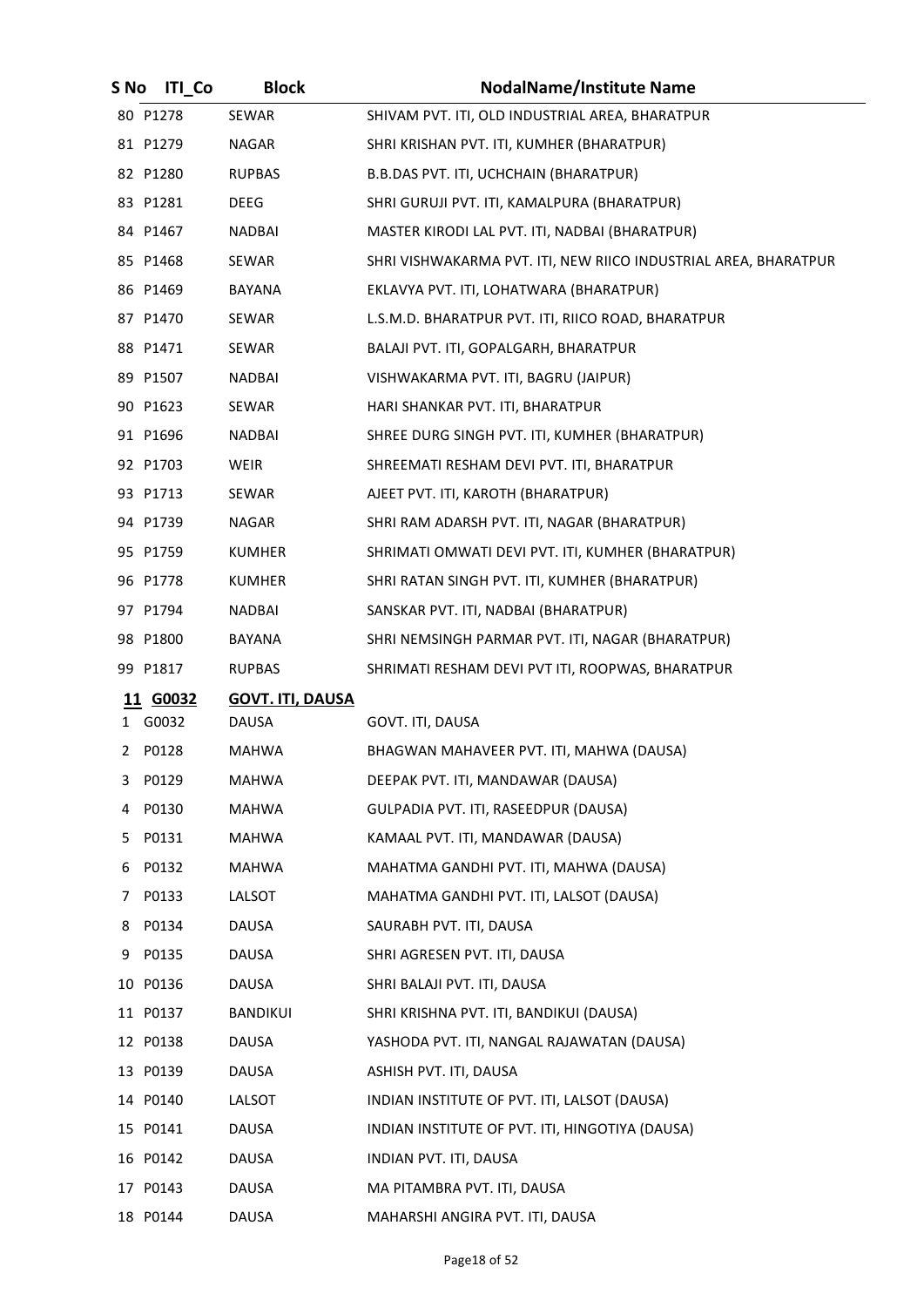| S No | <b>ITI Co</b> | <b>Block</b>    | <b>NodalName/Institute Name</b>                   |
|------|---------------|-----------------|---------------------------------------------------|
|      | 19 P0145      | <b>DAUSA</b>    | NEW SORABH PVT. ITI, SIKRAI (DAUSA)               |
|      | 20 P0146      | BANDIKUI        | PUSHPAWATI PVT. ITI, BANDIKUI (DAUSA)             |
|      | 21 P0147      | <b>SIKRAI</b>   | PUSHPAWATI PVT. ITI, SIKRAI (DAUSA)               |
|      | 22 P0148      | <b>BANDIKUI</b> | SHREE GIRIRAJ PVT. ITI, BANDIKUI (DAUSA)          |
|      | 23 P0149      | <b>DAUSA</b>    | SHREE KRISHNA PVT. ITI, DAUSA                     |
|      | 24 P0150      | DAUSA           | YASHODA PVT. ITI, DAUSA                           |
|      | 25 P0311      | MAHWA           | BHAGAT SINGH PVT. ITI, MAHWA (DAUSA)              |
|      | 26 P0420      | <b>BANDIKUI</b> | SHIV PVT. ITI, BALAJI (DAUSA)                     |
|      | 27 P0421      | <b>DAUSA</b>    | SWASTIK PVT. ITI, SOMNATH (DAUSA)                 |
|      | 28 P0422      | DAUSA           | KULDEEP PVT. ITI, SIRIAN, DAUSA                   |
|      | 29 P0423      | BANDIKUI        | SHRI SHYAM PVT. ITI, BANDIKUI (DAUSA)             |
|      | 30 P0424      | <b>BANDIKUI</b> | ROYAL PVT. ITI, KOLANA (DAUSA)                    |
|      | 31 P0425      | <b>BANDIKUI</b> | SMT. GANGA DEVI PVT. ITI, BASWA (DAUSA)           |
|      | 32 P0426      | DAUSA           | KRISHNA PVT. ITI, DAUSA                           |
|      | 33 P0427      | DAUSA           | JAGDISH PRASAD BOHRA PVT. ITI, DAUSA              |
|      | 34 P0428      | DAUSA           | KESAR PVT. ITI, DAUSA                             |
|      | 35 P0429      | MAHWA           | NISHANT PVT. ITI, PADLI, SAMLETI (DAUSA)          |
|      | 36 P0430      | <b>BANDIKUI</b> | DEEP SHEKHA PVT. ITI, BANDIKUI (DAUSA)            |
|      | 37 P0431      | <b>BANDIKUI</b> | VIJAY PVT. ITI, BANDIKUI (DAUSA)                  |
|      | 38 P0432      | <b>MAHWA</b>    | MITTAL PVT. ITI, MANDAWAR (DAUSA)                 |
|      | 39 P0433      | LALSOT          | SW. SHRI MOOLCHAND MEENA PVT. ITI, LALSOT (DAUSA) |
|      | 40 P0434      | DAUSA           | SHREE VISHVAKARMA PVT. ITI, DAUSA                 |
|      | 41 P0435      | LALSOT          | DAKHA DEVI INSTITUTE OF PVT. ITI, LALSOT (DAUSA)  |
|      | 42 P0436      | SIKRAI          | SWAGAT PVT. ITI, SIKRAI (DAUSA)                   |
|      | 43 P0437      | DAUSA           | VIVEKANAND PVT. ITI, DAUSA                        |
|      | 44 P0438      | LALSOT          | SHIV PVT. ITI, KALKAKRA, LALSOT (DAUSA)           |
|      | 45 P0517      | BASWA           | KANIKA PVT. ITI, ABHANERI (DAUSA)                 |
|      | 46 P0539      | SIKRAI          | BHAGAT SINGH PVT. ITI, SIKRAI (DAUSA)             |
|      | 47 P0580      | <b>DAUSA</b>    | BHAGWAN MAHAVEER PVT. ITI, DAUSA                  |
|      | 48 P0581      | DAUSA           | GIRISH PVT. ITI, DAUSA                            |
|      | 49 P0582      | MAHWA           | GLOBAL PVT. ITI, TEEKRI JAFARAN (DAUSA)           |
|      | 50 P0583      | <b>MAHWA</b>    | GURU DIKSHA PVT. ITI, MANDAWAR (DAUSA)            |
|      | 51 P0584      | LALSOT          | KHUSHI PVT. ITI, NAGARIYAWAS (DAUSA)              |
|      | 52 P0585      | <b>BANDIKUI</b> | MAHATMA GANDHI PVT. ITI, BANDIKUI (DAUSA)         |
|      | 53 P0586      | <b>BANDIKUI</b> | MEENAKSHI PVT. ITI, BANDIKUI (DAUSA)              |
|      | 54 P0587      | <b>DAUSA</b>    | NATIONAL INSTITUTE OF PVT. ITI, DAUSA             |
|      | 55 P0588      | SIKRAI          | NUTAN PVT. ITI, GEEJGARH (DAUSA)                  |
|      | 56 P0589      | <b>DAUSA</b>    | RAJASTHAN PVT. ITI, SOMNATH NAGAR, DAUSA          |
|      | 57 P0590      | <b>MAHWA</b>    | RAM SWAROOP AGARWAL PVT. ITI, MANDAWAR (DAUSA)    |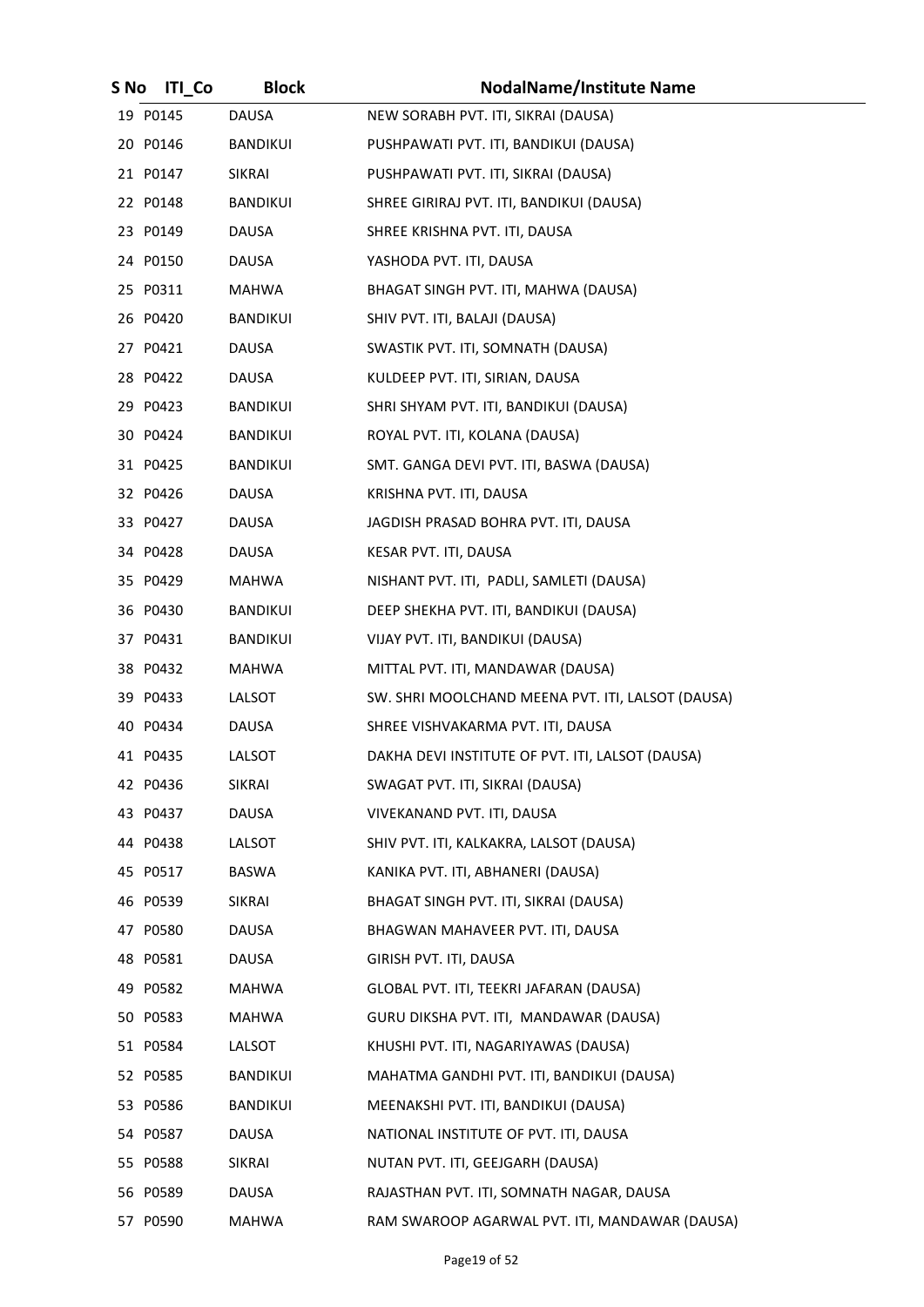| S No | <b>ITI Co</b> | <b>Block</b>    | <b>NodalName/Institute Name</b>                                         |
|------|---------------|-----------------|-------------------------------------------------------------------------|
|      | 58 P0591      | <b>MAHWA</b>    | ROHIT PVT. ITI, MAHWA (DAUSA)                                           |
|      | 59 P0592      | MAHWA           | SHRI SHYAM PVT. ITI, TEEKRI JAFRAN, MAHWA (DAUSA)                       |
|      | 60 P0593      | BANDIKUI        | SHRI VINAYAK PVT. ITI, BANDIKUI (DAUSA)                                 |
|      | 61 P0594      | BANDIKUI        | VIJAY PVT. ITI, SIKANDARA (DAUSA)                                       |
|      | 62 P0737      | <b>DAUSA</b>    | SHRI MOHAN PVT. ITI, DAUSA                                              |
|      | 63 P0739      | DAUSA           | SWAMI VIVEKANAND PVT. ITI, DAUSA                                        |
|      | 64 P0743      | <b>DAUSA</b>    | SORABH PVT. ITI, KHERLI, DAUSA                                          |
|      | 65 P0805      | BANDIKUI        | LOTWARA PVT. ITI, LOTAWARA (DAUSA)                                      |
|      | 66 P0825      | <b>DAUSA</b>    | RAGHUKUL PVT. ITI, DAUSA                                                |
|      | 67 P0834      | DAUSA           | NEW GRISH PVT. ITI, DAUSA                                               |
|      | 68 P0852      | LALSOT          | VINITA PVT. ITI, KALYA DHANI (DAUSA)                                    |
|      | 69 P0889      | DAUSA           | SHRI SAI PVT. ITI, DAUSA                                                |
|      | 70 P0929      | DAUSA           | DAKSHA PVT. ITI, DAUSA                                                  |
|      | 71 P0949      | <b>BANDIKUI</b> | JEEYASH PVT. ITI, GURHA KATLA (DAUSA)                                   |
|      | 72 P0994      | <b>DAUSA</b>    | SHRI KEDARNATH PVT. ITI, KHAN BHAKARI ROAD, DAUSA                       |
|      | 73 P1116      | <b>DAUSA</b>    | SHREE VINAYAK PVT. ITI, JOSHI COLONY, DAUSA                             |
|      | 74 P1290      | <b>MAHWA</b>    | RAJ PVT. ITI, KHERLA BUJURG (DAUSA)                                     |
|      | 75 P1291      | BANDIKUI        | MA SHERAWALI PVT. ITI, DHANI- PANDITON KI KARNWAR, TH- BASWA<br>(DAUSA) |
|      | 76 P1292      | <b>MAHWA</b>    | BHAGIRATH PVT. ITI, MAUJPUR (DAUSA)                                     |
|      | 77 P1293      | SIKRAI          | BALAJI PVT. ITI, GEEJGARH, SIKRAI (DAUSA)                               |
|      | 78 P1294      | <b>BANDIKUI</b> | RAJASTHALI PVT. ITI, ASHAPURA, JODHPURIYA (DAUSA)                       |
|      | 79 P1295      | <b>MAHWA</b>    | VINAYAK PVT. ITI, TIKRI JAFRAN, MAHWA (DAUSA)                           |
|      | 80 P1296      | LALSOT          | KRISHNA PVT. ITI, AMBEDKAR NAGAR, LALSOT (DAUSA)                        |
|      | 81 P1297      | DAUSA           | KRISHNA PVT. ITI, BHANDAREJ ROAD, DAUSA                                 |
|      | 82 P1298      | LALSOT          | S.K.D. PVT. ITI, RAMGARH PACHWARA (DAUSA)                               |
|      | 83 P1299      | <b>BANDIKUI</b> | SHRI GANDHI PVT. ITI, BADIYAL KALAN (DAUSA)                             |
|      | 84 P1484      | <b>SIKRAI</b>   | RAJSTHALI PVT. ITI, SIKANDARA (DAUSA)                                   |
|      | 85 P1485      | BANDIKUI        | SHREE GOPAL PVT. ITI, BAD BISHANPURA, BANDIKUI (DAUSA)                  |
|      | 86 P1486      | <b>DAUSA</b>    | MAA BHAGWATI PVT. ITI, AYODHYA NAGAR, SAITHAL ROAD, DAUSA               |
|      | 87 P1487      | DAUSA           | SHREE JAGDISH BOHRA PVT. ITI, GANGA VIHAR COLONY, DAUSA                 |
|      | 88 P1488      | DAUSA           | NEW YASHODA PVT. ITI, COLLECTORATE CIRCLE, DAUSA                        |
|      | 89 P1489      | <b>DAUSA</b>    | MAHARSHI ANGIRA PVT. ITI, KHAN BHAKARI (DAUSA)                          |
|      | 90 P1613      | <b>BANDIKUI</b> | S.R. MAHANA PVT. ITI, LOTWARA (DAUSA)                                   |
|      | 91 P1617      | <b>DAUSA</b>    | SARVODAYI PVT. ITI, DAUSA                                               |
|      | 92 P1625      | DAUSA           | JAI KALYANI PVT. ITI, DAUSA                                             |
|      | 93 P1650      | <b>DAUSA</b>    | ASHISH PVT. ITI, KHEDA KURD (DAUSA)                                     |
|      | 94 P1656      | LALSOT          | SHYAM PVT. ITI, DEHLAL (DAUSA)                                          |
|      | 95 P1662      | <b>DAUSA</b>    | SARSWATI PVT. ITI, DAUSA                                                |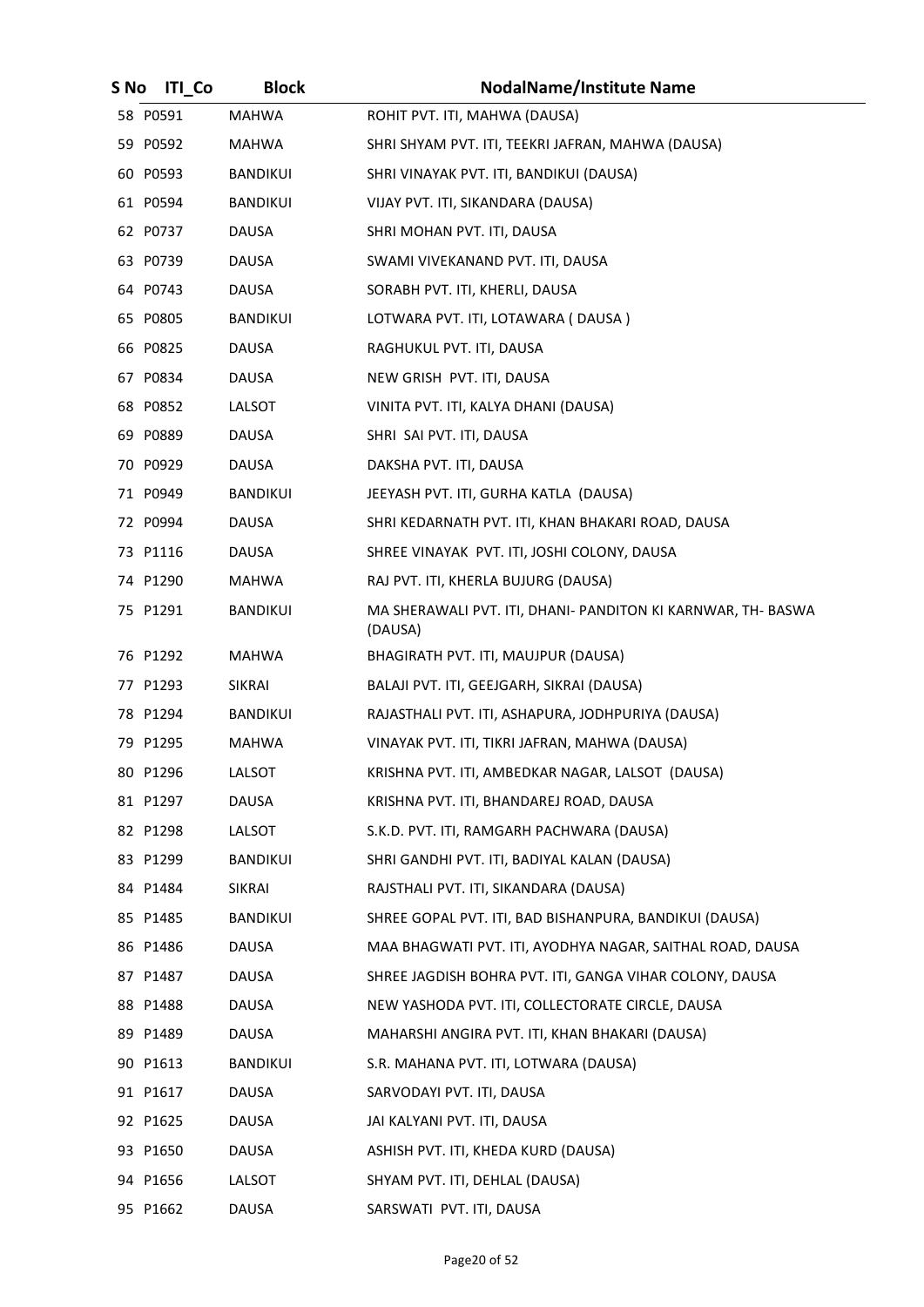| S No | <b>ITI Co</b> | <b>Block</b>               | <b>NodalName/Institute Name</b>                         |
|------|---------------|----------------------------|---------------------------------------------------------|
|      | 96 P1684      | <b>DAUSA</b>               | RUKMANI DEVI PVT. ITI, DAUSA                            |
|      | 97 P1695      | SIKRAI                     | MD PVT. ITI, THEEKARIYA (DAUSA)                         |
|      | 98 P1712      | DAUSA                      | SIDHI VINAYAK PVT. ITI, DAUSA                           |
|      | 99 P1738      | DAUSA                      | UTTHAN FIRE AND SAFETY PVT. ITI, DAUSA                  |
|      | 100 P1746     | SIKRAI                     | NEW RAJASTHAN PVT. ITI, SIKRAI (DAUSA)                  |
|      | 101 P1757     | LALSOT                     | JAI MINESH PVT. ITI, LALSOT (DAUSA)                     |
|      | 102 P1771     | <b>SIKRAI</b>              | VANSH PVT. ITI, SIKRAI (DAUSA)                          |
|      | 103 P1788     | SIKRAI                     | RAJASTHALI PVT. ITI, SIKRAI (DAUSA)                     |
|      | 104 P1807     | MAHWA                      | BHUMIKA PVT. ITI, MAHWA (DAUSA)                         |
|      | 105 P1812     | <b>DAUSA</b>               | NEW VANSH PVT. ITI, DAUSA                               |
|      | 106 P1822     | DAUSA                      | NEW MAA BHAGWATI PVT ITI, AYODHYA NAGAR, DAUSA          |
|      | 107 P1823     | <b>DAUSA</b>               | NEW MAA SARASWATI PVT ITI, KOSHIK SCHOOL KE PASS, DAUSA |
|      | 108 P1824     | BANDIKUI                   | KANISHK PRIVATE ITI, BANDIKUI, TEH. BASWA, DAUSA        |
|      | 109 P1826     | SIKRAI                     | SANKALP PVT. ITI, BANDHIKUI ROAD, SIKANDRA, DAUSA       |
|      | 110 P1827     | LALSOT                     | NEW MAHATMA GANDHI PVT ITI, LALSOT, DAUSA               |
|      | 12 G0033      | <b>GOVT. ITI, DHAULPUR</b> |                                                         |
|      | 1 G0033       | <b>DHAULPUR</b>            | GOVT. ITI, DHAULPUR                                     |
|      | 2 G0044       | RAJAKHERA                  | GOVT. ITI, RAJAKHERA (DHAULPUR)                         |
| 3    | G0128         | BARI                       | GOVT. ITI, BARI (DHAULPUR)                              |
|      | 4 P0118       | <b>DHAULPUR</b>            | GANDHI PVT. ITI, DHAULPUR                               |
| 5.   | P0119         | <b>DHAULPUR</b>            | KAMAKSHI PVT. ITI, DHAULPUR                             |
|      | 6 P0120       | <b>BARI</b>                | R.N.T. PVT. ITI, BARI (DHAULPUR)                        |
| 7    | P0121         | DHAULPUR                   | RISHI GAALAV PVT. ITI, DHAULPUR                         |
| 8    | P0122         | <b>DHAULPUR</b>            | CHANDRA SHAKER AZAD PVT. ITI, MANIYAN (DHAULPUR)        |
| 9    | P0123         | DHAULPUR                   | MASTER DWARIKA PRASAD PVT. ITI, DHAULPUR                |
|      | 10 P0124      | DHAULPUR                   | S.N. PVT. ITI, DHAULPUR                                 |
|      | 11 P0125      | DHAULPUR                   | SHREE GIRIRAJ PVT. ITI, DHAULPUR                        |
|      | 12 P0126      | BASEDI                     | SHREE GOVERDHAN PVT. ITI, BASERI (DHAULPUR)             |
|      | 13 P0127      | BARI                       | SHREE SARNAM SINGH PVT. ITI, BARI (DHAULPUR)            |
|      | 14 P0312      | BASERI                     | MANGALAM PVT. ITI, BASERI (DHAULPUR)                    |
|      | 15 P0491      | <b>BASEDI</b>              | DANTESHWARI PVT. ITI, SARMATHURA (DHAULPUR)             |
|      | 16 P0492      | DHAULPUR                   | DHAULPUR PVT. ITI, DHAULPUR                             |
|      | 17 P0493      | <b>BARI</b>                | SHRI LAKHRU RAM RAWAT PVT. ITI, BARI (DHAULPUR)         |
|      | 18 P0494      | RAJAKHERA                  | SHRI NARAYAN PVT. ITI, RAJAKHERA (DHAULPUR)             |
|      | 19 P0595      | BARI                       | ANAND PVT. ITI, BARI (DHAULPUR)                         |
|      | 20 P0596      | SAPAU                      | G.S. PVT. ITI, SAIPAU (DHAULPUR)                        |
|      | 21 P0597      | BARI                       | M.S. RAWAT PVT. ITI, BARI, DHAULPUR                     |
|      | 22 P0598      | DHAULPUR                   | MAHARAJA AGRESEN PVT. ITI, DHAULPUR                     |
|      | 23 P0599      | <b>BASEDI</b>              | TAGORE PVT. ITI, BASERI (DHAULPUR)                      |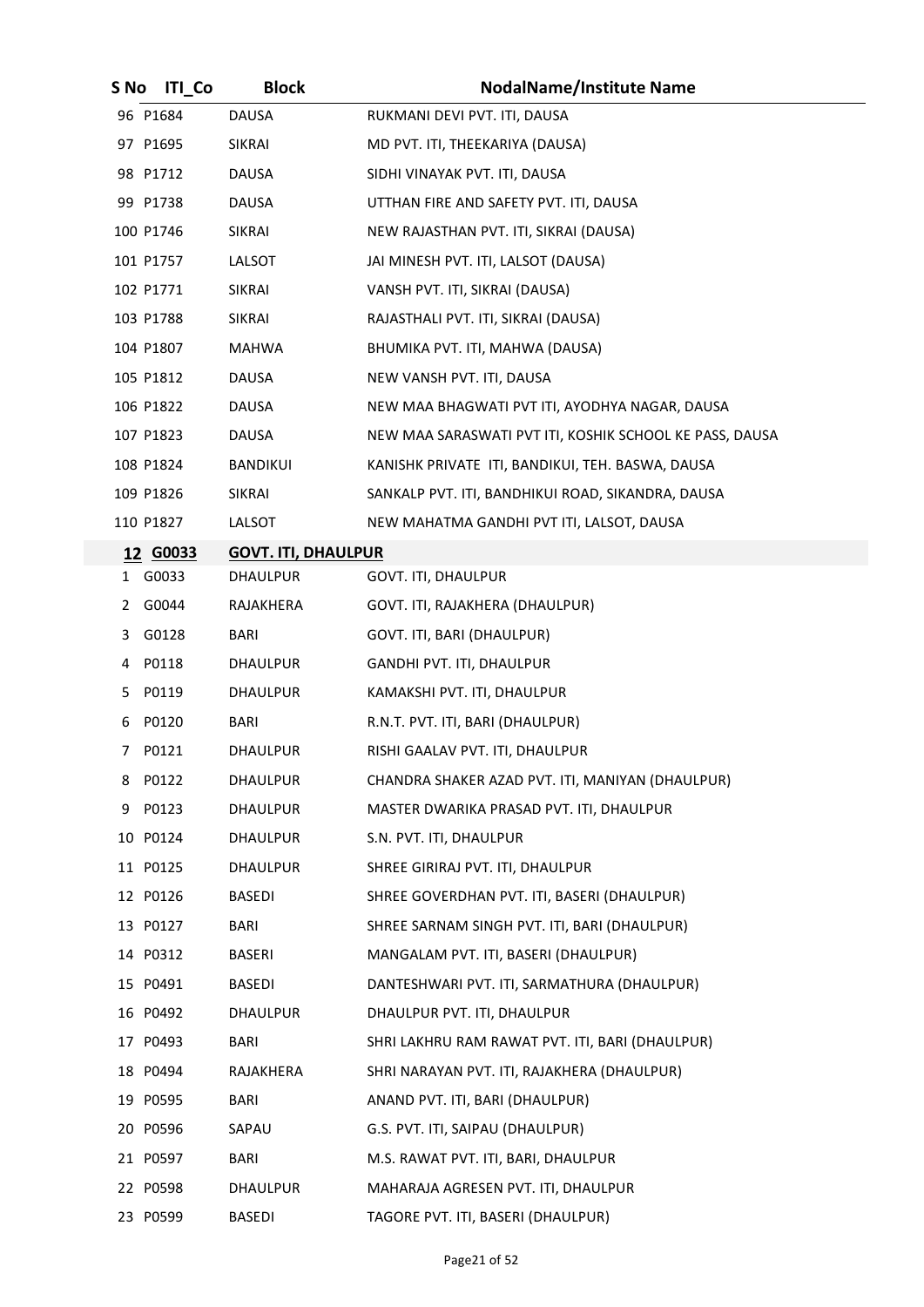| S No | <b>ITI Co</b> | <b>Block</b>                   | <b>NodalName/Institute Name</b>                                                |
|------|---------------|--------------------------------|--------------------------------------------------------------------------------|
|      | 24 P0772      | DHAULPUR                       | NEW DHAULPUR PVT. ITI, BARI ROAD, DHOLPUR                                      |
|      | 25 P0812      | DHAULPUR                       | SHRIJEE PVT. ITI, DHAULPUR                                                     |
|      | 26 P0860      | <b>BARI</b>                    | S.N PVT. ITI, BARI (DHAULPUR)                                                  |
|      | 27 P0912      | DHAULPUR                       | DEV DAYANAND PVT. ITI, MANIYAN (DHAULPUR)                                      |
|      | 28 P0914      | <b>BARI</b>                    | BABA R.D.RAWAT PVT. ITI, BARI (DHAULPUR)                                       |
|      | 29 P0950      | RAJAKHERA                      | V.S.J. PVT. ITI, RAJAKHERA (DHAULPUR)                                          |
|      | 30 P0995      | DHAULPUR                       | BRIJ MAHADEV PVT. ITI, DHOLPUR                                                 |
|      | 31 P1018      | <b>DHAULPUR</b>                | SHIV SHAKTI PVT. ITI, RIICO INDUSTRIAL AREA, DHOLPUR                           |
|      | 32 P1117      | RAJAKHERA                      | B.L. PVT. ITI, RAJAKHERA (DHOLPUR)                                             |
|      | 33 P1118      | SAPAU                          | MASTER VIDYARAM PVT. ITI, TASEEMO (DHAULPUR)                                   |
|      | 34 P1120      | DHAULPUR                       | KMS PVT. ITI, BARI ROAD, DHOLPUR                                               |
|      | 35 P1121      | DHAULPUR                       | BANKE BIHARI PVT. ITI, DEFENCE COLONY, DHOLPUR                                 |
|      | 36 P1300      | DHAULPUR                       | CHAUDHARY NISHA SHARMA PVT. ITI, RAJAKHERA BY PASS, DHOLPUR                    |
|      | 37 P1490      | <b>BARI</b>                    | S.R. PVT. ITI, KANCHANPUR (DHOLPUR)                                            |
|      | 38 P1491      | <b>DHAULPUR</b>                | HARRI NARAYAN PVT. ITI, BALAJI NAGAR, DHAULPUR                                 |
|      | 39 P1492      | DHAULPUR                       | SRINATH PVT. ITI, RAM NAGAR COLONY, DHOLPUR                                    |
|      | 40 P1493      | DHAULPUR                       | RAJ RAJESHWARI PVT. ITI, TASEEMO (DHAULPUR)                                    |
|      | 41 P1701      | <b>BARI</b>                    | DEV KRIPA PVT. ITI, BARI (DHAULPUR)                                            |
|      | 42 P1710      | BASEDI                         | SHRI BRIJ KRISHNA PVT. ITI, BASERI (DHAULPUR)                                  |
|      | 43 P1718      | <b>BARI</b>                    | MAA PEETAMBER PVT. ITI, BARI (DHAULPUR)                                        |
|      | 44 P1785      | <b>BARI</b>                    | VIVEKANAND PVT. ITI, BARI (DHAULPUR)                                           |
|      | 13 G0042      | <b>WOMEN GOVT. ITI, JAIPUR</b> |                                                                                |
|      | 1 G0026       | AMER                           | GOVT. ITI, AMER (JAIPUR)                                                       |
| 2    | G0034         | DUDU                           | GOVT. ITI, DUDU (JAIPUR)                                                       |
| 3.   | G0036         | <b>JHOTWARA</b>                | GOVT. ITI, JAIL (JAIPUR)                                                       |
| 4    | G0037         | <b>JHOTWARA</b>                | GOVT. ITI, JAIPUR                                                              |
| 5    | G0040         | KOTPUTLI                       | GOVT. ITI, KOTPUTALI (JAIPUR)                                                  |
| 6    | G0042         | <b>JHOTWARA</b>                | WOMEN GOVT. ITI, JAIPUR                                                        |
| 7    | G0046         | SAMBHAR                        | GOVT. ITI, SAMBHAR (JAIPUR)                                                    |
| 8    | G0047         | SAHAPURA                       | GOVT. ITI, SHAHPURA (JAIPUR)                                                   |
| 9    | G0050         | <b>JHOTWARA</b>                | GOVT. ITI, PRODUCTION CENTER, JAIPUR                                           |
|      | 10 G0122      | PHAGI                          | GOVT. ITI, PHAGI (JAIPUR)                                                      |
|      | 11 G0123      | SANGANER                       | GOVT. ITI, SANGANER (JAIPUR)                                                   |
|      | 12 G0124      | GOVINDGARH                     | GOVT. ITI, CHOMU (JAIPUR)                                                      |
|      | 13 P0159      | AMBER                          | AACHARYA SHRI TULSI PVT. ITI, JAIPUR                                           |
|      | 14 P0160      | SANGANER                       | ARCH ACADEMY OF FASHION AND DESIGN PVT. ITI, JAIPUR                            |
|      | 15 P0161      | <b>JHOTWARA</b>                | ARIHANT PVT. ITI, JAIPUR                                                       |
|      | 16 P0162      | SANGANER                       | BHAGWAN MAHAVEER TECHNICAL PVT. ITI, MALVIYA INDUSTRIAL AREA,<br><b>JAIPUR</b> |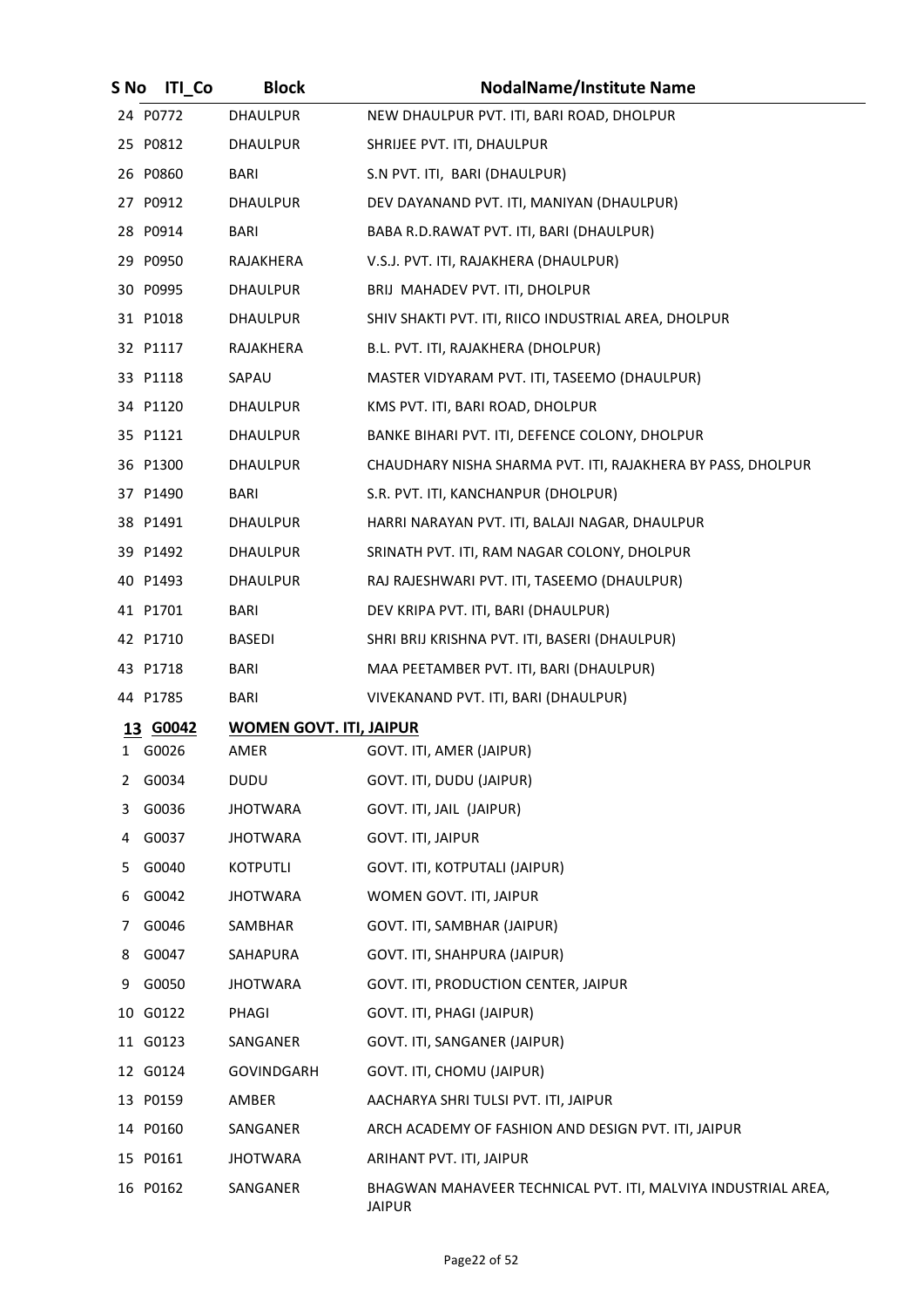| S No | <b>ITI_Co</b> | <b>Block</b>    | <b>NodalName/Institute Name</b>                                             |
|------|---------------|-----------------|-----------------------------------------------------------------------------|
|      | 17 P0163      | <b>JHOTWARA</b> | BHUSHAN PVT. ITI, SIRSI (JAIPUR)                                            |
|      | 18 P0164      | AMBER           | CHANDSHILP SHALA PVT. ITI, JAIPUR                                           |
|      | 19 P0165      | <b>JAIPUR</b>   | DEEP SHIKHA PVT. ITI, JAIPUR                                                |
|      | 20 P0166      | SANGANER        | DEV PVT. ITI, SITABARI, DURGAPURA, SANGANER (JAIPUR)                        |
|      | 21 P0167      | SANGANER        | I.S. PVT. ITI, KALYANPURA, JAIPUR                                           |
|      | 22 P0168      | AMBER           | INSTITUTE OF TECHNOLOGY PVT. ITI, BANI PARK, JAIPUR                         |
|      | 23 P0169      | <b>JHOTWARA</b> | J.D. PVT. ITI, JAIPUR                                                       |
|      | 24 P0170      | AMBER           | JAIPUR PVT. ITI, DAND (JAIPUR)                                              |
|      | 25 P0171      | <b>JAIPUR</b>   | JAIPUR PVT. ITI, KANAKPURA (JAIPUR)                                         |
|      | 26 P0172      | AMBER           | JOSHI PVT. ITI, JAIPUR                                                      |
|      | 27 P0173      | <b>JHOTWARA</b> | KAMAL RATAN PVT. ITI, JAIPUR                                                |
|      | 28 P0174      | AMER            | KUKAS PVT. ITI, KOOKAS (JAIPUR)                                             |
|      | 29 P0175      | VIRATNAGAR      | MADHAV PVT. ITI, NORANG PURA, VIRATNAGAR (JAIPUR)                           |
|      | 30 P0176      | GOVINDGARH      | MAHRISHI DAYANAND SARASWATI PVT. ITI, CHOMU (JAIPUR)                        |
|      | 31 P0177      | <b>JHOTWARA</b> | MAULANA ABUL KALAM AZAD PVT. ITI, JAIPUR                                    |
|      | 32 P0178      | <b>JHOTWARA</b> | RAGHURAJ TECHNO ENGINEERS PVT. ITI, MALVIYA NAGAR, JAIPUR                   |
|      | 33 P0179      | AMBER           | RAJASTHAN PVT. ITI, JAIPUR                                                  |
|      | 34 P0180      | <b>JHOTWARA</b> | RAJEEV GANDHI PVT. ITI, SHAHPURA BAAG, JAIPUR                               |
|      | 35 P0181      | <b>JHOTWARA</b> | RAJHANS PVT. ITI, JAIPUR                                                    |
|      | 36 P0182      | GOVINDGARH      | RATANDEVI PVT. ITI, CHOUMU (JAIPUR)                                         |
|      | 37 P0183      | SANGANER        | SAINT WILFRED COLLEGE OF TECHNOLOGY PVT. ITI, MANSAROVER, JAIPUR            |
|      | 38 P0184      | <b>JHOTWARA</b> | SAURABH PVT. ITI, JAGATPURA, JAIPUR                                         |
|      | 39 P0185      | SAHAPURA        | TRIVENI PVT. ITI, DHAWALI, SHAHPURA (JAIPUR)                                |
|      | 40 P0186      | SANGANER        | VIKAS PVT. ITI, MANSAROVAR, JAIPUR                                          |
|      | 41 P0187      | <b>JHOTWARA</b> | VIVEKANAND PVT. ITI, JAIPUR                                                 |
|      | 42 P0188      | <b>JHOTWARA</b> | VIVEKANAND PVT. ITI, HANUTIYA (JAIPUR)                                      |
|      | 43 P0189      | SANGANER        | PINK CITY PVT. ITI, MANSAROVER, JAIPUR                                      |
|      | 44 P0190      | GOVINDGARH      | A.N. PUBLIC PVT. ITI, CHOMU (JAIPUR)                                        |
|      | 45 P0191      | AMER            | AMER MAHARAJA PVT. ITI, THATAR, AMER (JAIPUR)                               |
|      | 46 P0192      | KOTPUTLI        | BALAJI PVT. ITI, KANSLI (JAIPUR)                                            |
|      | 47 P0193      | <b>JHOTWARA</b> | BHAGWAN MAHAVEER PVT. ITI, JAIPUR                                           |
|      | 48 P0194      | SANGANER        | BHAGWAN SHREE PARSHURAM PVT. ITI, VIGYAN NAGAR, JAGATPURA,<br><b>JAIPUR</b> |
|      | 49 P0195      | <b>JHOTWARA</b> | BHARTIA NAVJEEVAN PVT. ITI, BINDAYAKA (JAIPUR)                              |
|      | 50 P0196      | GOVINDGARH      | CENTRAL PVT. ITI, GOVINDGARH (JAIPUR)                                       |
|      | 51 P0197      | AMBER           | DOON PVT. ITI, JAIPUR                                                       |
|      | 52 P0198      | <b>JHOTWARA</b> | JAIMAN PVT. ITI, SODALA (JAIPUR)                                            |
|      | 53 P0199      | SANGANER        | NEWTECH PVT. ITI, BAGRU (JAIPUR)                                            |
|      | 54 P0200      | SANGANER        | NOBLE TECHNOLOGY PVT. ITI, MACHEDA (JAIPUR)                                 |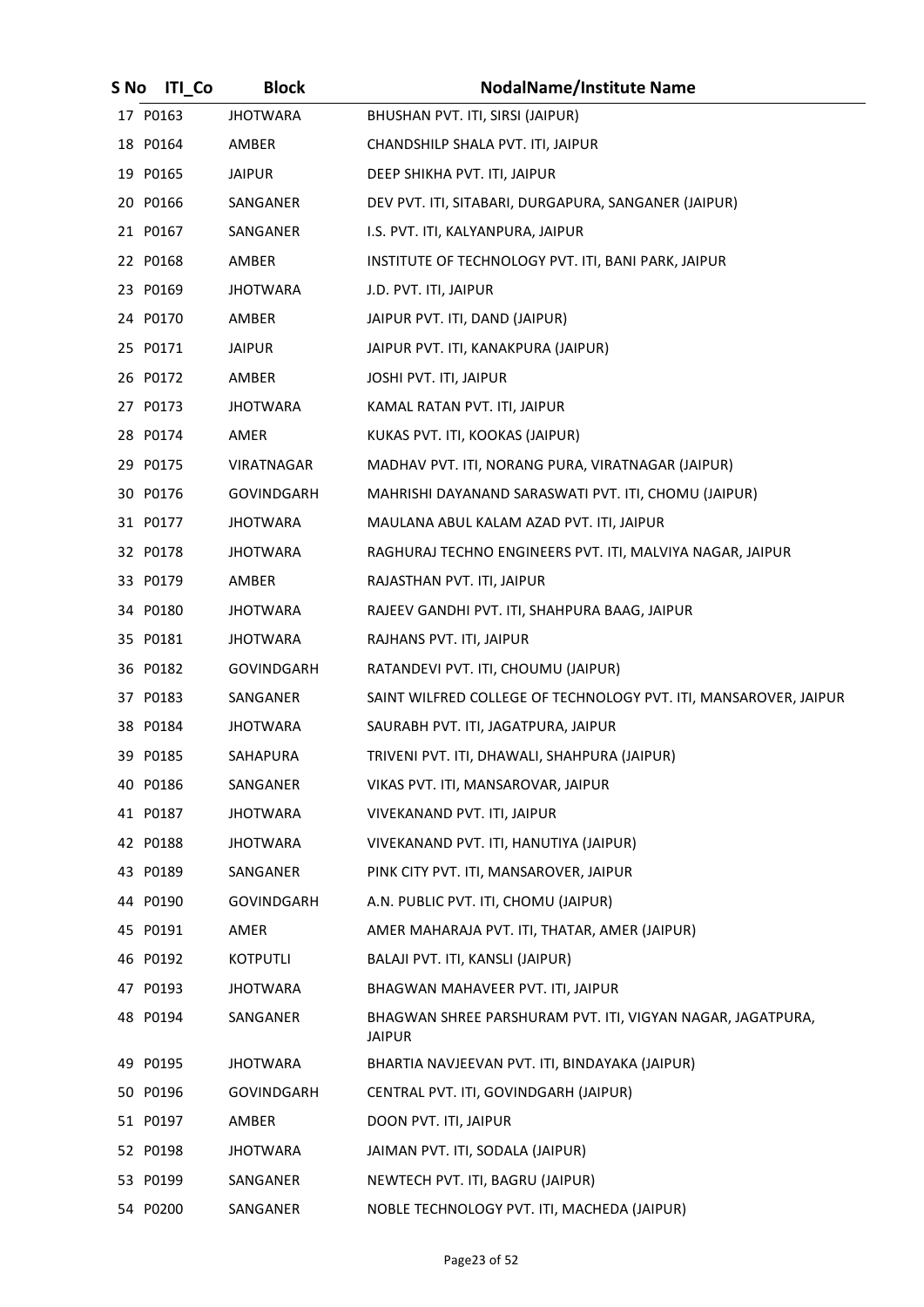| S No | <b>ITI Co</b> | <b>Block</b>            | <b>NodalName/Institute Name</b>                                  |
|------|---------------|-------------------------|------------------------------------------------------------------|
|      | 55 P0201      | CHAKSU                  | PRATEEK PVT. ITI, CHAKSU (JAIPUR)                                |
|      | 56 P0202      | JHOTWARA                | PRIYANKA PVT. ITI, JAIPUR                                        |
|      | 57 P0203      | BASSI                   | RAGHUKUL PVT. ITI, BASSI (JAIPUR)                                |
|      | 58 P0204      | SANGANER                | RAGHUKUL TECHNO ENGINEERS PVT. ITI, MALVIYA NAGAR, JAIPUR        |
|      | 59 P0205      | SANGANER                | RAJASTHAN PVT. ITI, MANSAROVER, JAIPUR                           |
|      | 60 P0206      | KOTPUTLI                | RAVI PVT. ITI, DADUKA (JAIPUR)                                   |
|      | 61 P0207      | KOTPUTLI                | SHARDA PVT. ITI, KOTPUTLI (JAIPUR)                               |
|      | 62 P0208      | <b>BASSI</b>            | SORABH PVT. ITI, BASSI (JAIPUR)                                  |
|      | 63 P0209      | JHOTWARA                | SHREE BALAJI PVT. ITI, JHOTWARA, JAIPUR                          |
|      | 64 P0210      | AMBER                   | SHREE BALAJI PVT. ITI, VIDHYADHARNAGAR, JAIPUR                   |
|      | 65 P0211      | <b>CHAKSU</b>           | SHUCHITA PVT. ITI, CHAKSU (JAIPUR)                               |
|      | 66 P0212      | SANGANER                | VISHALAKSHI PVT. ITI, SANGANER (JAIPUR)                          |
|      | 67 P0315      | SANGANER                | AMRIT PVT. ITI, MANSAROVAR (JAIPUR)                              |
|      | 68 P0316      | SAHAPURA                | SHREE RAMANANDACHARYA PVT. ITI, SHAHPURA (JAIPUR)                |
|      | 69 P0317      | JAMWARAMGARH            | SHREE MINESH PVT. ITI, JAMWA RAMGARH (JAIPUR)                    |
|      | 70 P0318      | SANGANER                | TAGOUR PVT. ITI, MACHEDA (JAIPUR)                                |
|      | 71 P0359      | GOVINDGARH              | SHRI KRISHNA PVT. ITI, GOVINDGARH (JAIPUR)                       |
|      | 72 P0360      | <b>BASSI</b>            | BHARDHWAJ PVT. ITI, BANSKHOH, BASSI (JAIPUR)                     |
|      | 73 P0361      | JAMWARAMGARH            | SHRI B.R. MEMORIAL PVT. ITI, ACHROL (JAIPUR)                     |
|      | 74 P0362      | SAHAPURA                | MANVI PVT. ITI, SHAHPURA (JAIPUR)                                |
|      | 75 P0363      | SANGANER                | SHIV PVT. ITI, MACHEDA, JAIPUR                                   |
|      | 76 P0364      | SANGANER                | AANCHAL PVT. ITI, MURLIPURA, JAIPUR                              |
|      | 77 P0365      | SAMBHAR                 | TRIVENY PVT. ITI, KISHANGARH RENWAL (JAIPUR)                     |
|      | 78 P0366      | <b>SAHAPURA</b>         | RAJASTHAN PVT. ITI, AMARSAR (JAIPUR)                             |
|      | 79 P0367      | <b>JHOTWARA</b>         | BHAGWAN SHREE PARSHURAM PVT. ITI, JAGATPURA, JAIPUR              |
|      | 80 P0368      | VIRATNAGAR<br>(BAIRATH) | B.N. PVT. ITI, VIRAT NAGAR, JAIPUR                               |
|      | 81 P0369      | KOTPUTLI                | INDIAN PVT. ITI, TASKOLA (JAIPUR)                                |
|      | 82 P0370      | KOTPUTLI                | VIKAS PVT. ITI, KOTPUTLI (JAIPUR)                                |
|      | 83 P0371      | <b>DUDU</b>             | VISHVAKARMA PVT. ITI, DUDU (JAIPUR)                              |
|      | 84 P0372      | GOVINDGARH              | JYOTI BA VIDHYASHARAM PVT. ITI, ITAWA BHOPAJI, CHOMU (JAIPUR)    |
|      | 85 P0373      | <b>JHOTWARA</b>         | SHYAMPURIA PVT. ITI, 22 GODOWN, JAIPUR                           |
|      | 86 P0374      | SANGANER                | DEV PVT. ITI, SITAPURA, JAIPUR                                   |
|      | 87 P0375      | SAMBHAR                 | SMT. BHAWARI DEVI PVT. ITI, KISHANGARH RAINWAL, PHULERA (JAIPUR) |
|      | 88 P0376      | <b>JHOTWARA</b>         | NEW SHREE BALAJI PVT. ITI, JHOTWARA (JAIPUR)                     |
|      | 89 P0377      | <b>JHOTWARA</b>         | GAGAN DEEP PVT. ITI, LALPURA (JAIPUR)                            |
|      | 90 P0378      | VIRATNAGAR              | PAOTA PVT. ITI, PAOTA, VIRATNAGAR, JAIPUR                        |
|      | 91 P0379      | <b>JHOTWARA</b>         | JAHNAVI PVT. ITI, JHOTWARA, JAIPUR                               |
|      | 92 P0380      | <b>JHOTWARA</b>         | NEW JAIMAN PVT. ITI, JAIPUR                                      |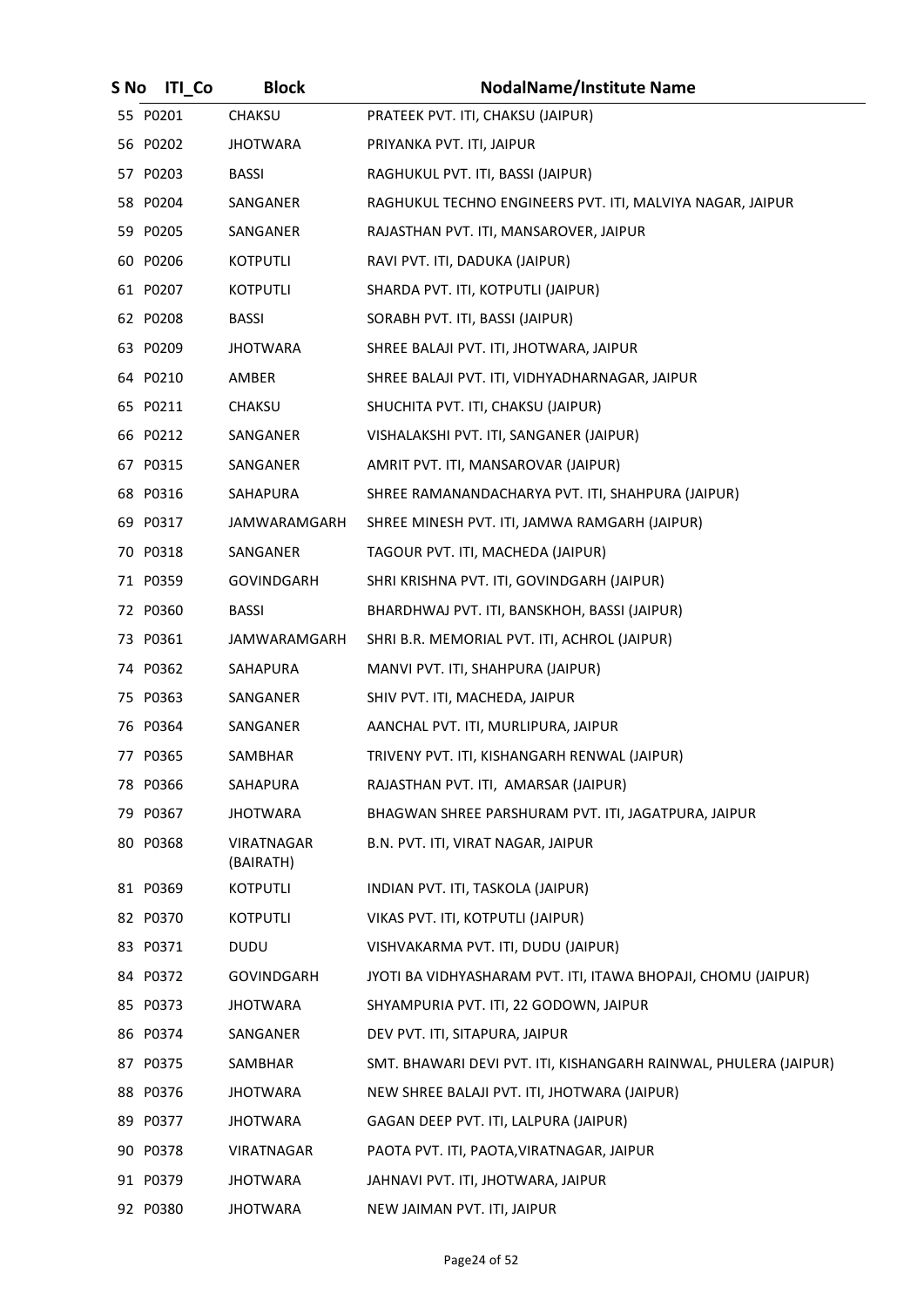| S No | <b>ITI Co</b> | <b>Block</b>      | <b>NodalName/Institute Name</b>                         |
|------|---------------|-------------------|---------------------------------------------------------|
|      | 93 P0381      | SAHAPURA          | BABA BHAGWAN DAS PVT. ITI, SHAHPURA (JAIPUR)            |
|      | 94 P0382      | JAMWARAMGARH      | MARUDHAR PVT. ITI, BHANPUR KALAN, JAMVARAMGARH (JAIPUR) |
|      | 95 P0383      | KOTPUTLI          | BASANT PVT. ITI, KOTPUTLI (JAIPUR)                      |
|      | 96 P0384      | <b>JHOTWARA</b>   | AJMERA PVT. ITI, SODALA, JAIPUR                         |
|      | 97 P0385      | <b>KOTPUTLI</b>   | SHRI KRISHAN PVT. ITI, KOTPUTLI (JAIPUR)                |
|      | 98 P0386      | <b>JHOTWARA</b>   | DASHMESH PVT. ITI, JAIPUR                               |
|      | 99 P0387      | SAMBHAR           | VINAYAK PVT. ITI, DADUNAGAR, PHULERA (JAIPUR)           |
|      | 100 P0388     | AMBER             | NEW RAJASTHAN PVT. ITI, BHANKROTA, JAIPUR               |
|      | 101 P0389     | SAMBHAR           | SHRI RAMDEV PVT. ITI, PHULERA (JAIPUR)                  |
|      | 102 P0604     | JHOTWARA          | ALANKAR MAHILA PVT. ITI, VAISHALI NAGAR, JAIPUR         |
|      | 103 P0605     | SAHAPURA          | ARJU PVT. ITI, MANOHARPUR (JAIPUR)                      |
|      | 104 P0606     | AMER              | GANGA DEVI PVT. ITI, NAGAL SUSAWATAN (JAIPUR)           |
|      | 105 P0607     | AMER              | INDIRA GANDHI PVT. ITI, GUNAWATA (JAIPUR)               |
|      | 106 P0608     | SANGANER          | J.D.H. PVT. ITI, MALVIYA NAGAR, JAIPUR                  |
|      | 107 P0609     | SANGANER          | K.K. MEMORIAL PVT. ITI, GONER (JAIPUR)                  |
|      | 108 P0610     | SANGANER          | MODERN PVT. ITI, MALVIYA NAGAR, JAIPUR                  |
|      | 109 P0611     | <b>CHAKSU</b>     | MONISH PVT. ITI, KOT KHAWADA (JAIPUR)                   |
|      | 110 P0612     | BASSI             | NETAJI SOBASH CHANDER BOSH PVT. ITI, TOONGA (JAIPUR)    |
|      | 111 P0613     | SANGANER          | NIRMALA DEVI PVT. ITI, SANGANER (JAIPUR)                |
|      | 112 P0614     | GOVINDGARH        | ORAS PVT. ITI, KHEJROLI (JAIPUR)                        |
|      | 113 P0615     | JHOTWARA          | PREM PVT. ITI, JAIPUR                                   |
|      | 114 P0616     | SANGANER          | RAMAN PVT. ITI, SANGANER, JAIPUR                        |
|      | 115 P0617     | <b>KOTPUTLI</b>   | S.D.S. PVT. ITI, PATHRERI (JAIPUR)                      |
|      | 116 P0618     | <b>BASSI</b>      | SOHAR PVT. ITI, BASSI (JAIPUR)                          |
|      | 117 P0619     | <b>JHOTWARA</b>   | SWAMI VIVEKANAND PVT. ITI, JAGATPURA, JAIPUR            |
|      | 118 P0620     | SAMBHAR           | TAGORE SHIKSHA NIKETAN PVT. ITI, BHAINSLANA (JAIPUR)    |
|      | 119 P0621     | <b>JHOTWARA</b>   | TIRUPATI PVT. ITI, SANGANER (JAIPUR)                    |
|      | 120 P0622     | <b>JHOTWARA</b>   | VISHVAKARMA PVT. ITI, JAGATPURA (JAIPUR)                |
|      | 121 P0623     | <b>GOVINDGARH</b> | VIVEKANAND PVT. ITI, CHOMU (JAIPUR)                     |
|      | 122 P0749     | SAHAPURA          | SHRI BALAJI PVT. ITI, A-170, MANOHARPUR, JAIPUR         |
|      | 123 P0752     | <b>JHOTWARA</b>   | GURUKUL PVT. ITI, KALWAR ROAD, JHOTWARA (JAIPUR)        |
|      | 124 P0753     | SANGANER          | SIDDHARTH PVT. ITI, PRATAP NAGAR, SANGANER (JAIPUR)     |
|      | 125 P0755     | SAHAPURA          | BABA GANGA DAS VIDHYAPETH PVT. ITI, CHIMANPURA (JAIPUR) |
|      | 126 P0759     | SAMBHAR           | NAVJIVAN PVT. ITI, BANDE KA BALAJI (JAIPUR)             |
|      | 127 P0762     | AMER              | BRIGHT MOON PVT. ITI, KHORA SHYAMDAS (JAIPUR)           |
|      | 128 P0763     | AMER              | SHRI NARAYAN PVT. ITI, BAGWADA (JAIPUR)                 |
|      | 129 P0764     | SANGANER          | SHREE RAM PVT. ITI, GURJAR KITHADI, (JAIPUR)            |
|      | 130 P0765     | AMER              | SAVITRI BAI PHULE PVT. ITI, EXPRESS HIGHWAY, JAIPUR     |
|      | 131 P0766     | SANGANER          | L B S PVT. ITI, SANGANER (JAIPUR)                       |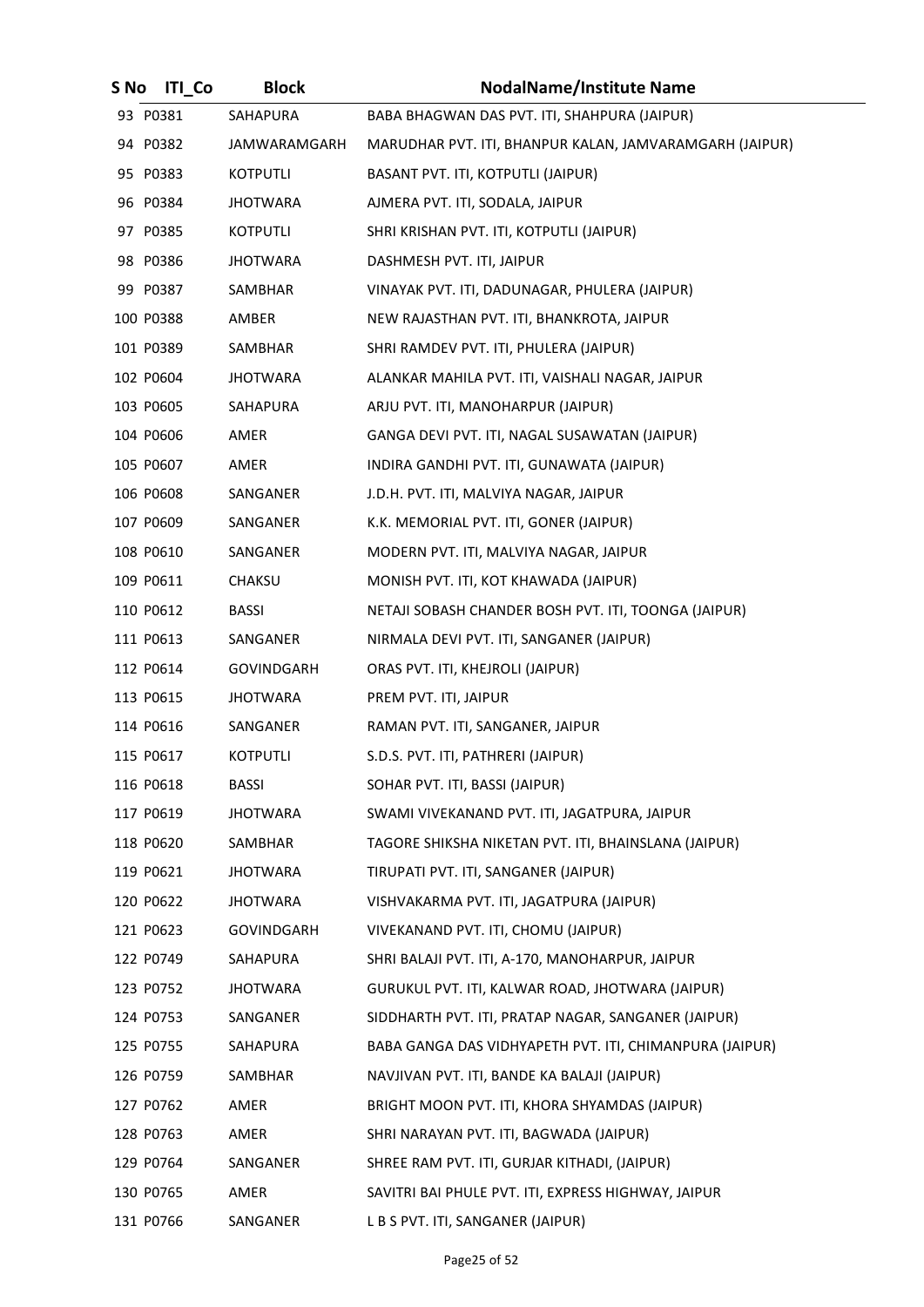| S No      | <b>ITI Co</b> | <b>Block</b>      | <b>NodalName/Institute Name</b>                          |
|-----------|---------------|-------------------|----------------------------------------------------------|
| 132 P0767 |               | SANGANER          | RAVI PVT. ITI, NEOTA (JAIPUR)                            |
| 133 P0768 |               | <b>GOVINDGARH</b> | GURUKUL PVT. ITI, CHOMU (JAIPUR)                         |
| 134 P0769 |               | SAMBHAR           | BHARTI PVT. ITI, BHAINSAWA (JAIPUR)                      |
| 135 P0770 |               | <b>GOVINDGARH</b> | SHRI GIRIRAJ PVT. ITI, KHEJROLI, CHOMU (JAIPUR)          |
| 136 P0788 |               | SAHAPURA          | SHAHPURA PVT. ITI, SHAHPURA (JAIPUR)                     |
| 137 P0789 |               | <b>JHOTWARA</b>   | GANPATI PVT. ITI, JAIPUR                                 |
| 138 P0797 |               | <b>PAOTA</b>      | SHRI SHAYAM PVT. ITI, PAOTA, JAIPUR                      |
| 139 P0798 |               | <b>GOVINDGARH</b> | SHIVAJI PVT. ITI, CHOMU (JAIPUR)                         |
| 140 P0799 |               | SANGANER          | ARAVALI PVT. ITI, BAGRU (JAIPUR)                         |
| 141 P0800 |               | CHAKSU            | OM PVT. ITI, RAMLAXMANPURA (JAIPUR)                      |
| 142 P0801 |               | SANGANER          | ISP PVT. ITI, MANSAROVAR (JAIPUR)                        |
| 143 P0804 |               | SAHAPURA          | VIJAY PVT. ITI, RADAWAS (JAIPUR)                         |
| 144 P0807 |               | SAHAPURA          | TRIVENY PVT. ITI, SHAHPURA (JAIPUR)                      |
| 145 P0809 |               | SANGANER          | MAN SAROVAR PVT. ITI, MANSAROVAR, JAIPUR                 |
| 146 P0817 |               | AMER              | MEHTA PVT. ITI, AMER (JAIPUR)                            |
| 147 P0822 |               | DUDU              | JD PVT. ITI, SAWARDA (JAIPUR)                            |
| 148 P0824 |               | <b>JHOTWARA</b>   | VIVEK PVT. ITI, KALWAR (JAIPUR)                          |
| 149 P0830 |               | JAMWARAMGARH      | RAHUL CHANDIJA MEMORIAL PVT. ITI, BHANPUR KALAN (JAIPUR) |
| 150 P0838 |               | <b>JHOTWARA</b>   | NAV BHARTI PVT. ITI, PANCHAYAWALA, JAIPUR                |
| 151 P0839 |               | JAMWARAMGARH      | SUSHIL PVT. ITI, ARJUNPURA (JAIPUR)                      |
| 152 P0848 |               | AMER              | ACHROL PVT. ITI, ACHROL (JAIPUR)                         |
| 153 P0849 |               | AMER              | SHIVALOK PVT. ITI, ROONDAL (JAIPUR)                      |
| 154 P0851 |               | AMER              | SHIVA LOK PVT. ITI, HARMADA (JAIPUR)                     |
| 155 P0853 |               | <b>GOVINDGARH</b> | SHRI SHAYAM PVT. ITI, UDAIPURIA (JAIPUR)                 |
| 156 P0855 |               | SAMBHAR           | SANKALP PVT. ITI, DUNGARI, HINGONIA (JAIPUR)             |
| 157 P0858 |               | JHOTWARA          | SHIVALAYA PVT. ITI, PARK RESIDENCY, JAIPUR               |
| 158 P0862 |               | SANGANER          | NEW SUNRISE PVT. ITI, MANGYAWAR, MANSAROVAR (JAIPUR)     |
| 159 P0868 |               | SANGANER          | SHRI NAVEEN PVT. ITI, SITAPURA (JAIPUR)                  |
| 160 P0869 |               | <b>GOVINDGARH</b> | SWAMI VIVEKANAND PVT. ITI, CHOMU (JAIPUR)                |
| 161 P0872 |               | SANGANER          | NEW TECH. GROUP PVT. ITI, BAGRU (JAIPUR)                 |
| 162 P0875 |               | SANGANER          | VIVEKANAND PVT. ITI, SITAPURA, JAIPUR                    |
| 163 P0877 |               | SAHAPURA          | BHAIRAV PVT. ITI, DHAOLI (JAIPUR)                        |
| 164 P0879 |               | AMER              | RAJASTHAN PVT. ITI, AMER (JAIPUR)                        |
| 165 P0884 |               | SAMBHAR           | BALAJI PVT. ITI, KISHANGARH RENWAL, PHULERA (JAIPUR)     |
| 166 P0892 |               | SANGANER          | <b>GAURAV PVT. ITI, JAIPUR</b>                           |
| 167 P0896 |               | SANGANER          | NEW BRIGHT LAND PVT. ITI, MALIVYA NAGAR, JAIPUR          |
| 168 P0899 |               | SANGANER          | SIDDHANT PVT. ITI, MANSAROVAR, JAIPUR                    |
| 169 P0902 |               | SAHAPURA          | SHIVAM PVT. ITI, MANOHARPUR (JAIPUR)                     |
| 170 P0904 |               | <b>GOVINDGARH</b> | MANTHAN PVT. ITI, CHOMU (JAIPUR)                         |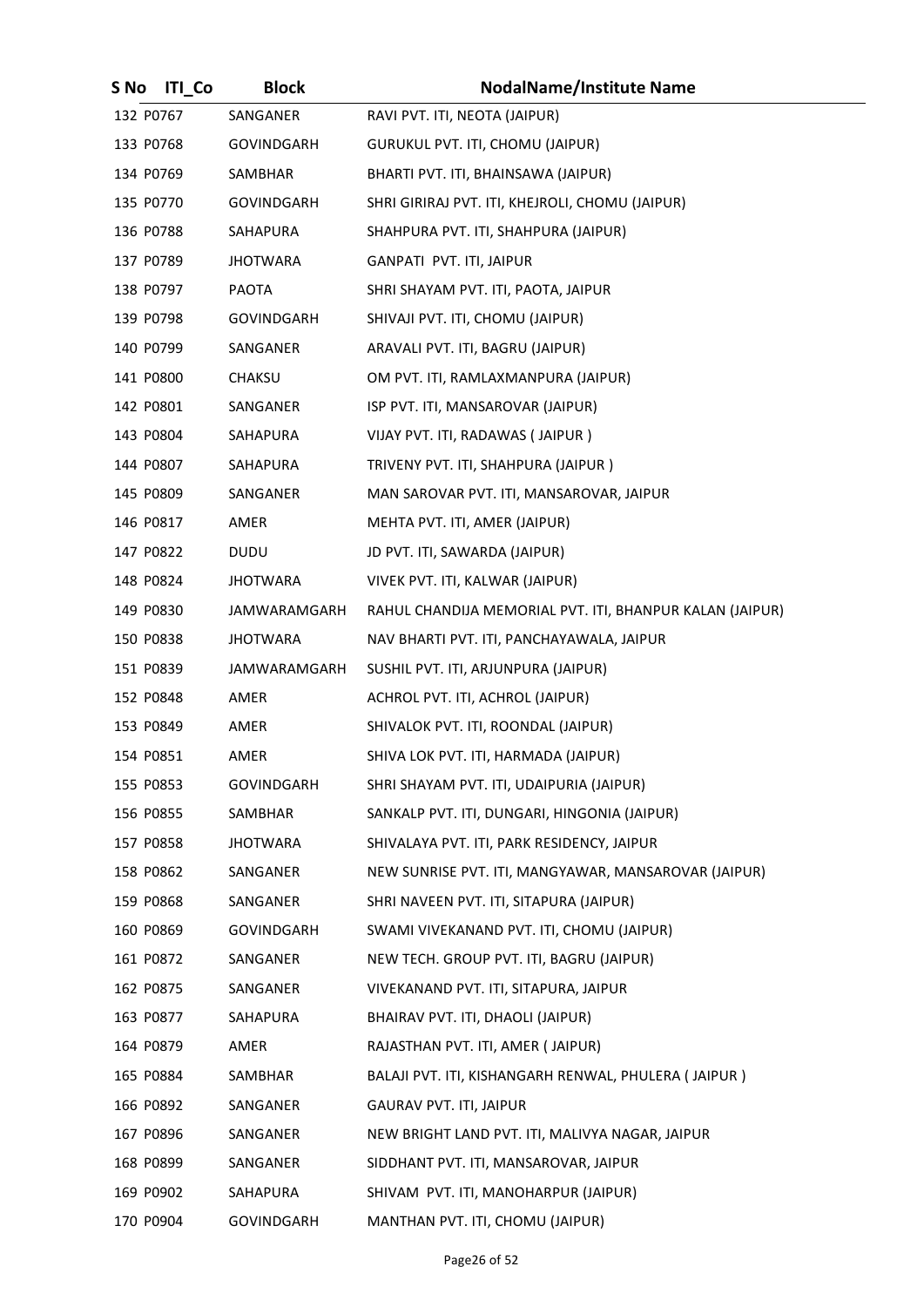| S No      | <b>ITI</b> Co | <b>Block</b>      | <b>NodalName/Institute Name</b>                   |
|-----------|---------------|-------------------|---------------------------------------------------|
| 171 P0907 |               | SANGANER          | VINAYAK RAJ PVT. ITI, JAGATPURA (JAIPUR)          |
| 172 P0908 |               | GOVINDGARH        | CHANDEL PVT. ITI, CHOMU (JAIPUR)                  |
| 173 P0910 |               | JALSU             | NAVODYA PVT. ITI, AMER (JAIPUR)                   |
| 174 P0916 |               | <b>BASSI</b>      | JAI JAGDISH PVT. ITI, HEERAWALA (JAIPUR)          |
| 175 P0917 |               | SANGANER          | ROOP RAJAT PVT. ITI, MANSAROVER, SANGANER, JAIPUR |
| 176 P0923 |               | SAMBHAR           | AARIYAN PVT. ITI, HINGONIA (JAIPUR)               |
| 177 P0924 |               | <b>JHOTWARA</b>   | KODAI PVT. ITI, JAIPUR                            |
| 178 P0930 |               | JHOTWARA          | P.N.B. PVT. ITI, BHANKROTA (JAIPUR)               |
| 179 P0931 |               | <b>JHOTWARA</b>   | M.S.D.C. PVT. ITI, JAIPUR                         |
| 180 P0951 |               | AMER              | SOLETE PVT. ITI, DABRI (JAIPUR)                   |
| 181 P0952 |               | SANGANER          | SHREE BALAJI PVT. ITI, BAGRU (JAIPUR)             |
| 182 P0953 |               | SANGANER          | SURPARSHVA PVT. ITI, FAGODIYA WALA (JAIPUR)       |
| 183 P0954 |               | KOTPUTLI          | RAJASTHAN PVT. ITI, RAIKARANPURA (JAIPUR)         |
| 184 P0955 |               | <b>GOVINDGARH</b> | BALAJI PVT. ITI, ITAWA BHOPJI (JAIPUR)            |
| 185 P0956 |               | KOTPUTLI          | BHARATI PVT. ITI, KANWAPURA (JAIPUR)              |
| 186 P0957 |               | SANGANER          | PRAKASH PVT. ITI, SANGANER (JAIPUR)               |
| 187 P0958 |               | <b>CHAKSU</b>     | NAV PRATEEK PVT. ITI, CHAKSU (JAIPUR)             |
| 188 P0959 |               | SANGANER          | SHIVALIK PVT. ITI, (JAIPUR)                       |
| 189 P0960 |               | SAMBHAR           | RAJASTHAN PVT. ITI, HINGONIYA (JAIPUR)            |
| 190 P0961 |               | JHOTWARA          | SH. BALAJI PVT. ITI, KALWAR (JAIPUR)              |
| 191 P0962 |               | SAMBHAR           | KULDEEP PVT. ITI, BHAINSAWA (JAIPUR)              |
| 192 P0963 |               | <b>GOVINDGARH</b> | RAJASTHAN TRADE PVT. ITI, HARMADA (JAIPUR)        |
| 193 P0964 |               | <b>KOTPUTLI</b>   | TAJ MEMORIAL PVT. ITI, JAGDISHPURA (JAIPUR)       |
| 194 P0965 |               | SANGANER          | SAPIENCE PVT. ITI, JAIPUR                         |
| 195 P0966 |               | PAOTA             | SAGAR PVT. ITI, PAOTA (JAIPUR)                    |
| 196 P0967 |               | GOVINDGARH        | RADHA KRISHAN PVT. ITI, CHOMU (JAIPUR)            |
| 197 P0968 |               | GOVINDGARH        | JYOTIBA PVT. ITI, ITAWA BHOP JI (JAIPUR)          |
| 198 P0969 |               | <b>GOVINDGARH</b> | JAI SHREE SHYAM PVT. ITI, DHOBOLAI (JAIPUR)       |
| 199 P0970 |               | <b>GOVINDGARH</b> | KIRAN PVT. ITI, SHANTI NAGAR (JAIPUR)             |
| 200 P0971 |               | SAHAPURA          | RADHA MADHAV PVT. ITI, NAYAN (JAIPUR)             |
| 201 P0972 |               | GOVINDGARH        | RAGHUKUL PVT. ITI, CHOMU (JAIPUR)                 |
| 202 P0996 |               | AMER              | S.L.B.S. PVT. ITI, LOONAWAS (JAIPUR)              |
| 203 P1020 |               | SAMBHAR           | AKSHAT PVT. ITI, KISHANGARH RENWAL (JAIPUR)       |
| 204 P1021 |               | SAHAPURA          | BABA PVT. ITI, NAYAN, TH-SHAHPURA (JAIPUR)        |
| 205 P1022 |               | <b>JHOTWARA</b>   | BABA RAMDEV PVT. ITI, MACHWA (JAIPUR)             |
| 206 P1023 |               | KOTPUTLI          | CHANKAYA PVT. ITI, KOTPUTLI (JAIPUR)              |
| 207 P1024 |               | PHAGI             | GEETANJALI PVT. ITI, RANWAL MANJI (JAIPUR)        |
| 208 P1025 |               | <b>JHOTWARA</b>   | METRO PVT. ITI, GOVINDPURA (JAIPUR)               |
| 209 P1026 |               | GOVINDGARH        | NEW TARGET PVT. ITI, CHOMU (JAIPUR)               |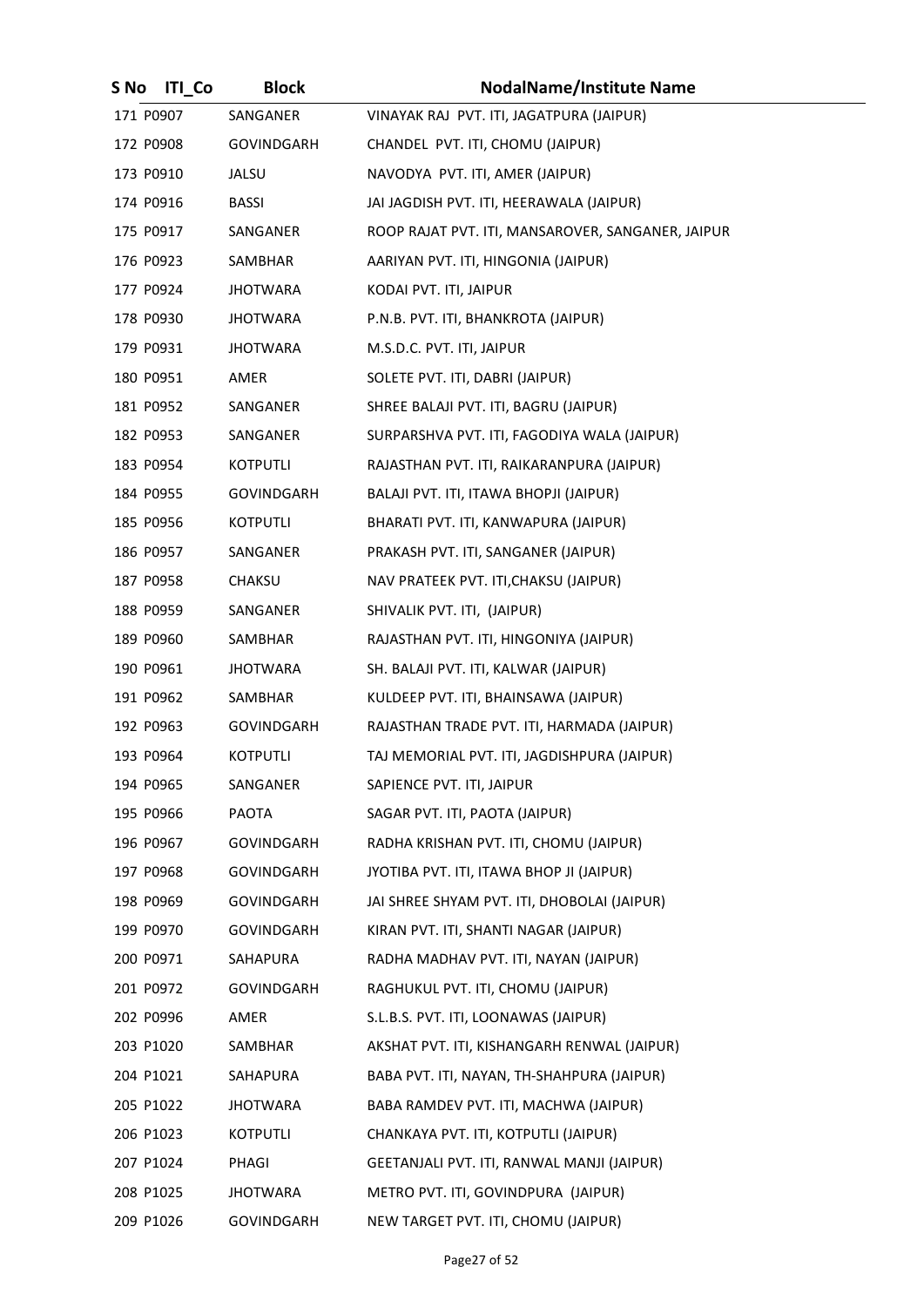| S No      | <b>ITI</b> Co | <b>Block</b>        | <b>NodalName/Institute Name</b>                      |
|-----------|---------------|---------------------|------------------------------------------------------|
| 210 P1027 |               | SANGANER            | RAMA KRISHNA PVT. ITI, RAGHUNATHPURA (JAIPUR)        |
| 211 P1029 |               | SANGANER            | RUKMANI DEVI PVT. ITI, KALWARA (JAIPUR)              |
| 212 P1030 |               | AMER                | SHRI GOVIND PVT. ITI, KHORA BISAL (JAIPUR)           |
| 213 P1031 |               | SAHAPURA            | SHRI RAMANANDACHARYA PVT. ITI, NATHAWALA (JAIPUR)    |
| 214 P1032 |               | <b>JHOTWARA</b>     | WELCOME PVT. ITI, KALWAR ROAD, JAIPUR                |
| 215 P1126 |               | <b>PAOTA</b>        | DEEPAK PVT. ITI, PAOTA, JAIPUR                       |
| 216 P1127 |               | SANGANER            | ADARSH PVT. ITI, BHIWAL COLONY (JAIPUR)              |
| 217 P1128 |               | CHAKSU              | DEV PVT. ITI, CHAKSU (JAIPUR)                        |
| 218 P1129 |               | GOVINDGARH          | AKASH PVT. ITI, CHOMU (JAIPUR)                       |
| 219 P1130 |               | <b>BASSI</b>        | JAI HIND PVT. ITI, MANSAR KHERI (JAIPUR)             |
| 220 P1131 |               | GOVINDGARH          | AACHAL PVT. ITI, HASTEDA (JAIPUR)                    |
| 221 P1132 |               | JHOTWARA            | NARAYANA PVT. ITI, BINDAYAKA (JAIPUR)                |
| 222 P1133 |               | SANGANER            | S.D. PVT. ITI, MANSAROVAR (JAIPUR)                   |
| 223 P1135 |               | JHOTWARA            | GENIUS ACADEMY PVT. ITI, SIRSI ROAD, JAIPUR          |
| 224 P1136 |               | JAMWARAMGARH        | RAHUL CHANDIJA MEMORIAL PVT. ITI, HEERAWALA (JAIPUR) |
| 225 P1137 |               | GOVINDGARH          | GYANDEEP PVT. ITI, AMARPURA (JAIPUR)                 |
| 226 P1138 |               | JAMWARAMGARH        | G.D. PVT. ITI, JAMWA RAMGARH (JAIPUR)                |
| 227 P1139 |               | SAMBHAR             | R.K. PVT. ITI, PHULERA (JAIPUR)                      |
| 228 P1140 |               | SAHAPURA            | GURUKUL PVT. ITI, NANGAL SUSAWATAN (JAIPUR)          |
| 229 P1142 |               | JHOTWARA            | ABHIGYAN PVT. ITI, BALAJI VIHAR, JAIPUR              |
| 230 P1143 |               | JAMWARAMGARH        | SHRI RAM PVT. ITI, NAYLA (JAIPUR)                    |
| 231 P1144 |               | <b>JHOTWARA</b>     | SHRI GANESH PVT. ITI, JHOTWARA (JAIPUR)              |
| 232 P1145 |               | AMER                | RAJASTHAN PVT. ITI, CHANDWAJI (JAIPUR)               |
| 233 P1146 |               | SANGANER            | KAMAL RATHAN PVT. ITI, RAMCHANDRAPURA (JAIPUR)       |
| 234 P1147 |               | KOTPUTLI            | CLE PVT. ITI, JAGDISHPURA (JAIPUR)                   |
| 235 P1148 |               | SAMBHAR             | RAJASTHAN PVT. ITI, KISHANGARH RENWAL (JAIPUR)       |
| 236 P1149 |               | SANGANER            | SAINT ANDREWS PVT. ITI, GOPALPURA BY PASS, JAIPUR    |
| 237 P1150 |               | <b>GOVINDGARH</b>   | VIDYAGRAM PVT. ITI, CHOMU (JAIPUR)                   |
| 238 P1151 |               | <b>BASSI</b>        | SHRI RADHEY PVT. ITI, KANOTA (JAIPUR)                |
| 239 P1152 |               | PAOTA               | SHRI SITARAM PVT. ITI, PAOTA (JAIPUR)                |
| 240 P1153 |               | AMER                | RAJDEEP PVT. ITI, DABRI (JAIPUR)                     |
| 241 P1154 |               | SANGANER            | SHRI HANUMAT PVT. ITI, MAHAPURA (JAIPUR)             |
| 242 P1155 |               | SANGANER            | BRCM PVT. ITI, MAHAPURA, AJMER ROAD (JAIPUR)         |
| 243 P1156 |               | <b>JAMWARAMGARH</b> | ARYAN PVT. ITI, BOBARI ROAD, JAMWA RAMGARH (JAIPUR)  |
| 244 P1157 |               | PAOTA               | SHRI KRISHNA GYANDEEP PVT. ITI, PAOTA (JAIPUR)       |
| 245 P1158 |               | JHOTWARA            | AADI PVT. ITI, JAI NAGAR, HARMADA, JAIPUR            |
| 246 P1159 |               | <b>GOVINDGARH</b>   | AARAV PVT. ITI, TANKARDA, CHOMU (JAIPUR)             |
| 247 P1160 |               | GOVINDGARH          | TAGORE PVT. ITI, HASTEDA (JAIPUR)                    |
| 248 P1190 |               | <b>JHOTWARA</b>     | SHIV SHAKTI PVT. ITI, MACHWA KALWAR ROAD, JAIPUR     |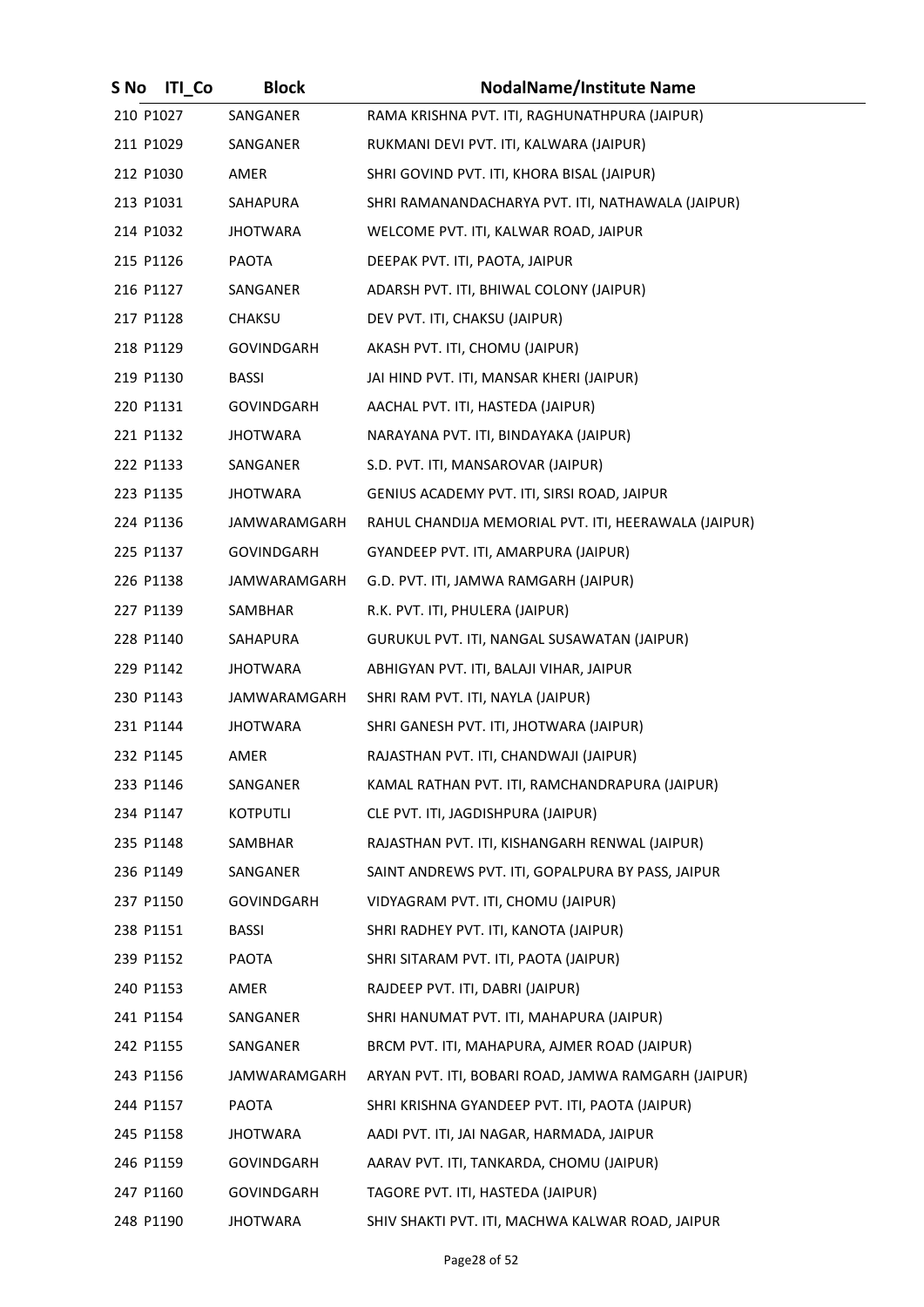| S No      | <b>ITI</b> Co | <b>Block</b>        | <b>NodalName/Institute Name</b>                            |
|-----------|---------------|---------------------|------------------------------------------------------------|
| 249 P1306 |               | SAMBHAR             | OM PVT. ITI, KHERI MILAK (JAIPUR)                          |
| 250 P1307 |               | KOTPUTLI            | KRISH PVT. ITI, KOTPUTLI (JAIPUR)                          |
| 251 P1308 |               | SAMBHAR             | JAI HIND PVT. ITI, PHULERA (JAIPUR)                        |
| 252 P1309 |               | GOVINDGARH          | SARASWATI PVT. ITI, MANDA INDUSTRIAL AREA (JAIPUR)         |
| 253 P1310 |               | <b>JHOTWARA</b>     | CHETANYA PVT. ITI, PANCHYAWALA, VAISHALI NAGAR (JAIPUR)    |
| 254 P1311 |               | <b>JHOTWARA</b>     | S.P.D.M. PVT. ITI, JHOTWARA (JAIPUR)                       |
| 255 P1312 |               | SANGANER            | SWABHIMAAN PVT. ITI, HARVANSHPURA (JAIPUR)                 |
| 256 P1313 |               | SAMBHAR             | SHRI RAM PVT. ITI, BHADARPURA (JAIPUR)                     |
| 257 P1314 |               | DUDU                | BALAJI PVT. ITI, DUDU (JAIPUR)                             |
| 258 P1315 |               | GOVINDGARH          | SHRI BAJRANG PVT. ITI, MAHAR KALAN (JAIPUR)                |
| 259 P1316 |               | SANGANER            | D.H. PVT. ITI, LUNIYAWAS (JAIPUR)                          |
| 260 P1317 |               | <b>JHOTWARA</b>     | IMPULSE PVT. ITI, JHOTWARA (JAIPUR)                        |
| 261 P1318 |               | <b>JAMWARAMGARH</b> | VIPUL PVT. ITI, SAIPURA (JAIPUR)                           |
| 262 P1319 |               | KOTPUTLI            | NEW SUBODH PVT. ITI, RAIKARANPURA (JAIPUR)                 |
| 263 P1320 |               | <b>JAMWARAMGARH</b> | SHRI GURUKUL PVT. ITI, ANDHI (JAIPUR)                      |
| 264 P1321 |               | JHOTWARA            | LOKESH PVT. ITI, SABRAMPURA (JAIPUR)                       |
| 265 P1322 |               | GOVINDGARH          | ADITYA PVT. ITI, GOVIND VIHAR, KALADERA, TH-CHOMU (JAIPUR) |
| 266 P1323 |               | SANGANER            | GEETANJALI PVT. ITI, SANGANER (JAIPUR)                     |
| 267 P1324 |               | GOVINDGARH          | ABHINAV PVT. ITI, KALADERA, CHOMU (JAIPUR)                 |
| 268 P1325 |               | GOVINDGARH          | SHRI KRISHNA PVT. ITI, TIGARIYA (JAIPUR)                   |
| 269 P1326 |               | <b>KOTPUTLI</b>     | BHANWARLAL PVT. ITI, MOHANPURA (JAIPUR)                    |
| 270 P1327 |               | <b>PAOTA</b>        | SUBODH PVT. ITI, PAOTA (JAIPUR)                            |
| 271 P1328 |               | DUDU                | MAHARISHI PVT. ITI, BORAJ (JAIPUR)                         |
| 272 P1329 |               | SAHAPURA            | AYUSHMAN PVT. ITI, MANOHARPUR (JAIPUR)                     |
| 273 P1330 |               | GOVINDGARH          | PRINCE PVT. ITI, CHOMU (JAIPUR)                            |
| 274 P1331 |               | <b>JAMWARAMGARH</b> | SARASWATI PVT. ITI, JAMWA RAMGARH (JAIPUR)                 |
| 275 P1498 |               | SANGANER            | SARTHAK PVT. ITI, JAGATPURA (JAIPUR)                       |
| 276 P1499 |               | GOVINDGARH          | BALAJI PVT. ITI, GOVINDGARH, CHOMU (JAIPUR)                |
| 277 P1500 |               | BASSI               | M L MITTAL PVT. ITI, KANOTA (JAIPUR)                       |
| 278 P1501 |               | SAHAPURA            | SARDAR PATEL PVT. ITI, GULAB BARI (JAIPUR)                 |
| 279 P1502 |               | DUDU                | B.S. PVT. ITI, BAGRU (JAIPUR)                              |
| 280 P1503 |               | SAHAPURA            | MARUDHARA PVT. ITI, VIDARA (JAIPUR)                        |
| 281 P1504 |               | AMER                | SAROJ PVT. ITI, JAHOTA (JAIPUR)                            |
| 282 P1505 |               | JHOTWARA            | DEEP SHIKHA PVT. ITI, CHANDPOL, JAIPUR                     |
| 283 P1506 |               | SAHAPURA            | VASUDHA PVT. ITI, MAHOHARPUR (JAIPUR)                      |
| 284 P1508 |               | KOTPUTLI            | VIKAS PVT. ITI, KHARAB (JAIPUR)                            |
| 285 P1509 |               | JAMWARAMGARH        | K.G.R. PVT. ITI, BHANPUR KALAN (JAIPUR)                    |
| 286 P1510 |               | PHAGI               | THOMAS CANGAN PVT. ITI, RAMPURA (JAIPUR)                   |
| 287 P1511 |               | GOVINDGARH          | SUNRISE PVT. ITI, AMARPURA (JAIPUR)                        |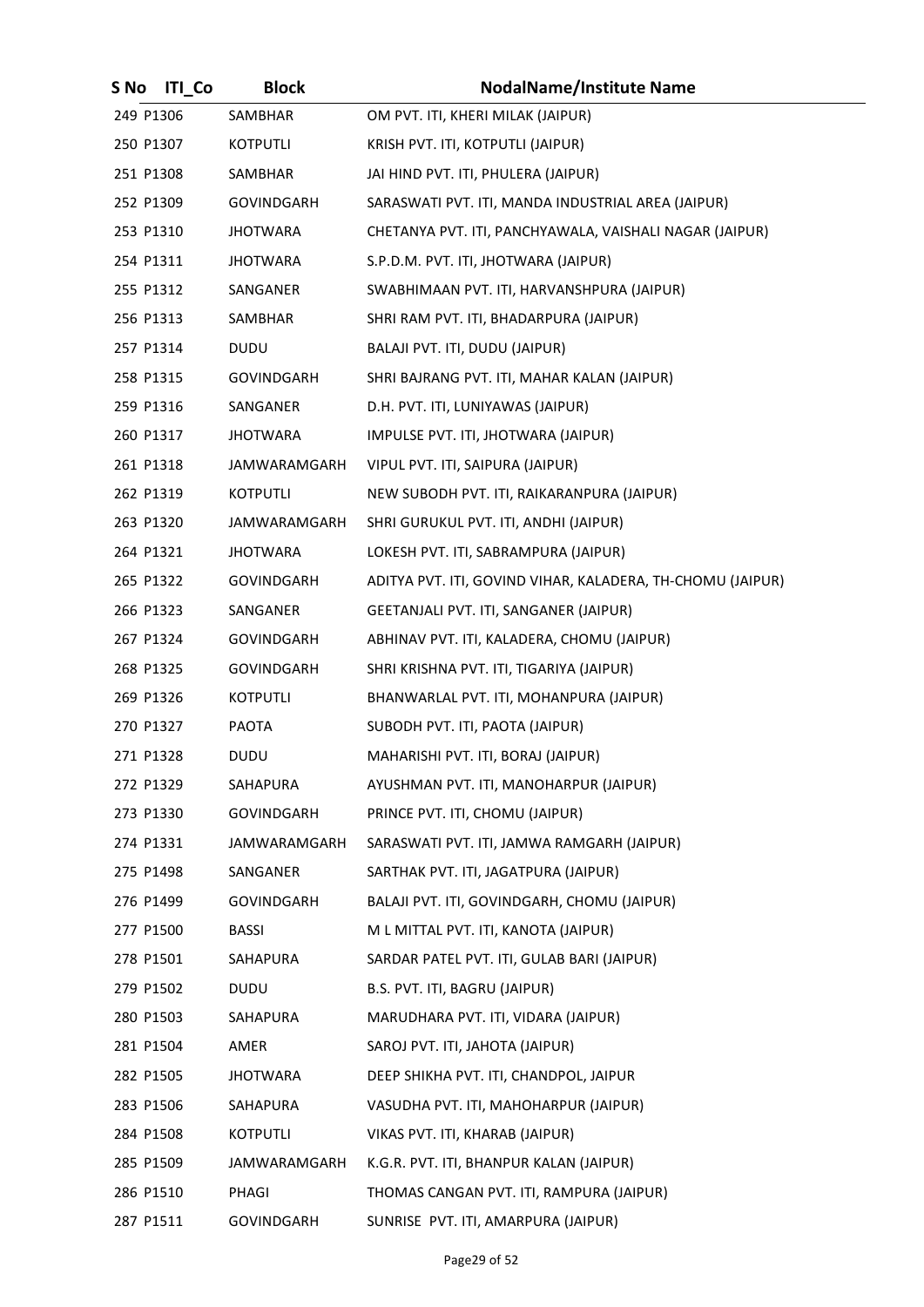| S No      | <b>ITI Co</b> | <b>Block</b>                   | <b>NodalName/Institute Name</b>                     |
|-----------|---------------|--------------------------------|-----------------------------------------------------|
| 288 P1512 |               | <b>KOTPUTLI</b>                | GLOBAL PVT. ITI, KOTPUTLI (JAIPUR)                  |
| 289 P1513 |               | GOVINDGARH                     | SHRI GANESH PVT. ITI, UDAIPURIA (JAIPUR)            |
| 290 P1514 |               | SAMBHAR                        | MAA SARASWATI PVT. ITI, JOBNER                      |
| 291 P1515 |               | JAMWARAMGARH                   | DEV PVT. ITI, JAMWA RAMGARH (JAIPUR)                |
| 292 P1516 |               | JHOTWARA                       | SUNRISE PVT. ITI, PURANI CHUNGI (JAIPUR)            |
| 293 P1517 |               | <b>JHOTWARA</b>                | JAYA PVT. ITI, SARNA DUNGAR INDUSTRIAL AREA, JAIPUR |
| 294 P1518 |               | JAMWARAMGARH                   | RAJASTHAN PVT. ITI, JAMWA RAMGARH                   |
| 295 P1519 |               | SAHAPURA                       | SHRI SHYAM PVT. ITI, MANOHARPUR (JAIPUR)            |
| 296 P1520 |               | JAMWARAMGARH                   | NEHRU JYOTI PVT. ITI, SAIWAD (JAIPUR)               |
| 297 P1521 |               | <b>VIRATNAGAR</b><br>(BAIRATH) | CHANDRAWANSHI PVT. ITI, BANI PARK (JAIPUR)          |
| 298 P1522 |               | AMER                           | SADHANA PVT. ITI, KHANNIPURA (JAIPUR)               |
| 299 P1523 |               | <b>BASSI</b>                   | MAHARAJA AGARSEN PVT. ITI, KANOTA (JAIPUR)          |
| 300 P1524 |               | <b>VIRATNAGAR</b><br>(BAIRATH) | JAI MAHAVEER PVT. ITI, VIRAT NAGAR, JAIPUR          |
| 301 P1525 |               | SAMBHAR                        | JOBNER PVT. ITI, JOBNER (JAIPUR)                    |
| 302 P1526 |               | AMER                           | ARYAN PVT. ITI, BHIHARIPURA (JAIPUR)                |
| 303 P1610 |               | JHOTWARA                       | GANESHAM PVT. ITI, HASANPURA (JAIPUR)               |
| 304 P1614 |               | SAHAPURA                       | VIVEKANAND PVT. ITI, PRATAPPURA (JAIPUR)            |
| 305 P1641 |               | <b>CHAKSU</b>                  | L.J. PVT. ITI, SHIVDASPURA (JAIPUR)                 |
| 306 P1648 |               | GOVINDGARH                     | SATYAM PVT. ITI, TIGARIYA (JAIPUR)                  |
| 307 P1649 |               | <b>SAMBHAR</b>                 | SHREE GANESH PVT. ITI, KHEERWA (JAIPUR)             |
| 308 P1654 |               | SANGANER                       | SUPERTECH PVT. ITI, SANJARIYA (JAIPUR)              |
| 309 P1657 |               | SANGANER                       | CHAUDHARY PVT. ITI, JAIPUR                          |
| 310 P1671 |               | BASSI                          | SUNRISE MOON PVT. ITI, KANOTA (JAIPUR)              |
| 311 P1678 |               | <b>DUDU</b>                    | S.J. PVT. ITI, KALYANSAR (JAIPUR)                   |
| 312 P1679 |               | <b>DUDU</b>                    | VANDANA PVT. ITI, DUDU (JAIPUR)                     |
| 313 P1690 |               | VIRATNAGAR<br>(BAIRATH)        | ANMOL PVT. ITI, ANTELA (JAIPUR)                     |
| 314 P1693 |               | SAMBHAR                        | SARSWATI PVT. ITI, KALWAR (JAIPUR)                  |
| 315 P1699 |               | <b>JHOTWARA</b>                | SHRI BHAWANI NIKETAN PVT. ITI, JAIPUR               |
| 316 P1702 |               | <b>JHOTWARA</b>                | UNIVERSAL PVT. ITI, MANZI RENWAL (JAIPUR)           |
| 317 P1704 |               | <b>CHAKSU</b>                  | SHASTRI PVT. ITI, CHAKSU (JAIPUR)                   |
| 318 P1705 |               | PHAGI                          | PHAGI PVT. ITI, HARSOOLIYA (JAIPUR)                 |
| 319 P1711 |               | KOTPUTLI                       | SANSKAR PVT. ITI, KOTPUTLI (JAIPUR)                 |
| 320 P1719 |               | SAHAPURA                       | SHIVA PVT. ITI, AMARPURA (JAIPUR)                   |
| 321 P1721 |               | JAMWARAMGARH                   | SARDAR PATEL PVT. ITI, NIMARIYA (JAIPUR)            |
| 322 P1724 |               | <b>GOVINDGARH</b>              | SAHIL PVT. ITI, DHODHSAR (JAIPUR)                   |
| 323 P1728 |               | JAMWARAMGARH                   | LALITA DEVI PVT. ITI, JAMWA RAMGARH (JAIPUR)        |
| 324 P1747 |               | CHAKSU                         | INDEX PVT. ITI, CHAKSU (JAIPUR)                     |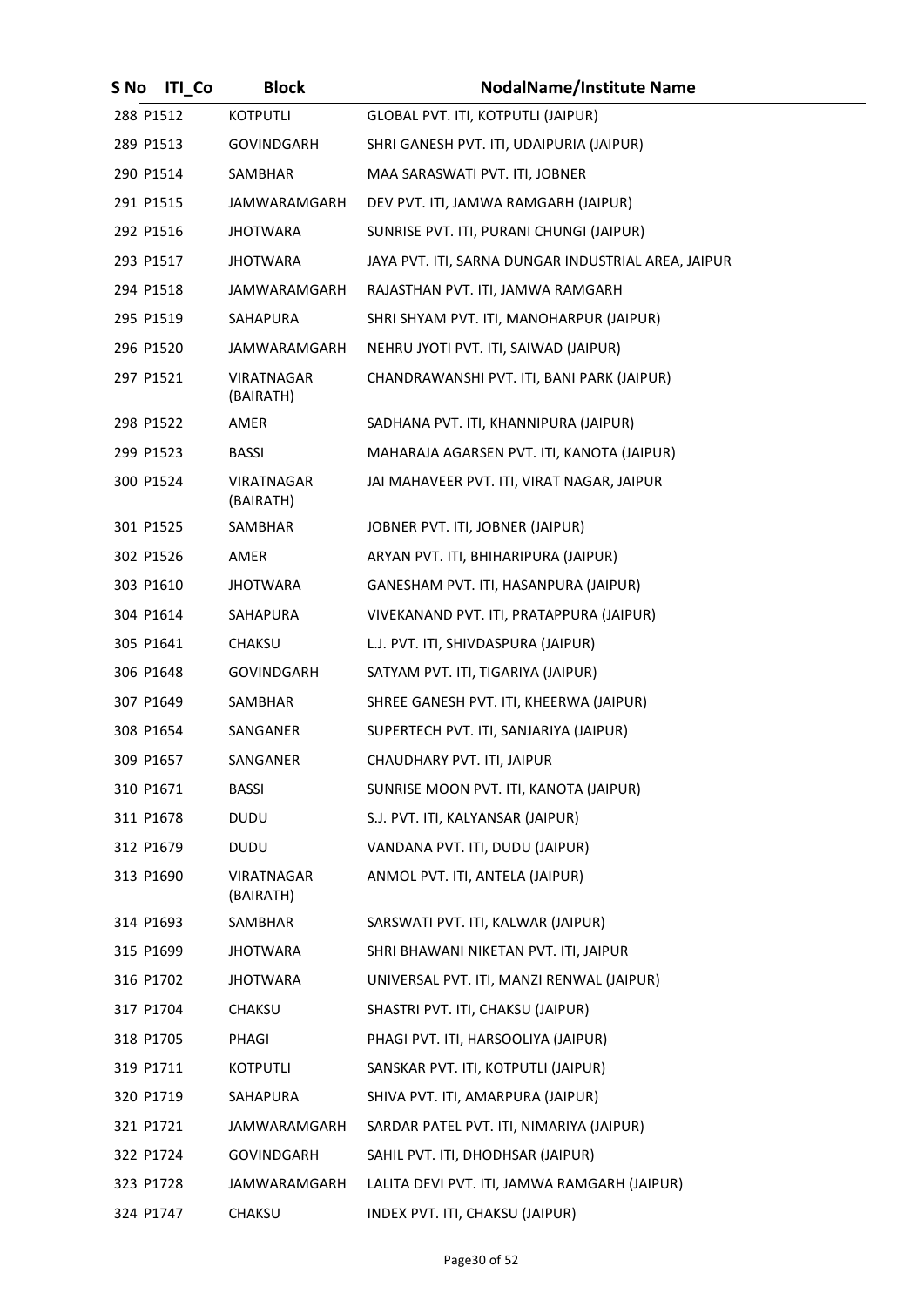| S No | <b>ITI</b> Co | <b>Block</b>            | <b>NodalName/Institute Name</b>                                                    |
|------|---------------|-------------------------|------------------------------------------------------------------------------------|
|      | 325 P1761     | <b>PAOTA</b>            | THE RAJASTHAN PVT. ITI, PAOTA (JAIPUR)                                             |
|      | 326 P1763     | AMER                    | SUNRISE PVT. ITI, BASSI (JAIPUR)                                                   |
|      | 327 P1776     | <b>GOVINDGARH</b>       | AZAD PVT. ITI, CHOMU (JAIPUR)                                                      |
|      | 328 P1781     | <b>JHOTWARA</b>         | BIYANI PVT. ITI, JAIPUR                                                            |
|      | 329 P1782     | <b>PAOTA</b>            | KISHAN JANKALYAN PVT. ITI, KOTPUTLI (JAIPUR)                                       |
|      | 330 P1793     | SANGANER                | R S KAUSALYA DEVI PVT. ITI, ()                                                     |
|      | 331 P1806     | SANGANER                | CHANDRAKALAN PVT. ITI, BAMBALA (JAIPUR)                                            |
|      | 332 P1830     | JAMWARAMGARH            | JAIPUR PVT ITI, JAMWARAMGARH, JAIPUR                                               |
|      | 333 P1831     | VIRATNAGAR<br>(BAIRATH) | SARDAR VALLABH BHAI PATEL PVT ITI, VIRATNAGER, JAIPUR                              |
|      | 334 P1832     | <b>JHOTWARA</b>         | BALAJI PVT ITI, KALWAR ROAD, JHOTWARA, JAIPUR                                      |
|      | 14 G0048      | <b>GOVT. ITI, SIKAR</b> |                                                                                    |
|      | 1 G0035       | <b>FATEHPUR</b>         | GOVT. ITI, FATEHPUR (SIKAR)                                                        |
|      | 2 G0048       | PIPRALI                 | GOVT. ITI, SIKAR                                                                   |
| 3    | G0125         | DATARAMGARH             | GOVT. ITI, KHOOR (SIKAR)                                                           |
| 4    | P0287         | <b>NEEM KA THANA</b>    | ARAVALI PVT. ITI, NEEM KA THANA (SIKAR)                                            |
| 5.   | P0288         | PIPRALI                 | HAJRAT OMER BIN KHATAAB PVT. ITI, SIKAR                                            |
| 6    | P0289         | <b>SHRI MADHOPUR</b>    | AANCHHAL PVT. ITI, RINGUS (SIKAR)                                                  |
| 7    | P0290         | NEEM-KA-THANA           | DESERT ROSE PVT. ITI, NEEM KA THANA (SIKAR)                                        |
| 8    | P0291         | <b>SRI MADHOPUR</b>     | DESERT ROSE PVT. ITI, SRI MADHOPUR (SIKAR)                                         |
| 9    | P0292         | <b>SHRI MADHOPUR</b>    | GEETA PVT. ITI, AJEETGARH (SIKAR)                                                  |
|      | 10 P0293      | <b>SHRI MADHOPUR</b>    | JYOTI PVT. ITI, AJEETGARH, SHREE MADHOPUR(SIKAR)                                   |
|      | 11 P0294      | NEEM KA THANA           | KARMBHUMI PVT. ITI, NEEM KA THANA (SIKAR)                                          |
|      | 12 P0295      | LAXMANGARH              | PALRIWALA VOCATIONAL TRAINING & RESEARCH INSTITUTE PVT. ITI,<br>LAXMANGARH (SIKAR) |
|      | 13 P0296      | KHANDELA                | R.S. PVT. ITI, KANWAT, KHANDELA (SIKAR)                                            |
|      | 14 P0297      | PIPRALI                 | SATYAM PVT. ITI, SIKAR                                                             |
|      | 15 P0298      | <b>NEEM KA THANA</b>    | SHARDA SADAN PVT. ITI, NEEM KA THANA (SIKAR)                                       |
|      | 16 P0299      | NEEM-KA-THANA           | SHIVA PVT. ITI, DOKAN, NEEM KA THANA (SIKAR)                                       |
|      | 17 P0326      | DATARAMGARH             | SHREE BALAJI PVT. ITI, DANTA (SIKAR)                                               |
|      | 18 P0443      | PIPRALI                 | SHEKHAWATI PVT. ITI, PALBAS ROAD, SIKAR                                            |
|      | 19 P0444      | NEEM KA THANA           | YADUWANSI PVT. ITI, HASAMPUR (SIKAR)                                               |
|      | 20 P0445      | SHRI MADHOPUR           | MAHATMA GANDHI PVT. ITI, SRI MADHOPUR (SIKAR)                                      |
|      | 21 P0446      | NEEM KA THANA           | DEEPSHIKHA PVT. ITI, AJEETGARH (SIKAR)                                             |
|      | 22 P0447      | KHANDELA                | BALAJI PVT. ITI, KHANDELA (SIKAR)                                                  |
|      | 23 P0448      | DATARAMGARH             | SHEKHAWATI PVT. ITI, LOSAL (SIKAR)                                                 |
|      | 24 P0449      | PIPRALI                 | BHAGAWAN YADURAJ PVT. ITI, RANOLI (SIKAR)                                          |
|      | 25 P0450      | PIPRALI                 | A.N. PVT. ITI, GOKULPURA, SIKAR                                                    |
|      | 26 P0451      | <b>FATEHPUR</b>         | BAGARIA PVT. ITI, FATEHPUR SHEKHAWATI (SIKAR)                                      |
| 27   | P0452         | <b>DHOADH</b>           | DESH BANDHU PVT. ITI, SEWA (SIKAR)                                                 |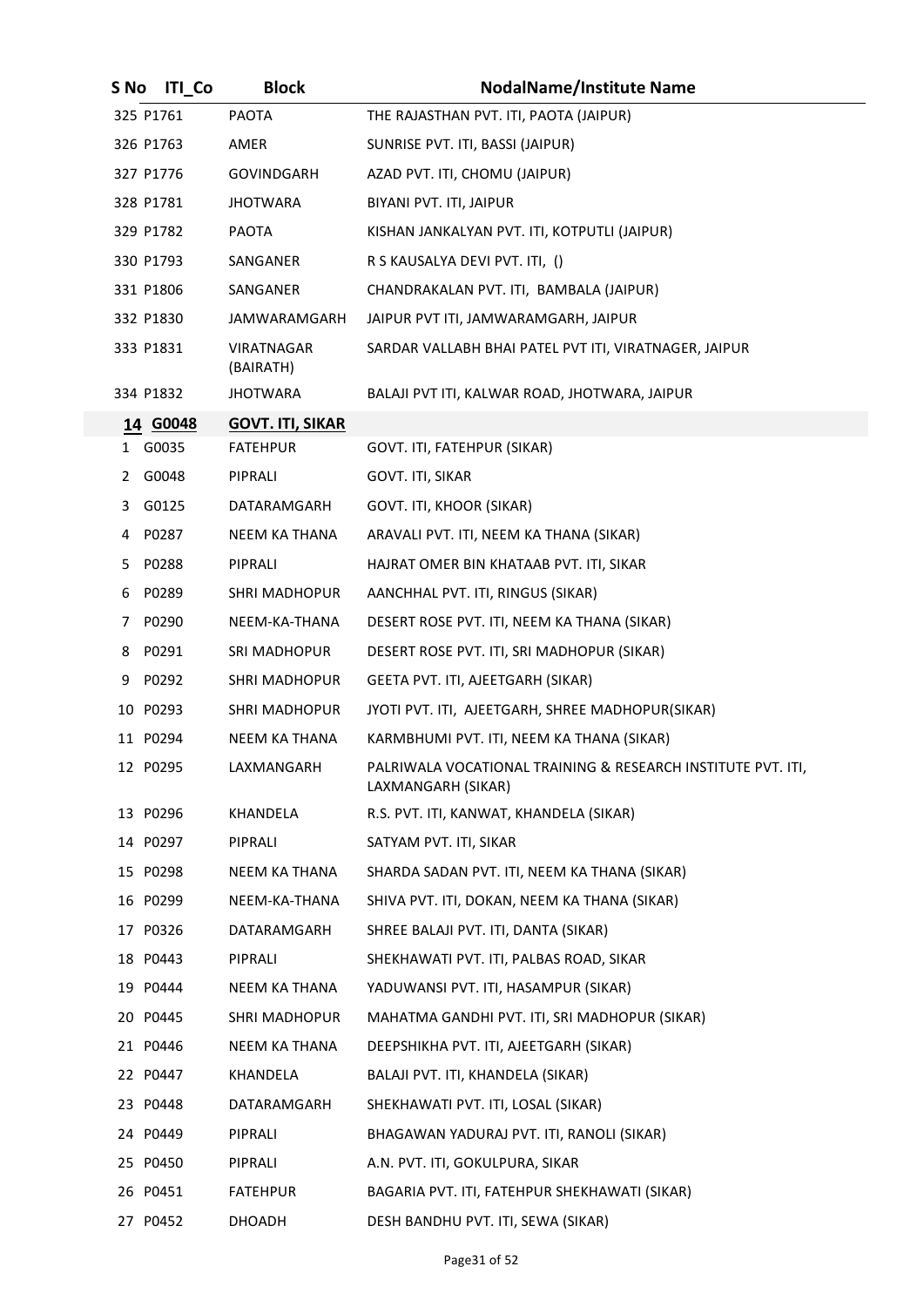| S No | <b>ITI Co</b> | <b>Block</b>         | <b>NodalName/Institute Name</b>                           |
|------|---------------|----------------------|-----------------------------------------------------------|
|      | 28 P0453      | PIPRALI              | SAMBAL PVT. ITI, SHIV SINGH PURA, SIKAR                   |
|      | 29 P0701      | PATAN                | ASHA DEVI PVT. ITI, PATAN (SIKAR)                         |
|      | 30 P0702      | PIPRALI              | BALAJI PVT. ITI, RANOLI (SIKAR)                           |
|      | 31 P0703      | DATARAMGARH          | BALAJI PVT. ITI, BAY (SIKAR)                              |
|      | 32 P0704      | DANTA RAMGARH        | C.C.S. PVT. ITI, RANOLI (SIKAR)                           |
|      | 33 P0705      | <b>FATEHPUR</b>      | DEEN DAYAL PVT. ITI, BARI (SIKAR)                         |
|      | 34 P0706      | <b>SIKAR</b>         | GOVINDAM PVT. ITI, SIKAR                                  |
|      | 35 P0707      | SHRI MADHOPUR        | INDIAN PVT. ITI, RINGUS (SIKAR)                           |
|      | 36 P0708      | <b>SHRI MADHOPUR</b> | MAHARAJA PVT. ITI, SRI MADHOPUR (SIKAR)                   |
|      | 37 P0709      | PIPRALI              | NEW SHEKHAWATI. PVT. ITI, SIKAR                           |
|      | 38 P0710      | PATAN                | PRAGATI SHEEL PVT. ITI, PATAN (SIKAR)                     |
|      | 39 P0711      | PIPRALI              | S.V.P. PVT. ITI, PALSANA (SIKAR)                          |
|      | 40 P0712      | PIPRALI              | SHEKHAWATI PVT. ITI, NAVALGARH ROAD, SIKAR                |
|      | 41 P0713      | PIPRALI              | SHREE RAM PVT. ITI, BERI, SIKAR                           |
|      | 42 P0714      | DATARAMGARH          | SUMITRA MEMORIAL PVT. ITI, LOSAL (SIKAR)                  |
|      | 43 P0715      | PIPRALI              | UNITECH PVT. ITI, SIKAR                                   |
|      | 44 P0716      | PIPRALI              | VEDANT PVT. ITI, SIKAR                                    |
|      | 45 P0740      | NEEM KA THANA        | VARDA PVT. ITI, CHALA (SIKAR)                             |
|      | 46 P0746      | <b>SHRI MADHOPUR</b> | GURUKUL PVT. ITI, CHOMU PUROHITAN (SIKAR)                 |
|      | 47 P0781      | KHANDELA             | J. J. PVT. ITI, JUGALPURA (SIKAR)                         |
|      | 48 P0782      | DHOADH               | PRINCE ACADEMY OF HIGHER EDUCATION PVT. ITI, NANI (SIKAR) |
|      | 49 P0783      | DATARAMGARH          | SHRI RAGHUNATH PVT. ITI, DANTA RAMGARH (SIKAR)            |
|      | 50 P0808      | DATARAMGARH          | VEER TEJA PVT. ITI, KHOOR (SIKAR)                         |
|      | 51 P0818      | PIPRALI              | JAMNA DEVI PVT. ITI, SIKAR                                |
|      | 52 P0831      | PIPRALI              | GOVINDAM PVT. ITI, PALWAS ROAD, SIKAR                     |
|      | 53 P0844      | PIPRALI              | BALAJI PVT. ITI, SAMARTHPURA (SIKAR)                      |
|      | 54 P0845      | PIPRALI              | KRISHNA PVT. ITI, SIKAR                                   |
|      | 55 P0850      | NEEM KA THANA        | BHAVISHYA PVT. ITI, DEHRA GUHALA, NEEM KA THANA (SIKAR)   |
|      | 56 P0864      | <b>SHRI MADHOPUR</b> | CHANKYA PVT. ITI, REENGUS (SIKAR)                         |
|      | 57 P0865      | PIPRALI              | CITY PVT. ITI, KONARK, SIKAR                              |
|      | 58 P0873      | NEEM KA THANA        | ANNPURNA PVT. ITI, MAWANDA (SIKAR)                        |
|      | 59 P0882      | LAXMANGARH           | BHARTIYA PVT. ITI, LAXMANGARH (SIKAR)                     |
|      | 60 P0888      | NEEM KA THANA        | AKHIL PVT. ITI, NEEM KA THANA (SIKAR)                     |
|      | 61 P0897      | <b>SHRI MADHOPUR</b> | MAHALA PVT. ITI, REENGUS (SIKAR)                          |
|      | 62 P0913      | <b>SHRI MADHOPUR</b> | SHANTI PVT. ITI, RINGUS (SIKAR)                           |
|      | 63 P0915      | NEEM KA THANA        | VARDA PVT. ITI, NEEM KA THANA (SIKAR)                     |
|      | 64 P0989      | KHANDELA             | ACHI DEVI PVT. ITI, KHANDELA (SIKAR)                      |
|      | 65 P0990      | <b>DHOADH</b>        | ARJUN PVT. ITI, SIKAR                                     |
|      | 66 P1041      | NEEM KA THANA        | APEX PVT. ITI, NEEM KA THANA (SIKAR)                      |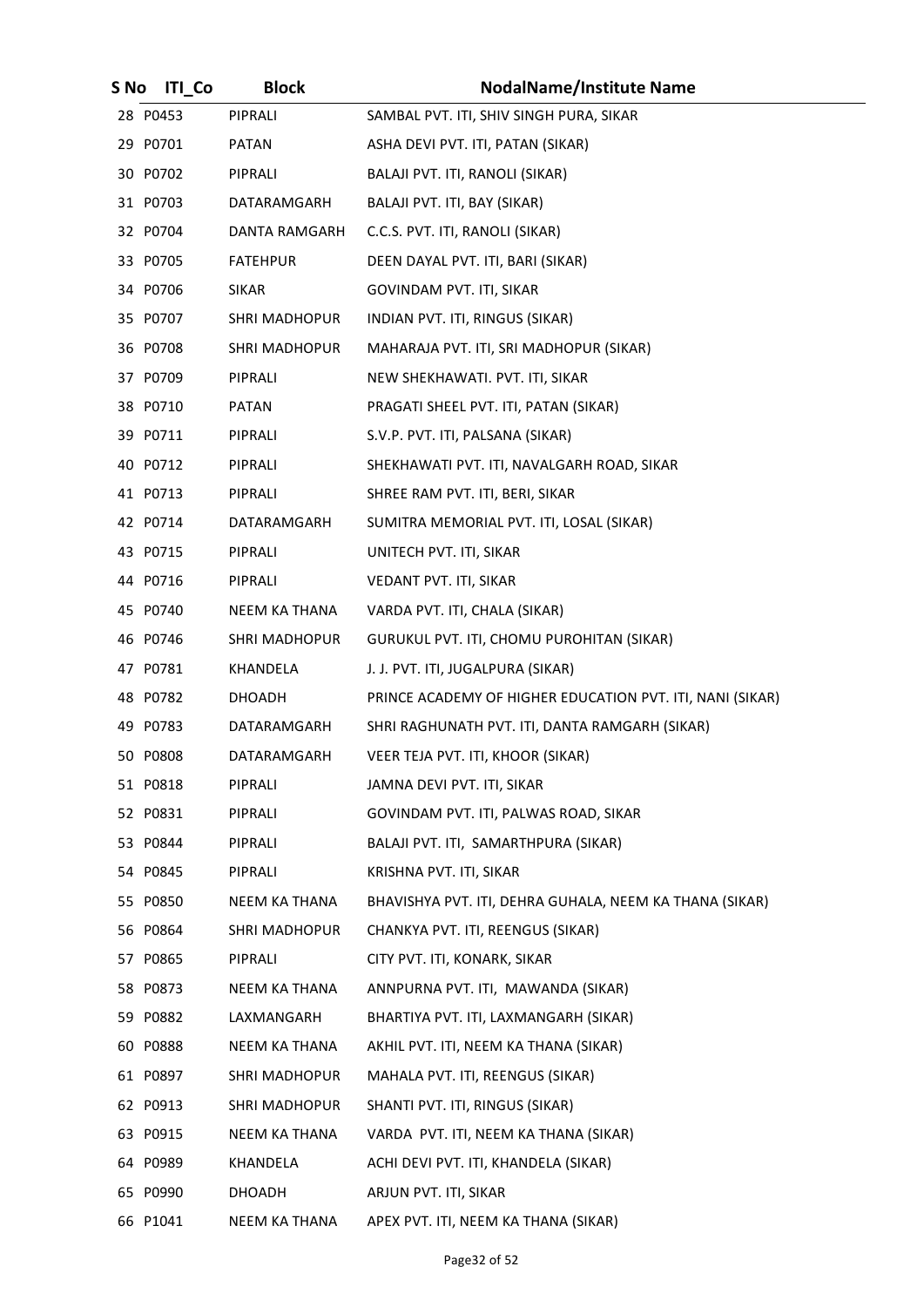| S No | <b>ITI Co</b> | <b>Block</b>         | <b>NodalName/Institute Name</b>                 |
|------|---------------|----------------------|-------------------------------------------------|
|      | 67 P1042      | NEEM KA THANA        | NEW ARAWALI PVT. ITI, NEEM KA THANA (SIKAR)     |
|      | 68 P1043      | DHOADH               | SORABH PVT. ITI, PALBAS ROAD, SIKAR             |
|      | 69 P1044      | KHANDELA             | VIVEKANAND PVT. ITI, JHARLI (SIKAR)             |
|      | 70 P1058      | DATARAMGARH          | RAJASTHAN PVT. ITI, BAY (SIKAR)                 |
|      | 71 P1219      | NEEM KA THANA        | SARASWATI PVT. ITI, NEEM KA THANA (SIKAR)       |
|      | 72 P1220      | KHANDELA             | MINAL PVT. ITI, KANWAT (SIKAR)                  |
|      | 73 P1221      | PIPRALI              | SUNRISE PVT. ITI, REWASA (SIKAR)                |
|      | 74 P1222      | PIPRALI              | MARUTI PVT. ITI, CHIRIYA TIBBA, SIKAR           |
|      | 75 P1223      | PIPRALI              | PARAMHANS PVT. ITI, RANOLI (SIKAR)              |
|      | 76 P1224      | PIPRALI              | SANJEEVANI PVT. ITI, JAIPUR ROAD, SIKAR         |
|      | 77 P1227      | DHOADH               | TIRUPATI PVT. ITI, SEVA (SIKAR)                 |
|      | 78 P1228      | PIPRALI              | PRAGATI PVT. ITI, GANGA VIHAR, SIKAR            |
|      | 79 P1229      | PIPRALI              | SEKHAWATI PVT. ITI, JAIPUR ROAD, SIKAR          |
|      | 80 P1230      | DATARAMGARH          | SHRI SAI BABA PVT. ITI, DANTARAMGARH (SIKAR)    |
|      | 81 P1231      | LAXMANGARH           | SAFAL PVT. ITI, LAXMANGARH (SIKAR)              |
|      | 82 P1232      | PIPRALI              | BHARTI PVT. ITI, BAJAJ GRAM (SIKAR)             |
|      | 83 P1233      | LAXMANGARH           | MADHAV PVT. ITI, BATHOTH (SIKAR)                |
|      | 84 P1235      | PIPRALI              | GYANDEV PVT. ITI, RADHA KRISHANPURA (SIKAR)     |
|      | 85 P1236      | DATARAMGARH          | VINAYAK PVT. ITI, KHOOR (SIKAR)                 |
|      | 86 P1237      | DATARAMGARH          | SHIVAM PVT ITI, DANTARAMGARH (SIKAR)            |
|      | 87 P1403      | LAXMANGARH           | MARUDHARA PVT. ITI, LAXMANGARH (SIKAR)          |
|      | 88 P1404      | <b>SHRI MADHOPUR</b> | SHARV KALYAN PVT. ITI, SRI MADHOPUR (SIKAR)     |
|      | 89 P1405      | DATARAMGARH          | NAVYUG PVT. ITI, DANTARAMGARH (SIKAR)           |
|      | 90 P1406      | KHANDELA             | SUNRISE PVT. ITI, THOI (SIKAR)                  |
|      | 91 P1407      | DATARAMGARH          | VIVEKANAND PVT. ITI, KULI KHACHARIYAWAS (SIKAR) |
|      | 92 P1408      | <b>DHOADH</b>        | VINAYAK PVT. ITI, DODH (SIKAR)                  |
|      | 93 P1409      | PIPRALI              | VICTORIA PVT. ITI, PIPARLI ROAD, SIKAR          |
|      | 94 P1410      | PIPRALI              | SHRI RAM PVT. ITI, PALSANA (SIKAR)              |
|      | 95 P1411      | KHANDELA             | SHRI NARSING BHAGWAN PVT. ITI, THOI (SIKAR)     |
|      | 96 P1412      | <b>DATARAMGARH</b>   | TAGORE PVT. ITI, DANTARAMGARH (SIKAR)           |
|      | 97 P1413      | KHANDELA             | SHRI SHYAM PVT. ITI, KHANDELA (SIKAR)           |
|      | 98 P1414      | PIPRALI              | SURABHI PVT. ITI, RADHA KRISHANPURA (SIKAR)     |
|      | 99 P1415      | DATARAMGARH          | SARASWATI PVT. ITI, DANTARAMGARH (SIKAR)        |
|      | 100 P1416     | PIPRALI              | LMG PVT. ITI, BIKANER BY PASS, SIKAR            |
|      | 101 P1417     | SHRI MADHOPUR        | SHRI SHYAM PVT. ITI, AJITGARH (SIKAR)           |
|      | 102 P1418     | <b>DHOADH</b>        | SHREE SHYAM PVT. ITI, KHOOR (SIKAR)             |
|      | 103 P1419     | PIPRALI              | SHRI RUPANA DHAM PVT. ITI, PALSANA (SIKAR)      |
|      | 104 P1420     | DATARAMGARH          | LOSAL PVT. ITI, LOSAL (SIKAR)                   |
|      | 105 P1421     | DATARAMGARH          | SHREE RAM PVT. ITI, SHISHU RANOLI (SIKAR)       |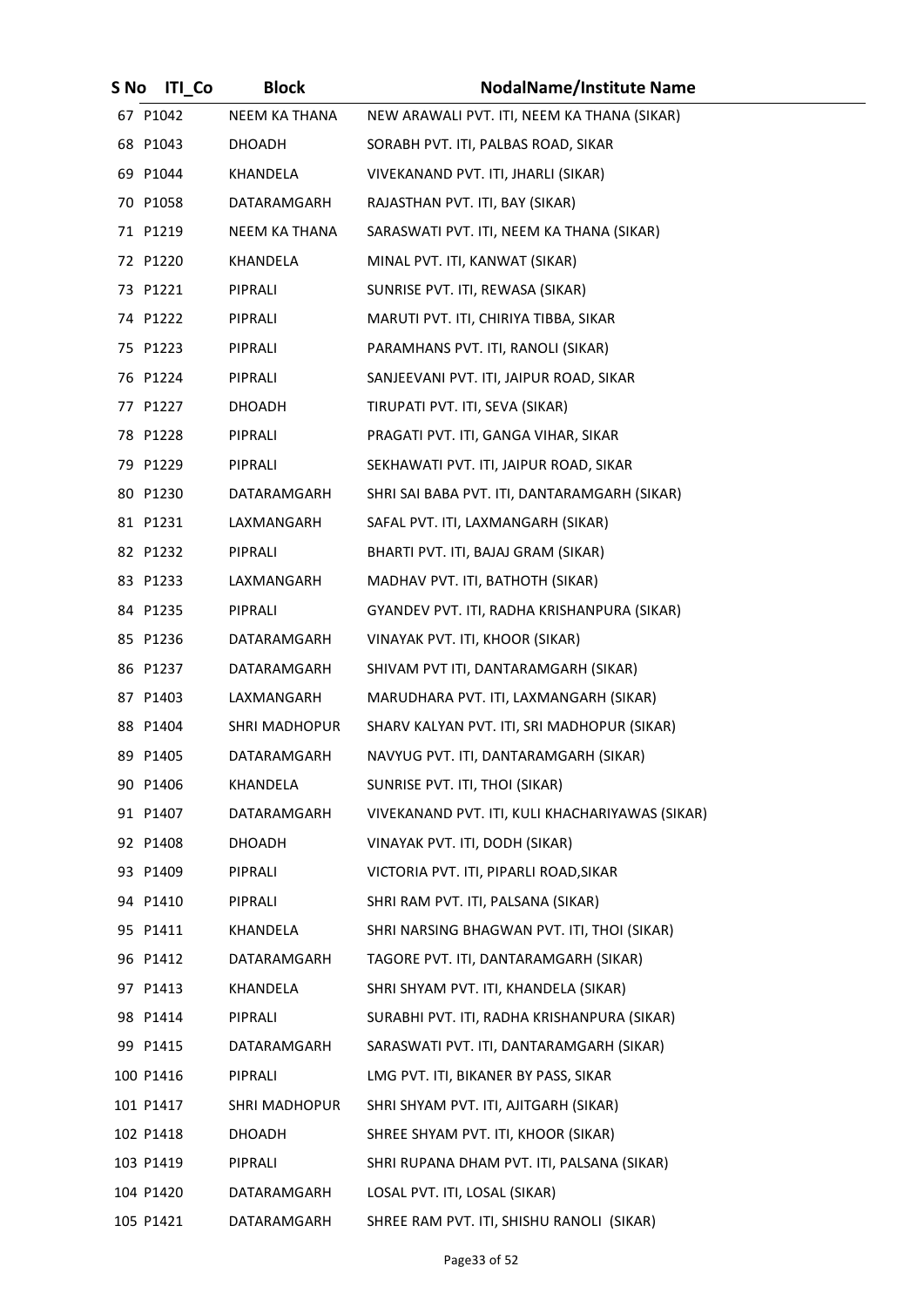| S No      | <b>ITI</b> Co | <b>Block</b>         | <b>NodalName/Institute Name</b>                |
|-----------|---------------|----------------------|------------------------------------------------|
| 106 P1422 |               | LAXMANGARH           | NAVEEN PVT. ITI, LAXMANGARH (SIKAR)            |
| 107 P1423 |               | PIPRALI              | SARASWATI PVT. ITI, DAULATPURA (SIKAR)         |
| 108 P1424 |               | <b>SHRI MADHOPUR</b> | IDEAL PVT. ITI, SANTOSHPURA (SIKAR)            |
| 109 P1425 |               | SHRI MADHOPUR        | B.R. PVT. ITI, SRI MADHOPUR (SIKAR)            |
| 110 P1426 |               | DATARAMGARH          | UNNATI PVT. ITI, LOSAL (SIKAR)                 |
| 111 P1427 |               | LAXMANGARH           | SARASWATI PVT. ITI, BALARA (SIKAR)             |
| 112 P1428 |               | PIPRALI              | NAV PRARNA PVT. ITI, TILOKPURA (SIKAR)         |
| 113 P1429 |               | <b>SHRI MADHOPUR</b> | CHANAKYA PVT. ITI, SRI MADHOPUR (SIKAR)        |
| 114 P1430 |               | SHRI MADHOPUR        | B.R. PVT. ITI, REENGUS (SIKAR)                 |
| 115 P1431 |               | DHOADH               | RAJ PVT. ITI, KHOOR (SIKAR)                    |
| 116 P1432 |               | PIPRALI              | SUNTECH PVT. ITI, JAIPUR ROAD, SIKAR           |
| 117 P1433 |               | <b>SHRI MADHOPUR</b> | SASTRI PVT. ITI, SRI MADHOPUR (SIKAR)          |
| 118 P1434 |               | NEEM KA THANA        | BHARAT PVT. ITI, NEEM KA THANA (SIKAR)         |
| 119 P1576 |               | PIPRALI              | S.R. PVT. ITI, PALSANA (SIKAR)                 |
| 120 P1577 |               | SHRI MADHOPUR        | SHRI SHYAM PVT. ITI, HANSPUR (SIKAR)           |
| 121 P1578 |               | PIPRALI              | CITY PVT. ITI, GOKULPURA (SIKAR)               |
| 122 P1579 |               | PIPRALI              | RUDKI PVT. ITI, RANOLI (SIKAR)                 |
| 123 P1580 |               | KHANDELA             | MAA BHAGWATI PVT. ITI, NANGAL NATHUSAR (SIKAR) |
| 124 P1581 |               | PIPRALI              | MODERN PVT. ITI, NANI (SIKAR)                  |
| 125 P1582 |               | DHOADH               | SUBHASH PVT. ITI, SEWAD BARI (SIKAR)           |
| 126 P1583 |               | DATARAMGARH          | SANKALP PVT. ITI, DANTARAMGARH (SIKAR)         |
| 127 P1584 |               | PIPRALI              | M.L. PVT. ITI, GOKULPURA (SIKAR)               |
| 128 P1585 |               | PIPRALI              | SHRI SHYAM PVT. ITI, RANOLI (SIKAR)            |
| 129 P1586 |               | PIPRALI              | DADRAJ KATARIYA PVT. ITI, CHIRIYA TIBBA, SIKAR |
| 130 P1587 |               | DATARAMGARH          | SHREE RAM PVT. ITI, KHATU SHYAM JI (SIKAR)     |
| 131 P1588 |               | LAXMANGARH           | SATYA SAI PVT. ITI, JASRASAR (SIKAR)           |
| 132 P1589 |               | LAXMANGARH           | VEER TEJA PVT. ITI, KACHHWA (SIKAR)            |
| 133 P1590 |               | <b>DHOADH</b>        | TAGORE PVT. ITI, DUGOLI (SIKAR)                |
| 134 P1591 |               | PIPRALI              | RAJASTHAN PVT. ITI, SIKAR                      |
| 135 P1592 |               | LAXMANGARH           | SUNDER DEVI PVT. ITI, LACHHMANGARH (SIKAR)     |
| 136 P1593 |               | <b>DHOADH</b>        | ST.JOHNS PVT. ITI, SEWAD BARI (SIKAR)          |
| 137 P1594 |               | PIPRALI              | GURUPRAGYA PVT. ITI, RAGHUNATHGARH (SIKAR)     |
| 138 P1595 |               | NEEM KA THANA        | SHRI VINAYAK PVT. ITI, NEEM KA THANA (SIKAR)   |
| 139 P1596 |               | DATARAMGARH          | SHREE SHYAM PVT. ITI, DANTARAMGARH (SIKAR)     |
| 140 P1597 |               | DHOADH               | SARASWATI PVT. ITI, SEWAD BARI (SIKAR)         |
| 141 P1598 |               | DHOADH               | GOVINDAM PVT. ITI, SABALPURA, SIKAR            |
| 142 P1612 |               | LAXMANGARH           | PARAM PVT. ITI, NARAYAN KA BAS (SIKAR)         |
| 143 P1627 |               | LAXMANGARH           | TAGORE PVT. ITI, PANLAWA (SIKAR)               |
| 144 P1645 |               | PIPRALI              | BHAWANI NIKETAN PVT. ITI, SIKAR                |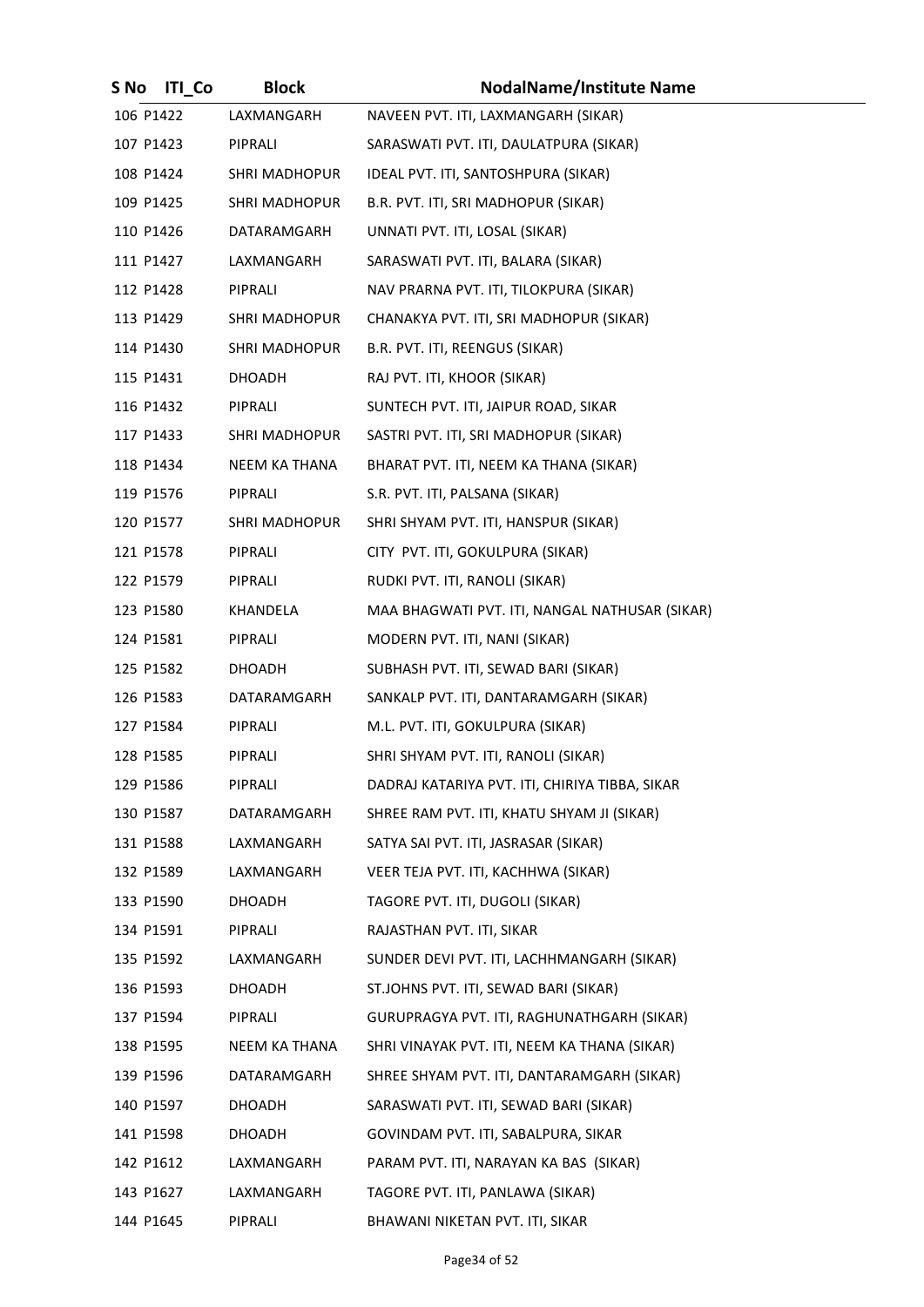| S No | <b>ITI Co</b> | <b>Block</b>             | <b>NodalName/Institute Name</b>                                            |
|------|---------------|--------------------------|----------------------------------------------------------------------------|
|      | 145 P1659     | LAXMANGARH               | ADARSH PVT. ITI, NECHHWA (SIKAR)                                           |
|      | 146 P1672     | PIPRALI                  | BAL BHARTI PVT. ITI, PALWAS (SIKAR)                                        |
|      | 147 P1687     | PIPRALI                  | JAMNALAL BAJAJ PVT. ITI, SIKAR                                             |
|      | 148 P1698     | <b>SHRI MADHOPUR</b>     | BHARTIYA PVT. ITI, REENGUS (SIKAR)                                         |
|      | 149 P1706     | NEEM KA THANA            | SHRI BABA KUSHLA PVT. ITI, MAWANDA KHURD (SIKAR)                           |
|      | 150 P1716     | LAXMANGARH               | RAJASTHAN PVT. ITI, KHEERWA (SIKAR)                                        |
|      | 151 P1742     | KHANDELA                 | SATYAM PVT. ITI, SRI MADHOPUR (SIKAR)                                      |
|      | 152 P1773     | LAXMANGARH               | VIRENDRA PVT. ITI, LACHHMANGARH (SIKAR)                                    |
|      | 153 P1787     | NEEM KA THANA            | BABA NARAYANDAS PVT. ITI, NEEM-KA-THANA (SIKAR)                            |
|      | 154 P1840     | PIPRALI                  | SPARK PVT ITI, JAIPUR-BIKANER BYPASS, SIKAR                                |
|      | 155 P1841     | PIPRALI                  | VATIKA PVT ITI, SIKAR                                                      |
|      | 156 P1842     | NEEM KA THANA            | TAGORE PVT ITI, VPO-CHALA, SIKAR                                           |
|      | 157 P1843     | LAXMANGARH               | DHANWANTARI PVT ITI, LAXMANGARH, SIKAR                                     |
|      | 158 P1844     | PIPRALI                  | QUALITY PVT ITI, JAIPUR ROAD, SIKAR                                        |
|      | 15 G0053      | <b>GOVT. ITI, BARMER</b> |                                                                            |
|      | 1 G0052       | BALOTRA                  | GOVT. ITI, BALOTRA (BARMER)                                                |
| 2    | G0053         | BARMER                   | GOVT. ITI, BARMER                                                          |
|      | 3 G0068       | SIWANA                   | GOVT. ITI, SIWANA (BARMER)                                                 |
| 4    | G0121         | <b>SHIV</b>              | GOVT. ITI, SHEO (BARMER)                                                   |
|      | 5 P0070       | BARMER                   | JAI NARAYAN VYAS PVT. ITI, BARMER                                          |
| 6    | P1005         | <b>BALOTRA</b>           | MEGHWAL PVT. ITI, BALOTRA (BARMER)                                         |
|      | 7 P1074       | BARMER                   | MAHESH PVT. ITI, LANGERA ROAD, BARMER                                      |
| 8    | P1075         | <b>BARMER</b>            | CAMBRIDGE PVT. ITI, BALDEO NAGAR (BARMER)                                  |
| 9    | P1270         | BALOTRA                  | JYOTI PVT. ITI, BALOTRA (BARMER)                                           |
|      | 10 P1271      | BALOTRA                  | PRAGYAN PVT. ITI, GANDHIPURA, BALOTRA (BARMER)                             |
|      | 11 P1458      | BALOTRA                  | R.K. PVT. ITI, PACHPADRA (BARMER)                                          |
|      | 12 P1459      | BARMER                   | SHRI BALAJI PVT. ITI, BALDEO NAGAR (BARMER)                                |
|      | 13 P1460      | BALOTRA                  | SANSKAR A VALLEY OF EDUCATION PVT. ITI, BHANDIYAWAS, PACHPADRA<br>(BARMER) |
|      | 14 P1461      | BARMER                   | K.K MEMORIAL PVT. ITI, DARLJI KI HAUDI, BARMER                             |
|      | 15 P1462      | BALOTRA                  | MALANI PVT. ITI, BALOTRA (BARMER)                                          |
|      | 16 P1463      | BARMER                   | KRISHNA PVT. ITI, STATION ROAD, BARMER                                     |
|      | 17 P1464      | BALOTRA                  | MAHARISHI DAYANAND SARASWATI PVT. ITI, JERLA (BARMER)                      |
|      | 18 P1465      | BARMER                   | SHRI DAMARAM MEMORIAL PVT. ITI, INDIRA COLONY, BARMER                      |
|      | 19 P1628      | BARMER                   | SMT. DHAPU DEVI MEMORIAL PVT. ITI, BALDEO NAGAR (BARMER)                   |
|      | 20 P1632      | BARMER                   | TRUN PVT. ITI, MANSHONIYON KI BASTI (BARMER)                               |
|      | 21 P1634      | DHORIMANA                | THAR PVT. ITI, DHORIMANNA (BARMER)                                         |
|      | 22 P1639      | BARMER                   | RAMDEV PVT. ITI, BALDEO NAGAR (BARMER)                                     |
|      | 23 P1717      | SAMDARI                  | SANKALP PVT. ITI, SAMDARI (BARMER)                                         |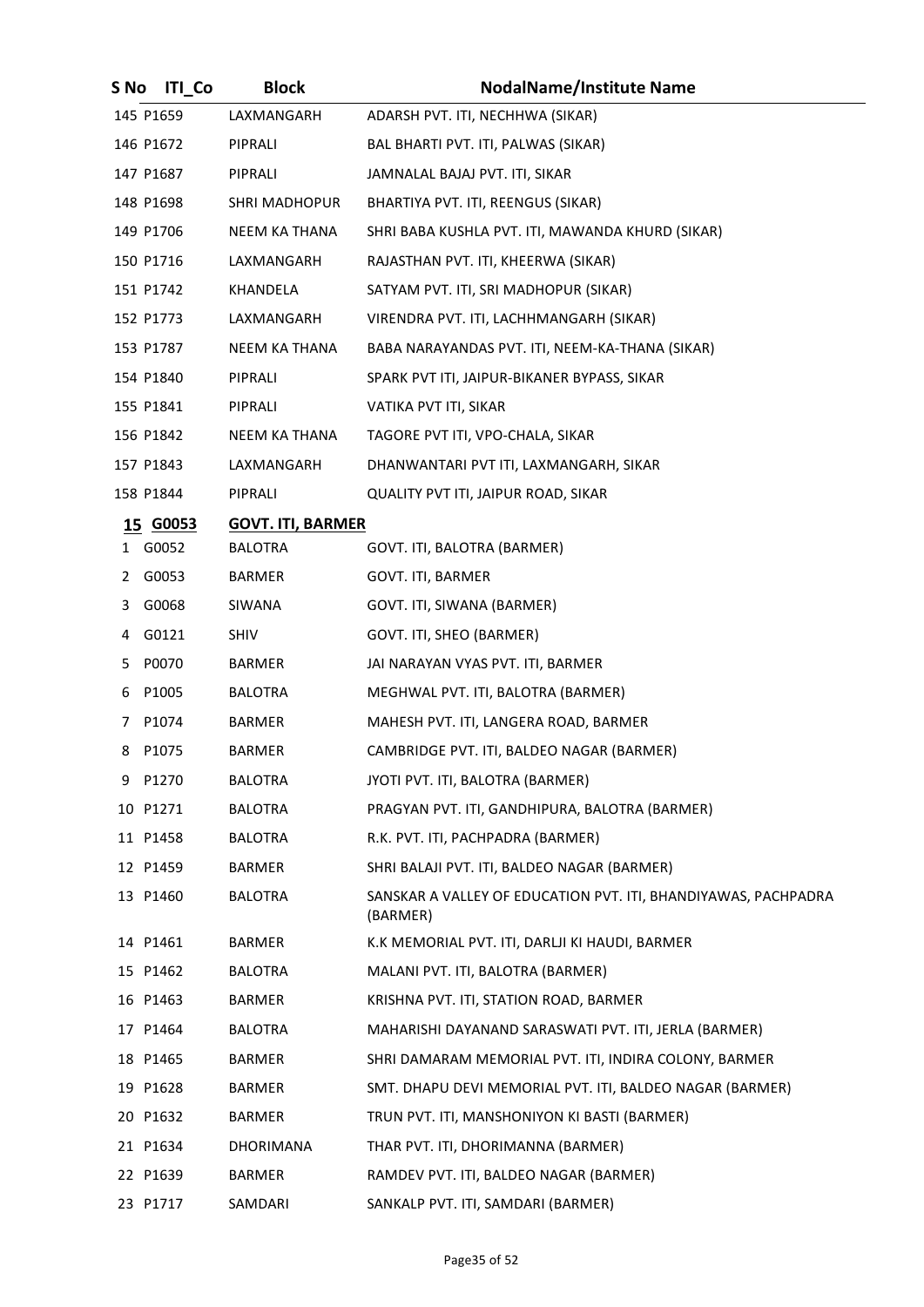| S No         | <b>ITI_Co</b> | <b>Block</b>                | <b>NodalName/Institute Name</b>                           |
|--------------|---------------|-----------------------------|-----------------------------------------------------------|
|              | 24 P1723      | <b>BARMER</b>               | SHRI AMAR PVT. ITI, SAMDARI (BARMER)                      |
|              | 25 P1815      | DHORIMANA                   | SHREE RAMDEV PVT ITI, DHORIMANNA, BARMER                  |
|              | 26 P1816      | <b>BAYTU</b>                | MARUDHAR PVT ITI, BAYTU, BARMER                           |
|              | 16 G0055      | <b>GOVT. ITI, JAISALMER</b> |                                                           |
|              | 1 G0055       | <b>JAISALMER</b>            | GOVT. ITI, JAISALMER                                      |
| 2            | G0064         | SANKALA                     | GOVT. ITI, POKRAN (JAISALMER)                             |
| 3            | P0510         | JAISALMER                   | JAGTAMBA PVT. ITI, JAISALMER                              |
|              | 4 P1833       | SANKALA                     | SANKALP PVT ITI, VPO- POKARAN, JAISALMER                  |
|              | 17 G0056      | <b>GOVT. ITI, Jalor</b>     |                                                           |
| 1            | G0056         | JALORE                      | GOVT. ITI, JALOR                                          |
| 2            | G0065         | RANIWARA                    | GOVT. ITI, RANIWARA (JALORE)                              |
| 3.           | P0319         | AHORE                       | VIVEKANAND PVT. ITI, AHORE (JALORE)                       |
| 4            | P0911         | SAYLA                       | SHRI HEERA LAL YOGI PVT. ITI, WALERA ( JALORE)            |
| 5.           | P1332         | AHORE                       | SARASWATI PVT. ITI, BHADRAJOON (JALORE)                   |
| 6            | P1527         | <b>AHORE</b>                | AAHORE PVT. ITI, AHORE (JALORE)                           |
| 7            | P1834         | SANCHORE                    | RAMDEV PVT ITI, SANCHORE, JALORE                          |
| 8            | P1835         | SANCHORE                    | APEX PVT ITI, CHATRAVAS, BHINMAL ROAD-SANCHOR, DIST-JALOR |
|              | 18 G0058      | <b>GOVT. ITI, JODHPUR</b>   |                                                           |
| $\mathbf{1}$ | G0058         | MANDORE                     | GOVT. ITI, JODHPUR                                        |
| 2            | G0059         | MANDORE                     | WOMEN GOVT. ITI, JODHPUR                                  |
| 3            | G0062         | PHALODI                     | GOVT. ITI, PHALODI (JODHPUR)                              |
| 4            | G0063         | PIPAR SHAHAR                | GOVT. ITI, PIPAR CITY (JODHPUR)                           |
| 5.           | G0119         | <b>BALESAR</b>              | GOVT. ITI, BALESAR (JODHPUR)                              |
| 6            | G0120         | LUNI                        | GOVT. ITI, LUNI (JODHPUR)                                 |
| 7            | P0225         | <b>JODHPUR</b>              | KARUNA ROYAL PVT. ITI, JODHPUR                            |
| 8            | P0226         | MANDORE                     | MAULANA ABUL KALAM AZAD MUSLIM PVT. ITI, JODHPUR          |
| 9            | P0227         | <b>JODHPUR</b>              | MAULANA ABUL KALAM AZAD MUSLIM MAHILA PVT. ITI, JODHPUR   |
|              | 10 P0228      | <b>JODHPUR</b>              | RAJEEV GANDHI PVT. ITI, JODHPUR                           |
|              | 11 P0229      | <b>JODHPUR</b>              | SHRIMATI A.B. MEMORIAL PVT. ITI, JODHPUR                  |
|              | 12 P0230      | <b>OSIA</b>                 | AADARSH PVT. ITI, OSIA (JODHPUR)                          |
|              | 13 P0511      | LUNI                        | <b>GURU HASTI PVT. ITI, JODHPUR</b>                       |
|              | 14 P0738      | PIPAR SHAHAR                | SHRI BHAWRAV PVT. ITI, PIPAR CITY (JODHPUR)               |
|              | 15 P0787      | BHOPALGARH                  | SHIVA PVT. ITI, BAPINI KHURD (JODHPUR)                    |
|              | 16 P0793      | <b>TINWARI</b>              | SHRI RAM PVT. ITI, TINWARI (JODHPUR)                      |
|              | 17 P0796      | MANDORE                     | NEW RAJASTHAN PVT. ITI, JODHPUR                           |
|              | 18 P0842      | BHOPALGARH                  | NEER PVT. ITI, PIPAR ROAD (JODHPUR)                       |
|              | 19 P0881      | PIPAR SHAHAR                | SHRI HARI AADARSH PVT. ITI, BORUNDA (JODHPUR)             |
|              | 20 P0898      | PIPAR SHAHAR                | ARVIND PVT. ITI, PIPAR CITY (JODHPUR)                     |
|              | 21 P0901      | BHOPALGARH                  | TEJAS PVT. ITI, BHOPALGARH (JODHPUR)                      |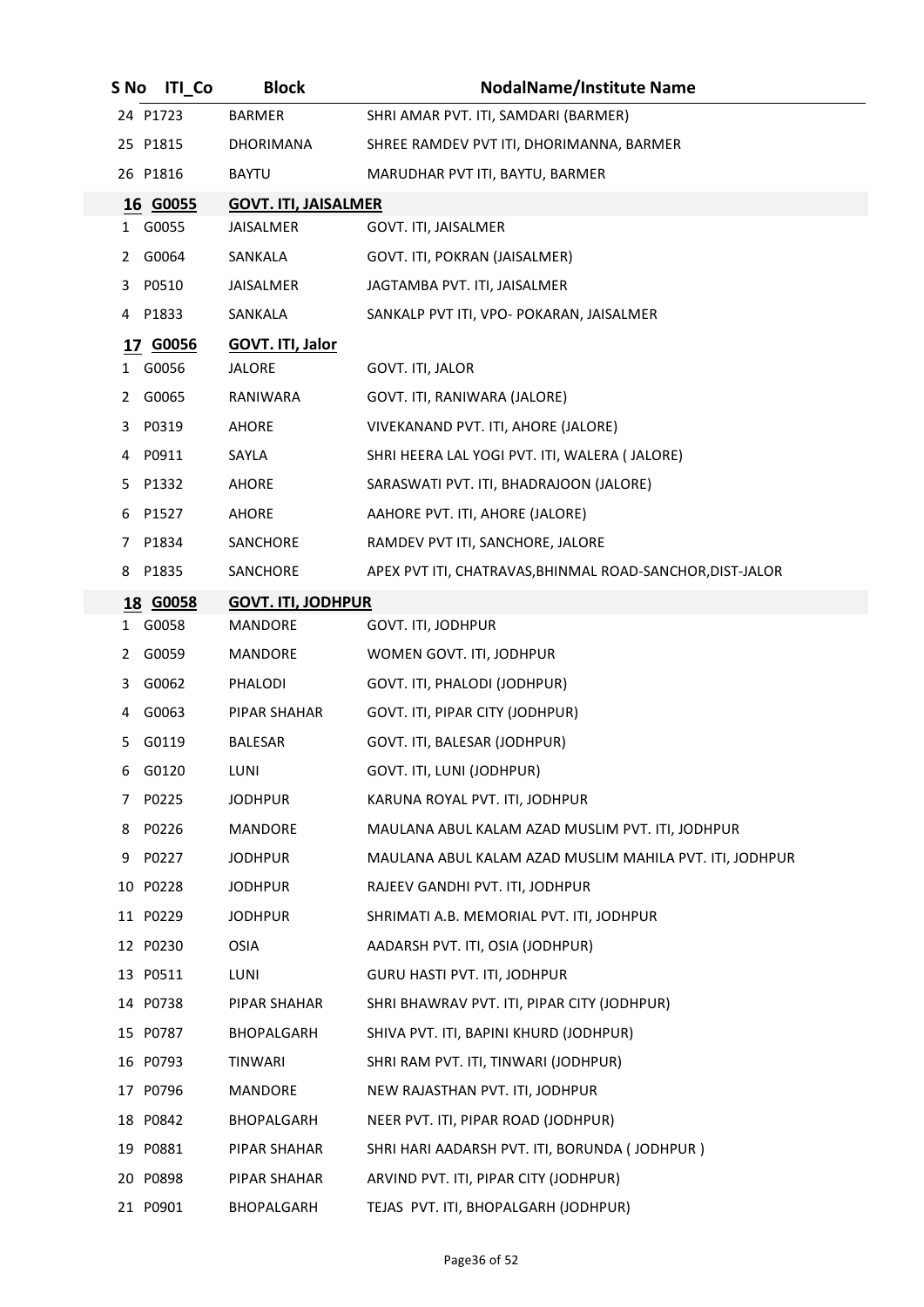| S No | <b>ITI Co</b>     | <b>Block</b>                            | <b>NodalName/Institute Name</b>                   |
|------|-------------------|-----------------------------------------|---------------------------------------------------|
|      | 22 P0978          | MANDORE                                 | SHREE SITA SAMRIDI PVT. ITI, BHADWASIYA, JODHPUR  |
|      | 23 P1109          | MANDORE                                 | SLBS PVT. ITI, DANGIYAWAS (JODHPUR)               |
|      | 24 P1168          | PIPAR SHAHAR                            | MAHADEV PVT. ITI, BORUNDA (JODHPUR)               |
|      | 25 P1169          | BHOPALGARH                              | SHIV SHAKTI PVT. ITI, KHANGTA (JODHPUR)           |
|      | 26 P1170          | MANDORE                                 | JODHPUR PVT. ITI, MANDOR (JODHPUR)                |
|      | 27 P1171          | <b>MANDORE</b>                          | MARWAR PVT. ITI, KHOKHARIA (JODHPUR)              |
|      | 28 P1172          | LUNI                                    | AADARSH PVT. ITI, JHALAMAND (JODHPUR)             |
|      | 29 P1173          | MANDORE                                 | THE RAJASTHAN PVT. ITI, MANDOR (JODHPUR)          |
|      | 30 P1174          | <b>MANDORE</b>                          | SWAMI VIVEKANAND PVT. ITI, MAGRA POONJLA, JODHPUR |
|      | 31 P1175          | PIPAR SHAHAR                            | SHRI OM PVT. ITI, BORUNDA (JODHPUR)               |
|      | 32 P1176          | PIPAR SHAHAR                            | NOBLE PVT. ITI, PIPAR CITY (JODHPUR)              |
|      | 33 P1177          | PIPAR SHAHAR                            | POOJA PVT. ITI, PIPAR CITY (JODHPUR)              |
|      | 34 P1178          | <b>BAWARI</b>                           | MARUDHARA PVT. ITI, UMMEDNAGAR (JODHPUR)          |
|      | 35 P1179          | LUNI                                    | SHUBHDEEP PVT. ITI, JODHPUR                       |
|      | 36 P1180          | MANDORE                                 | THE TULSI PVT. ITI, NANDRI (JODHPUR)              |
|      | 37 P1181          | <b>MANDORE</b>                          | SHRI BALAJI PVT. ITI, PAOTA, JODHPUR              |
|      | 38 P1182          | <b>MANDORE</b>                          | JODHANA PVT. ITI, BANAR ROAD, JODHPUR             |
|      | 39 P1183          | <b>MANDORE</b>                          | JODHPUR PVT. ITI, SARAN NAGAR, JODHPUR            |
|      | 40 P1184          | PIPAR SHAHAR                            | SHREE HARI ADARSH PVT. ITI, PIPAR CITY            |
|      | 41 P1185          | LUNI                                    | MARWAR PVT. ITI, KHARDA BHANDOO (JODHPUR)         |
|      | 42 P1354          | PHALODI                                 | SUGAN PVT. ITI, PHALODI (JODHPUR)                 |
|      | 43 P1355          | <b>TINWARI</b>                          | MAHADEV PVT. ITI, KOTRA (JODHPUR)                 |
|      | 44 P1356          | <b>LUNI</b>                             | G.D. MEMORIAL PVT. ITI, KURI BHAGTASANI (JODHPUR) |
|      | 45 P1357          | MANDORE                                 | RAJ PVT. ITI, BAWARLA (JODHPUR)                   |
|      | 46 P1358          | MANDORE                                 | CENTRAL MODERN PVT. ITI, JODHPUR                  |
|      | 47 P1541          | LUNI                                    | G.S. JANGID PVT. ITI, GANGANA (JODHPUR)           |
|      | 48 P1542          | <b>TINWARI</b>                          | MAHIPAL PVT. ITI, TINWARI (JODHPUR)               |
|      | 49 P1543          | PIPAR SHAHAR                            | NISHKAM PVT. ITI, PIPAR CITY (JODHPUR)            |
|      | 50 P1652          | PHALODI                                 | HARSH PVT. ITI, PHALODI (JODHPUR)                 |
|      | 51 P1653          | BILADA                                  | BILARA PVT. ITI, BILARA (JODHPUR)                 |
|      | 52 P1727          | BALESAR                                 | NEELKANTH PVT. ITI, SHERGARH (JODHPUR)            |
|      | 53 P1730          | TINWARI                                 | SHRI IMRAT PVT. ITI, OSIAN (JODHPUR)              |
|      | 54 P1775          | <b>OSIA</b>                             | VIKAS PVT. ITI, OSIAN (JODHPUR)                   |
|      | 55 P1839          | BILADA                                  | GRAMODAYA PVT ITI, BILARA, JODHPUR                |
| 1    | 19 G0060<br>G0054 | <b>GOVT. ITI, PALI</b><br><b>DESURI</b> | GOVT. ITI, DESURI (PALI)                          |
| 2    | G0057             | <b>JAITARAN</b>                         | GOVT. ITI, JAITARAN (PALI)                        |
| 3    | G0060             | PALI                                    | GOVT. ITI, PALI                                   |
| 4    | G0061             | BALI                                    | GOVT. ITI, PHALNA (PALI)                          |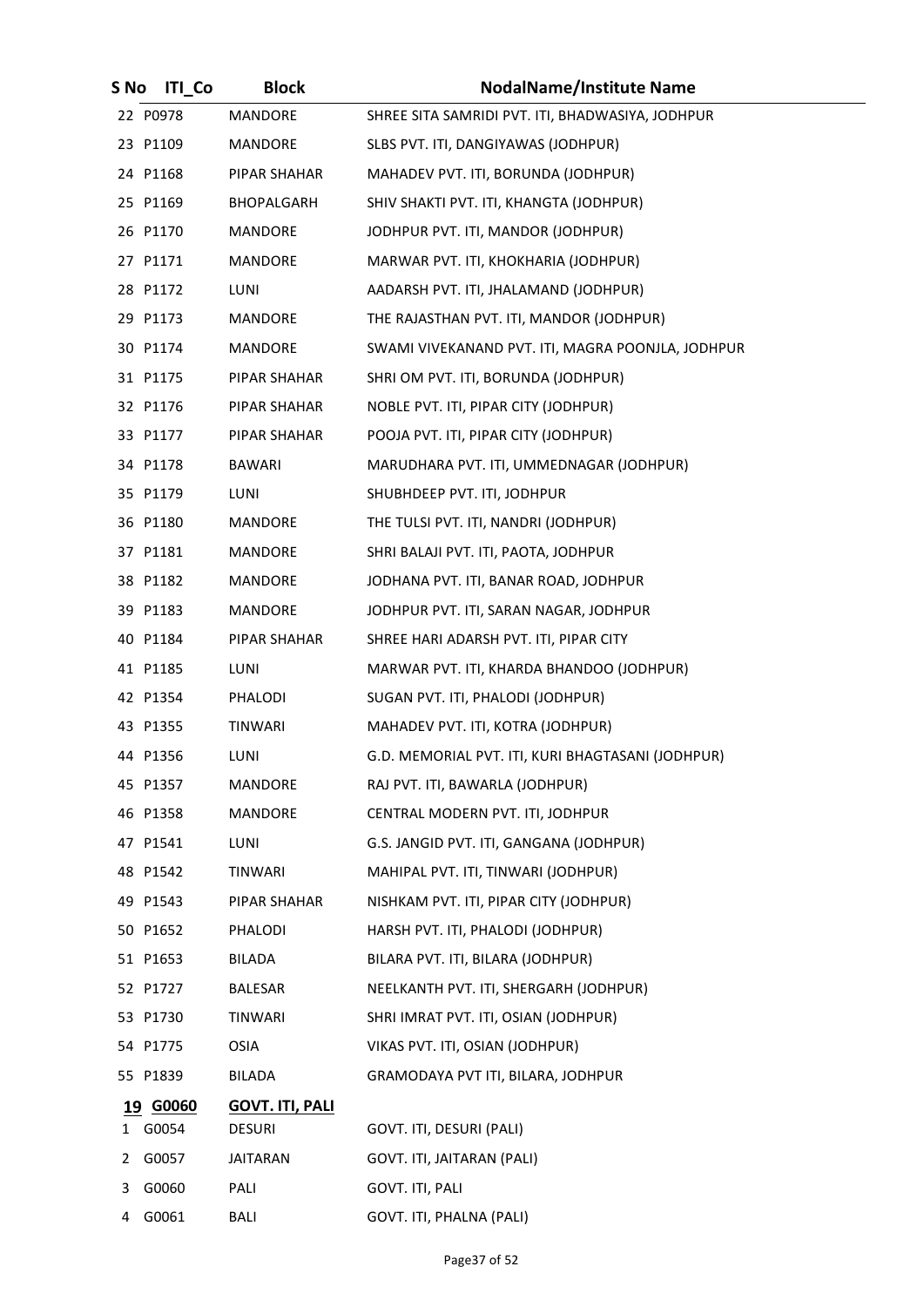| S No | <b>ITI Co</b> | <b>Block</b>             | <b>NodalName/Institute Name</b>                             |
|------|---------------|--------------------------|-------------------------------------------------------------|
| 5.   | G0069         | SOJAT CITY               | GOVT. ITI, SOJAT CITY (PALI)                                |
|      | 6 P0266       | <b>ROHAT</b>             | RIDHI SIDHI PVT. ITI, ROHAT (PALI)                          |
| 7    | P0513         |                          | MARWAR JUNCTION SANWARIA PVT. ITI, MARWAR JU. (PALI)        |
|      | 8 P0684       | RAIPUR                   | NEHRU PVT. ITI, BABRA (PALI)                                |
| 9    | P0685         | <b>JAITARAN</b>          | NISHKAM PVT. ITI, JAITARAN (PALI)                           |
|      | 10 P0686      | RAIPUR                   | SANSKAR PVT. ITI, JHALA KI CHAUKI (PALI)                    |
|      | 11 P0846      | PALI                     | ISON PVT. ITI, PALI                                         |
|      | 12 P1212      | PALI                     | ADITYA PVT. ITI, AMBAWARI, PALI                             |
|      | 13 P1213      | SUMERPUR                 | H.K. HI TECH. PVT. ITI, SINDROO (PALI)                      |
|      | 14 P1214      |                          | MARWAR JUNCTION ACHARYA MAHASHRAMAN PVT. ITI, RANAWAS(PALI) |
|      | 15 P1215      | PALI                     | KRISHNA PVT. ITI, CHIMARPUR, PALI                           |
|      | 16 P1573      | JAITARAN                 | SAINATH PVT. ITI, JAITARAN (PALI)                           |
|      | 17 P1667      | <b>JAITARAN</b>          | GYAN GANGA PVT. ITI, BALUPURA (PALI)                        |
|      | 18 P1707      | <b>JAITARAN</b>          | SAINI PVT. ITI, JAITARAN (PALI)                             |
|      | 19 P1725      | SOJAT CITY               | BALAJI PVT ITI, SOJAT CITY (PALI)                           |
|      | 20 G0067      | <b>GOVT. ITI, SIROHI</b> |                                                             |
|      | 1 G0051       | ABUROAD                  | GOVT. ITI, ABU ROAD (SIROHI)                                |
|      | 2 G0066       | SHEOGANJ                 | GOVT. ITI, SHIVGANJ (SIROHI)                                |
| 3.   | G0067         | <b>SIROHI</b>            | GOVT. ITI, SIROHI                                           |
|      | 4 P0717       | ABUROAD                  | SHREE NATH PVT. ITI, AMTHALA (SIROHI)                       |
| 5    | P0718         | <b>SIROHI</b>            | VISHWAKARMA KAUSHAL PVT. ITI, BARLOOT (SIROHI)              |
| 6    | P1599         | ABUROAD                  | USB PVT. ITI, VASADA (SIROHI)                               |
| 7    | P1677         | PINDWARA                 | MADHAV PVT. ITI, BHARAJA (SIROHI)                           |
|      | 21 G0074      | <b>GOVT. ITI, BARAN</b>  |                                                             |
| 1    | G0071         | <b>ANTA</b>              | GOVT. ITI, ANTA (BARAN)                                     |
| 2    | G0072         | ATRU                     | GOVT. ITI, ATRU (BARAN)                                     |
| 3.   | G0074         | BARAN                    | GOVT. ITI, BARAN                                            |
| 4    | G0077         | CHHABRA                  | GOVT. ITI, CHHABRA (BARAN)                                  |
| 5.   | G0115         | SHAHBAD                  | GOVT. ITI, KELWARA (BARAN)                                  |
| 6    | P0069         | <b>BARAN</b>             | HADOTI PVT. ITI, BARAN                                      |
| 7    | P0500         | ANTA                     | MA VABHAV LAXMI PVT. ITI, MANGROL (BARAN)                   |
| 8    | P0501         | CHHIPABAROD              | VISHWAKARMA PVT. ITI, CHHIPABAROD (BARAN)                   |
| 9    | P0538         | <b>ANTA</b>              | ARYABHAT PVT. ITI, ANTA (BARAN)                             |
|      | 10 P0540      | <b>BARAN</b>             | EMINENT PVT. ITI, BARAN                                     |
|      | 11 P0541      | ANTA                     | G.N. PVT. ITI, ANTA (BARAN)                                 |
|      | 12 P0542      | <b>ANTA</b>              | HADOTI PVT. ITI, ANTA (BARAN)                               |
|      | 13 P0544      | <b>BARAN</b>             | SHIV PVT. ITI, BARAN                                        |
|      | 14 P0545      | <b>BARAN</b>             | SHRI KRISHNA PVT. ITI, BARAN                                |
|      | 15 P0546      | CHHABRA                  | SHRI LAXMI PVT. ITI, CHHABRA (BARAN)                        |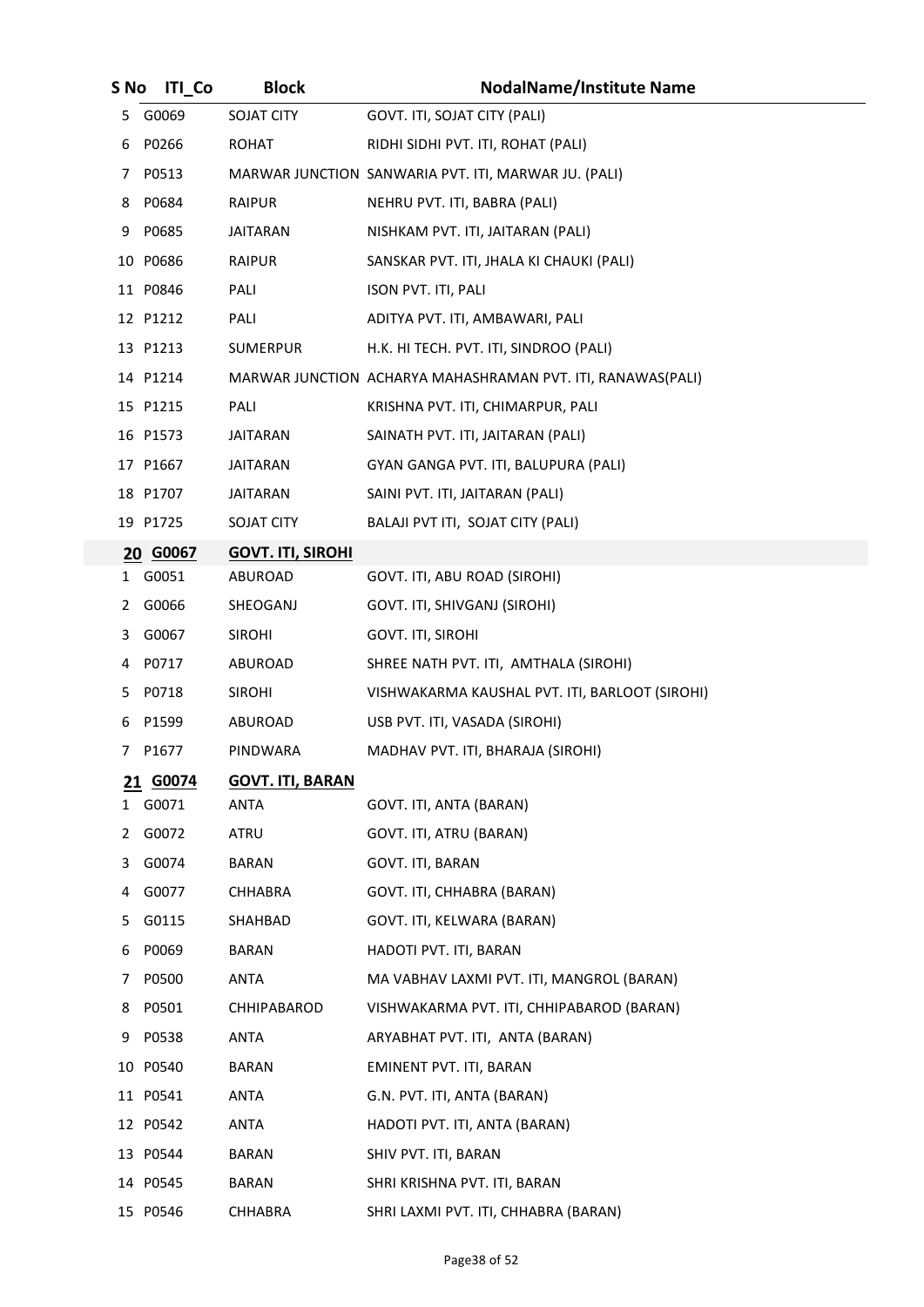| S No | <b>ITI Co</b> | <b>Block</b>            | <b>NodalName/Institute Name</b>             |
|------|---------------|-------------------------|---------------------------------------------|
|      | 16 P0826      | <b>BARAN</b>            | SHREE SHAYAM PVT. ITI, BARAN                |
|      | 17 P0854      | BARAN                   | R.B.M. PVT. ITI, BARAN                      |
|      | 18 P0900      | ANTA                    | G.T PVT. ITI, ANTA (BARAN)                  |
|      | 19 P0940      | BARAN                   | KANHA PVT. ITI, BARAN                       |
|      | 20 P0941      | BARAN                   | <b>ISECT PVT. ITI, BARAN</b>                |
|      | 21 P0942      | BARAN                   | SAI PVT. ITI, BARAN                         |
|      | 22 P1003      | <b>BARAN</b>            | RAJ PVT. ITI, BARAN                         |
|      | 23 P1004      | KISHANGANJ              | JAI HIND PVT. ITI, KISHANGANJ (BARAN)       |
|      | 24 P1062      | SHAHBAD                 | PREET PVT. ITI, KELWARA (BARAN)             |
|      | 25 P1063      | <b>BARAN</b>            | MAA SARASWATI PVT. ITI, BARAN               |
|      | 26 P1064      | ATRU                    | SATHYA SAI PVT. ITI, MOONDLA (BARAN)        |
|      | 27 P1065      | ANTA                    | NEW ISECT PVT. ITI, MANGROL (BARAN)         |
|      | 28 P1066      | CHHIPABAROD             | SHRI VINAYAK PVT. ITI, CHHIPABAROD (BARAN)  |
|      | 29 P1067      | BARAN                   | SWAMI VIVEKANAND PVT. ITI, BARAN            |
|      | 30 P1068      | ANTA                    | CHHATRADHARI PVT. ITI, ANTA (BARAN)         |
|      | 31 P1069      | BARAN                   | SHREE RADHA PVT. ITI, GAJANPURA, BARAN      |
|      | 32 P1070      | ATRU                    | SHREE KESHAV PVT. ITI, ATTRU (BARAN)        |
|      | 33 P1071      | ATRU                    | SURYA PVT. ITI, ATTRU (BARAN)               |
|      | 34 P1072      | ANTA                    | B S N PVT. ITI, SETH, MANGROL (BARAN)       |
|      | 35 P1073      | ATRU                    | SHREE SHYAM PVT. ITI, ATTRU (BARAN)         |
|      | 36 P1266      | BARAN                   | RAMNARAYAN PVT. ITI, BARAN                  |
|      | 37 P1267      | BARAN                   | SHREE RAM PVT. ITI, MANGROL BY PASS, BARAN  |
|      | 38 P1268      | <b>BARAN</b>            | DHARNIDHAR PVT. ITI, NATRAJ NAGAR, BARAN    |
|      | 39 P1269      | <b>ANTA</b>             | HARE KRISHNA PVT. ITI, MANGROL (BARAN)      |
|      | 40 P1454      | BARAN                   | SHRI JI PVT. ITI, BARAN                     |
|      | 41 P1455      | ANTA                    | SHREE RAM PVT. ITI, ANTA (BARAN)            |
|      | 42 P1456      | ANTA                    | SUBODH PVT. ITI, ANTA (BARAN)               |
|      | 43 P1457      | ANTA                    | SHREE VISHAVKARMA PVT. ITI, MANGROL (BARAN) |
|      | 44 P1466      | SHAHBAD                 | SHRI SHYAM PVT. ITI, DEORI (BARAN)          |
|      | 45 P1715      | <b>BARAN</b>            | MAA VAISHNAVI PVT. ITI, BARAN               |
|      | 22 G0076      | <b>GOVT. ITI, BUNDI</b> |                                             |
|      | 1 G0076       | <b>BUNDI</b>            | GOVT. ITI, BUNDI                            |
| 2    | G0080         | <b>KESHORAIPATAN</b>    | GOVT. ITI, KESHORAIPATAN (BUNDI)            |
| 3    | G0082         | KESHORAIPATAN           | GOVT. ITI, LAKHERI (BUNDI)                  |
| 4    | P0095         | KESHORAIPATAN           | SORABH PVT. ITI, LAKHERI (BUNDI)            |
| 5    | P0104         | <b>BUNDI</b>            | SHRI MAHA LAKSHMI PVT. ITI, BUNDI           |
| 6    | P0105         | <b>BUNDI</b>            | PADHMAVATI PVT. ITI, BUNDI                  |
| 7    | P0503         | <b>BUNDI</b>            | NEW PADMAVATI PVT. ITI, BUNDI               |
| 8    | P0504         | NAINWA                  | NENVA PVT. ITI, NAINWA (BUNDI)              |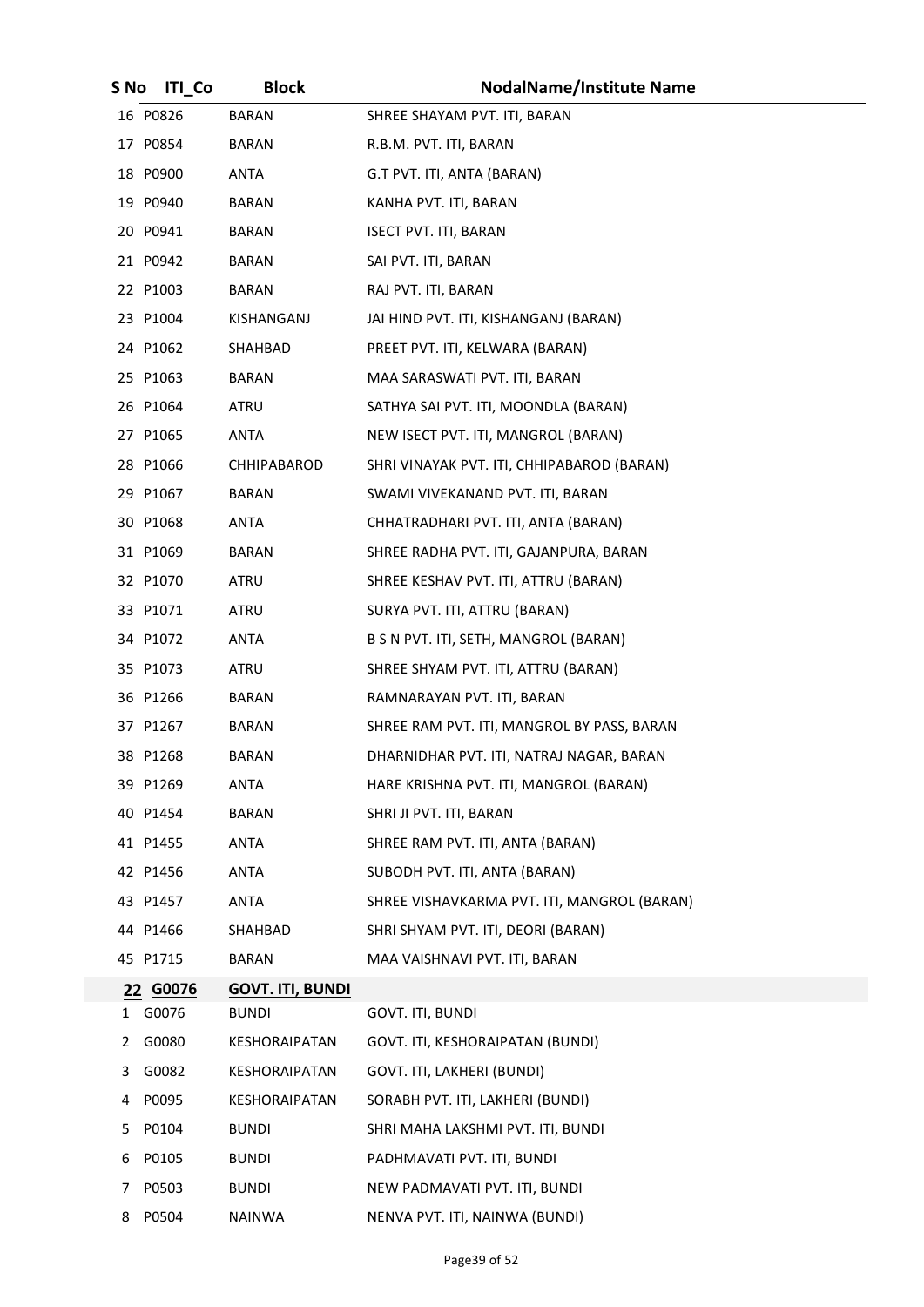| S No | <b>ITI Co</b> | <b>Block</b>         | <b>NodalName/Institute Name</b>                  |
|------|---------------|----------------------|--------------------------------------------------|
| 9.   | P0505         | <b>NAINWA</b>        | JAI AMBE PVT. ITI, CHHOTIPARAP (BUNDI)           |
|      | 10 P0506      | NAINWA               | RISE PVT. ITI, NAINWA (BUNDI)                    |
|      | 11 P0559      | KESHORAIPATAN        | GOVINDAM PVT. ITI, KAPRAIN (BUNDI)               |
|      | 12 P0560      | KESHORAIPATAN        | MAA BIJASAN PVT. ITI, MOHANPURA (BUNDI)          |
|      | 13 P0561      | <b>KESHORAIPATAN</b> | MAHARANA PRATAP PVT. ITI, KESHORAI PATAN (BUNDI) |
|      | 14 P0562      | <b>HINDOLI</b>       | MATESHWARI PVT. ITI, HINDOLI (BUNDI)             |
|      | 15 P0563      | KESHORAIPATAN        | NATIONAL PVT. ITI, KAPRAIN (BUNDI)               |
|      | 16 P0564      | KESHORAIPATAN        | SANSKAR PVT. ITI, KESHORAI PATAN (BUNDI)         |
|      | 17 P0565      | <b>BUNDI</b>         | SOURABH PVT. ITI, BUNDI                          |
|      | 18 P0835      | TALERA               | NEW MAHALAXMI PVT. ITI, TALERA ( BUNDI )         |
|      | 19 P0837      | <b>BUNDI</b>         | SONY TECH PVT. ITI, BUNDI                        |
|      | 20 P0871      | TALERA               | VEDANT PVT. ITI, JAKHMOOND (BUNDI)               |
|      | 21 P0890      | <b>BUNDI</b>         | KSHATRIYA PVT. ITI, BUNDI                        |
|      | 22 P0891      | <b>BUNDI</b>         | UNIQUE PVT. ITI, BUNDI                           |
|      | 23 P0927      | <b>TALERA</b>        | PADMAWATI PVT. ITI, KUNWARTI (BUNDI)             |
|      | 24 P0928      | KESHORAIPATAN        | SHIVA PVT. ITI, LAKHERI (BUNDI)                  |
|      | 25 P0946      | <b>BUNDI</b>         | NEHRU PVT. ITI, BUNDI                            |
|      | 26 P0993      | KESHORAIPATAN        | GURU KRIPA PVT. ITI, KAPRAIN (BUNDI)             |
|      | 27 P1012      | <b>BUNDI</b>         | LAKSHAY DEEP PVT. ITI, BUNDI                     |
|      | 28 P1013      | TALERA               | SHRI KRISHNA PVT. ITI, TALERA (BUNDI)            |
|      | 29 P1093      | <b>HINDOLI</b>       | SHRI BALAJI PVT. ITI, BARA NAYA GAON (BUNDI)     |
|      | 30 P1094      | NAINWA               | RAMA PVT. ITI, DEI (BUNDI)                       |
|      | 31 P1095      | KESHORAIPATAN        | LAKSHYA PVT. ITI, KESHORAI PATAN (BUNDI)         |
|      | 32 P1096      | <b>BUNDI</b>         | MG PVT. ITI, DEVPURA, BUNDI                      |
|      | 33 P1097      | <b>BUNDI</b>         | GURUKUL PVT. ITI, SHIV SHAKTI COLONY, BUNDI      |
|      | 34 P1099      | KESHORAIPATAN        | VARDHMAN PVT. ITI, KESHORAIPATAN (BUNDI)         |
|      | 35 P1100      | <b>BUNDI</b>         | DEV PVT. ITI, NEW MANSAROVER COLONY, BUNDI       |
|      | 36 P1101      | <b>BUNDI</b>         | SHREE DEVI PVT. ITI, BUNDI                       |
|      | 37 P1102      | KESHORAIPATAN        | DEV GURU PVT. ITI, KESHORAI PATAN (BUNDI)        |
|      | 38 P1103      | KESHORAIPATAN        | APEX PVT. ITI, KESHORAI PATAN (BUNDI)            |
|      | 39 P1104      | <b>BUNDI</b>         | KSHATRIYA PVT. ITI, INDRA COLONY, BUNDI          |
|      | 40 P1105      | TALERA               | KAUSHAL PVT. ITI, SEENTA (BUNDI)                 |
|      | 41 P1286      | <b>BUNDI</b>         | MATESHWARI PVT. ITI, BEEBANWA ROAD, BUNDI        |
|      | 42 P1476      | KESHORAIPATAN        | SHRI ANNAPURNA PVT. ITI, KAPRAIN (BUNDI)         |
|      | 43 P1621      | <b>HINDOLI</b>       | RISE PVT. ITI, PECH KI BAORI (BUNDI)             |
|      | 44 P1637      | <b>NAINWA</b>        | SHRI NARAYAN PVT. ITI, NAINWA (BUNDI)            |
|      | 45 P1682      | KESHORAIPATAN        | SHRI RAMKRISHNA PVT. ITI, KAPRAIN (BUNDI)        |
|      | 46 P1779      | <b>KESHORAIPATAN</b> | SANSKAR PVT. ITI, KESHORAIPATAN (BUNDI)          |
|      | 47 P1803      | <b>NAINWA</b>        | INDERGARH PVT. ITI, NAINWA (BUNDI)               |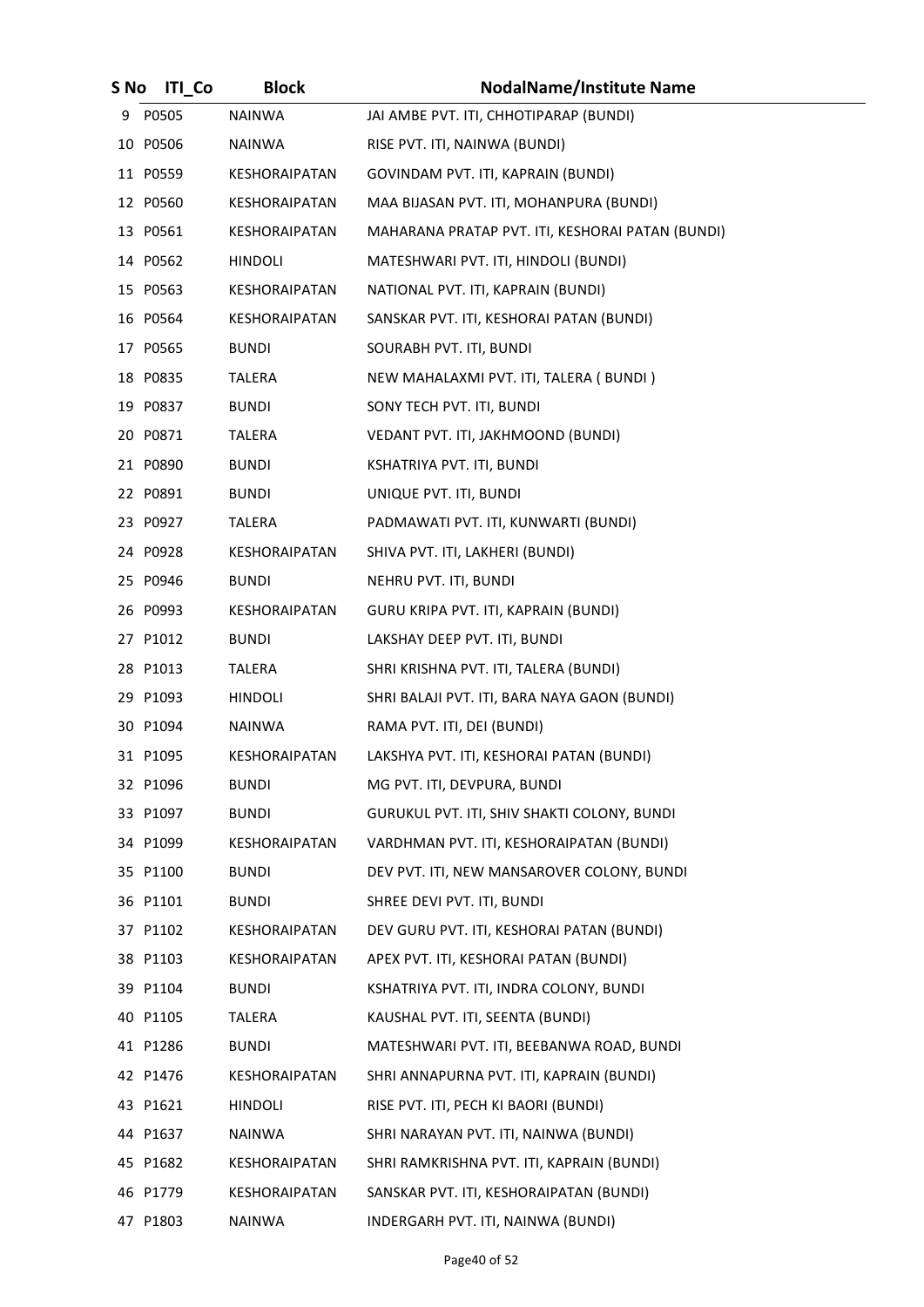| S No      | <b>ITI</b> Co | <b>Block</b>               | <b>NodalName/Institute Name</b>                           |
|-----------|---------------|----------------------------|-----------------------------------------------------------|
|           | 23 G0078      | <b>GOVT. ITI, JHALAWAR</b> |                                                           |
| $1 \quad$ | G0070         | AKLERA                     | GOVT. ITI, AKLERA (JHALAWAR)                              |
| 2         | G0073         | BAKANI                     | GOVT. ITI, BAKANI (JHALAWAR)                              |
| 3         | G0075         | BHAWANIMANDI               | GOVT. ITI, BHAWANI MANDI (JHALAWAR)                       |
| 4         | G0078         | <b>JHALRAPATAN</b>         | GOVT. ITI, JHALAWAR                                       |
| 5.        | G0084         | PIDAWA                     | GOVT. ITI, PIDAWA (JHALAWAR)                              |
| 6         | G0116         | KHANPUR                    | GOVT. ITI, KHANPUR (JHALAWAR)                             |
|           | 7 P0624       | BHAWANIMANDI               | INDIA INTERNATIONAL PVT. ITI, BHAWANI MANDI (JHALAWAR)    |
| 8         | P0625         | <b>JHALRAPATAN</b>         | MAA NARVADA PVT. ITI, JHALAWAR                            |
| 9         | P0626         | JHALRAPATAN                | RAJASTHAN PVT. ITI, JHALAWAR                              |
|           | 10 P0627      | <b>DUG</b>                 | S.M.S PVT. ITI, DAG (JHALAWAR)                            |
|           | 11 P0628      | JHALRAPATAN                | SARDAR PATAL PVT. ITI, JHALAWAR                           |
|           | 12 P0629      | <b>BHAWANIMANDI</b>        | SHRI KANHAIYA PVT. ITI, BHAWANI MANDI (JHALAWAR)          |
|           | 13 P0630      | <b>JHALRAPATAN</b>         | TECHNO PVT. ITI, JHALAWAR                                 |
|           | 14 P0823      | JHALRAPATAN                | MAHATMA GANDHI PVT. ITI, JHALAWAR                         |
|           | 15 P0863      | JHALRAPATAN                | SWAMI VIVEKANAND PVT. ITI, JHALAWAR                       |
|           | 16 P0973      | AKLERA                     | SAINATH PVT. ITI, AKLERA (JHALAWAR)                       |
|           | 17 P0974      | AKLERA                     | GURUKUL PVT. ITI, AKLERA (JHALAWAR)                       |
|           | 18 P0975      | JHALRAPATAN                | MAHARAJA INDRAJEET SINGH PVT. ITI, JHALRAPATAN (JHALAWAR) |
|           | 19 P0997      | JHALRAPATAN                | NARAYANI PVT. ITI, JHALAWAR                               |
|           | 20 P1033      | <b>JHALRAPATAN</b>         | PT. RATNAKER PVT. ITI, JHALRAPATAN (JHALAWAR)             |
|           | 21 P1161      | BHAWANIMANDI               | SHREE KRISHNA PVT. ITI, BHAWANI MANDI (JHALAWAR)          |
|           | 22 P1162      | AKLERA                     | SHREE KRISHNA PVT. ITI, AKLERA (JHALAWAR)                 |
|           | 23 P1163      | <b>KHANPUR</b>             | RATHORJI PVT. ITI, KHANPUR (JHALAWAR)                     |
|           | 24 P1333      | <b>KHANPUR</b>             | MAHARSHI ARVIND PVT. ITI, KHANPUR (JHALAWAR)              |
|           | 25 P1334      | AKLERA                     | MODERN PVT. ITI, AKLERA (JHALAWAR)                        |
|           | 26 P1335      | <b>DUG</b>                 | ELITE PVT. ITI, CHAUMAHLA, BHAWANI MANDI (JHALAWAR)       |
|           | 27 P1336      | JHALRAPATAN                | MAA SHARDA PVT. ITI, JHALRAPATAN (JHALAWAR)               |
|           | 28 P1337      | <b>KHANPUR</b>             | NEW RAJASTHAN PVT. ITI, KHANPUR (JHALAWAR)                |
|           | 29 P1338      | JHALRAPATAN                | SIDDARTH PVT. ITI, JHALAWAR                               |
|           | 30 P1339      | AKLERA                     | RAJRANI PVT. ITI, AKLERA (JHALAWAR)                       |
|           | 31 P1340      | JHALRAPATAN                | MAHARAJA PVT. ITI, MUNDERI (JHALAWAR)                     |
|           | 32 P1528      | BAKANI                     | GURUKUL PVT. ITI, JHALAWAR                                |
|           | 33 P1529      | KHANPUR                    | GENLUS PVT. ITI, KHANPUR (JHALAWAR)                       |
|           | 34 P1530      | BHAWANIMANDI               | S.M. PVT. ITI, BHAWANI MANDI (JHALAWAR)                   |
|           | 35 P1531      | AKLERA                     | ADARSH PVT. ITI, AKLERA (JHALAWAR)                        |
|           | 36 P1532      | <b>MANOHAR THANA</b>       | SUMAN PVT. ITI, MANOHARTHANA (JHALAWAR)                   |
|           | 37 P1533      | <b>KHANPUR</b>             | SHIVAM PVT. ITI, KHANPUR (JHALAWAR)                       |
|           | 38 P1534      | JHALRAPATAN                | ADARSH PVT. ITI, KHANPUR ROAD, JHALAWAR                   |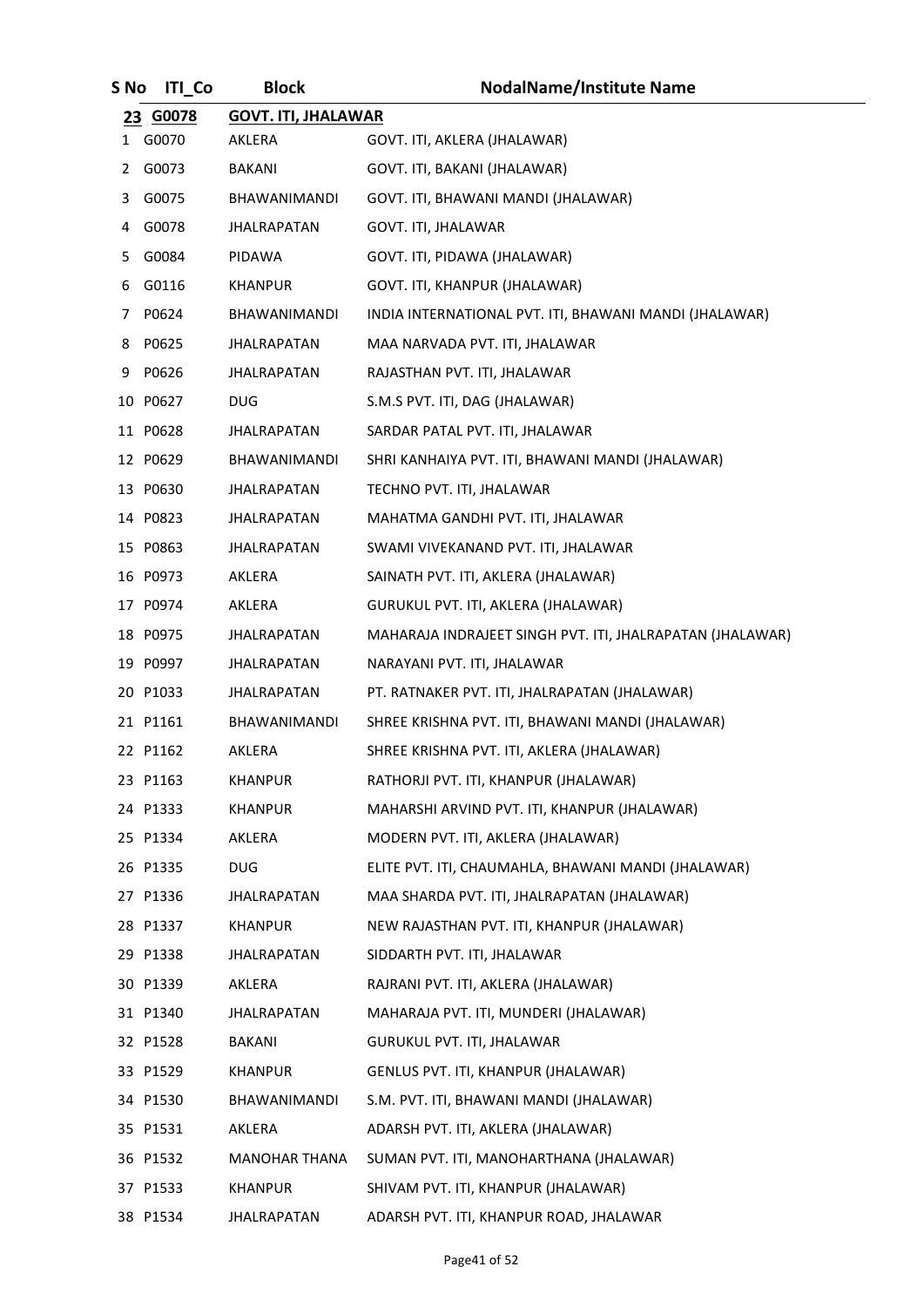| S No | <b>ITI Co</b> | <b>Block</b>              | <b>NodalName/Institute Name</b>                                 |
|------|---------------|---------------------------|-----------------------------------------------------------------|
|      | 39 P1535      | <b>JHALRAPATAN</b>        | SIGMA PVT. ITI, MUNDERI (JHALAWAR)                              |
|      | 40 P1536      | AKLERA                    | ADITYA PVT. ITI, AKLERA (JHALAWAR)                              |
|      | 41 P1697      | JHALRAPATAN               | SHREE RAM PVT. ITI, JHALRAPATAN (JHALAWAR)                      |
|      | 42 P1795      | <b>JHALRAPATAN</b>        | SHAGUN PVT. ITI, JHALRAPATAN (JHALAWAR)                         |
|      | 24 G0079      | <b>GOVT. ITI, KARAULI</b> |                                                                 |
| 1    | G0079         | KARAULI                   | GOVT. ITI, KARAULI                                              |
| 2    | P0231         | <b>HINDOUN</b>            | AGRESEN PVT. ITI, HINDAUN CITY (KARAULI)                        |
| 3.   | P0232         | <b>HINDOUN</b>            | BHAGWAN MAHAVEER PVT. ITI, HINDAUN CITY (KARAULI)               |
| 4    | P0233         | KARAULI                   | CITY PVT. ITI, KARAULI                                          |
| 5.   | P0234         | <b>HINDOUN</b>            | GAYATRI PVT. ITI, HINDAUN CITY (KARAULI)                        |
| 6    | P0235         | <b>HINDOUN</b>            | JAGDAMBA PVT. ITI, SRI MAHAVEER JI (KARAULI)                    |
| 7    | P0236         | <b>HINDOUN</b>            | JAIN RATAN PVT. ITI, HINDAUN CITY (KARAULI)                     |
| 8    | P0237         | <b>HINDAUN</b>            | SHRI BHASKAR PVT. ITI, MAHU-IBRAHIMPUR, HINDAUN CITY (KARAULI)  |
| 9    | P0238         | KARAULI                   | BHAGAWAN MAHAVEER PVT. ITI, KARAULI                             |
|      | 10 P0239      | KARAULI                   | DANTESHWARI PVT. ITI, KARAULI                                   |
|      | 11 P0240      | KARAULI                   | JAGDAMBA PVT. ITI, KARAULI                                      |
|      | 12 P0241      | <b>NADOTI</b>             | NADAUTI PVT. ITI, NADAUTI (KARAULI)                             |
|      | 13 P0242      | <b>HINDAUN</b>            | OM SHADILYA PVT. ITI, HINDAUNCITY (KARAULI)                     |
|      | 14 P0243      | <b>HINDAUN</b>            | SHIV PVT. ITI, SRI MAHAVEERJI (KARAULI)                         |
|      | 15 P0244      | <b>HINDOUN</b>            | SORABH PVT. ITI, KHERA, HINDAUN CITY (KARAULI)                  |
|      | 16 P0245      | <b>TODABHIM</b>           | VISHVAKARMA PVT. ITI, BHOPUR, TODABHIM (KARAULI)                |
|      | 17 P0320      | <b>HINDOUN</b>            | TAGOUR PVT. ITI, HINDAUN CITY (KARAULI)                         |
|      | 18 P0321      | SAPOTRA                   | JAGDAMBA PVT. ITI, SAPOTRA (KARAULI)                            |
|      | 19 P0322      | <b>HINDAUN</b>            | GORAV PVT. ITI, HINDAUN CITY (KARAULI)                          |
|      | 20 P0403      | SAPOTRA                   | LAL BAHADHUR SHASTRI PVT. ITI, SAPOTRA (KARAULI)                |
|      | 21 P0404      | <b>HINDAUN</b>            | LAL BAHADHUR SHASTRI PVT. ITI, HINDAUN CITY (KARAULI)           |
|      | 22 P0405      | <b>HINDOUN</b>            | K.M.S. PVT. ITI, HINDAUN CITY (KARAULI)                         |
|      | 23 P0406      | <b>HINDAUN</b>            | GURUKUL PVT. ITI, HINDAUN CITY (KARAULI)                        |
|      | 24 P0407      | <b>HINDAUN</b>            | PRIYA PVT. ITI, SRI MAHAVEERJI (KARAULI)                        |
|      | 25 P0408      | <b>HINDOUN</b>            | KARMSHEEL PVT. ITI, HINDAUN CITY (KARAULI)                      |
|      | 26 P0409      | <b>HINDAUN</b>            | PANCHADARA PVT. ITI, RARA SHAHPUR (KARAULI)                     |
|      | 27 P0410      | KARAULI                   | BHARTI PVT. ITI, KARAULI                                        |
|      | 28 P0411      | <b>HINDOUN</b>            | S.R. PVT. ITI, MAHU (KARAULI)                                   |
|      | 29 P0412      | KARAULI                   | ARUSH PVT. ITI, KARAULI                                         |
|      | 30 P0413      | <b>HINDAUN</b>            | SHRI ANAND PVT. ITI, HINDAUN CITY (KARAULI)                     |
|      | 31 P0414      | <b>HINDOUN</b>            | BHAGWAN MAHAVEER PVT. ITI, KACHROLI (KARAULI)                   |
|      | 32 P0415      | <b>HINDAUN</b>            | GURU ATMA VALLABH PVT. ITI, BAYANA ROAD, HINDAUN CITY (KARAULI) |
|      | 33 P0416      | <b>HINDAUN</b>            | SHREE GANESH PVT. ITI, KATKAR, HINDAUN CITY (KARAULI)           |
|      | 34 P0417      | SAPOTRA                   | SHREE KRISHAN PVT. ITI, KURGAON (KARAULI)                       |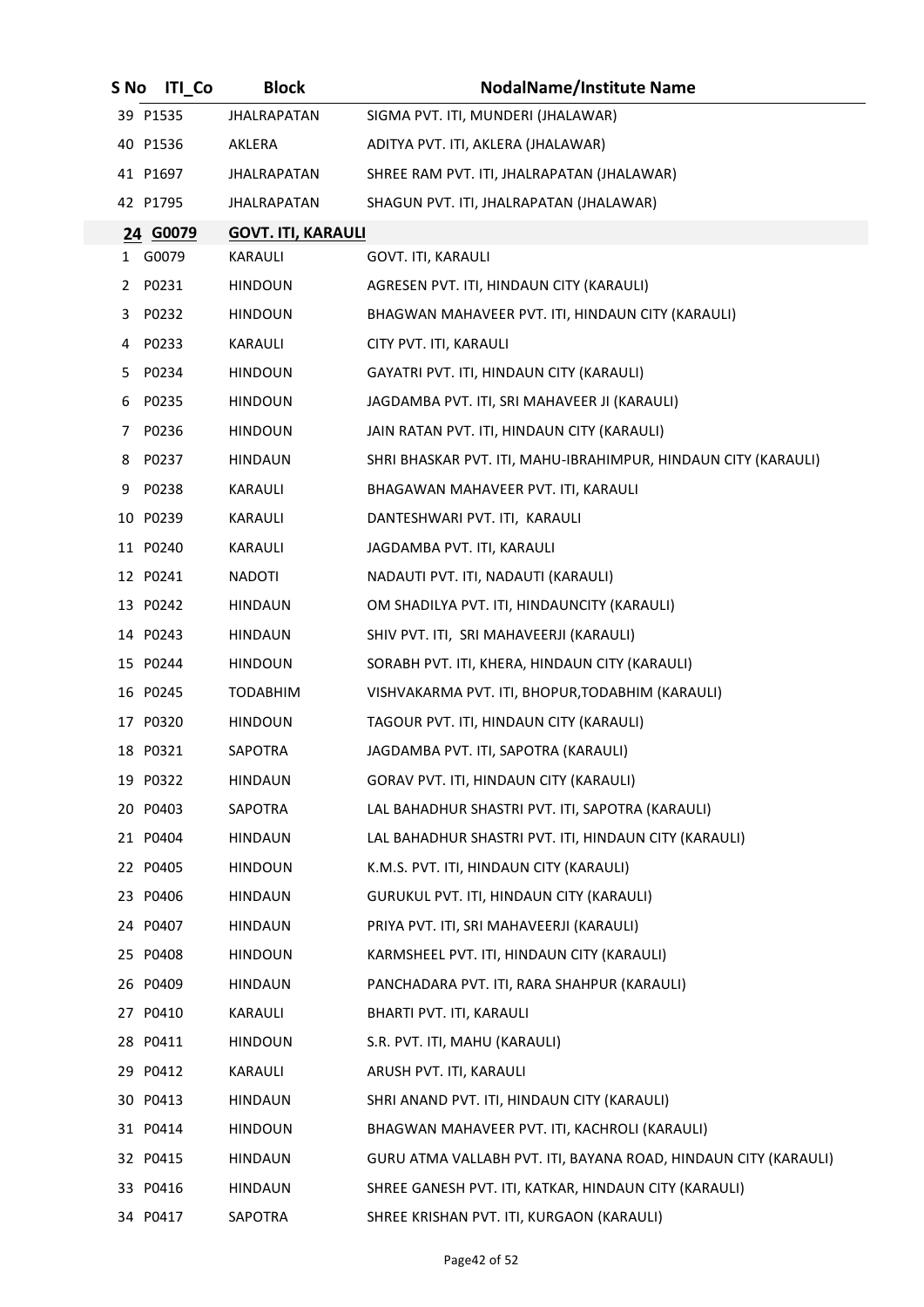| S No | <b>ITI Co</b> | <b>Block</b>           | <b>NodalName/Institute Name</b>                       |
|------|---------------|------------------------|-------------------------------------------------------|
|      | 35 P0418      | <b>HINDAUN</b>         | JAI HANUMAN PVT. ITI, SUROTH (KARAULI)                |
|      | 36 P0419      | <b>HINDOUN</b>         | SHRI AGRASEN PVT. ITI, HINDAUN CITY (KARAULI)         |
|      | 37 P0516      | <b>HINDOUN</b>         | RAJASTHAN PVT. ITI, KHERA (KARAULI)                   |
|      | 38 P0649      | MANDRAYAL              | BHAGWATI DEVI PVT. ITI, MANDRAYAL (KARAULI)           |
|      | 39 P0650      | MANDRAIL               | BRIGHT PVT. ITI, MANDRAYAL (KARAULI)                  |
|      | 40 P0651      | <b>HINDAUN</b>         | INDIRA GANDHI PVT. ITI, SUROTH (KARAULI)              |
|      | 41 P0652      | HINDAUN                | JAI MAHAVEER PVT. ITI, HINDAUN CITY (KARAULI)         |
|      | 42 P0653      | <b>HINDAUN</b>         | LAL BHADURSHASTRI PVT. ITI, KHEDA (JAMLPUR) (KARAULI) |
|      | 43 P0654      | <b>HINDOUN</b>         | MOTHER TERESA PVT. ITI, HINDAUN CITY (KARAULI)        |
|      | 44 P0655      | <b>HINDOUN</b>         | NEHRU PVT. ITI, HINDAUN CITY (KARAULI)                |
|      | 45 P0656      | KARAULI                | NEW JAGDHAMBA PVT. ITI, KARAULI                       |
|      | 46 P0657      | <b>HINDOUN</b>         | OM PVT. ITI, HINDAUN CITY (KARAULI)                   |
|      | 47 P0658      | <b>HINDOUN</b>         | OM SHANTI PVT. ITI, HINDAUN CITY (KARAULI)            |
|      | 48 P0659      | SAPOTRA                | PATEL FOUNDATION PVT. ITI, SAPOTRA (KARAULI)          |
|      | 49 P0660      | <b>HINDAUN</b>         | PATHIK PVT. ITI, SRI MAHAVEER JI (KARAULI)            |
|      | 50 P0661      | <b>HINDAUN</b>         | RADHA SAWAMI PVT. ITI, DHINDHORA (KARAULI)            |
|      | 51 P0662      | KARAULI                | RAJ SHREE PVT. ITI, KAILA DEVI (KARAULI)              |
|      | 52 P0663      | <b>HINDOUN</b>         | SATYA BHAMA PVT. ITI, VIJAYPURA (KARAULI)             |
|      | 53 P0664      | KARAULI                | SHUBHAM PVT. ITI, KARAULI                             |
|      | 54 P0665      | <b>TODABHIM</b>        | TODABHIM PVT. ITI, TODABHIM (KARAULI)                 |
|      | 55 P0666      | KARAULI                | VEENA MEMORIAL PVT. ITI, KARAULI                      |
|      | 56 P0667      | <b>TODABHIM</b>        | MISHRI DEVI MEMORIAL PVT. ITI, TODABHIM (KARAULI)     |
|      | 57 P0668      | <b>HINDOUN</b>         | MAHARAJA AGRASEN PVT. ITI, HINDAUN CITY (KARAULI)     |
|      | 58 P0790      | <b>HINDOUN</b>         | ANAND PVT. ITI, HINDAUN CITY (KARAULI)                |
|      | 59 P0806      | <b>HINDOUN</b>         | HINDAUN PVT. ITI, HINDAUN CITY (KARAULI)              |
|      | 60 P0918      | <b>NADOTI</b>          | SIDHANT PVT. ITI, GURHA CHANDRAJI (KARAULI)           |
|      | 61 P0926      | <b>HINDOUN</b>         | GURUKRIPA PVT. ITI, KYARDA KHURD (KARAULI)            |
|      | 62 P1186      | <b>HINDOUN</b>         | BHAGWATI PVT. ITI, DHANDHAWALI (KARAULI)              |
|      | 63 P1187      | KARAULI                | EKLAVYA PVT. ITI, RIICO INDUSTRIAL AREA, KARAULI      |
|      | 64 P1359      | <b>HINDOUN</b>         | RADHA GOVIND PVT. ITI, DHINDHORA (KARAULI)            |
|      | 65 P1360      | <b>HINDOUN</b>         | ADRASH PVT. ITI, SUROTH (KARAULI)                     |
|      | 66 P1544      | <b>HINDOUN</b>         | GURU KRIPA PVT. ITI, HINDAUN CITY (KARAULI)           |
|      | 25 G0081      | <b>GOVT. ITI, KOTA</b> |                                                       |
|      | 1 G0081       | LADPURA                | GOVT. ITI, KOTA                                       |
| 2    | G0083         | LADPURA                | WOMEN GOVT. ITI, KOTA                                 |
| 3    | G0085         | SANGOD                 | GOVT. ITI, SANGOD (KOTA)                              |
| 4    | G0087         | SULTANPUR              | GOVT. ITI, SULTANPUR (KOTA)                           |
| 5    | G0113         | LADPURA                | GOVT. ITI, BTC, KOTA                                  |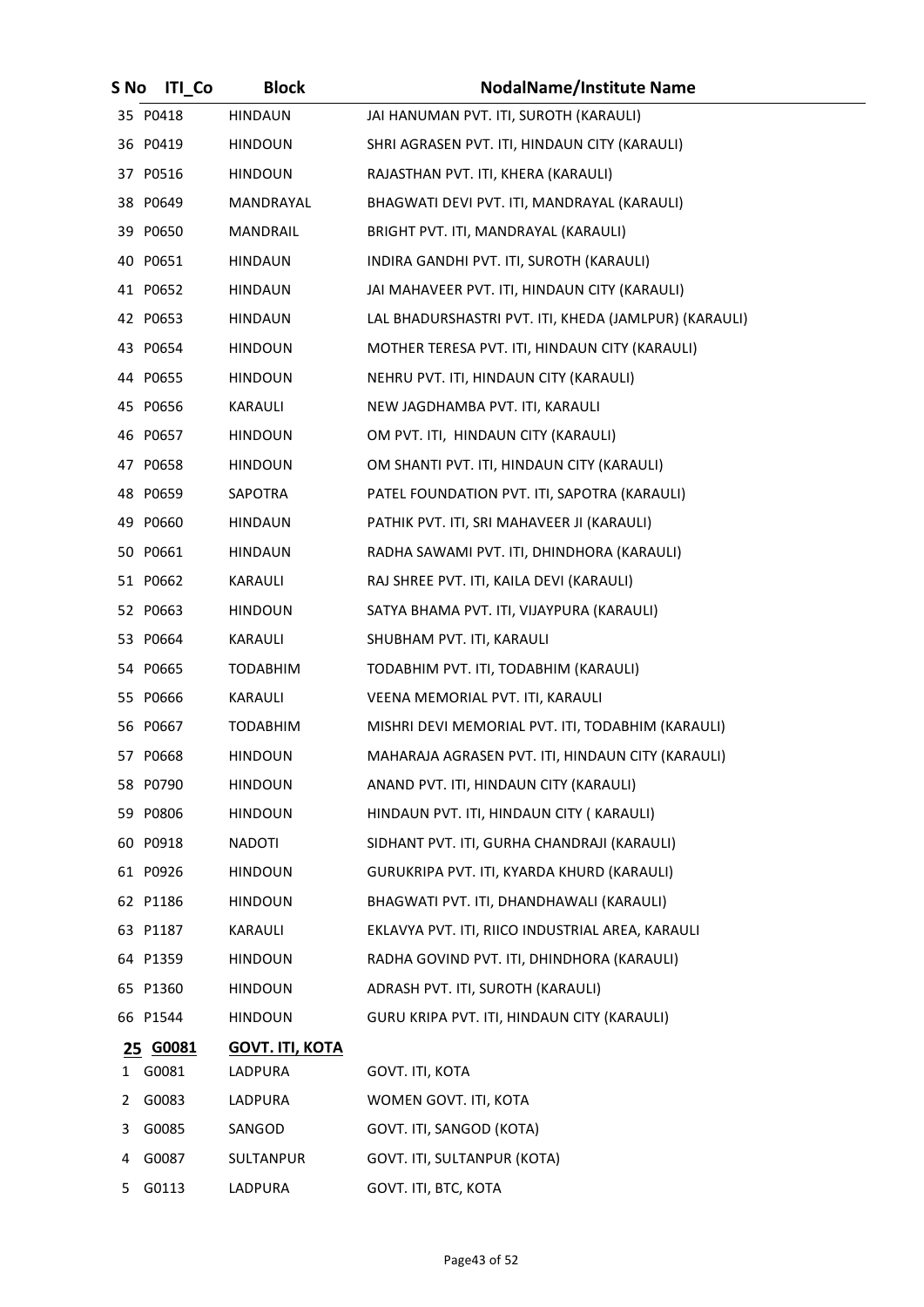| S No | <b>ITI_Co</b> | <b>Block</b>                 | <b>NodalName/Institute Name</b>                         |
|------|---------------|------------------------------|---------------------------------------------------------|
|      | 6 G0114       | KHERABAD<br>(CHECHAT)        | GOVT. ITI, KHAIRABAD (KOTA)                             |
|      | 7 P0246       | LADPURA                      | DR. RADHA KRISHNAN PVT. ITI, KOTA                       |
|      | 8 P0247       | LADPURA                      | MAHATMA GANDHI PVT. ITI, BORKHERA, KOTA                 |
|      | 9 P0248       | LADPURA                      | RAJASTHAN PVT. ITI, TALWANDI, KOTA                      |
|      | 10 P0249      | LADPURA                      | SHRI RAMCHANDRA PVT. ITI, KOTA                          |
|      | 11 P0250      | LADPURA                      | VAIBHAV SHRI PVT. ITI, KOTA                             |
|      | 12 P0251      | LADPURA                      | G.N. PVT. ITI, KOTA                                     |
|      | 13 P0252      | LADPURA                      | LAL BAHADUR SHASTRI PVT. ITI, KOTA                      |
|      | 14 P0253      | LADPURA                      | MAHARSHI RAMESHVARANAND PVT. ITI, LADPURA, KOTA         |
|      | 15 P0254      | LADPURA                      | PRATAP PVT. ITI, KOTA                                   |
|      | 16 P0255      | LADPURA                      | RAMESHVRANAND PVT. ITI, MAHAVEER COLONY, LADPURA, KOTA  |
|      | 17 P0256      | LADPURA                      | SANT NAMDEV PVT. ITI, KOTA                              |
|      | 18 P0257      | LADPURA                      | SCIENCE ACADEMY PVT. ITI, KOTA                          |
|      | 19 P0258      | LADPURA                      | VISHVAKARMA PVT. ITI, KOTA                              |
|      | 20 P0474      | LADPURA                      | VAIBHAV LAXMI PVT. ITI, PANCHAWATI NAGAR, KUNHARI, KOTA |
|      | 21 P0475      | <b>ETAWA</b>                 | ADARSH PVT. ITI, ITAWA (KOTA)                           |
|      | 22 P0476      | LADPURA                      | SARVODYA PVT. ITI, SURAJ POLE, KOTA                     |
|      | 23 P0477      | LADPURA                      | MOHHAMMADI PVT. ITI, KOTA                               |
|      | 24 P0478      | LADPURA                      | SHRI LAL BAHADUR SHASTRI PVT. ITI, LADPURA, KOTA        |
|      | 25 P0479      | LADPURA                      | SETH SHREE BADRILAL TIJUBAI PVT. ITI, KUNHARI, KOTA     |
|      | 26 P0480      | LADPURA                      | KOTA PVT. ITI, KOTA                                     |
|      | 27 P0481      | LADPURA                      | NEW RAJASTHAN PVT. ITI, KOTA                            |
|      | 28 P0482      | LADPURA                      | RITES PVT. ITI, TALWANDI, KOTA                          |
|      | 29 P0669      | LADPURA                      | CHHATRAPATI SHIVAJI PVT. ITI, KOTA                      |
|      | 30 P0670      | <b>KHERABAD</b><br>(CHECHAT) | DIVYA AKSH PVT. ITI, MODAK STATION (KOTA)               |
|      | 31 P0671      | SANGOD                       | JAWAHAR LAL NEHRU PVT. ITI, JOLAPA ROAD (KOTA)          |
|      | 32 P0672      | LADPURA                      | NIRMAL DEVI PVT. ITI, KOTA                              |
|      | 33 P0673      | LADPURA                      | VIVEKANAND PVT. ITI, KOTA                               |
|      | 34 P0734      | LADPURA                      | SORABH PVT. ITI, KOTA                                   |
|      | 35 P0735      | LADPURA                      | ARIHANT PVT. ITI, KOTA                                  |
|      | 36 P0741      | LADPURA                      | MAHARANA PRATAP PVT. ITI. GOPALPURA, KOTA               |
|      | 37 P0745      | LADPURA                      | MAULANA AZAD PVT. ITI, UMMEDPURA (JAGPURA) KOTA         |
|      | 38 P0754      | LADPURA                      | SHRI GIRI RAJ PVT. ITI, KUNHARI, KOTA                   |
|      | 39 P0773      | SANGOD                       | SWARGIYA SHREE PATEL CHANDALAL PVT. ITI, KAMOLAR (KOTA) |
|      | 40 P0774      | LADPURA                      | RAMA PVT. ITI, BALAJI NAGAR, KOTA                       |
|      | 41 P0815      | LADPURA                      | BHARTI PVT. ITI, KOTA                                   |
|      | 42 P0820      | LADPURA                      | NAVODAYA PVT. ITI, LADPURA, KOTA                        |
|      | 43 P0836      | LADPURA                      | YOGIRAJ PVT. ITI, NAYANOHRA, KOTA                       |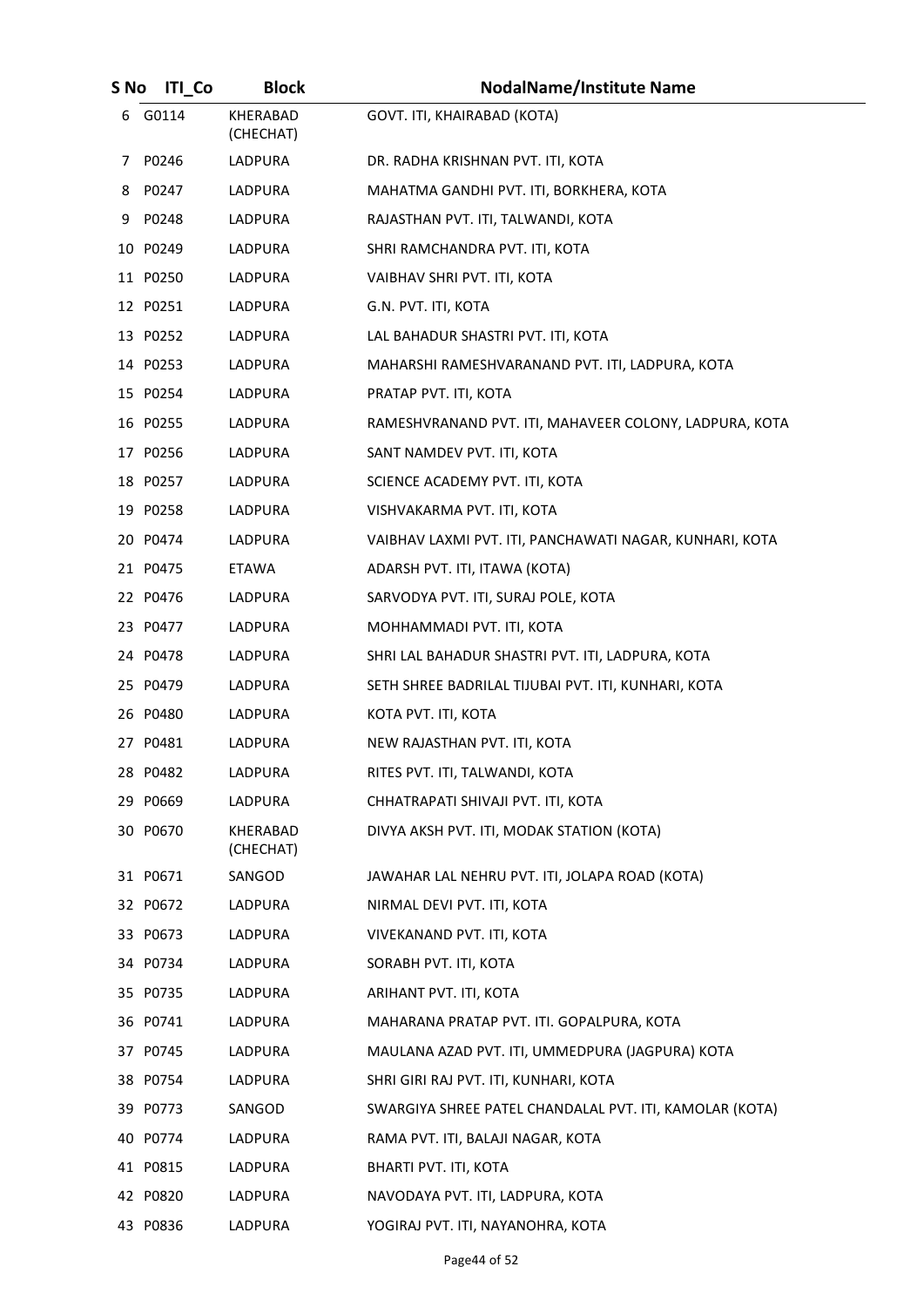| S No | <b>ITI</b> Co | <b>Block</b>          | <b>NodalName/Institute Name</b>                          |
|------|---------------|-----------------------|----------------------------------------------------------|
|      | 44 P0874      | LADPURA               | BALAJI PVT. ITI, RANGBARI, KOTA                          |
|      | 45 P0885      | <b>SULTANPUR</b>      | UTTAM PVT. ITI, ZALIMPURA (KOTA)                         |
|      | 46 P0887      | LADPURA               | ARYAN PVT. ITI, RAIPURA, KOTA                            |
|      | 47 P0893      | LADPURA               | SH. RADHE RANI PVT. ITI, KUNHARI, KOTA                   |
|      | 48 P0894      | LADPURA               | VISHVKARMA PVT. ITI, ABHAIPUR (KOTA)                     |
|      | 49 P0919      | LADPURA               | SIDDHANT PVT. ITI, RETYA CHOWKI, LADPURA, KOTA           |
|      | 50 P0921      | LADPURA               | LAKSHYA PVT ITI GUMANPURA, KOTA                          |
|      | 51 P0932      | KHERABAD<br>(CHECHAT) | LAKSHAY PVT. ITI, RAMGANJ MANDI (KOTA)                   |
|      | 52 P0933      | LADPURA               | MUSKAN PVT. ITI, LADPURA (KOTA)                          |
|      | 53 P0979      | LADPURA               | HADOTI PVT. ITI, LADPURA (KOTA)                          |
|      | 54 P0980      | KHERABAD<br>(CHECHAT) | SHREE KANTA PVT. ITI, RAMGANJ MANDI (KOTA)               |
|      | 55 P1035      | LADPURA               | G.L. PVT. ITI, JAWAHAR NAGAR, KOTA                       |
|      | 56 P1036      | LADPURA               | MOTHER INDIA PVT. ITI, KOTA                              |
|      | 57 P1037      | LADPURA               | SARVODAYA PVT. ITI, RIICO INDUSTRIAL AREA, RANPUR (KOTA) |
|      | 58 P1119      | LADPURA               | GURUKUL PVT. ITI, RIICO INDUSTRIAL AREA, RANPUR, KOTA    |
|      | 59 P1141      | LADPURA               | MOHAMMEDI PVT. ITI, GAONDI (KOTA)                        |
|      | 60 P1188      | LADPURA               | SUMAN BHARTI PVT. ITI, DADA BARI, KOTA                   |
|      | 61 P1189      | LADPURA               | KOTA PVT. ITI, NAYAPURA, KOTA                            |
|      | 62 P1191      | LADPURA               | RAJA PVT. ITI, BORKHERA (KOTA)                           |
|      | 63 P1192      | ETAWA                 | ASTHA PVT. ITI, ITAWA (KOTA)                             |
|      | 64 P1194      | LADPURA               | MAHADEV PVT. ITI, BASANT VIHAR, KOTA                     |
|      | 65 P1195      | LADPURA               | SANJEEVNI PVT. ITI, KESHAVPURA, KOTA                     |
|      | 66 P1196      | KHERABAD<br>(CHECHAT) | RAJDEEP PVT. ITI, KHAIRABAD (KOTA)                       |
|      | 67 P1197      | LADPURA               | NEW SCIENCE ACADEMY PVT. ITI, MANDANA (KOTA)             |
|      | 68 P1198      | LADPURA               | SHIV SAI PVT. ITI, KOTA                                  |
|      | 69 P1199      | LADPURA               | OM PVT. ITI, BASANT VIHAR, KOTA                          |
|      | 70 P1361      | LADPURA               | LORD KRISHNA PVT. ITI, KHERLI FATAK, KOTA                |
|      | 71 P1362      | LADPURA               | YGN PVT. ITI, ANANTPURA CIRCLE, KOTA                     |
|      | 72 P1363      | LADPURA               | SHRI PRATAP PVT. ITI, SHRI MAHA LAXMI NAGAR, KOTA        |
|      | 73 P1364      | LADPURA               | CALIBER PVT. ITI, ANANTPUR (KOTA)                        |
|      | 74 P1365      | SANGOD                | RADHA KRISHNA PVT. ITI, DHIKOLI (KOTA)                   |
|      | 75 P1366      | LADPURA               | SHREE CHARBHUJA PVT. ITI, CHAMBAL INDUSTRIAL AREA, KOTA  |
|      | 76 P1367      | LADPURA               | MODI PVT. ITI, SWAMI VIVEKANAND NAGAR, KOTA              |
|      | 77 P1368      | LADPURA               | LORD BUDDHA PVT. ITI, RANPUR (KOTA)                      |
|      | 78 P1369      | LADPURA               | MAGNIFYING PVT. ITI, KOTA                                |
|      | 79 P1370      | KHERABAD<br>(CHECHAT) | SHREE NATH PVT. ITI, CHECHAT (KOTA)                      |
|      | 80 P1371      | LADPURA               | LAKSHY PVT. ITI, DADA BARI, KOTA                         |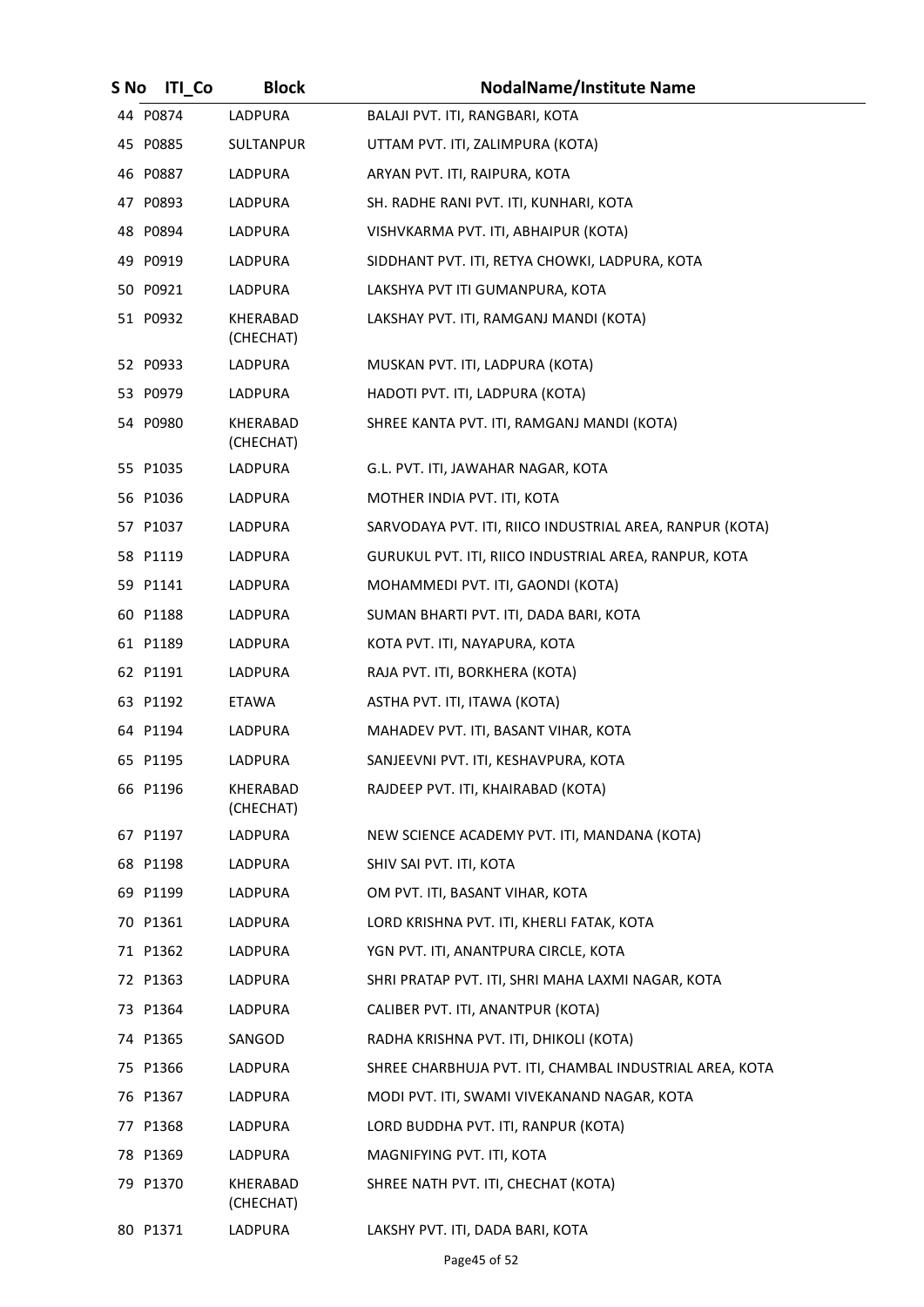| S No | <b>ITI Co</b> | <b>Block</b>                     | <b>NodalName/Institute Name</b>                               |
|------|---------------|----------------------------------|---------------------------------------------------------------|
|      | 81 P1372      | LADPURA                          | SHIV PVT. ITI, KHERLI FATAK, KOTA                             |
|      | 82 P1373      | LADPURA                          | HIFT PVT. ITI, RANGBARI, KOTA                                 |
|      | 83 P1374      | LADPURA                          | MAA SARASWATI PVT. ITI, SHRINATH PURAM, KOTA                  |
|      | 84 P1375      | LADPURA                          | BALAJI PVT. ITI, RANPUR (KOTA)                                |
|      | 85 P1376      | LADPURA                          | SHRINATH PVT. ITI, KHERLI FATAK, KOTA                         |
|      | 86 P1377      | SANGOD                           | MAA GAYATRI PVT. ITI, SANGOD (KOTA)                           |
|      | 87 P1378      | SANGOD                           | RAVINDRA NATH TAGORE PVT. ITI, SANGOD (KOTA)                  |
|      | 88 P1545      | LADPURA                          | MAHARISHI ARVIND PVT. ITI, RIICO INDUSTRIAL AREA, KOTA        |
|      | 89 P1546      | LADPURA                          | SAVITRI DEVI PVT. ITI, MAHAVEER NAGAR, KOTA                   |
|      | 90 P1547      | LADPURA                          | SHREE VITTHAL PVT. ITI, VALLABH BARI, KOTA                    |
|      | 91 P1548      | LADPURA                          | GANDHI PVT. ITI, R K COLONY, KOTA                             |
|      | 92 P1549      | LADPURA                          | SHREE RAM PVT. ITI, KUNHARI (KOTA)                            |
|      | 93 P1550      | ETAWA                            | VISHWANATH PVT. ITI, AYANA (KOTA)                             |
|      | 94 P1551      | <b>SULTANPUR</b>                 | SHREE SHYAM SANADAY PVT. ITI, KANWARPURA (KOTA)               |
|      | 95 P1552      | LADPURA                          | ALLIED PVT. ITI, TALWANDI, KOTA                               |
|      | 96 P1553      | LADPURA                          | JAISWAL PVT. ITI, RANPUR (KOTA)                               |
|      | 97 P1554      | SANGOD                           | JYOTI PVT. ITI, PAMLA KHERI (KOTA)                            |
|      | 98 P1626      | LADPURA                          | RAJRANI PVT. ITI, LADPURA (KOTA)                              |
|      | 99 P1646      | <b>ETAWA</b>                     | NEW GYAN JYOTI PVT. ITI, KARWAR (KOTA)                        |
|      | 100 P1676     | LADPURA                          | SHREE RADHA RAMAN PVT. ITI, KOTA                              |
|      | 101 P1685     | KHERABAD<br>(CHECHAT)            | SHRI CHARBHUJA PVT. ITI, CHECHAT (KOTA)                       |
|      | 26 G0086      | <b>GOVT. ITI, SAWAI MADHOPUR</b> |                                                               |
|      | 1 G0086       |                                  | SAWAI MADHOPUR GOVT. ITI, SAWAI MADHOPUR                      |
| 2    | P0270         |                                  | SAWAI MADHOPUR AADRASH PVT. ITI, KHERDA, SAWAI MADHOPUR       |
| 3    | P0271         | <b>GANGAPUR</b>                  | BABA GOMATI DAS PVT. ITI, GANGAPUR CITY (SAWAI MADHOPUR)      |
| 4    | P0272         | SAWAI MADHOPUR                   | GRAMIN MAHILA VIDHYAPITH PVT. ITI, MAINPURA, SAWAI MADHOPUR   |
| 5    | P0273         | SAWAI MADHOPUR                   | SAURABH PVT. ITI, SAWAI MADHOPUR                              |
| 6    | P0274         | SAWAI MADHOPUR                   | BHAGAWAN MAHAVEER PVT. ITI, SAWAI MADHOPUR                    |
| 7    | P0275         | <b>GANGAPURCITY</b>              | BHAGAWAN MAHAVEER PVT. ITI, GANGAPUR CITY (SAWAI MADHOPUR)    |
| 8    | P0276         | SAWAI MADHOPUR                   | DEV SORABH PVT. ITI, SAWAI MADHOPUR                           |
| 9    | P0277         | <b>BONLI</b>                     | INDIAN INST. OF PVT. ITI, BONLI (SAWAI MADHOPUR)              |
|      | 10 P0278      | <b>BONLI</b>                     | LAXMAN PVT. ITI, BONLI (SAWAI MADHOPUR)                       |
|      | 11 P0279      | <b>GANGAPURCITY</b>              | SNEHDEEP PVT. ITI, GANGAPUR CITY (SAWAI MADHOPUR)             |
|      | 12 P0280      | <b>KHANDAR</b>                   | PRANTIYA GRAMIN PVT. ITI, KHANDAR (SAWAI MADHOPUR)            |
|      | 13 P0325      | GANGAPUR                         | SHREE BADRINATH PVT. ITI, GAGAPUR CITY (SAWAI MADHOPUR)       |
|      | 14 P0459      |                                  | SAWAI MADHOPUR NEW SORABH PVT. ITI, KHERDA (SAWAI MADHOPUR)   |
|      | 15 P0460      | GANGAPUR                         | LAL BAHADHUR SHASTRI PVT. ITI, GANGAPUR CITY (SAWAI MADHOPUR) |
|      | 16 P0461      |                                  | SAWAI MADHOPUR RICHA PVT. ITI, KHERDA (SAWAI MADHOPUR)        |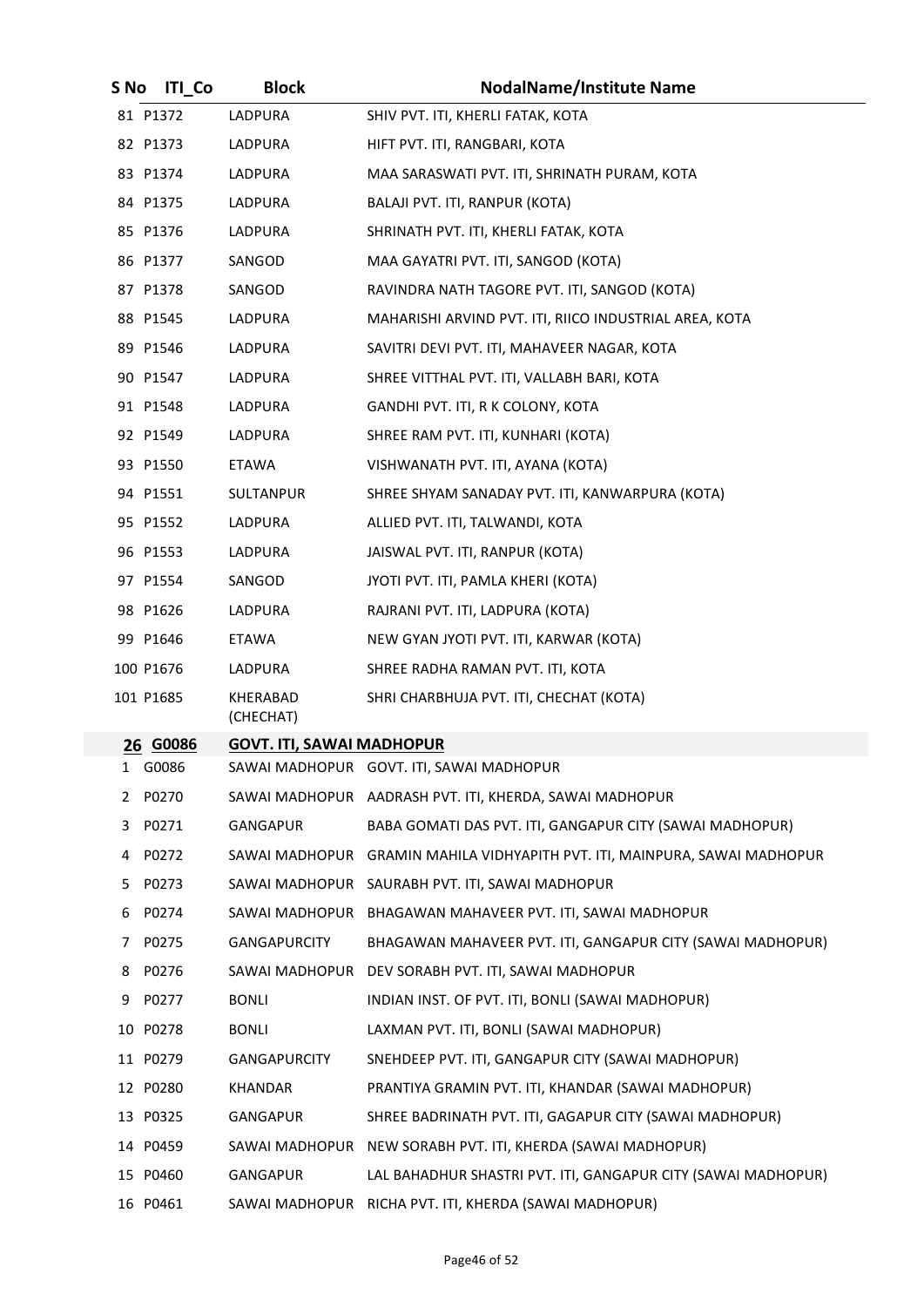| S No | <b>ITI Co</b> | <b>Block</b>                 | <b>NodalName/Institute Name</b>                                  |
|------|---------------|------------------------------|------------------------------------------------------------------|
|      | 17 P0462      | <b>GANGAPURCITY</b>          | GOVINDAM PVT. ITI, GAGAPUR CITY (SAWAI MADHOPUR)                 |
|      | 18 P0463      | SAWAI MADHOPUR               | BHAGWATI PVT. ITI, KHAIRDA, SAWAI MADHOPUR)                      |
|      | 19 P0464      | SAWAI MADHOPUR               | BHAGWAN MAHAVEER PVT. ITI, JATWARA (SAWAI MADHOPUR)              |
|      | 20 P0465      | GANGAPUR                     | LAXMAN PVT. ITI, GANGAPUR CITY (SAWAI MADHOPUR)                  |
|      | 21 P0466      | <b>GANGAPURCITY</b>          | JAGDAMBA PVT. ITI, GANGAPUR CITY (SAWAI MADHOPUR)                |
|      | 22 P0467      | <b>GANGAPURCITY</b>          | NURSINGH PVT. ITI, GANGAPUR CITY (SAWAI MADHOPUR)                |
|      | 23 P0515      | SAWAI MADHOPUR               | RAJASTHAN PVT. ITI, KHERDA (SAWAI MADHOPUR)                      |
|      | 24 P0688      | <b>BONLI</b>                 | K.B.M. PVT. ITI, BONLI (SAWAI MADHOPUR)                          |
|      | 25 P0689      | <b>GANGAPURCITY</b>          | AGRAWAL PVT. ITI, GANGAPUR CITY (SAWAI MADHOPUR)                 |
|      | 26 P0690      | <b>GANGAPURCITY</b>          | ALFA PVT. ITI, GANGAPUR CITY (SAWAI MADHOPUR)                    |
|      | 27 P0691      | GANGAPURCITY                 | BHAGWAN VISHWKARMA PVT. ITI, GANGAPUR CITY (SAWAI MADHOPUR)      |
|      | 28 P0692      | GANGAPUR                     | DEVANSHU INFOTECH PVT. ITI, GANGAPUR CITY (SAWAI MADHOPUR)       |
|      | 29 P0693      | <b>GANGAPURCITY</b>          | GANESHAM PVT. ITI, GANGAPUR CITY (SAWAI MADHOPUR)                |
|      | 30 P0694      | SAWAI MADHOPUR               | KALPANA PVT. ITI, KHERDA (SAWAI MADHOPUR)                        |
|      | 31 P0695      | <b>BAMANWAS</b>              | MEENESH PVT. ITI, SARANGPURA (SAWAI MADHOPUR)                    |
|      | 32 P0696      | SAWAI MADHOPUR               | MOTIYA DEVI PVT. ITI, SAWAI MADHOPUR                             |
|      | 33 P0697      | <b>GANGAPURCITY</b>          | NEW LAL BAHADUR SHASTRI PVT. ITI, GANGAPUR CITY (SAWAI MADHOPUR) |
|      | 34 P0698      | <b>GANGAPURCITY</b>          | SHRI BALAJI PVT. ITI, GANGAPUR CITY (SAWAI MADHOPUR)             |
|      | 35 P0699      | <b>GANGAPURCITY</b>          | SHRI JEE PVT. ITI, GANGAPUR CITY (SAWAI MADHOPUR)                |
|      | 36 P0700      | SAWAI MADHOPUR               | SUNRISE PVT. ITI, SAWAI MADHOPUR                                 |
|      | 37 P0750      | SAWAI MADHOPUR               | RANTHUMBHORE PVT. ITI, KHERDA (SAWAI MAHOPUR)                    |
|      | 38 P0784      | SAWAI MADHOPUR               | NEW SUNRISE PVT. ITI, SAWAI MADHOPUR                             |
|      | 39 P0802      | <b>GANGAPURCITY</b>          | LAL BAHADUR SHASTRI PVT. ITI, GANGAPUR CITY (SAWAI MADHOPUR)     |
|      | 40 P0935      | <b>GANGAPURCITY</b>          | LAXMAN PVT. ITI, GANGAPUR CITY (SAWAI MADHOPUR)                  |
|      | 41 P0987      | <b>BONLI</b>                 | NEW MAA JAGDAMBA PVT. ITI, MALARNA DOONGAR (SAWAI MADHOPUR)      |
|      | 42 P0988      | <b>GANGAPURCITY</b>          | BHAGWATI PVT. ITI, GANGAPUR CITY (SAWAI MADHOPUR)                |
|      | 43 P1040      | <b>GANGAPURCITY</b>          | GANGAPUR PVT. ITI, GANGAPUR CITY (SAWAI MADHOPUR)                |
|      | 44 P1575      | SAWAI MADHOPUR               | VINAYAK PVT. ITI, RIICO INDUSTRIAL AREA, SAWAI MADHOPUR          |
|      | 45 P1801      | <b>BONLI</b>                 | DIVINE FIRE SAFETY PVT. ITI, BONLI (SAWAI MADHOPUR)              |
|      | 46 P1802      |                              | SAWAI MADHOPUR AGRASEN PVT. ITI, SAWAI MADHOPUR                  |
|      | 27 G0092      | <b>GOVT. ITI, BANSWARA</b>   |                                                                  |
|      | 1 G0091       | <b>BAGIDORA</b>              | GOVT. ITI, BAGIDORA (BANSWARA)                                   |
| 2    | G0092         | <b>BANSWARA</b><br>(TALWARA) | GOVT. ITI, BANSWARA                                              |
| 3    | P0859         | <b>BAGIDORA</b>              | JAMBUKHAND PVT. ITI, KALINJARA (BANSWARA)                        |
| 4    | P1265         | <b>GADI</b>                  | BHUVANESHWARI PVT. ITI, PARTAPUR (BANSWARA)                      |
| 5.   | P1736         | BANSWARA<br>(TALWARA)        | MAA TRIPURA SUNDARI PVT. ITI, BANSWARA                           |
| 6    | P1753         | KUSHALGARH                   | SANSKAR PVT. ITI, KUSHALGARH (BANSWARA)                          |
| 7.   | P1797         | <b>GHATOL</b>                | SARASWATI VIDHYA MANDIR PVT. ITI, GHATOL (BANSWARA)              |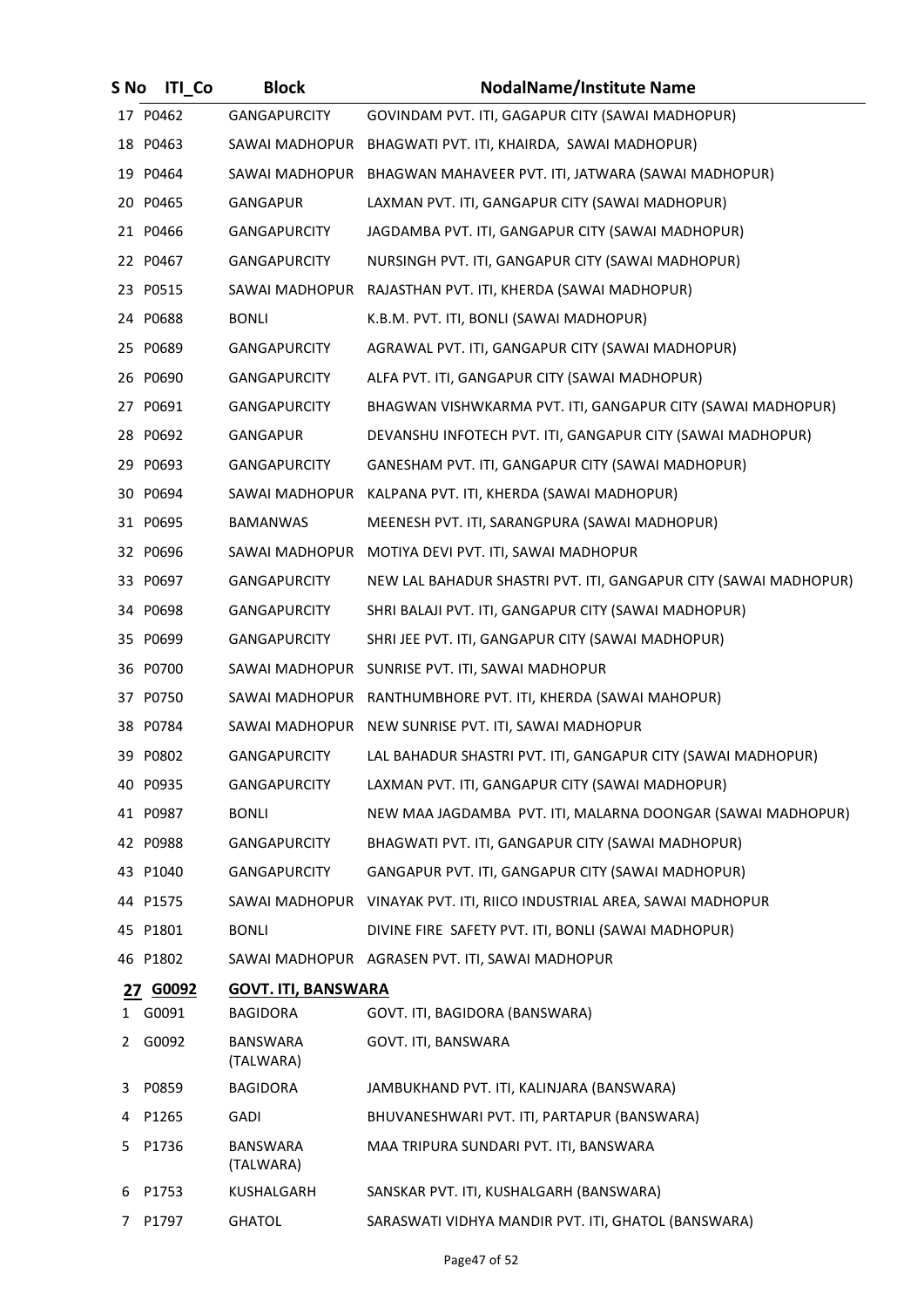| S No | <b>ITI Co</b> | <b>Block</b>                  | <b>NodalName/Institute Name</b>                                |
|------|---------------|-------------------------------|----------------------------------------------------------------|
|      | 28 G0094      | <b>GOVT. ITI, CHITTORGARH</b> |                                                                |
| 1    | G0093         | BADISADARI                    | GOVT. ITI, BARI SADRI (CHITTORGARH)                            |
|      | 2 G0094       | CHITTORGARH                   | <b>GOVT. ITI, CHITTORGARH</b>                                  |
| 3    | G0097         | <b>KAPASAN</b>                | GOVT. ITI, KAPASAN (CHITTORGARH)                               |
| 4    | G0104         | BHAINSRODGARH                 | GOVT. ITI, RAWATBHATA (CHITTORGARH)                            |
| 5.   | G0118         | <b>BEGUN</b>                  | GOVT. ITI, BEGUN (CHITTORGARH)                                 |
| 6    | P0106         | NIMBAHEDA                     | J.K. INSTITUTE OF TECHNOLOGY PVT. ITI, NIMBAHERA (CHITTORGARH) |
| 7    | P0107         | <b>CHITTORGARH</b>            | MEWAR GIRLS PVT. ITI, GANDHI NAGAR (CHITTORGARH)               |
| 8    | P0108         | <b>BEGUN</b>                  | ADITYA PVT. ITI, BEGUN (CHITTORGARH)                           |
| 9    | P0109         | BHOPALSAGAR                   | MAHARANA PRATAP PVT. ITI, BHUPALSAGAR, CHITTORGARH             |
|      | 10 P0111      | CHITTORGARH                   | ITECH PVT. ITI, CHITTORGARH                                    |
|      | 11 P0113      | RASHMI                        | RAJASTHAN PVT. ITI, CHITTORGARH                                |
|      | 12 P0114      | <b>BHADESAR</b>               | S.R.S. PVT. ITI, MANDPHIYA, CHITTORGARH                        |
|      | 13 P0440      | <b>CHITTAURGARH</b>           | LAL BAHADUR SHASTRI PVT. ITI, CHANDERIA, CHITTORGARH           |
|      | 14 P0441      | CHITTAURGARH                  | AKC PVT. ITI, CHITTORGARH                                      |
|      | 15 P0442      | <b>KAPASAN</b>                | ACHARYA SHRI NANESH PVT. ITI, BABRANA (CHITTORGARH)            |
|      | 16 P0543      | CHITTORGARH                   | RAJASTHAN PVT. ITI, CHANDERIYA (CHITTAURGARH)                  |
|      | 17 P0566      | CHITTORGARH                   | AITECH PVT. ITI, SENTHI, CHITTORGARH                           |
|      | 18 P0567      | CHITTORGARH                   | LAL BAHADUR SHASTRI PVT. ITI, CHITTORGARH                      |
|      | 19 P0568      | <b>CHITTORGARH</b>            | SHRI RADHA KRIPA PVT. ITI, SAINTHI, CHITTORGARH                |
|      | 20 P0569      | BHAINSRODGARH                 | SHRI VIISHVAKARMA PVT. ITI, RAWATBHATA (CHITTORGARH)           |
|      | 21 P0570      | CHITTAURGARH                  | SORABH PVT. ITI, CHANDRIYA, CHITTORGARH                        |
|      | 22 P0761      | <b>CHITTORGARH</b>            | DEVYANI PVT. ITI, SAHNAWA (CHITTORGARH)                        |
|      | 23 P0794      | <b>BADISADARI</b>             | SHREE NATH PVT. ITI, BARI SADRI (CHITTORGARH)                  |
|      | 24 P1014      | CHITTORGARH                   | R.S. PVT. ITI, SEMALPUR, CHITTORGARH                           |
|      | 25 P1015      | <b>BEGUN</b>                  | RADHA KRISHNA PVT. ITI, BEGUN (CHITTORGARH)                    |
|      | 26 P1016      | NIMBAHEDA                     | VEDANTA PVT. ITI, NIMBAHERA (CHITTORGARH)                      |
|      | 27 P1106      | CHITTORGARH                   | SAMARTH PVT. ITI, GANDHI NAGAR, CHITTORGARH                    |
|      | 28 P1287      | CHITTORGARH                   | MAHARANA PRATAP PVT. ITI, SURAJPOLE, CHITTORGARH               |
|      | 29 P1477      | BHAINSRODGARH                 | SHIKHAR PVT. ITI, RAWATBHATA (CHITTORGARH)                     |
|      | 30 P1664      | <b>CHITTORGARH</b>            | PASS INSTITUTE OF FIRE & SAFETY PVT. ITI, CHITTAURGARH         |
|      | 31 P1675      | DUNGLA                        | MAA GAYATRI PVT. ITI, MANGALWAR (CHITTAURGARH)                 |
|      | 32 P1714      | CHITTORGARH                   | SARVODAYA PVT. ITI, CHITTAURGARH                               |
|      | 33 P1745      | RASHMI                        | VIDHYA PVT. ITI, RASHMI (CHITTAURGARH)                         |
|      | 29 G0096      | <b>GOVT. ITI, DUNGARPUR</b>   |                                                                |
|      | 1 G0096       | DUNGARPUR                     | GOVT. ITI, DUNGARPUR                                           |
| 2    | G0105         | SAGWARA                       | GOVT. ITI, SAGWARA (DUNGARPUR)                                 |
| 3    | P0151         | DUNGARPUR                     | VIKAS PVT. ITI, DUNGARPUR                                      |
| 4    | P0152         | DUNGARPUR                     | TRI OM PVT. ITI, BICHHIWARA (DUNGARPUR)                        |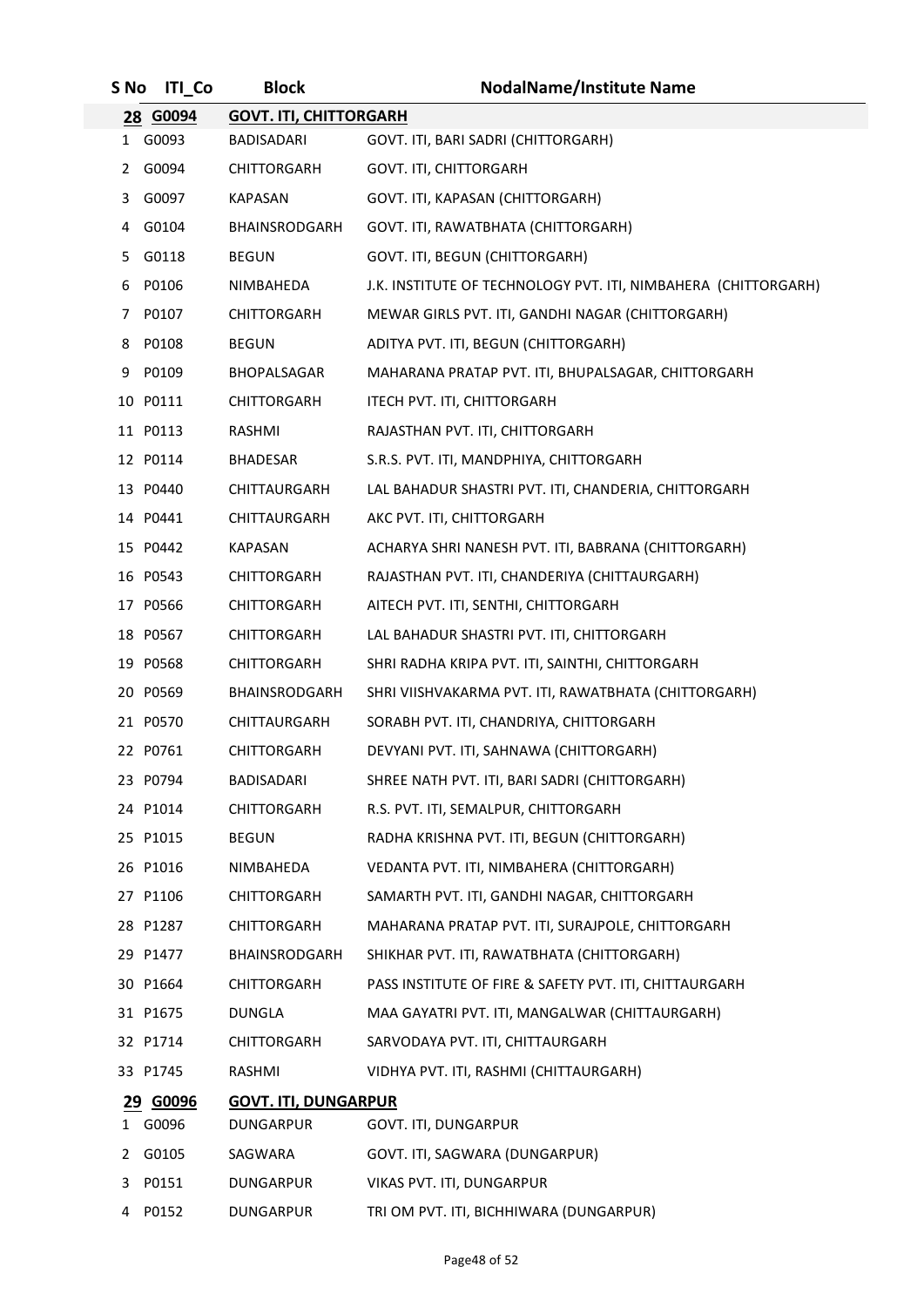| S No | <b>ITI Co</b> | <b>Block</b>                 | <b>NodalName/Institute Name</b>                                                |
|------|---------------|------------------------------|--------------------------------------------------------------------------------|
| 5.   | P0600         | <b>DUNGARPUR</b>             | PYAR CHAND NAGDA PVT. ITI, DUNGARPUR                                           |
| 6    | P1663         | <b>BICHHIWARA</b>            | MAA ASAPURA PVT. ITI, BICHHIWARA (DUNGARPUR)                                   |
| 7    | P1726         | SAGWARA                      | KAMAKHYA PVT. ITI, SAGWARA (DUNGARPUR)                                         |
| 8    | P1828         | SIMALWARA                    | YASH PVT ITI, VPO - DHAMBOLA, SIMALWARA ROAD, DUNGARPUR                        |
| 9    | P1829         | SIMALWARA                    | GURUKRIPA PVT ITI, V/P - PEETH, TEH. SIMALWARA, DUNGARPUR                      |
|      | 30 G0103      | <b>GOVT. ITI, PRATAPGARH</b> |                                                                                |
| 1    | G0090         | ARNOD                        | GOVT. ITI, ARNODE (PRATAPGARH)                                                 |
| 2    | G0095         | DHARIYAWAD                   | GOVT. ITI, DHARIYAWAD (PRATAPGARH)                                             |
| 3    | G0103         | PRATAPGARH                   | GOVT. ITI, PRATAPGARH                                                          |
| 4    | P0110         | <b>CHHOTI SADRI</b>          | GYAN SAROVER PVT. ITI, CHHOTI SADARI (PRATAPGARH)                              |
| 5.   | P0112         | PRATAPGARH                   | L.B.S. PVT. ITI, PRATAPGARH                                                    |
| 6    | P0687         | PRATAPGARH                   | LAL BAHADUR SHASTRI PVT. ITI, PRATAPGARH                                       |
| 7    | P1574         | PRATAPGARH                   | VATSALYA PVT. ITI, PRATAPGARH                                                  |
|      | 31 G0107      | <b>GOVT. ITI, UDAIPUR</b>    |                                                                                |
| 1    | G0098         | KHERWARA                     | GOVT. ITI, KHAIRWARA (UDAIPUR)                                                 |
| 2    | G0099         | KOTDA                        | GOVT. ITI, KOTRA (UDAIPUR)                                                     |
| 3.   | G0100         | <b>GIRVA</b>                 | WOMEN GOVT. ITI, UDAIPUR                                                       |
| 4    | G0101         | MAWALI                       | GOVT. ITI, MAWLI (UDAIPUR)                                                     |
| 5.   | G0106         | SALUMBER                     | GOVT. ITI, SALUMBER (UDAIPUR)                                                  |
| 6    | G0107         | <b>GIRVA</b>                 | GOVT. ITI, UDAIPUR                                                             |
| 7    | P0327         | <b>GOGUNDA</b>               | SHUBHANGI PVT. ITI, GOGUNDA (UDAIPUR)                                          |
| 8    | P0514         | <b>GIRVA</b>                 | JATIN PVT. ITI, UDAIPUR                                                        |
| 9    | P0733         | <b>GIRWA</b>                 | SARASWATI PVT. ITI, UDAIPUR                                                    |
|      | 10 P0785      | <b>GIRVA</b>                 | VISVESVARAYA FIRE & SAFETY PVT. ITI, HIRAN MAGRI, UDAIPUR                      |
|      | 11 P0795      | <b>BHINDER</b>               | ARIHANT PRIVATEI ITI, UDAIPUR                                                  |
|      | 12 P0816      | <b>GIRVA</b>                 | NEW JATIN PVT. ITI, UDAIPUR                                                    |
|      | 13 P0991      | <b>JHADOL</b>                | J.R. PVT. ITI, JHADOL (UDAIPUR)                                                |
|      | 14 P0992      | MAWALI                       | SHREE SAI PVT. ITI, FATEHNAGAR (UDAIPUR)                                       |
|      | 15 P1046      | <b>GIRVA</b>                 | INSTITUTE OF HOTEL MANAGEMENT, CATERING & TOURISM PVT. ITI, GIRVA<br>(UDAIPUR) |
|      | 16 P1445      | SARADA                       | SHREE NATH PVT. ITI, PALODARA (UDAIPUR)                                        |
|      | 17 P1446      | MAWALI                       | MEWAR PVT. ITI, MAVLI (UDAIPUR)                                                |
|      | 18 P1605      | MAWALI                       | SANWARIYA JI PVT. ITI, MAVLI (UDAIPUR)                                         |
|      | 19 P1606      | <b>BHINDER</b>               | MOHIT PVT. ITI, BHINDER (UDAIPUR)                                              |
|      | 20 P1607      | <b>GIRVA</b>                 | RISHI PVT. ITI, DEBARI (UDAIPUR)                                               |
|      | 21 P1708      | <b>GIRVA</b>                 | SINGHANIA PVT. ITI, UDAIPUR                                                    |
|      | 32 G0117      | <b>GOVT. ITI, RAJSAMAND</b>  |                                                                                |
|      | 1 G0089       | AMET                         | GOVT. ITI, AMET (RAJSAMAND)                                                    |
| 2    | G0102         | RAJSAMAND                    | GOVT. ITI, NATHDWARA (RAJSAMAND)                                               |
| 3    | G0117         | RAJSAMAND                    | GOVT. ITI, RAJSAMAND                                                           |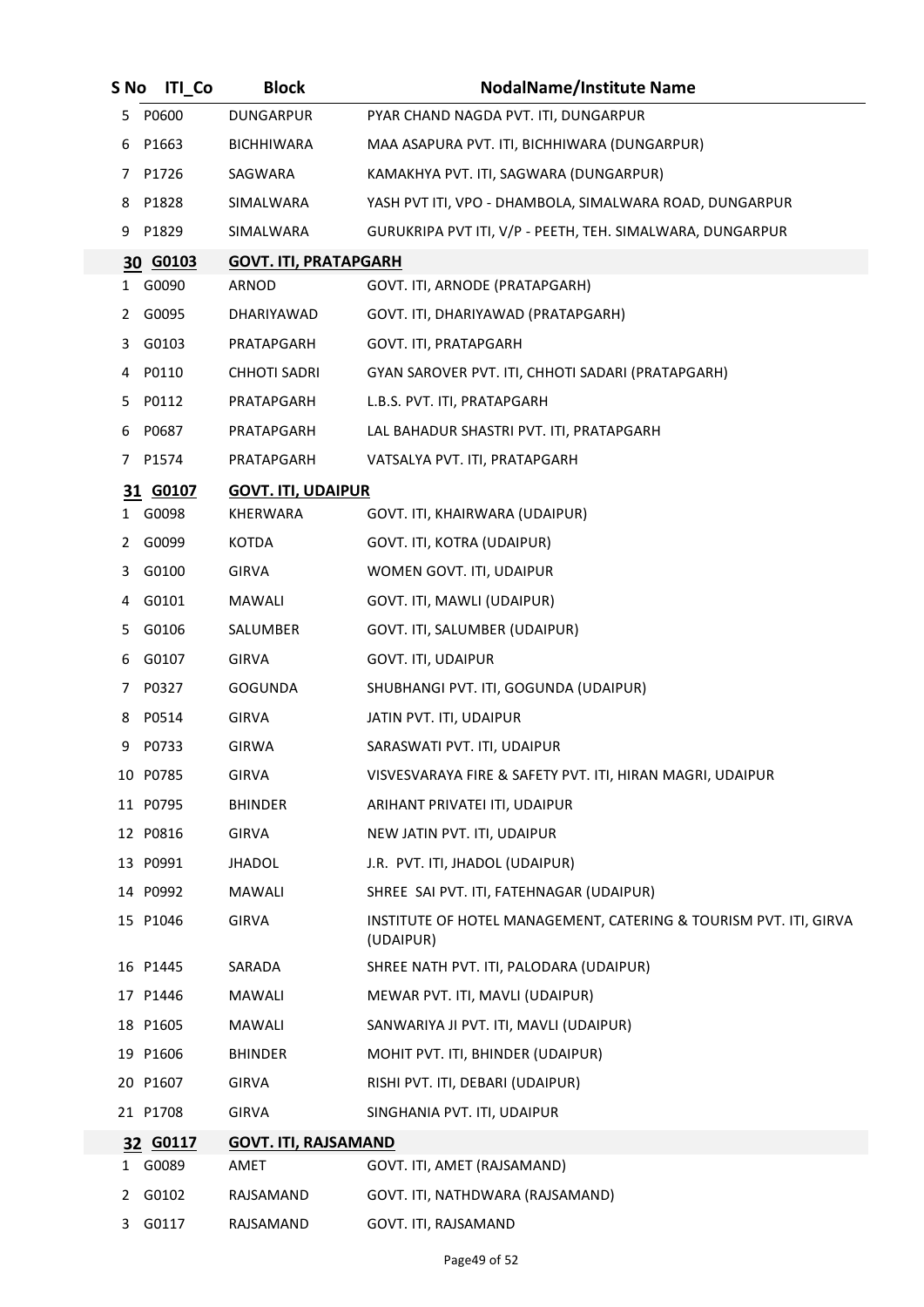| S No | <b>ITI Co</b> | <b>Block</b>                 | <b>NodalName/Institute Name</b>                              |
|------|---------------|------------------------------|--------------------------------------------------------------|
|      | 4 P0267       | <b>KHAMNOR</b>               | RANTHAMBHOR PVT. ITI, NATHDWARA, KHAMNOR (RAJSAMAND)         |
|      | 5 P0268       | KUMBHALGARH                  | RANTHAMBHOR PVT. ITI, MAJERA, KUMBHALGARH (RAJSAMAND)        |
| 6    | P0269         | RAILMAGRA                    | RANTHAMBHOR PVT. ITI, RAILMAGRA (RAJSAMAND)                  |
|      | 7 P0324       | <b>BHIM</b>                  | ADVANCE PVT. ITI, BHIM (RAJSAMAND)                           |
| 8    | P0512         | DEOGARH                      | KARNI PVT. ITI, DEOGARH, (RAJSAMAND)                         |
|      | 9 P0791       | DEOGARH                      | SHREE KARNI PVT. ITI, DEOGARH (RAJSAMAND)                    |
|      | 10 P1039      | KHAMNOR                      | NATHDWARA PVT. ITI, UPLI ODAN (RAJSAMAND)                    |
|      | 11 P1636      | <b>BHIM</b>                  | SHIVAM PVT. ITI, BHIM (RAJSAMAND)                            |
|      | 12 P1655      | <b>BHIM</b>                  | ISHWAR PVT. ITI, BHIM (RAJSAMAND)                            |
|      | 13 P1798      | RAILMAGARA                   | GIRIJA DEVI PVT. ITI, RAILMAGRA (RAJSAMAND)                  |
|      | 33 G0127      | <b>GOVT. ITI, JHUNJHUNUN</b> |                                                              |
|      | 1 G0030       | <b>JHUNJHUNU</b>             | GOVT. ITI, BINJUSAR (JHUNJHUNUN)                             |
| 2    | G0031         | CHIRAWA                      | GOVT. ITI, CHIRAWA (JHUNJHUNUN)                              |
| 3    | G0039         | KHETRI                       | GOVT. ITI, KHETRI (JHUNJHUNUN)                               |
|      | 4 G0127       | JHUNJHUNU                    | GOVT. ITI, JHUNJHUNUN                                        |
| 5.   | P0213         | SURAJGARH                    | BIRLA TECHNICAL TRAINING INSTITUTE, PILANI (JHUNJHUNU)       |
| 6    | P0214         | NAVALGARH                    | JAMNADHAR SAGARMAL BAGRODIA PVT. ITI, MUKANDGARH (JHUNJHUNU) |
| 7    | P0215         | <b>JHUNJHUNU</b>             | SHIV OMKAR MAHESHWARI PVT. ITI, BAGGAR (JHUNJHUNU)           |
| 8    | P0216         | <b>BUHANA</b>                | SINGHANIA PVT. ITI, PACHERI BADI (JHUNJHUNU)                 |
| 9    | P0217         | JHUNJHUNU                    | VARAH MIHIR PVT. ITI, BAGGAD (JHUNJHUNU)                     |
|      | 10 P0218      | <b>ALSISAR</b>               | ACHARYA SHREE MAHAPRAGYA PVT. ITI, TAMKOR (JHUNJHUNU)        |
|      | 11 P0219      | SURAJGARH                    | HALWAN PVT. ITI, PILOD (JHUNJHUNU)                           |
|      | 12 P0220      | KHETRI                       | MAHARAJA AGRESEN PVT. ITI, KHETRI NAGAR (JHUNJUNU)           |
|      | 13 P0221      | NAVALGARH                    | NEW INDIAN PVT. ITI, NAVALGARH (JHUNJHUNU)                   |
|      | 14 P0222      | NAVALGARH                    | SHEKAWATI PVT. ITI, DUNDLOD (JHUNJHUNU)                      |
|      | 15 P0223      | <b>BUHANA</b>                | TAGOUR PVT. ITI, SINGHANA (JHUNJHUNU)                        |
|      | 16 P0224      | SURAJGARH                    | TAGOUR PVT. ITI, SURAJGARH (JHUNJHUNU)                       |
|      | 17 P0483      | KHETRI                       | KHETRI PVT. ITI, KHETRI (JHUNJHUNU)                          |
|      | 18 P0484      | <b>JHUNJHUNUN</b>            | CH. CHARAN SINGH PVT. ITI, MANDAWA (JHUNJHUNU)               |
|      | 19 P0485      | KHETRI                       | JALNDRA INSTITUTE OF PVT. ITI, PAPURANA (JHUNJHUNU)          |
|      | 20 P0486      | KHETRI                       | SAINIK PVT. ITI, KHETRI NAGAR (JHUNJHUNU)                    |
|      | 21 P0487      | BUHANA                       | RAO PVT. ITI, GHARDANA KHURD (JHUNJHUNU)                     |
|      | 22 P0488      | CHIRAWA                      | SHREE RAMESHWERLAL SHARMA PVT. ITI, CHIRAWA (JHUNJHUNU)      |
|      | 23 P0489      | KHETRI                       | MAHAVEER PVT. ITI, LAL GARH (JHUNJHUNU)                      |
|      | 24 P0490      | <b>UDAIPURWATI</b>           | VISION PVT. ITI, TODI-DUDIYA (JHUNJHUNU)                     |
|      | 25 P0631      | <b>UDAIPURWATI</b>           | AMMAN PVT. ITI, DHOLAKHERA (JHUNJHUNU)                       |
|      | 26 P0632      | CHIRAWA                      | CH. MANGAL CHAND JHAJHARIA PVT. ITI, SULTANA (JHUNJHUNU)     |
|      | 27 P0633      | <b>UDAIPURWATI</b>           | EKTA PVT. ITI, UDAIPURWATI (JHUNJHUNU)                       |
|      | 28 P0634      | KHETRI                       | GOODWILL PVT. ITI, CHARAWAS (JHUNJHUNU)                      |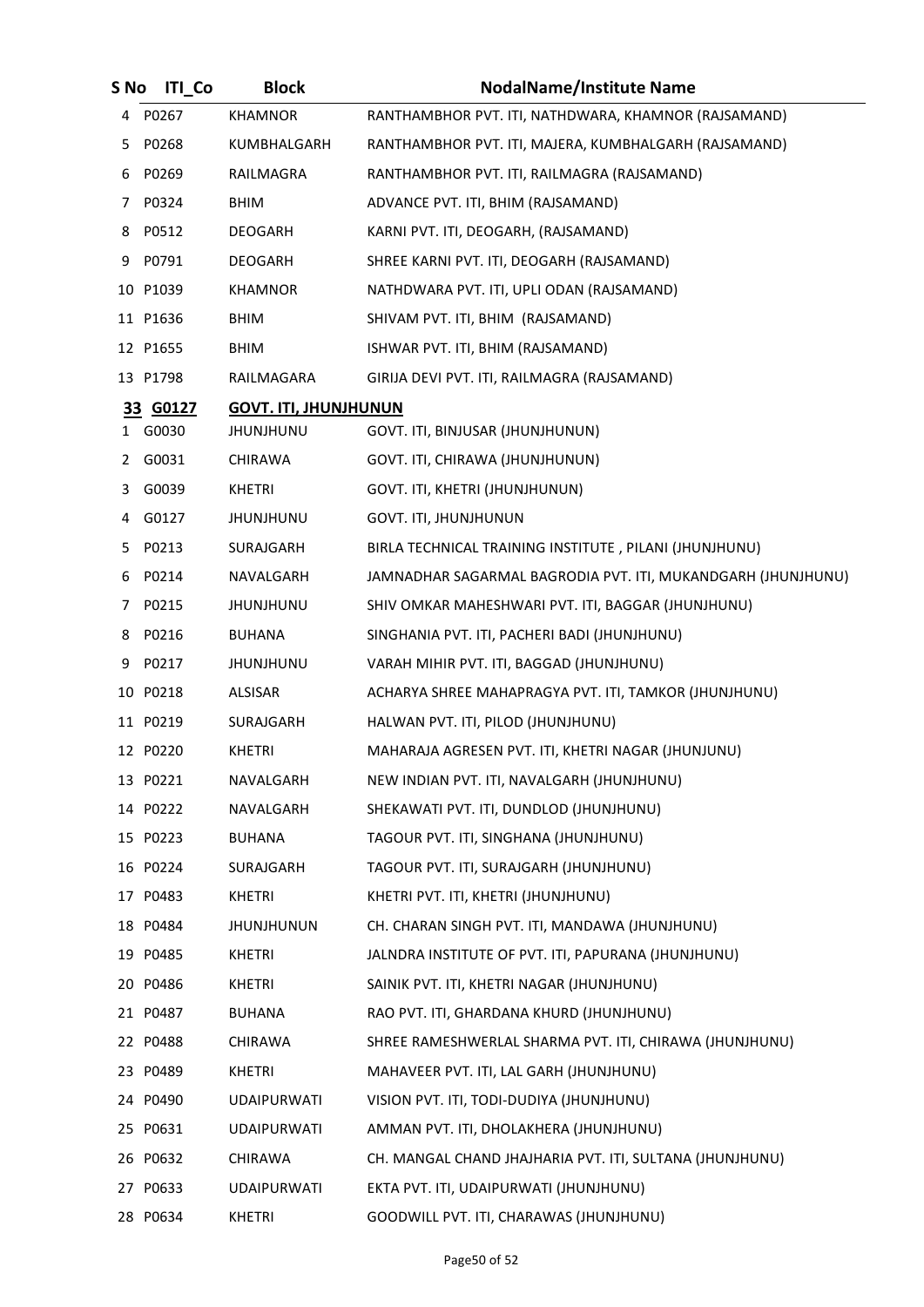| S No | <b>ITI Co</b> | <b>Block</b>       | <b>NodalName/Institute Name</b>                                         |
|------|---------------|--------------------|-------------------------------------------------------------------------|
|      | 29 P0635      | <b>JHUNJHUNU</b>   | L.R. MEMORIAL PVT. ITI, MANDAWA (JHUNJHUNU)                             |
|      | 30 P0636      | KHETRI             | MANI MALA PVT. ITI, GOTHRA, KHETRI NAGAR (JHUNJHUNU)                    |
|      | 31 P0637      | <b>BUHANA</b>      | MANOJ PVT. ITI, BANWAS (JHUNJHUNU)                                      |
|      | 32 P0638      | BUHANA             | MOHIT PVT. ITI, BHUANA (JHUNJHUNU)                                      |
|      | 33 P0639      | <b>CHIRAWA</b>     | PRINCE REGIONAL PVT. ITI, SHYOPURA (JHUNJHUNU)                          |
|      | 34 P0640      | CHIRAWA            | RAJASTHAN PVT. ITI, CHIRAWA (JHUNJHUNU)                                 |
|      | 35 P0641      | BUHANA             | RAMCHANDRA BOHARA PVT. ITI, KALAKHARI (JHUNJHUNU)                       |
|      | 36 P0642      | NAVALGARH          | RUNTHLA PVT. ITI, NAWALGARH (JHUNJHUNU)                                 |
|      | 37 P0643      | NAVALGARH          | SAWTANTRATA SENANI CHOUDHARY BEGA RAM PVT. ITI, KOLSIYA<br>(JHUNJHUNUN) |
|      | 38 P0644      | <b>BUHANA</b>      | SHREE NATH PVT. ITI, SHIVPURA, BUHANA (JHUNJHUNU)                       |
|      | 39 P0645      | BUHANA             | SHRI AMICHAND PVT. ITI, BUHANA (JHUNJHUNU)                              |
|      | 40 P0646      | NAVALGARH          | TOLASARIA PVT. ITI, DUNDLOD (JHUNJHUNU)                                 |
|      | 41 P0647      | SURAJGARH          | Y.S. HALWAN PVT. ITI, PILANI (JHUNJHUNU)                                |
|      | 42 P0648      | <b>UDAIPURWATI</b> | N.G.R. PVT. ITI, KHINWASAR (JHUNJHUNU)                                  |
|      | 43 P0775      | ALSISAR            | SETH MOTILAL PVT. ITI, ISARPURA (JHUNJHUNU)                             |
|      | 44 P0813      | <b>UDAIPURWATI</b> | SHRI ANURAG PVT. ITI, TEETANWAR (JHUNJHUNU)                             |
|      | 45 P0821      | <b>JHUNJHUNU</b>   | BGK PVT. ITI, TALUK CHURI, AJITGARH (JHUNJHUNU)                         |
|      | 46 P0827      | ALSISAR            | SHRI GOVIND PVT. ITI, BISSAU (JHUNJHUNU)                                |
|      | 47 P0832      | <b>JHUNJHUNU</b>   | CH. CHARAN SINGH PVT. ITI, MANDAWA (JHUNJHUNU)                          |
|      | 48 P0841      | <b>UDAIPURWATI</b> | SHRI BALAJI PVT. ITI, GUDHA GORJI (JHUNJHUNU)                           |
|      | 49 P0847      | <b>KHETRI</b>      | SDS PVT. ITI, RAJOTA (JHUNJHUNU)                                        |
|      | 50 P0861      | SURAJGARH          | ANUJA PVT. ITI, RAJGARH ROAD, PILANI (JHUNJHUNU)                        |
|      | 51 P0876      | <b>JHUNJHUNU</b>   | CKRD PVT. ITI, JHUNJHUNUN                                               |
|      | 52 P0895      | <b>UDAIPURWATI</b> | BHANWAR KANWAR SUGAN SINGH PVT. ITI, INDRAPURA (JHUNJHUNU)              |
|      | 53 P0920      | SURAJGARH          | SARASWATI VIDYA MANDIR PVT. ITI, JAISINGHWAS (JHUNJHUNU)                |
|      | 54 P0976      | SURAJGARH          | RAJASTHAN CHIRAWA PVT. ITI, CHIRAWA (JHUNJHUNU)                         |
|      | 55 P0977      | <b>BUHANA</b>      | UMRAO SINGH ARYA PVT. ITI, PACHERI KALAN (JHUNJHUNU)                    |
|      | 56 P1034      | NAVALGARH          | BABA GANGANATH PVT. ITI, CHARA KA BAS (JHUNJHUNU)                       |
|      | 57 P1164      | NAVALGARH          | CHAUDHARY HARLAL PVT. ITI, RANASAR (JHUNJHUNU)                          |
|      | 58 P1165      | <b>KHETRI</b>      | ADARSH PVT. ITI, MEHARA JATOOWAS (JHUNJHUNU)                            |
|      | 59 P1166      | <b>KHETRI</b>      | VIVEKANAND PVT. ITI, RAJOTA (JHUNJHUNU)                                 |
|      | 60 P1167      | <b>UDAIPURWATI</b> | BALAJI PVT. ITI, UDAIPURWATI (JHUNJHUNU)                                |
|      | 61 P1341      | NAVALGARH          | EKTA PVT. ITI, KIRODI (JHUNJHUNU)                                       |
|      | 62 P1342      | NAVALGARH          | PANDIT GANESH NARAYAN PVT. ITI, KHIROR (JHUNJHUNU)                      |
|      | 63 P1343      | <b>JHUNJHUNU</b>   | SETH MOTILAL PVT. ITI, JHUNJHUNUN                                       |
|      | 64 P1344      | SURAJGARH          | SHAHID H.S. ADARSH PVT. ITI, SURAJGARH (JHUNJHUNU)                      |
|      | 65 P1345      | SURAJGARH          | MAA SARASWATI PVT. ITI, PILANI (JHUNJHUNU)                              |
|      | 66 P1346      | <b>UDAIPURWATI</b> | SHRI SHRADDHANATH PVT. ITI, GUDHA GORJI (JHUNJHUNU)                     |